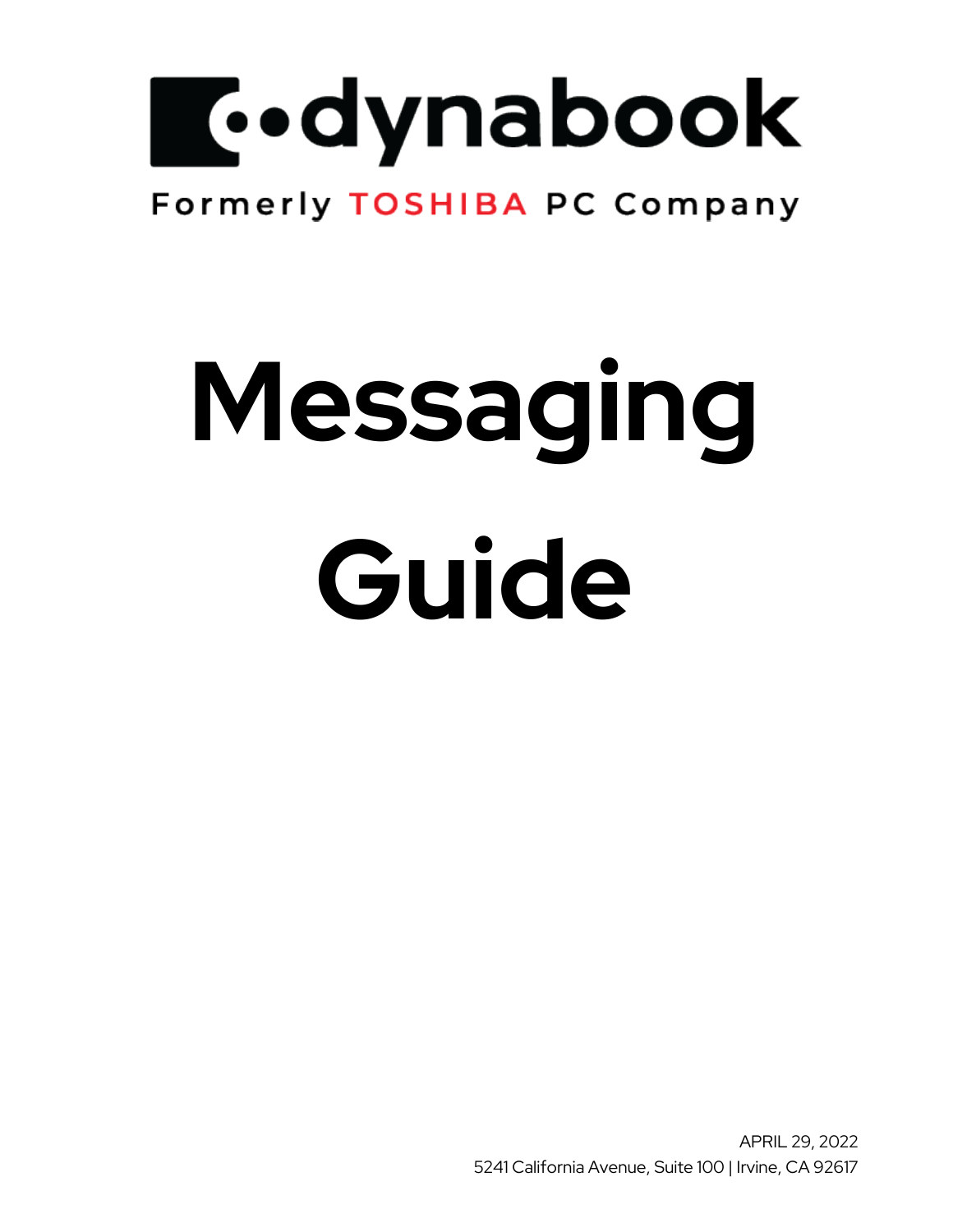| +Care Service® Warranty with On-site Messaging (October 5, 2021) 95 |  |
|---------------------------------------------------------------------|--|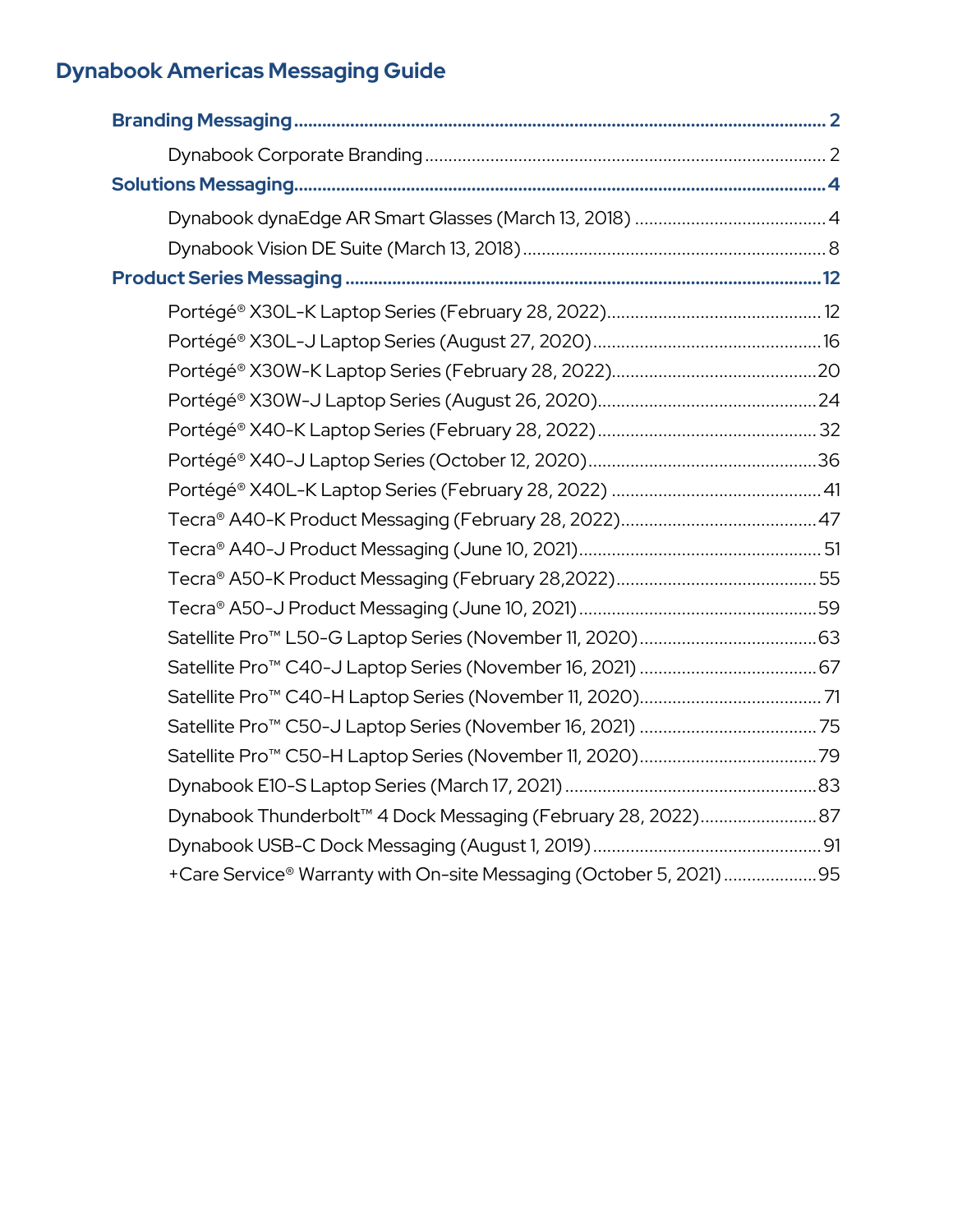## **Branding Messaging**

### **Dynabook Corporate Branding**

### **Dynabook Americas Boilerplate**

### **About Dynabook Americas, Inc. (formerly Toshiba America Client Solutions, Inc.)**

Headquartered in Irvine, Calif., Dynabook Americas, Inc., provides a diverse portfolio of enterprisegrade hardware and software offerings, including awarding-winning mobile computers, innovative wearable devices, augmented reality applications and security solutions. Dynabook designs, engineers, and manufactures its offerings in its own-operated facilities to ensure quality and reliability. Dynabook Americas is an independent operating company wholly owned by Dynabook, Inc., of Japan, a wholly owned company of Sharp Corporation. For more information on Dynabook Americas, visit [https://us.dynabook.com/.](https://c212.net/c/link/?t=0&l=en&o=3196390-1&h=1883755240&u=https%3A%2F%2Fus.dynabook.com%2F&a=https%3A%2F%2Fus.dynabook.com%2F)

### **Dynabook Inc. Boilerplate**

### **About Dynabook Inc. (formerly Toshiba Client Solutions Co., Ltd.)**

For over 30 years, Dynabook laptops and technologies have set the standard for innovation, quality, and reliability. Now wholly owned by Sharp Corporation, Dynabook Inc., continues that tradition by delivering rich value and services that support our partners and customers in achieving their goals.

### **Mission Statement**

Ingenuity and forward-thinking in the world of laptops and lives is what drives us. That drive means a perpetual pursuit to provide tools that enhance professional, educational and personal success on a daily basis.

### **Vision Statement**

To continue to envision what makes a personal computer an integral tool in a person's life to realize dreams and discover their own stories.

### **Dynabook Simple Truth**

Inspiring the world, empowering every person.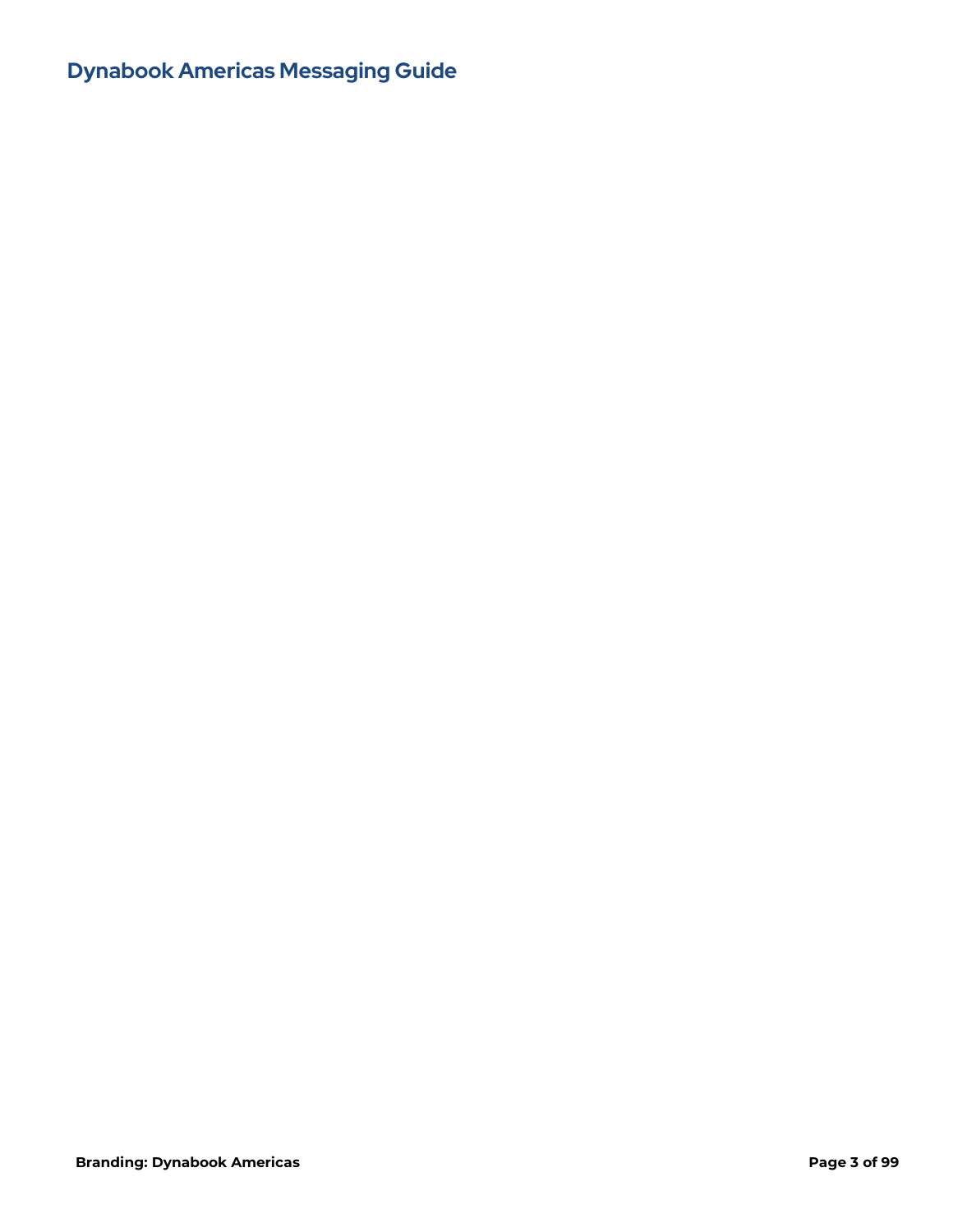# **Solutions Messaging**

# **Dynabook dynaEdge AR Smart Glasses (March 13, 2018)**

### **Solution Overview**

Dynabook's dynaEdge AR Smart Glasses is a wearable, hands-free Assisted Reality solution designed to help large enterprises improve efficiency, quality and operating flexibility. As the first smart glasses solution running Windows 10 Professional with an Intel high-performance Core M processor, the dynaEdge AR 100 Smart Glasses seamlessly and securely integrate into an organizations' existing infrastructure. Backed by decades of mobile computing design expertise, the dynaEdge AR 100 Smart Glasses provide enterprises a complete solution incorporating both hardware and software in one turnkey package. Dynabook's AR solution enables multiple usage scenarios including See-What-I-See, Remote Knowledge, Document Retrieval, Workflow Instructions and Real-Time Data Capture making it the enterprise solution for tomorrow—starting today.

### **Use Cases**

### **Remote Expert**

Airlines face a challenge when it comes to the maintenance of their fleets. To be competitive, they must operate their aircraft on an around-the-clock schedule. This constant on-the-move business model makes resolving unexpected repairs essential. Adding to the challenge, specialized expertise may not be available at every airport to solve unique issues. Using the remote expert capabilities of the Dynabook dynaEdge AR Smart Glasses, a technician can connect with an expert for step-bystep directions, access maintenance manuals, as well as record and capture the repair for audit purposes. The dynaEdge AR Smart Glasses present a clear path to reducing and improving repair times and lower overall operating costs for the organization.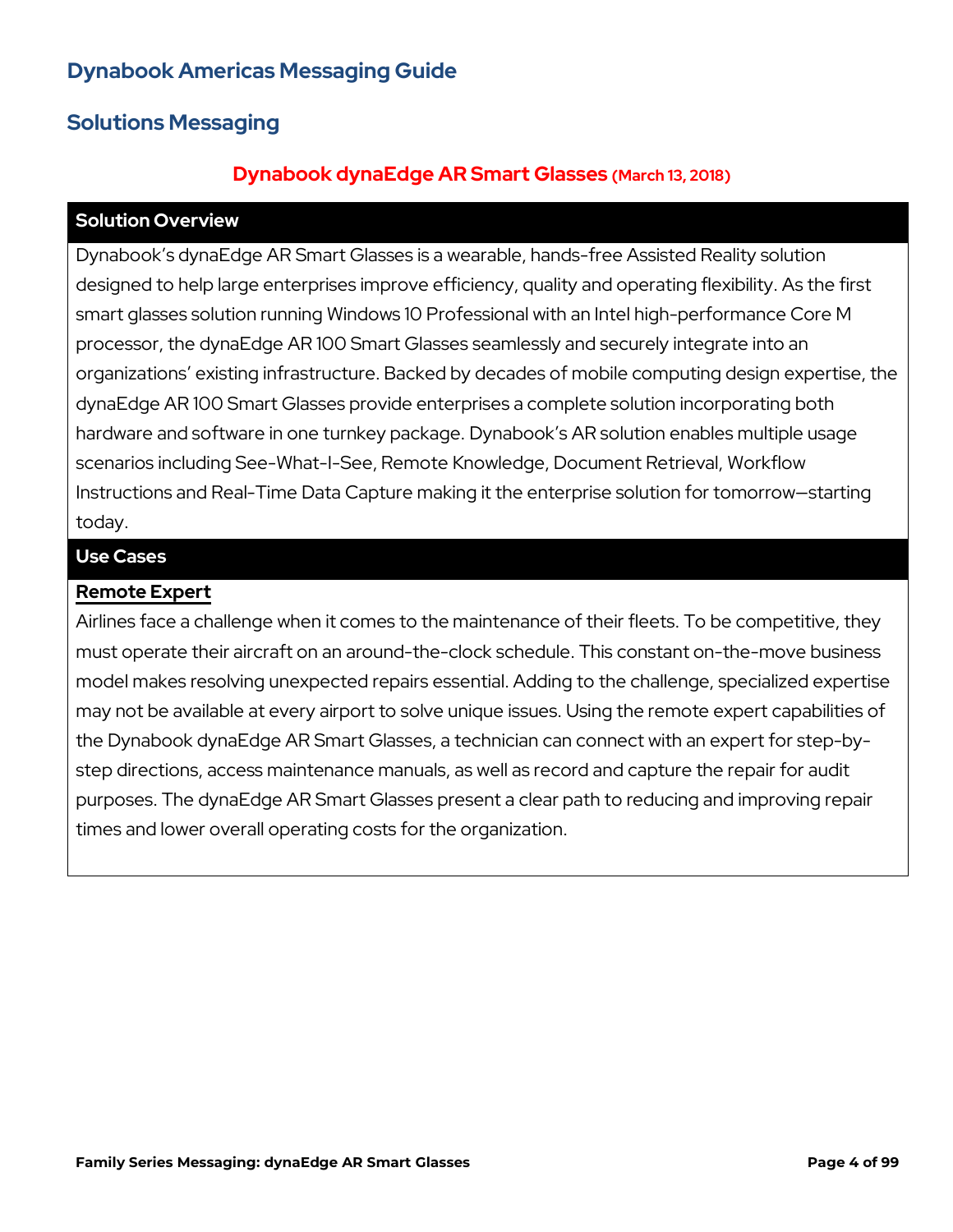### **Knowledge Transfer**

Whether it's the release of a new product or adding a new employee to the team, ensuring your workforce has the latest training resources is critical to the success of any service-related organization. As a wearable solution with the ability to record and capture video as well as display service manuals, the dynaEdge AR Smart Glasses is the ideal solution to transfer knowledge within the organization. The ability to watch videos via the heads up display saves time and improves overall task efficiency. If a scenario arises that is not covered in the training video, the remote communication feature of the dynaEdge AR Smart Glasses allows the technician to connect with an expert for real-time instruction.

### **Logistics**

The dynaEdge AR Smart Glasses empower your workforce by keeping product flowing and accounted for through navigational guidance capabilities. In a compact design, capable of delivering PC power with industrial-grade smart glasses, HMD barcode scanning capabilities, workers can roam untethered throughout a warehouse for pick and pack services and inventory management. Having order information wirelessly sent from a central location to the head mounted display streamlines the entire process and results in higher efficiency as well as significantly reduced costs.

### **Manufacturing**

Not all production lines are entirely automated; many industries still require highly-skilled workers to assemble products and perform quality assurance. Leaving organizations looking for technologies to improve productivity and increase accuracy while decreasing costs and enhancing work environments.

The Dynabook dynaEdge AR Smart Glasses delivers a pioneering solution to improve efficiency by giving users the ability to receive step-by-step instructions and access reference materials including videos via the head mounted display (HMD) while keeping their hands free for work. The device also features a high-resolution camera for barcode scanning and streaming video to create the essential quality assurance tool. Dynabook's AR solution is robust enough to handle the ever-changing work environment and assists organizations to achieve its business objectives.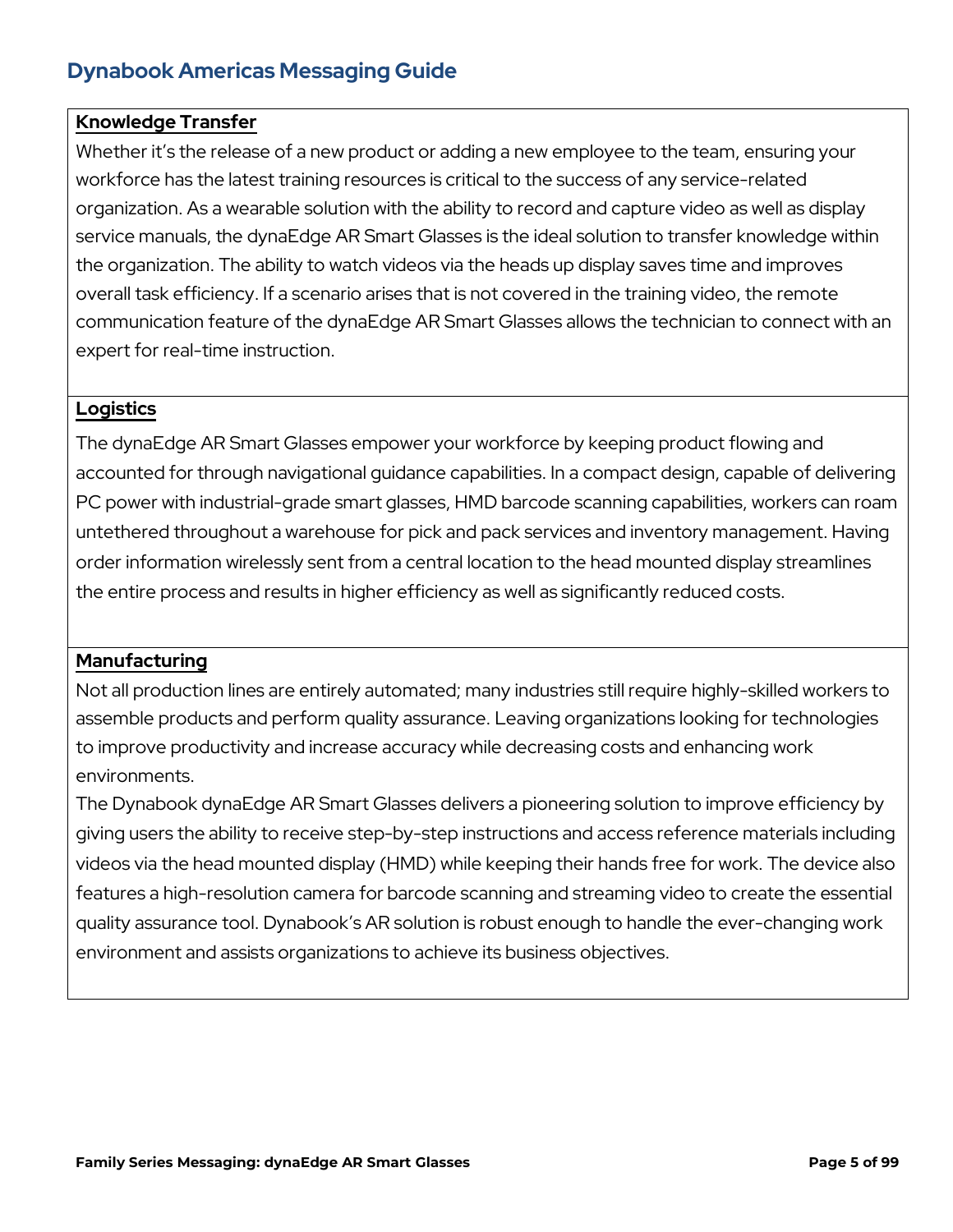### **Mainstream Headline & Sub Headline**

Dynabook dynaEdge AR Smart Glasses

A new vision for the workplace

### **dynaEdge AR Smart Glasses Key Features**

### **Advanced Performance**

Combining Windows 10 Pro functionality, Intel® Core™ processing power, up to 512GB internal storage and enterprise-level security, Dynabook's augmented reality solution is in a class of its own, capable of tackling any hands-free task.

### **Connectivity**

Armed with the latest Wi-Fi, Bluetooth® and GPS technologies, the dynaEdge AR Smart Glasses can connect to the corporate network, send and receive data, stream live video and track assets.

### **Lightweight Form Factor**

The compact, waist-mounted CPU design and a lightweight, industrial-grade HMD creates a balanced augmented reality solution geared for comfortable, extended usage models.

### **Data Capture**

Equipped with a high-resolution camera, the dynaEdge AR Smart Glasses can record and live stream video, take photos and scan barcodes.

### **Dynabook Difference**

As a global organization with over a century developing innovative solutions, customers are assured of seamless roll-outs with access to Dynabook's engineering and support teams.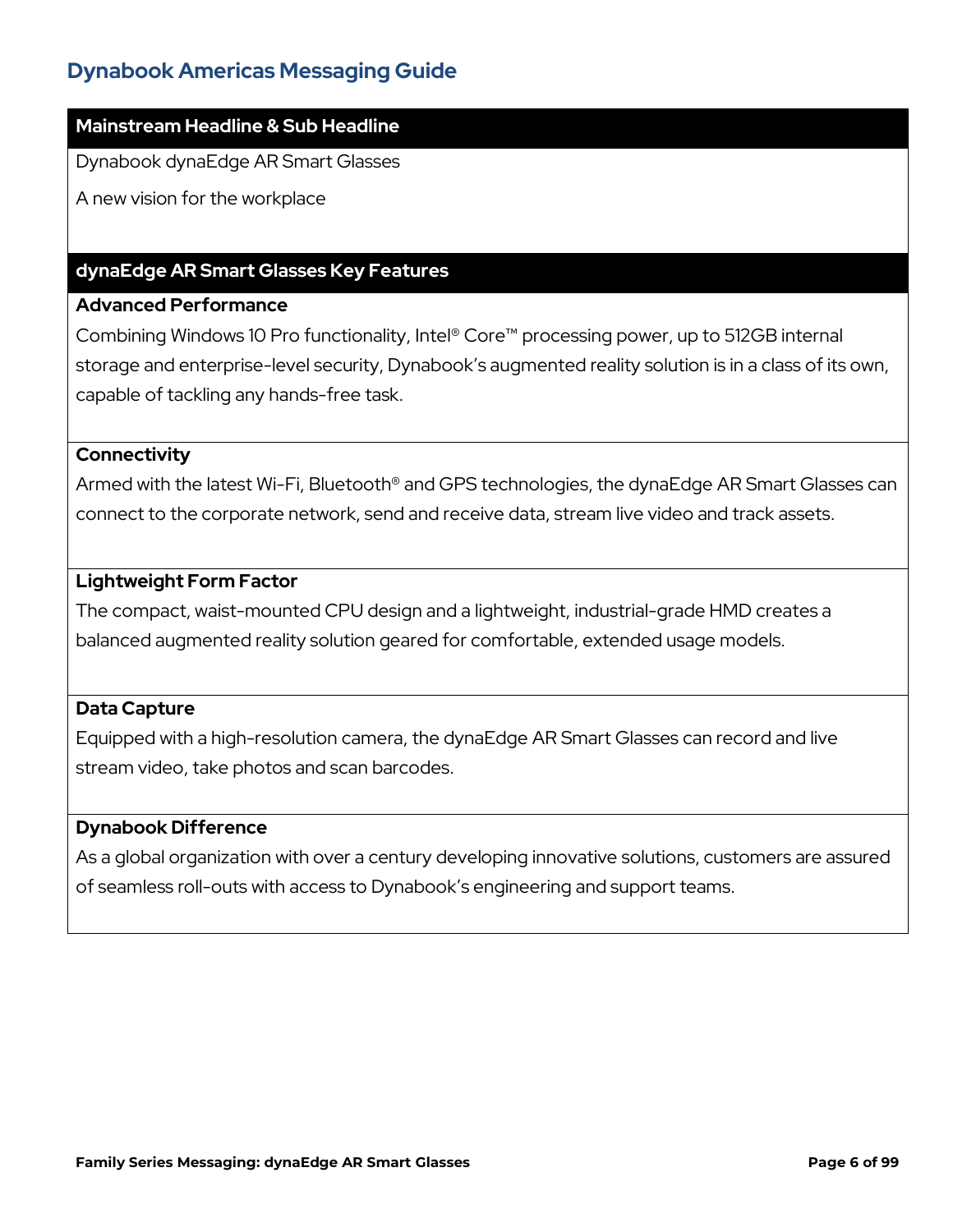### **Hands-Free Productivity**

Configurable for use with either eye, the HMD's micro-display along with dual microphones, speaker, sensor array and camera enables users to work in a hand free environment to complete their job.

### **Flexible Navigation**

Optimized for field work, the Dynabook AR solution offers a variety of methods to input and navigation including, a touchpad and programmable buttons on the HMD and directional buttons on the waist mounted processor. Advanced software options enable voice and gesture capabilities.

### **All Day Operation**

As an untethered device, battery life is vital. Dynabook engineered the AR solution with a removable, rechargeable battery pack and an optional four-port battery charger for continuous operation.

### **Designed for Enterprise**

As the first enterprise-grade, mobile wearable AR solution running Windows 10 Pro, the dynaEdge AR Smart Glasses seamlessly integrates into an organizations' existing infrastructure and IT security standards.

### **Mounting Configurations**

To enhance the overall functionality of the dynaEdge™ AR Smart Glasses, Dynabook offers a variety of mounting options to create a solution that can truly operate in any work environment. Options such as Lens-less Frame, Safety Frame, Safety Helmet Mounts and Headband deliver the flexibility and comfort demanded by organizations deploying wearable solutions.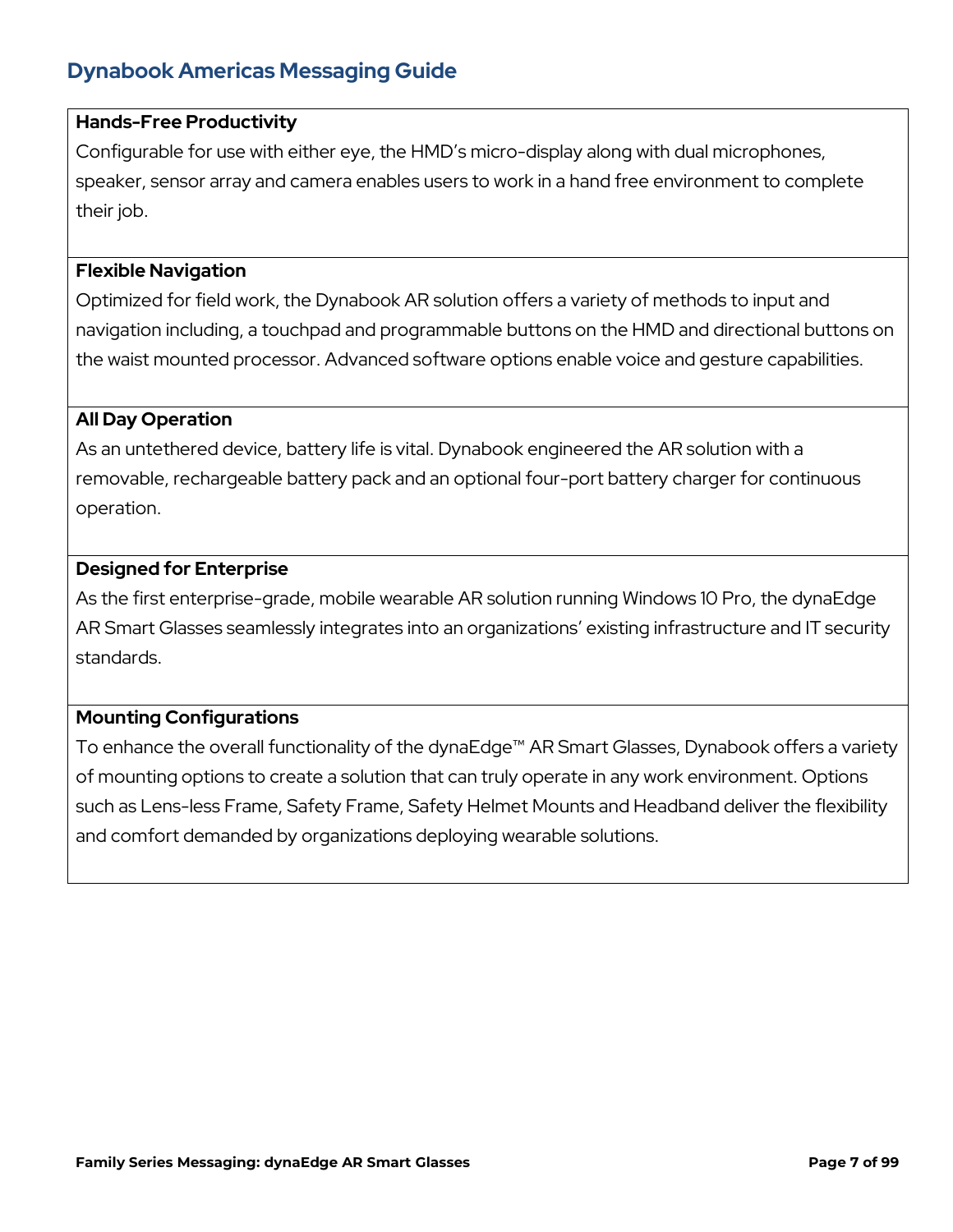### **Dynabook Vision DE Suite (March 13, 2018)**

### **Solution Overview (Long Version)**

As the perfect complement to the dynaEdge AR Smart Glasses, Dynabook Vision DE Suite is the software engine designed to realize the essential functionality of Dynabook's innovative AR solution. For fast and easy navigation, device functions are grouped into three color-coded menu categories: Communications, File Viewer and Tools. From these three menus users can take photos, record and stream live video, save and retrieve documents, access diagrams and receive text messages. This easy-to-use approach to navigating a robust solution elevates productivity and improves efficiency. In addition to a full suite of on-device services, the software offers IT manager and organizations with advanced synchronization and centralized device management capabilities. Dynabook Vision DE Suite reimagines productivity and efficiency for enterprises.

### **Solution Overview (Short Version)**

Dynabook Vision DE Suite is our proprietary software and designed to realize the essential functionality of our innovative AR solution, the dynaEdge AR Smart Glasses. Incorporating an easy to use approach, Vision DE Suite enables users to take photos, record and stream live video, save and retrieve documents, access diagrams, receive text messages and communicate through live video calls all to elevate productivity and improve efficiency.

### **Vision DE Suite Key Features**

### **Live Video Collaboration Call**

This advanced two-way communications feature allows the wearer to live stream\* their work with the helpful eyes of a remote expert or supervisor watching and available to provide real-time advice or instructions to ensure a job is completed properly. The remote expert can also send photos with annotations during the live stream to assist with the task.

\* Requires Skype for Business

### **Photo Capture**

In a snap, the user can activate the high-resolution camera on the head mounted display to capture and store photos on the device or the network with ease. This capability is essential for any diagnostics, quality assurance or archival purposes.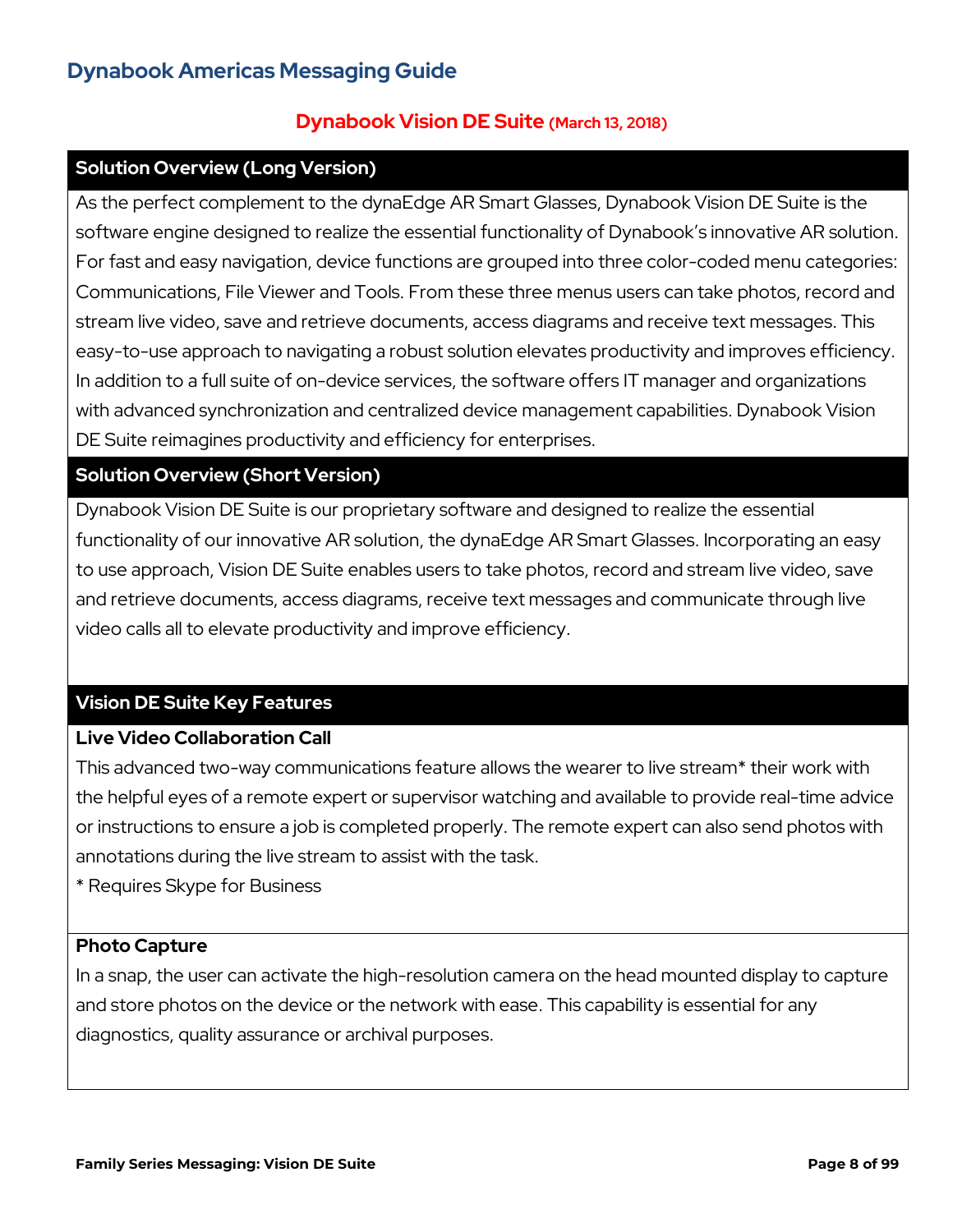### **Video Capture**

Use the video option to easily record and store high-quality video from the point-of-view (POV) of the worker wearing the dynaEdge AR Smart Glasses to create a unique prospective for training purposes as well as situational assessments.

### **PDF, Photo and Video Viewer**

Effortlessly find, open and view manuals, diagrams or videos stored on the dynaEdge AR Smart Glasses solution and get back to the task at hand. Having this information readily available hands free via the HMD eliminates the need for paper-based resources to improve productivity and reduce operating costs.

### **Real-Time File Synchronization**

The Vision DE Suite provides two-way sync capabilities for organizations. From a centralized location an IT professional can push work-related data to the entire team or specific users. Front line worker can also upload data captured in the field to the centralized location.

### **Remote Management Console**

Managing multiple users and dynaEdge devices is easy with the Vision DE Suite. Administrators can create and manage individual profiles, monitor asset location and usage to ensure improved productivity, labor efficiency and operational flexibility.

### **Flexible Navigation/Control**

Navigate the Vision DE Suite interface in variety of methods, including a touchpad and programmable buttons on the HMD or directional buttons on the waist-mounted mobile mini PC.

### **Real-Time Alerts**

Receive important task-related and emergency alerts via Messages\* in the Head Mounted Display.

\* Requires Skype for Business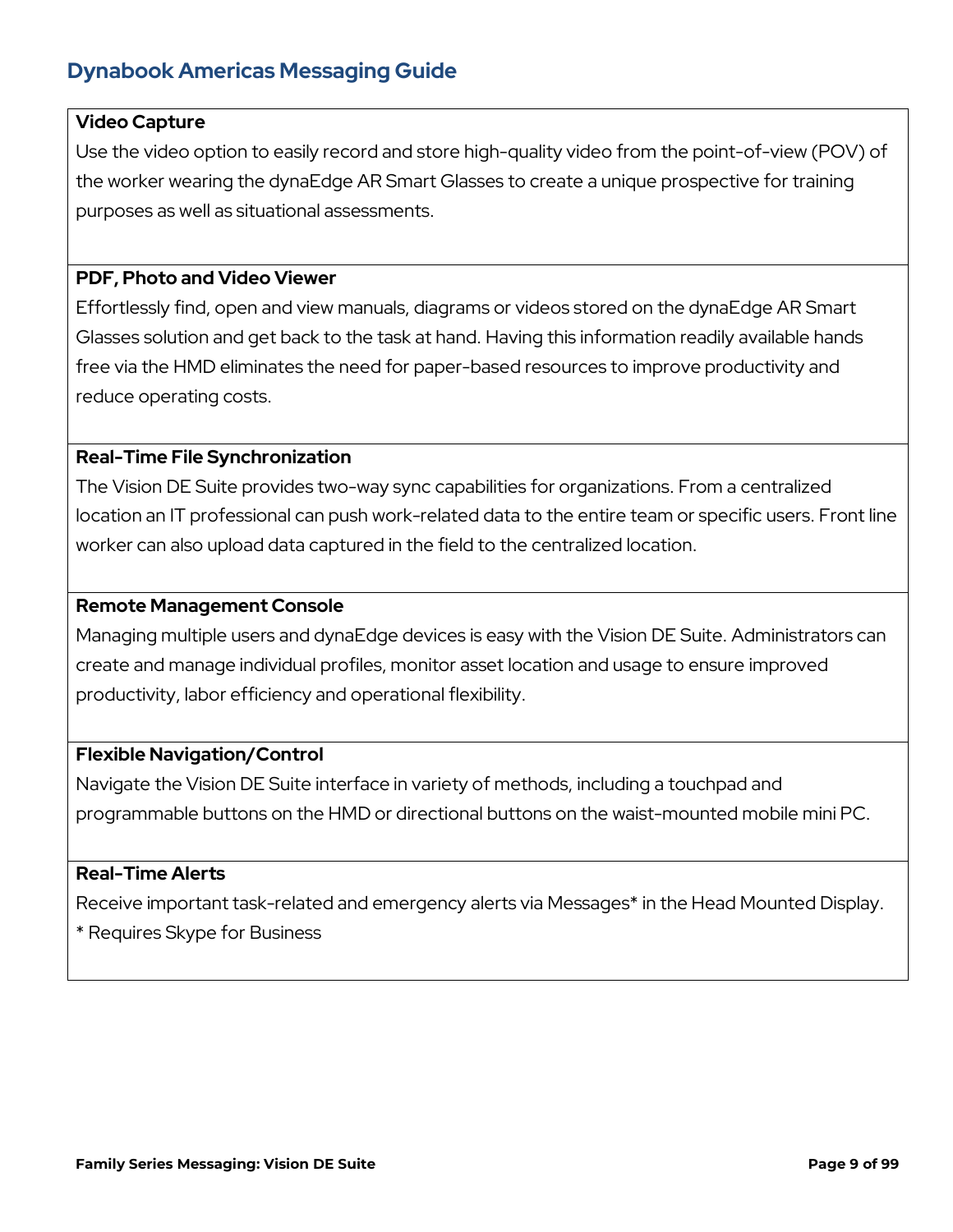### **Developer Kit Overview**

Welcome to the Dynabook dynaEdge™ AR Smart Glasses Developer's Kit Page. In offering our developer's kits, we look to provide individuals and organizations with the necessary equipment as well as the complete reference SDK to create specialized applications and further enhance the usability of our industry-changing AR solution.

To make a purchase, select the items you would like, fill in the form at the bottom and select the "COMPLETE ORDER" button. An email including your selected items will open in your email client. Send us that email and a Dynabook sales representative will contact you to collect your credit card information and finalize the transaction.

### **You're All Set!**

Ready to experience how the dynaEdge™ AR Smart Glasses will transform your organization's workforce perform their day-to-day activities? Select the "COMPLETE ORDER" button to send us and email complete with your order details. A Dynabook Sales Representative will contact you to complete the purchase.

### **Basic**

Our Basic Developer's Kit features formable configuration capable of tackling any AR task, including the following elements: dynaEdge DE-100, Dynabook AR100 Head Mounted Display, Vision DE Suite, Lens-Less Frame and our SDK.

### **Performance**

Need a powerful processor and lots of storage, the Performance Developer's Kit is the perfect fit for your organization. In addition to the standard elements of the basic kit, we have upgraded the dynaEdge DE-100 with an Intel® Core™ Processor, 8GB of memory and a massive 256GB solid state drive.

### **Customize Your Developer's Kit**

Not only does Dynabook offer two fully equipped Developer's Kits, including the Dynabook Vision DE Suite software. Customers also have the freedom to customize the kit to meet their specific needs through via additional batteries, charging options or even mounting accessories.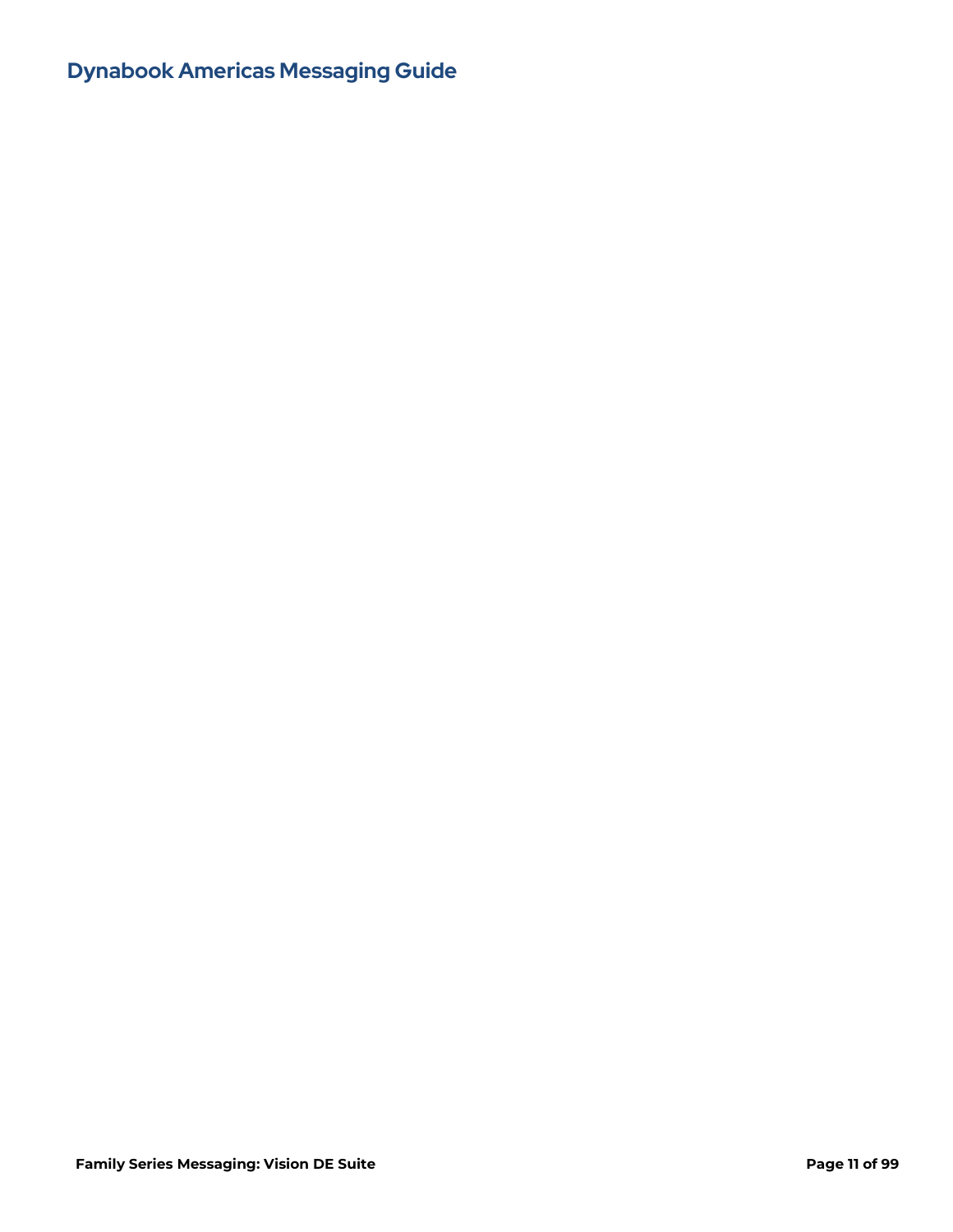# **Product Series Messaging**

### **Portégé® X30L-K Laptop Series (February 28, 2022)**

### **Short Description ~ 94 words**

The hyperlight Portégé® X30L-K from Dynabook proves premium performance and build quality doesn't have to weigh you down. Weighing as little as 904 grams1, this stylish 13-inch Windows laptop features 12th Gen hybrid-architecture Intel® Core™ processors, up to 32GB of LPDDR5 memory, and an IGZO or multi-touch display. Engineered for strength and durability this laptop can endure extreme conditions, and easily holds up to daily use by today's on-the-go professional. Beyond capable, the Portege X30L-K packs dual pointing devices, a comfortable full-size keyboard, a variety of common ports and the Wi-Fi 6E for unplugged productivity.

### **Long Description ~ 164 words**

The hyperlight Portégé® X30L-K from Dynabook proves premium performance doesn't have to weigh you down. Engineered for uncompromising portability, this stylish 13-inch laptop features a durable magnesium alloy chassis that keeps total weight under 2 pounds<sup>1</sup> while meeting rigorous MIL-STD-810H standards for endurance and durability. Offering heavy-hitting performance, this Windows laptop features 12th Gen Intel® Core<sup>™</sup> processors with hybrid architecture, Wi-Fi 6E and Thunderbolt™ 4, and can be configured with up to 32GB of LPDDR5 memory, and choice of a vivid IGZO or multitouch displays driven by Intel® Iris® X<sup>e</sup> graphics. Well-equipped for productivity and collaboration, this laptop packs a variety of common ports, dual pointing devices, HD webcam, dual microphones, DTS® audio system and more. Features like enterprise-grade encryption, webcam privacy shutter, face and fingerprint recognition, TPM 2.0 and optional Smart Card reader fortify this Secured-core PC with vault-like protection against threats. Backed by Dynabook's industryleading +Care Service® Warranty2 with On-Site you can count on the Portégé X30L-K to deliver years of worry-free reliability.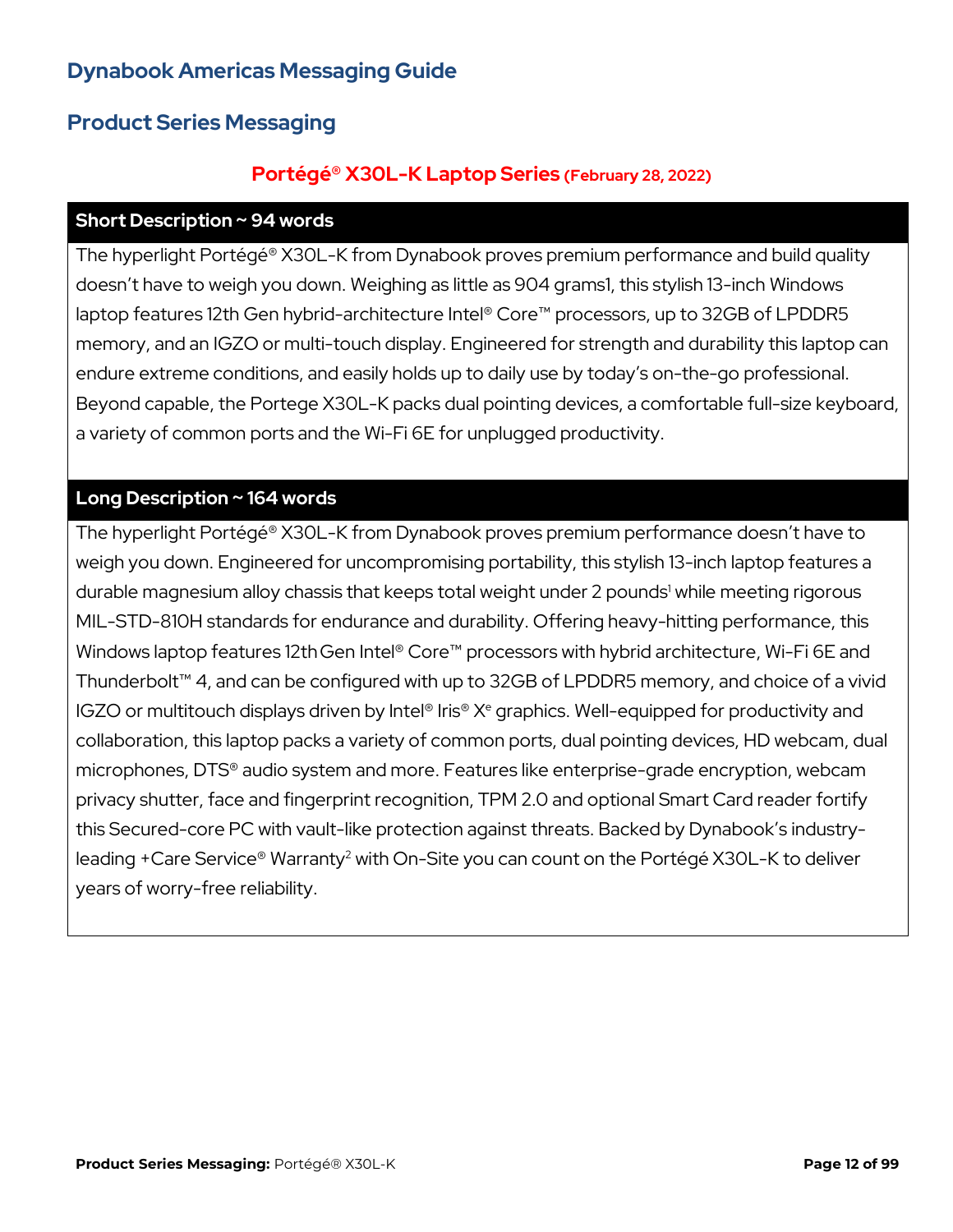| <b>Headlines</b>                                         |                                                    |
|----------------------------------------------------------|----------------------------------------------------|
| <b>Premium Has Never Been So Powerful</b>                | A Modern Laptop That Defies Gravity                |
| Portégé Performance and Portability<br><b>Amplified</b>  | <b>Performance and Portability Amplified</b>       |
| <b>Incredibly Powerful, Astonishingly</b><br>Lightweight | A Hyperlight Laptop That's Heavy on<br>Performance |
|                                                          | <b>Surprisingly Light, Amazingly Powerful</b>      |

### **FEATURE VIGNETTES**

### **Performance for Maximum Productivity**

With full-performance 12th Gen Intel® Core™ processor options, the Portégé® X30L-K benefits from the massive performance boost and enhanced efficiency afforded by Intel's all-new hybrid architecture. Configurable with 12 core CPUs, up to 32GB of LPDDR5 and reinforced with ultra-fast SSD, Wi-Fi 6E and Thunderbolt™ 4, the Portégé X30L-K delivers uncompromising performance all day long.

### **Connect at a New Level**

Beyond its ultrafast Thunderbolt™ 4 ports, the Portégé® X30L-K features a mix of full-size ports, including HDMI®, USB-A (with Sleep & Charge) and Gigabit LAN for seamless, adapter-free wired connectivity. To maximize the benefits of Thunderbolt 4, Dynabook offers docking solutions that seamlessly connect multiple external displays, as well as a variety of other USB and USB-C<sup>®</sup> accessories with a single cable connection.

### **Premium Takes a New Form**

Featuring a small footprint chassis engineered with premium materials and a 180-degree hinge design, the Portégé® X30L-K is the perfect mix of style, form, function and durability. Housing a vivid 13.3-inch IGZO or multi-touch display and a premium backlit keyboard, the Portégé X30L-K is premium from all angles.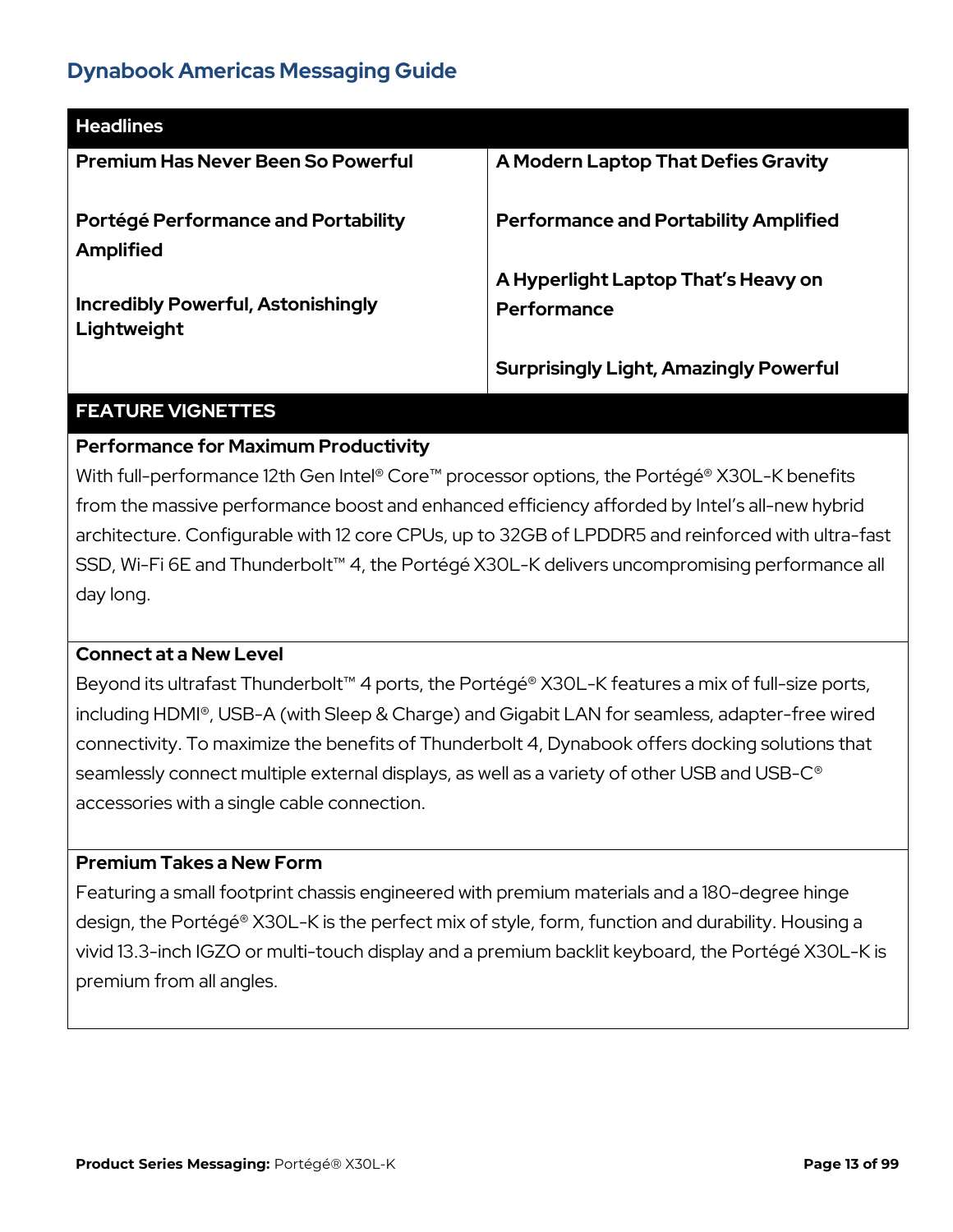### **Security Taken Seriously**

The Dynabook Portégé® X30L-K is among the most secure Windows PCs in the world. Featuring a secure mix of hardware, firmware, software and identity protection technologies, it is suitable for mission critical users in even the most data-sensitive industries. Additionally, Dynabook writes its own BIOS, providing an incredibly secure foundation. Further bolstering security, this laptop features face and fingerprint biometric recognition options and an integrated webcam privacy shutter.

### **Overengineered For Lasting Durability.**

The Portégé® X30L-K was designed to provide years of worry-free operation in even the most grueling work environments. Engineered and tested to MIL-STD-810H standards for endurance and durability, its reinforced chassis design is tough, stylish and helps defend against accidental damage.

### **Battery Life Everlasting**

The Portégé® X30L-K features a large 53Wh battery that provides enough power to last well beyond the typical workday (up to a XX hour<sup>3</sup> battery life rating). When not in use, Sleep & Charge technology keeps a USB port powered, allowing the laptop to charge a smartphone and other accessories.

### **FEATURE VIGNETTES**

### **Processor**

Configurable with ultra-powerful and highly efficient 12th Gen Intel® Core™ processors and Intel® Iris® Xe graphics, the Portégé® X30L-K delivers the industry-leading speed, visuals, security and enhanced connectivity features demanded by modern businesses.

### **Operating System**

The Portege X30L-K can be pre-configured with either Windows 10 Pro or Windows 11 Pro, two of the most widely utilized and secure computer operating systems for businesses. Windows 11 Pro provides enhanced productivity features that deliver users a more personalized and intuitive user experience. Built on the consistent and compatible Windows 10 foundation, Windows 11 can be managed with familiar tools and processes.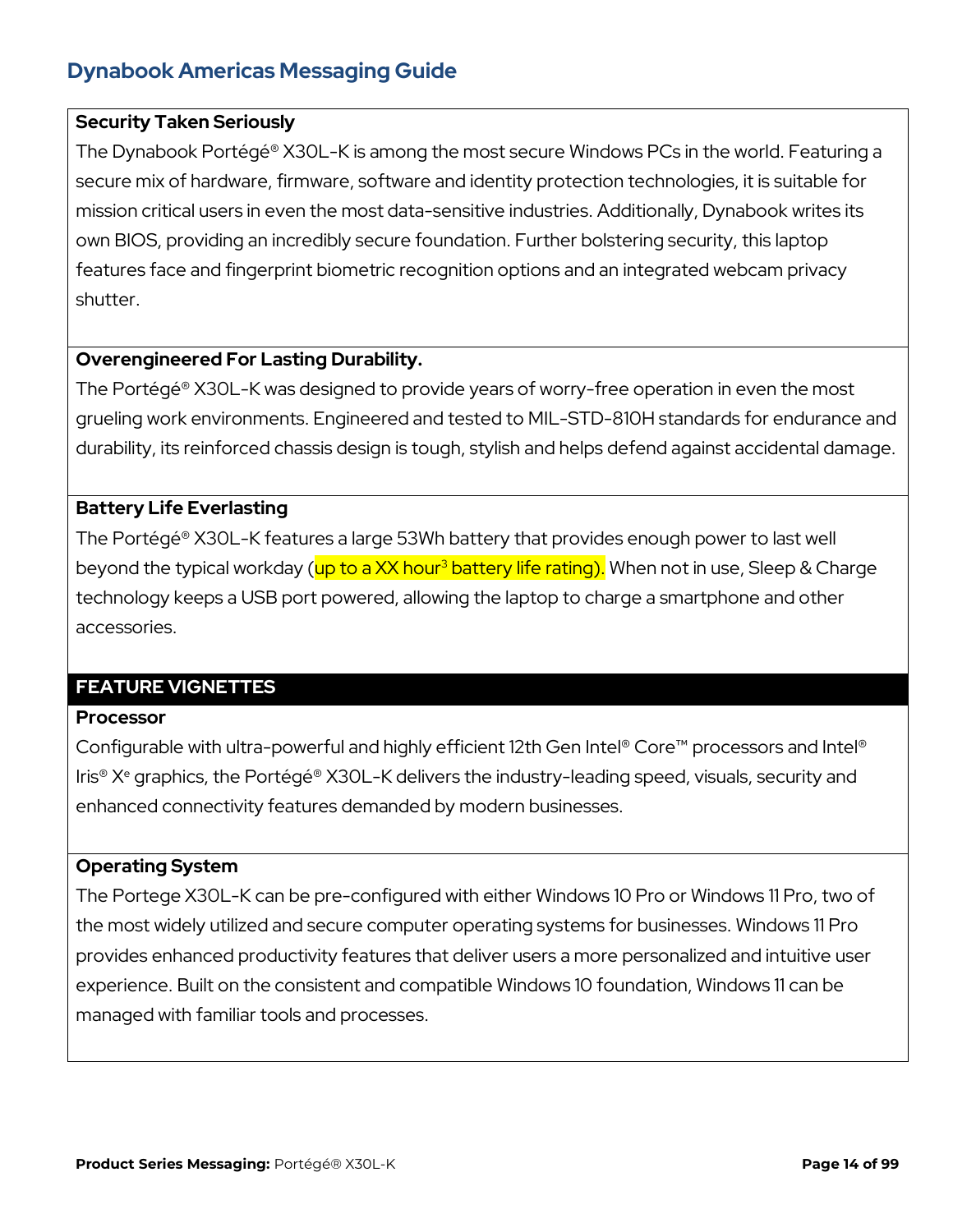### **Display**

Featuring a vibrant, energy-saving IGZO display or optional 1080p multi-touch display, the Portégé® X30L-K has screen options for everybody's work style.

### **Audio**

The integrated stereo speakers are tuned to deliver fantastic sound quality with excellent depth, while DTS<sup>®</sup> processing provides a rich multi-dimensional soundstage for movies, music and games.

### **Docking**

For maximized workspace productivity, Dynabook offers docking solutions that charge your laptop, support up to four external 4K displays and connect several USB-A accessories with a single-wire connection.

### **Keyboard**

Equipped with an all-new, recessed keyboard design with full-sized, raised tile keys and LED backlighting, the Portégé X30L-K offers a satisfying typing experience.

### **+Care Service Warranty with On Site**

The Portégé® X30L-K comes with the Dynabook +Care Service® Warranty<sup>2</sup> with On-Site that includes three years of on-site service standard for featured configurations and four years of onsite service for Build-to-Order configurations. With additional access to an extensive service and support network, Dynabook +Care Service warranty helps businesses minimize downtime and reduce IT costs.

**1. Weight.** Weight may vary depending on product configuration, vendor components, manufacturing variability and options selected. **2. +Care Service® Warranty with On-Site.** Dynabook's standard limited warranty terms and limitations apply. Visit <https://support.dynabook.com/warranty> for details.

**3. Battery Life Rating.** Dynabook battery life ratings are measured with Mobile Mark™ 2018.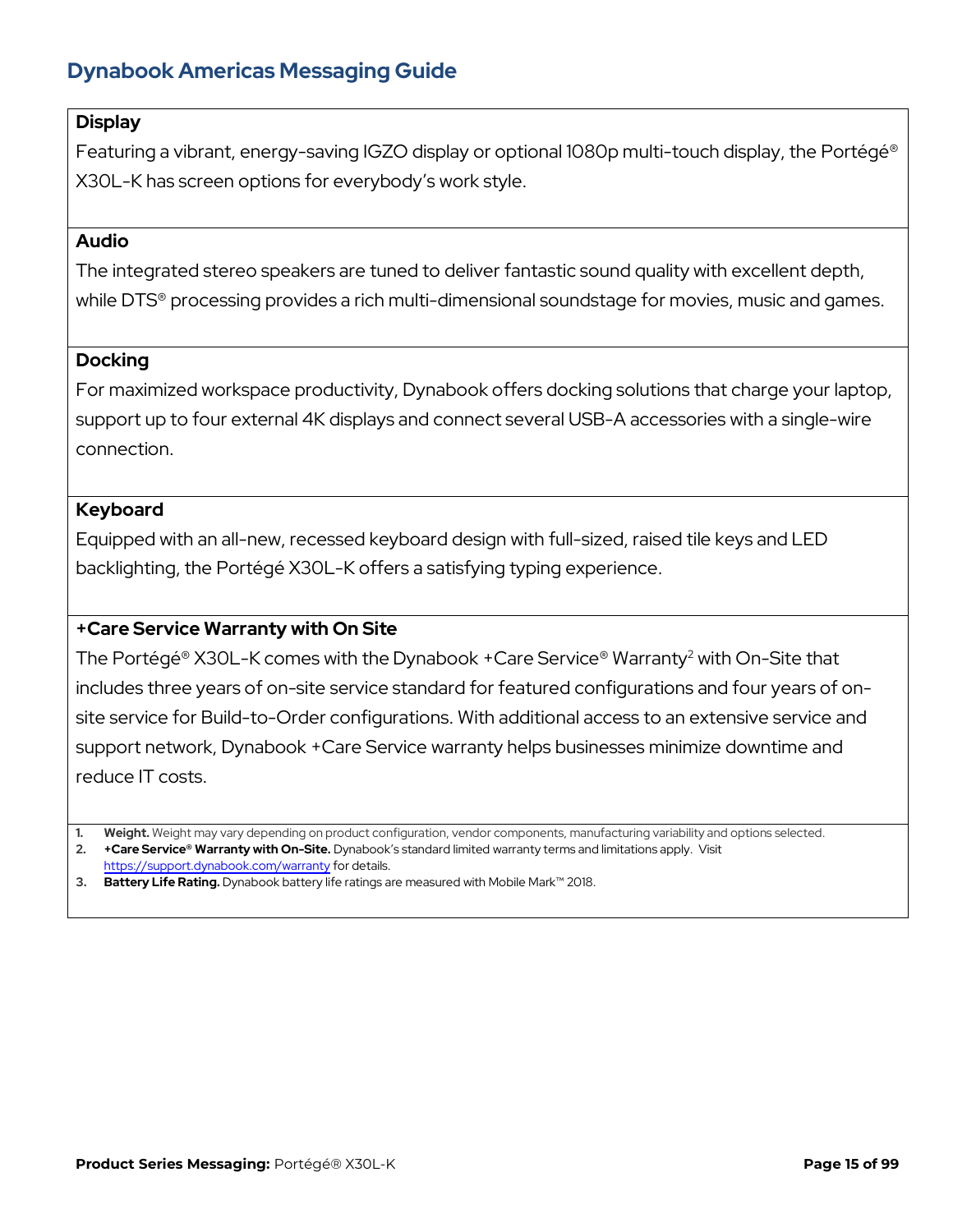# **Portégé® X30L-J Laptop Series (August 27, 2020)**

### **SHORT DESCRIPTION ~ 62 words**

The new, hyper-light, 13-inch Portégé X30L-J from Dynabook proves less truly is more – more performance, features and security. With a compact magnesium chassis starting at 906 grams<sup>1</sup>, this thin and light laptop provides effortless mobility with unparalleled durability. Its 11<sup>th</sup>-Gen Intel<sup>®</sup> Core™ processor delivers speed, efficiency and discrete-level graphics. Powered with all-day battery life, the Portege X30L-J is perfect for mobile professionals.

### **LONG DESCRIPTION ~ 119 words**

The new, hyper-light, 13-inch Portégé X30L-J from Dynabook proves less truly is more – more performance, features and security. With a compact magnesium chassis starting at 900 grams<sup>1</sup>, this thin and light laptop provides effortless mobility with unparalleled durability. Its 11<sup>th</sup>-Gen Intel<sup>®</sup> Core™ processor and Intel® Iris® X<sup>e</sup> graphics engine deliver speed, efficiency and discrete-level graphics. With a mix of premium hardware, software and identity protection technologies, the Portege X30L-J is among the most secure Windows PCs in the world. Connecting with the Portégé X30L-J is also hyper-fast, with Wi-Fi 6<sup>2</sup> delivering gigabit wireless speeds and USB 4.0 Type-C ports with Thunderbolt™ 4 functionality that transfer data faster than ever. Powered with all-day battery life, the Portege X30L-J is perfect for mobile professionals.

| <b>HEADLINES</b>                                           |                                |  |
|------------------------------------------------------------|--------------------------------|--|
| Light as a Feather, Light Years Ahead                      | <b>Hyper-Light Versatility</b> |  |
| Lightweight Has Never Been So                              | When Light Isn't Light Enough  |  |
| <b>Powerful</b>                                            |                                |  |
| <b>FEATURE VIGNETTES</b>                                   |                                |  |
| <b>Limitless Performance for Unparalleled Productivity</b> |                                |  |

With 11<sup>th</sup> Gen Intel<sup>®</sup> Core™ processor options, the Portege X30L-J delivers a performance boost and enhanced efficiency afforded by Intel's all-new 10nm processor architecture. Configurable to up to 48GB of dual-channel memory and reinforced with ultra-fast SSD storage (up to 1TB), Wi-Fi 62 and Thunderbolt™ 4, the Portege X30L-J offers enduring performance for making short work of even the most complex tasks.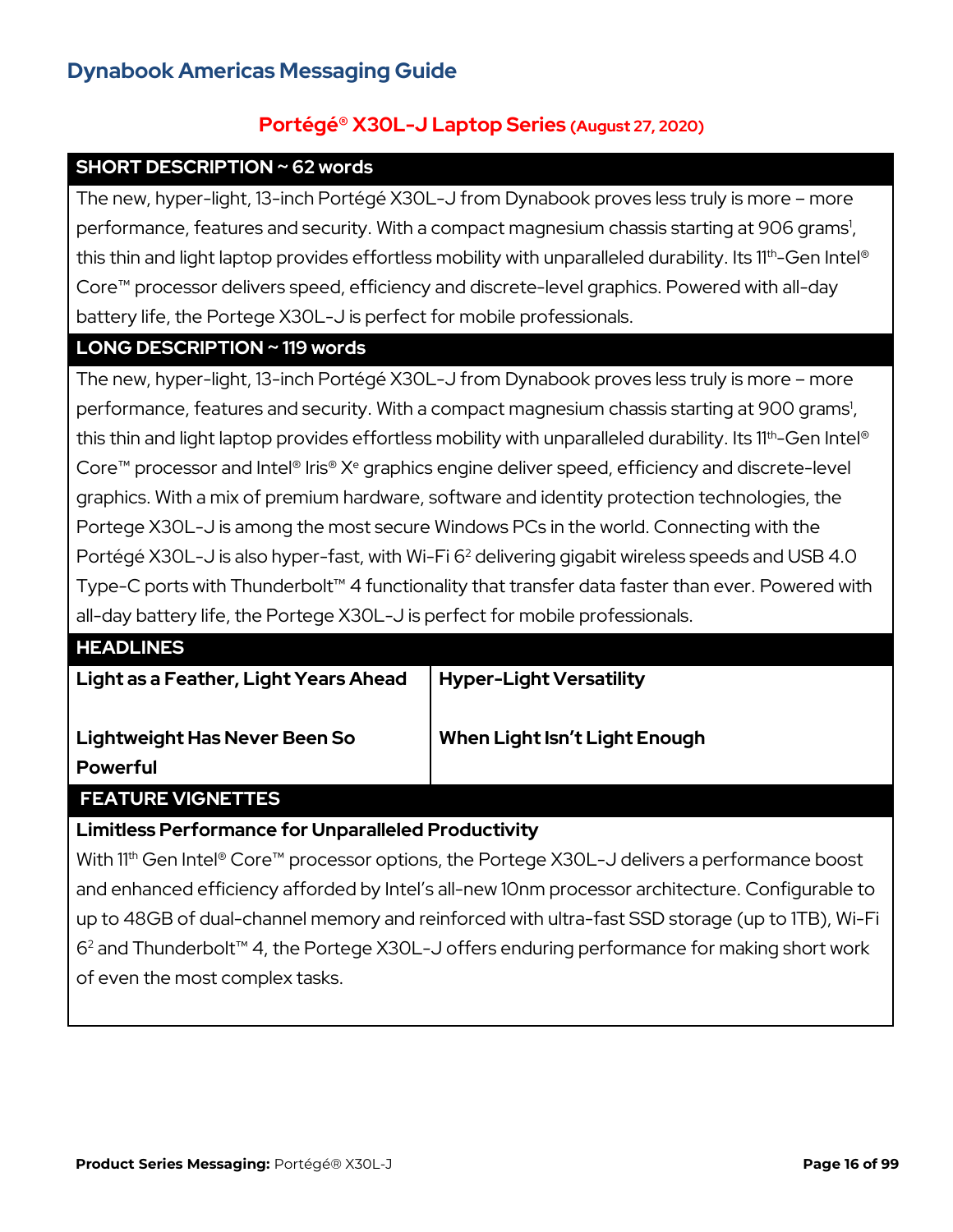### **Next-Level Connectivity**

Beyond its ultrafast USB 4.0 Type-C ports with Thunderbolt™ 4 functionality, the Portégé X30L-J features a mix of full-size ports, including ethernet, HDMI and USB-A (with Sleep & Charge) for seamless, adapter-free wired connectivity. Dynabook offers docking solutions that seamlessly connect multiple external displays, as well as a variety of other USB and USB-C accessories with a single cable connection.

### **Unbelievably Lightweight**

From the office, the field or home, the hyper-light Portege X30L-J was engineered to deliver unrelenting performance from literally anywhere. With a thin and light, mystic blue, magnesium alloy chassis, it's not only stylish but weighs a mere 906 grams<sup>1</sup>.

### **Seriously Secure**

As a secured-core PC featuring a mix of hardware, firmware, software and identity protection technologies, the Portege X30L-J is among the most secure Windows PCs in the world. Dynabook is the only major laptop brand that writes its own BIOS, providing an incredibly secure foundation. Further bolstering security, it is also equipped with face and fingerprint biometric recognition.

### **Keeping You and Your Work Hidden**

The Portege X30L-J keeps you and your data protected from unwanted viewers. Equipped with a webcam cover, privacy is just a flick of the finger away, while the optional Dynamic Privacy Display limits screen viewability to just you, when activated.

### **Lighter Than Light, Stronger Than Strong.**

The Portege X30L-J was engineered to pass MIL-STD-810G standard testing methodology for strength and durability. Its high-strength magnesium alloy chassis is tough, durable and offers optimal protection against accidental damage.

### **Power For The Workday and Beyond**

The Portégé X30L-J features a powerful lithium polymer battery that provides more than enough juice to power you through the day (up to 18 hours<sup>3</sup>). When not in use, Sleep & Charge technology keeps USB ports powered, allowing the laptop to charge smartphones and other accessories.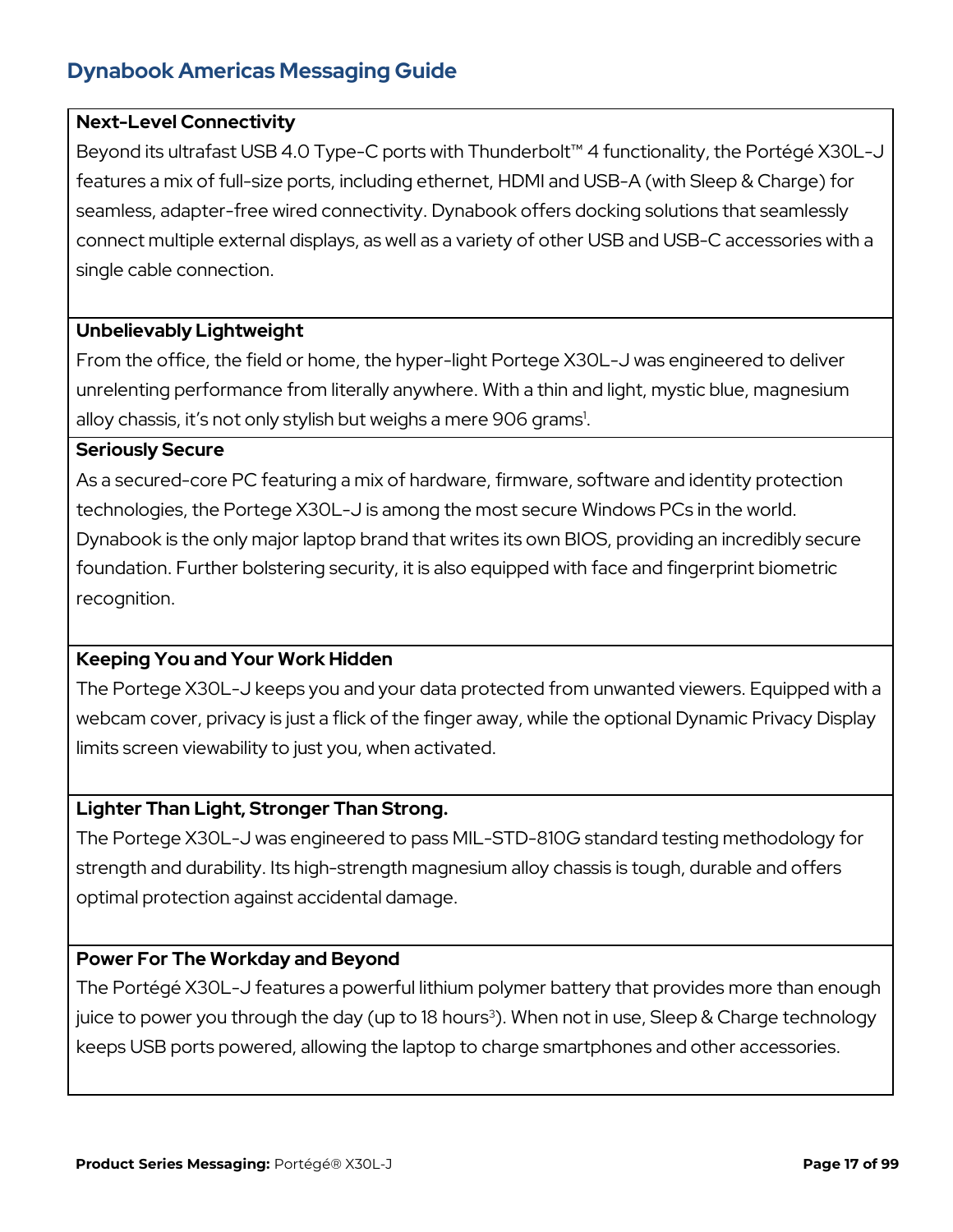### **GALLERY FEATURES**

### **Processor**

Offering a selection of powerful quad-core 11th Gen Intel® Core™ processors and Intel® Iris® X<sup>e</sup> graphics for enhanced visual performance, the Portégé® X30L-J delivers the productivity boosting speed, security and enhanced connectivity features demanded by today's business professionals.

### **Windows 10 Pro**

The Portégé® X30L-J features Windows 10 Pro, providing improved data protection and encryption, productivity tools, unparalleled software support, and voice control, making it the ideal operating system for the modern workplace.

### **Displays**

Featuring an energy-efficient, thin-bezel 13.3-inch Sharp IGZO display<sup>4</sup>, the Portégé<sup>®</sup> X30L-J delivers vibrant visuals and impressive battery life. Dynabook also offers a new Dynamic Privacy Display option that limits viewing by others, and an optional multi-touch display.

### **Storage**

Lightning fast response times with the latest SSD storage and the ability to maximize memory upgrades ensures the Portégé X30L-J can handle any task with ease.

### **Docking**

The Portégé® X30L-J offers a multitude of ports for displays, data sharing and power, while supporting up to three external 4K displays.

### **Keyboard**

Equipped with a full-sized, backlit keyboard which offers comfort and convenience even in dim lighting conditions.

### **+Care Service® Warranty with On-Site**

To boost productivity, cut downtime and reduce IT costs, the Portégé X30L-J comes with +Care Service<sup>®</sup> Warranty<sup>5</sup> with On-site. Dynabook's new, premier standard warranty gives customers access to the organization's extensive service and support network for Technical Phone Support, Depot Repair, Carry-In, On-site and Customer Replaceable Parts.

**1. Weight.** Weight may vary depending on product configuration, vendor components, manufacturing variability and options selected.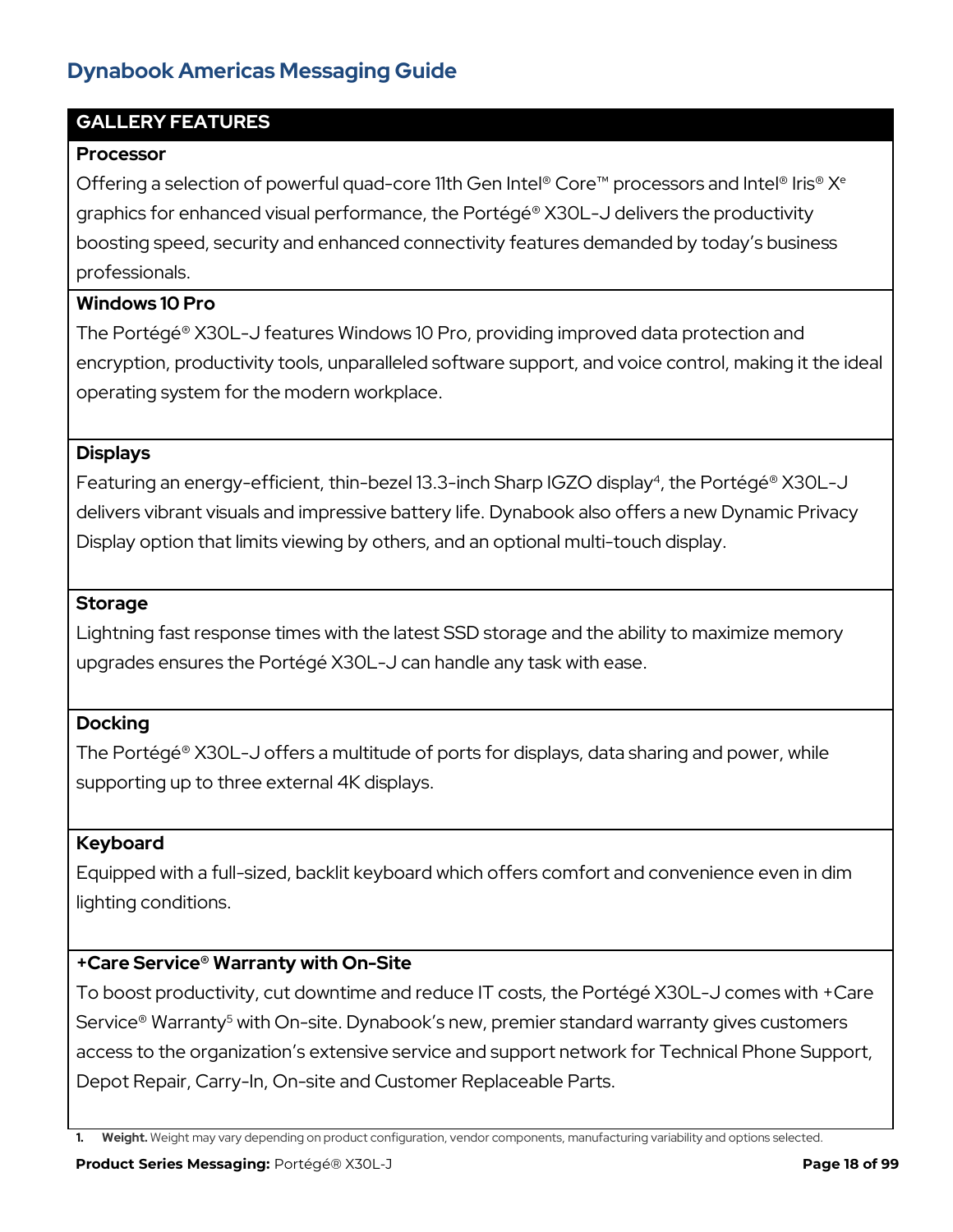- 2. Wi-Fi 6. Wi-Fi 6 (802.11ax) WFA certification is not yet available. Intel® Wi-Fi 6 AX200 Module will be delivered as a pre-certified solution.
- 3. Battery Life Rating. (Notebook) Measured by MobileMark® 2014 for models preinstalled with Microsoft® Windows 7 or Windows 10. Benchmark rules for MobileMark® 2014: Wireless connectivity = On, Predefined updated workloads. Details of MobileMark® 2014 testing protocols are available at www.bapco.com. MobileMark is a U.S. registered trademark of the Business Applications Performance Corporation. Rating is for comparison purposes only and does not indicate the battery life that will be obtained by any individual user. Actual battery life may vary considerably from specifications depending on product model, configuration, applications, power management settings and features utilized, as well as the natural performance variations produced by the design of individual components. The battery life rating is only achieved on the select models and configurations tested by Toshiba under the specific test settings at the time of publication and is not an estimate of a system's battery life under any conditions other than the specific test settings.

After a period of time, the battery will lose its ability to perform at maximum capacity and will need to be replaced. This is normal for all batteries.

- **4. Display.** The IGZO display is only available on the Full HD configuration.
- **5. Warranty.** Dynabook's standard limited warranty terms and limitations apply. Visi[t www.support.dynabook.com/warranty](http://www.support.dynabook.com/warranty) for details.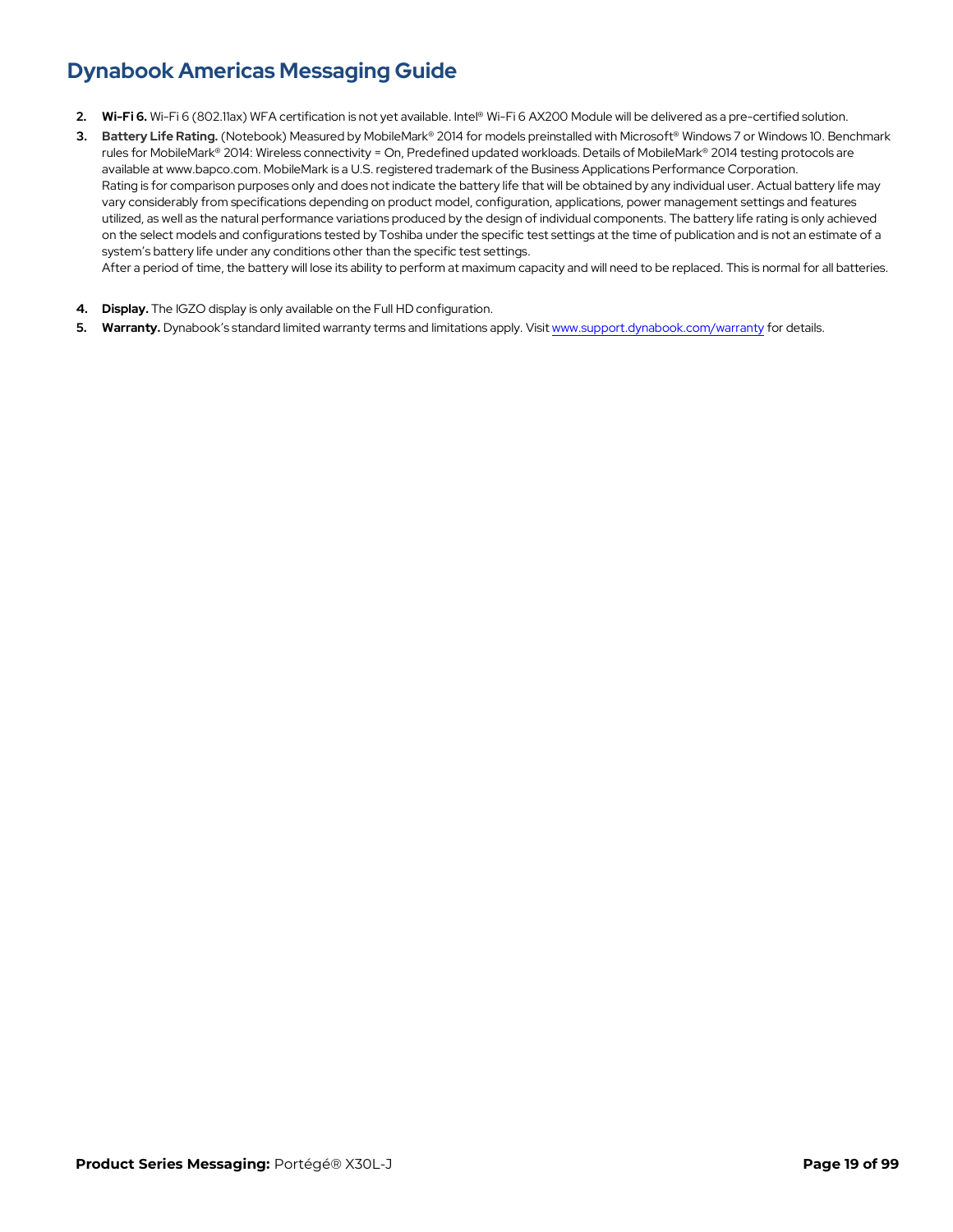# **Portégé® X30W-K Laptop Series (February 28, 2022)**

### **SHORT DESCRIPTION – 72 words**

When success hinges on flexibility, the impressively thin and light Portégé® X30W-K 2-in-1 convertible from Dynabook is both the perfect laptop and perfect tablet for whatever the workday brings. The ultra-bright 13.3-inch multi-touch display and Windows Ink® create a highperformance canvas for creative freedom. With new full-performance 12th Gen Intel® Core<sup>™</sup> processors with new hybrid architecture, and up to 32GB of LPDDR5 memory, this Intel<sup>®</sup> Evo<sup>™</sup> platform 2-in-1 convertible laptop is faster and more efficient than ever!

### **LONG DESCRIPTION – 165 words**

When success hinges on flexibility, the versatile Dynabook Portégé® X30W-K serves as a premium laptop or high-performance tablet depending on what the workday requires. This thin and light Intel® Evo™ platform-based 2-in-1 convertible takes performance to new extremes and is configurable with full-performance hybrid architecture 12thGen Intel® Core™ processors, Intel® Iris® X<sup>e</sup> graphics, Windows 11 Pro, and up to 32GB of LPDDR5 memory. Weighing under 1kg<sup>1</sup>, the stylish magnesium alloy chassis meets MIL-STD-810H standards and can endure years of office and field use. It's 360-degree hinged, multi-touch 13.3-inch display, backlit keyboard, SecurePad, TruPen® stylus, Harman Kardon® audio system with Dolby Atmos®, and 8-megapixel world-facing camera provide the perfect platform for creativity, productivity, and collaboration. Thunderbolt™ 4 and Wi-Fi 6E support thundering-fast connections, while onboard USB-A and HDMI® ports, and microSD™ slot provide convenient, adapter-free expansion. Joining Dynabook's portfolio of Secured-core PCs, this 2-in-1 is fortified with enterprise-grade encryption, face and fingerprint authentication, a webcam privacy shutter, and more. Backed by Dynabook's industry-leading +Care Service® Warranty2 with On-site the Portégé X30W-K ensures creativity never skips a beat.

| <b>HEADLINES</b>                             |                                                      |
|----------------------------------------------|------------------------------------------------------|
| <b>Featherweight Has Never Been So</b>       | <b>Flexibility That Unleashes Productivity</b>       |
| <b>Powerful</b>                              |                                                      |
|                                              | <b>Flipping the Script on Productivity</b>           |
| <b>Flexibility That Unleashes Creativity</b> |                                                      |
|                                              | <b>Flexibility to Work Your Way</b>                  |
| <b>Premium Performance That Adapts To</b>    |                                                      |
| <b>Your Work Style</b>                       | <b>Freedom and Flexibility That Works For Anyone</b> |
|                                              |                                                      |

### **FEATURE VIGNETTES**

**Dynabook's Lightest 13-inch, Intel Evo™ Windows 11 Convertible**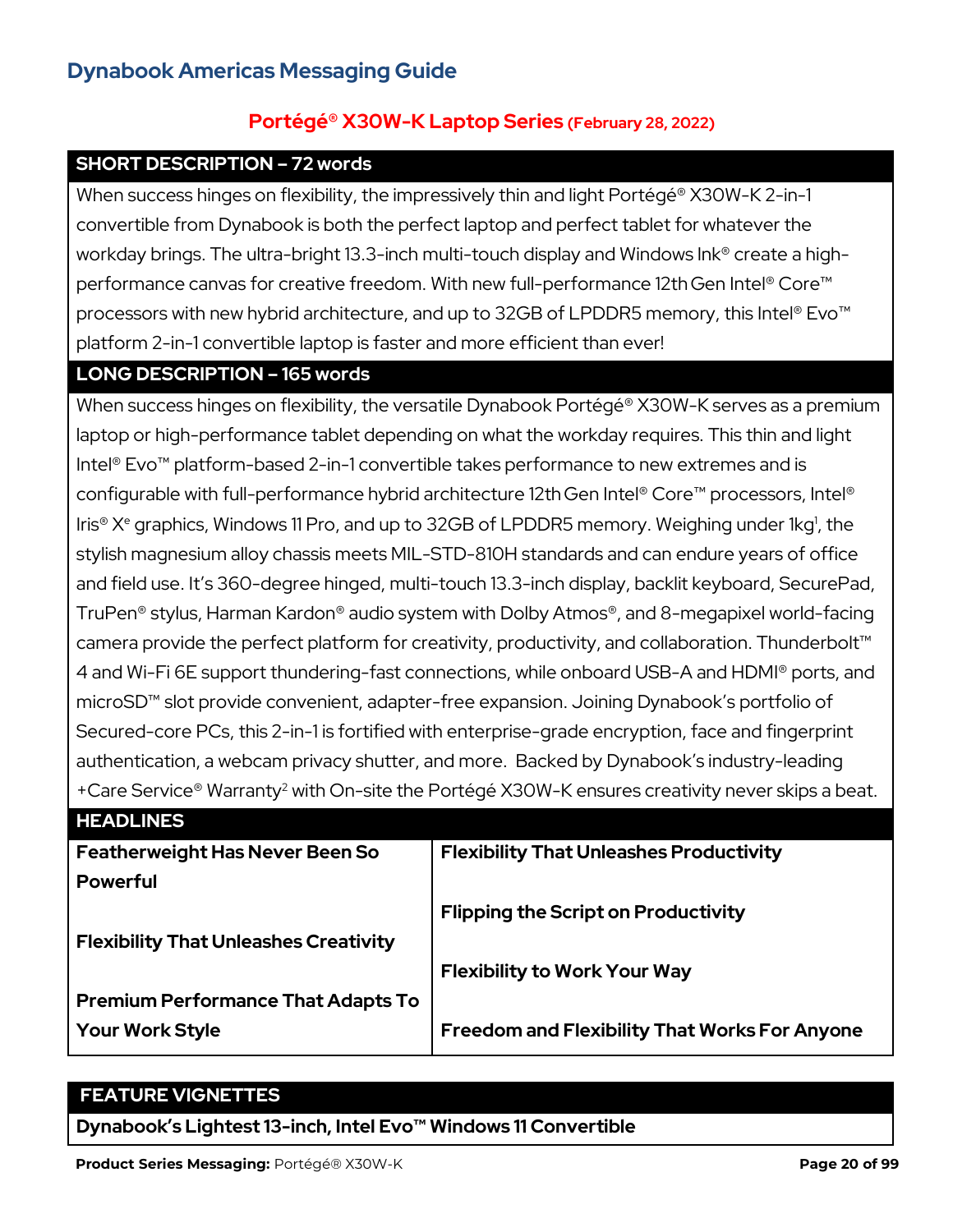For artists, entrepreneurs, and everyone in between, the Windows 11-powered Portégé® X30W-K 2-in-1 laptop was designed to foster next-level creativity and take care of business from literally anywhere. Boasting a super-light, magnesium alloy chassis weighing under 1kg<sup>1</sup>, the Portege X30W-K takes ultra-light portability to new extremes.

### **Tap Your Inner Artist**

With a premium, modern laptop design that offers the robust flexibility of a tablet, the Portégé X30W-K provides the perfect platform for converting ideas into reality. Its vibrant, Corning® Gorilla® Glass reinforced 13.3-inch multi-touch display offers crisp colors and sharp detail at all angles. The included Wacom® digital pen instantly converts the Portégé X30W-K into the perfect canvas with natural pen-to-paper feel thanks to its precision pressure sensitivity, natural tilt recognition and lag-free response.

### **Limitless Performance for Unparalleled Productivity**

With full-performance 12th Gen Intel® Core<sup>™</sup> processor options and Intel® Iris® X<sup>e</sup> graphics the Portégé X30W-K benefits from the massive performance boost and enhanced efficiency afforded by Intel's all-new hybrid architecture. Configurable up to 32GB of LPDDR5 and reinforced with ultra-fast SSD storage, Wi-Fi 6E and Thunderbolt™ 4, the Portégé X30W-K delivers uncompromising performance.

### **Tested to Military Standards for Extreme Durability**

With its high-strength magnesium alloy chassis, bonded Gorilla<sup>®</sup> Glass and more, the Portege X30W-K was engineered to meet MIL-STD-810H standards for durability and endurance to provide protection against accidental damage. Dynabook conducts extreme testing on the hinges of its 2-in-1 laptops, simulating work usage to ensure durable functionality.

### **Next Level Connectivity**

Beyond its ultra-flexible, ultrafast Thunderbolt™ 4 ports, the Portégé X30W-K features a mix of full-size ports, including HDMI® and USB-A (with Sleep & Charge) for seamless, adapter-free wired connectivity. To further boost the capabilities of Thunderbolt 4, Dynabook offers wired docking solutions that seamlessly connects up to four external displays, as well as a variety of other USB and USB-C® accessories with a single cable connection.

### **Advanced Security for Handling Mission Critical Data**

As a leading Secured-core PC provider, Dynabook equips the Portege X30W-K with advanced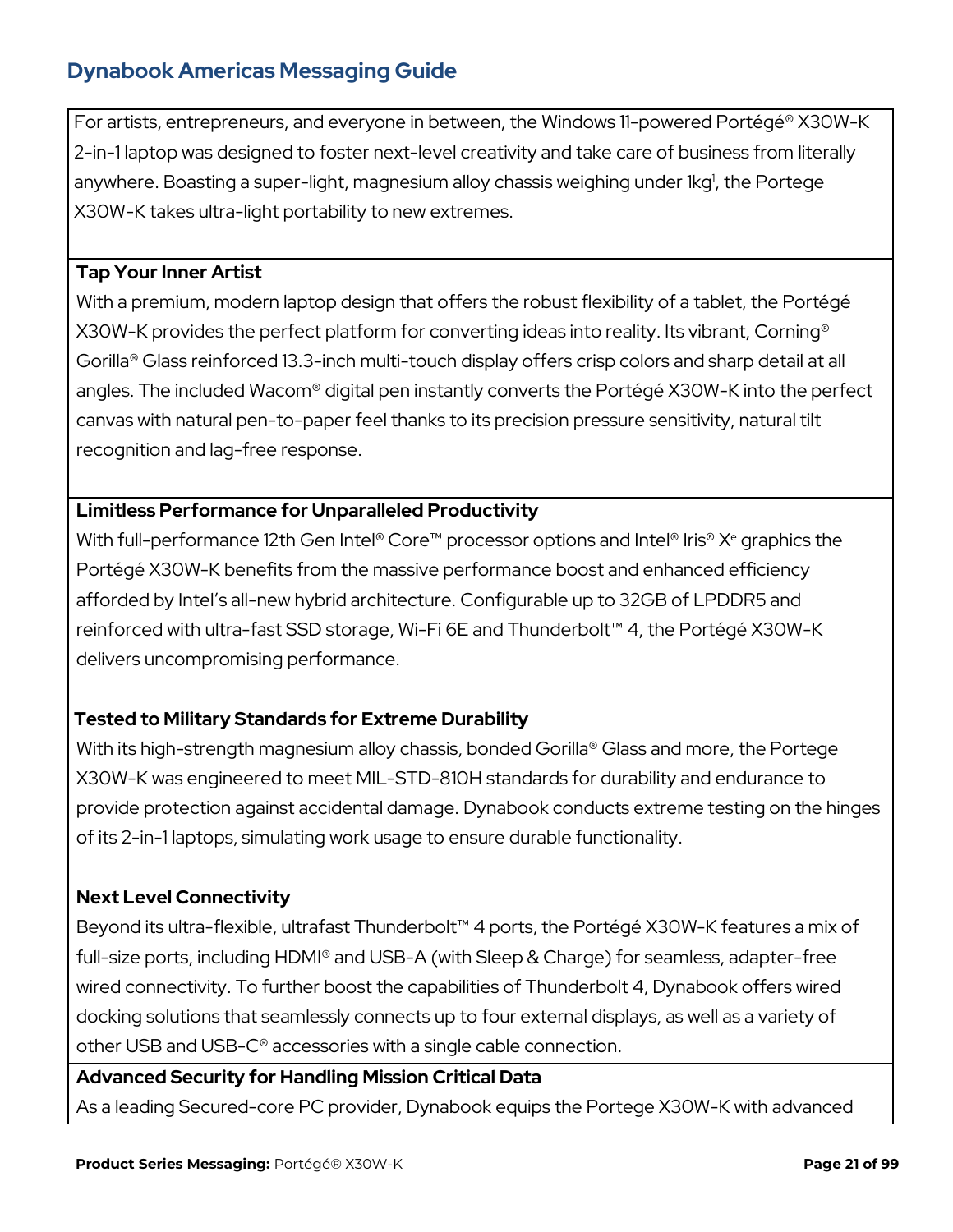security features to ensure resistance to current and future cyber threats. Dynabook also writes its own BIOS, providing a unique and secure foundation. Further bolstering security, this laptop can be equipped with face and fingerprint biometric recognition, and TPM 2.0.

### **A Unique Perspective**

A front-facing HD webcam ensures clear video conferencing, while the integrated lens shutter offers privacy at the flick of a finger. The additional 8MP world-facing camera with anti-glare coating allows you to take high-quality photos and shoot video in the field or on site when used in tablet mode.

### **GALLERY FEATURES**

### **Processor**

Configurable with ultra-powerful and highly efficient 12th Gen Intel® Core™ processors and Intel® Iris® Xe graphics, the Portégé® X30W-K delivers the industry-leading speed, visuals, security and enhanced connectivity features demanded by modern businesses.

### **Windows 11 Ready**

The Portege® X30W-K can be pre-configured with either Windows 10 Pro or Windows 11 Pro, two of the most widely utilized and secure computer operating systems for businesses. Windows 11 Pro provides enhanced productivity features that deliver users a more personalized and intuitive user experience. Built on the consistent and compatible Windows 10 foundation, Windows 11 can be managed with familiar tools and processes.

### **Pen to Paper Experience**

With Windows Ink® technology, a multi-touch display and Wacom® digital pen, the Portégé® X30W-K in tablet mode provides a natural **pen-on-paper writing experience—for art and design, note taking, signature capture, sketching ideas, completing forms and more.**

### **Display**

Featuring an energy-efficient, Corning® Gorilla® Glass reinforced 1080p multi-touch SHARP IGZO display, the Portégé® X30W-K provides the perfect picture, complete with vivid color and sharp details, in all lighting conditions.

**Hear and Be Heard with Lifelike Clarity**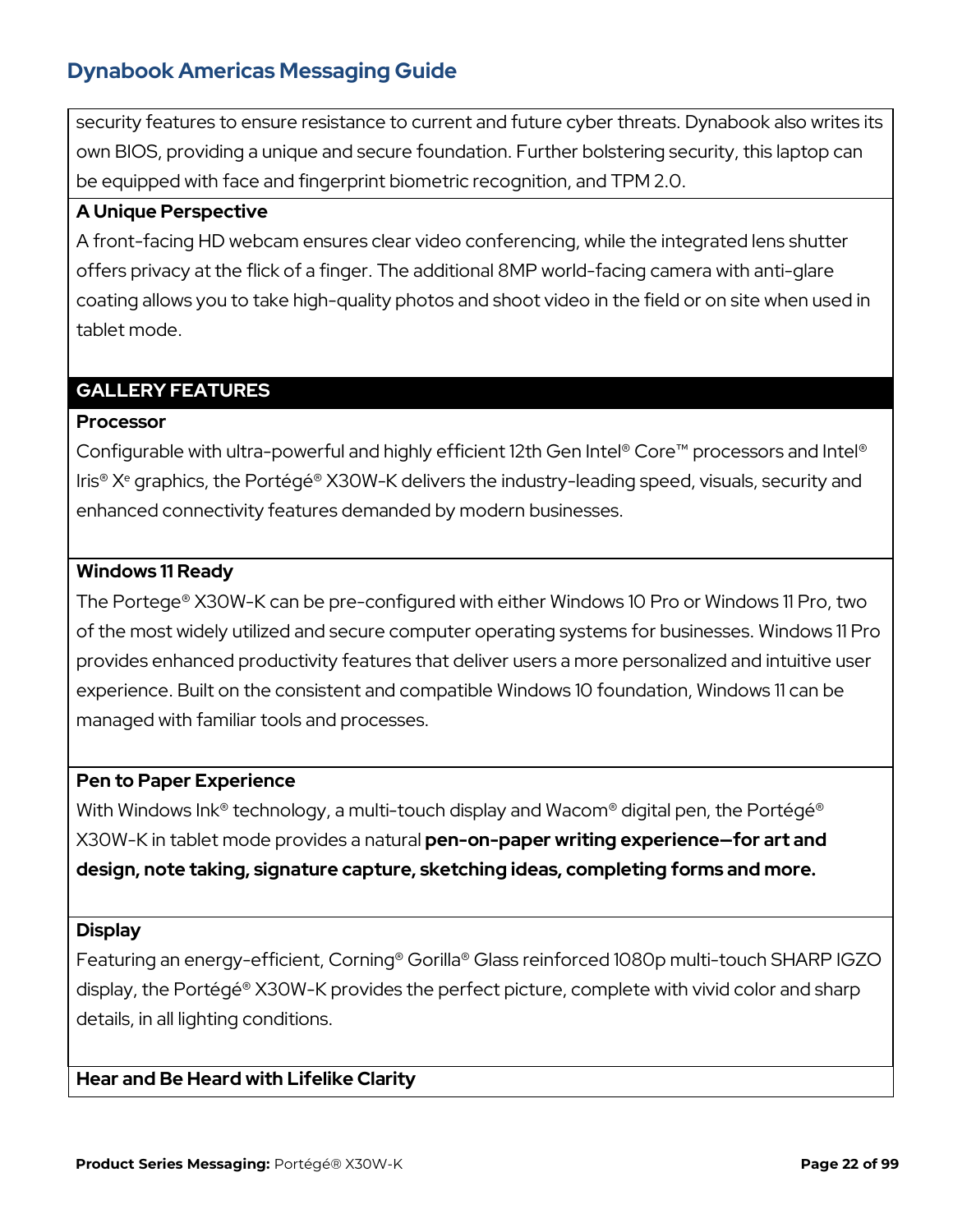Great for music or video production, digital composing and more, the powerful Harman Kardon® speakers deliver fantastic sound quality with impressive dynamic range. Dolby Atmos® further enhances the listening experience by adding incredible depth and dimension to music and movies. Dual microphones provide excellent noise cancellation for crystal clear conferencing.

### **Simple and Fast Connectivity**

With data transfer speeds up to 40 Gbps, the Thunderbolt™ 4 port of the Portégé® X30W enables connection to an endless variety of modern peripherals, while enabling single-cable access to fast charging, external displays, extended storage, and accessories. It can even support up to four external 4K displays with Dynabook's docking solutions.

### **A Stroke of Genius**

Despite having an ultra-compact form factor, the Portégé® X30W-K is equipped with a full-size, backlit keyboard that offers a natural typing experience, even in the dark. When used in tablet mode, the keyboard is automatically disabled to prevent accidental keystrokes.

### **+Care Service Warranty with On Site**

The Portégé® X30W-K comes with the Dynabook +Care Service® Warranty<sup>2</sup> with On-Site and provides three years of service standard for featured configurations and four years of service for Build-to-Order configurations. With additional access to an extensive service and support network, Dynabook +Care Service warranty helps businesses boost productivity, minimize downtime and reduce IT costs.

**<sup>1.</sup> Weight.** Weight may vary depending on product configuration, vendor components, manufacturing variability and options selected. **2. +Care Service® Warranty with On-Site.** Dynabook's standard limited warranty terms and limitations apply. Visit

<https://support.dynabook.com/warranty> for details.

**<sup>3.</sup> Thunderbolt™ 4 Port.** 40Gbps is the maximum theoretical interface transfer rate per the specification of the Intel Thunderbolt™ 4. Actual transfer rate will vary depending on your system configuration and other factors. For more information on Thunderbolt 4 technology, visit https://thunderbolttechnology.net.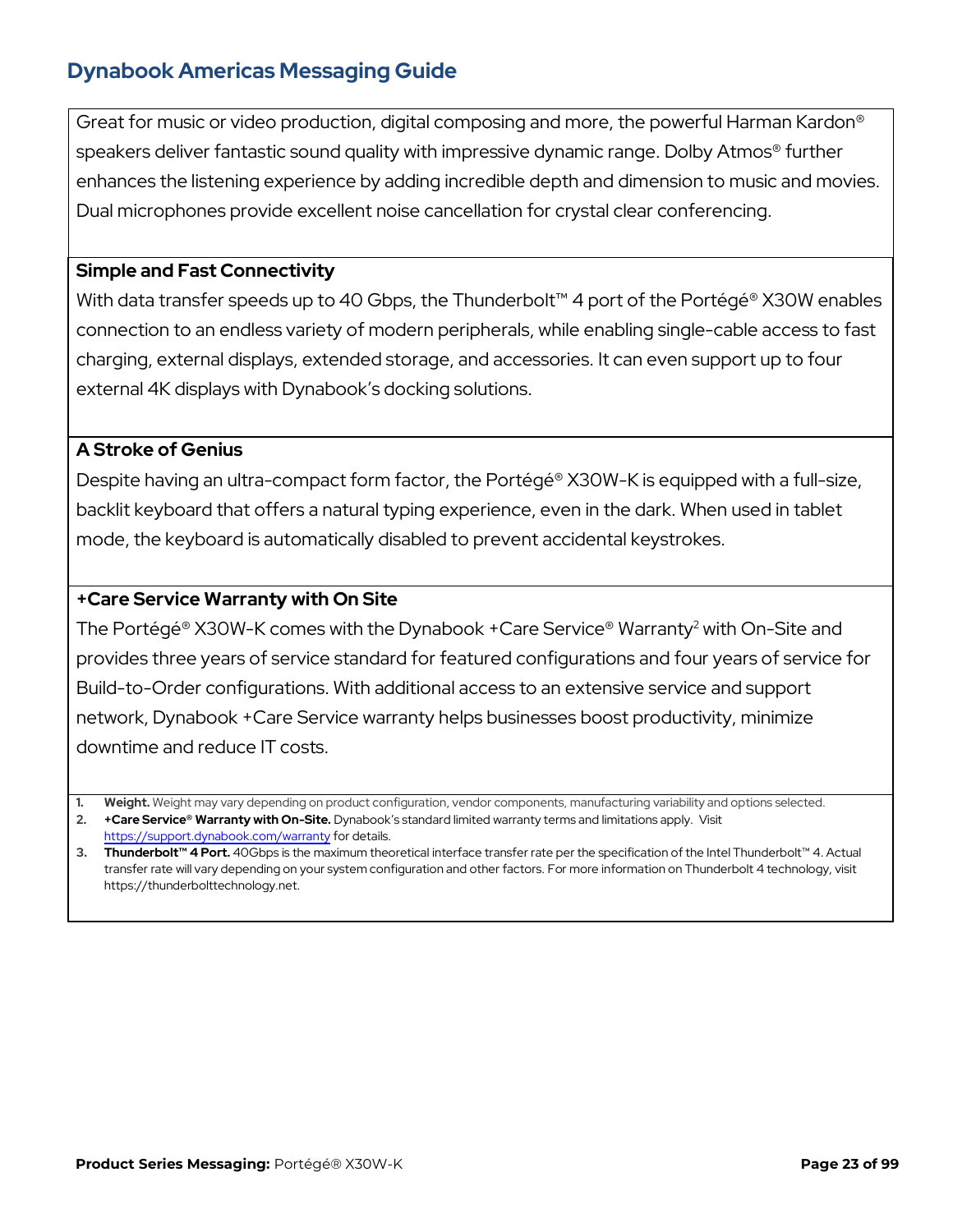### **Portégé® X30W-J Laptop Series (August 26, 2020)**

### **SHORT DESCRIPTION – 68 words**

Weighing in at less than 1 kilogram<sup>1</sup>, the gravity defying Portégé X30W is a heavyweight in performance and features. This ultrathin 2-in-1 convertible laptop provides the premium benefits of a laptop with the agility of a tablet. One of the first laptops to offer the new Intel® Evo<sup>™</sup> Platform, the Portégé X30W delivers boundary-breaking performance, remarkable responsiveness and long-lasting battery life in a sophisticated Mystic Blue magnesium design.

### *vPro Version*

Weighing in at less than 1 kilogram<sup>1</sup>, the gravity defying Portégé X30W is a heavyweight in performance and features. This ultrathin 2-in-1 convertible laptop provides the premium benefits of a laptop with the agility of a tablet. One of the first laptops to offer the new Intel® Evo™ vPro® Platform, the Portégé X30W delivers boundary-breaking performance, remarkable responsiveness and long-lasting battery life in a sophisticated Mystic Blue magnesium design.

### **LONG DESCRIPTION – 109 words**

Weighing in at less than 1 kilogram<sup>1</sup>, the gravity defying Portégé X30W is a heavyweight in performance and features. This ultrathin 2-in-1 convertible laptop provides the premium benefits of a laptop with the agility of a tablet. One of the first laptops to offer the new Intel® Evo<sup>™</sup> Platform, the Portégé X30W, delivers boundary-breaking performance, remarkable responsiveness and long-lasting battery life in a sophisticated Mystic Blue magnesium design. Protected by Corning<sup>®</sup> Gorilla<sup>®</sup> Glass, the high-brightness, anti-glare 13.3-inch IGZO display<sup>2</sup> allows this modern 2-in-1 convertible laptop to deliver a multitude of viewing angles in a variety of settings. The Portégé X30W is the ultimate balance of performance, functionality and weight.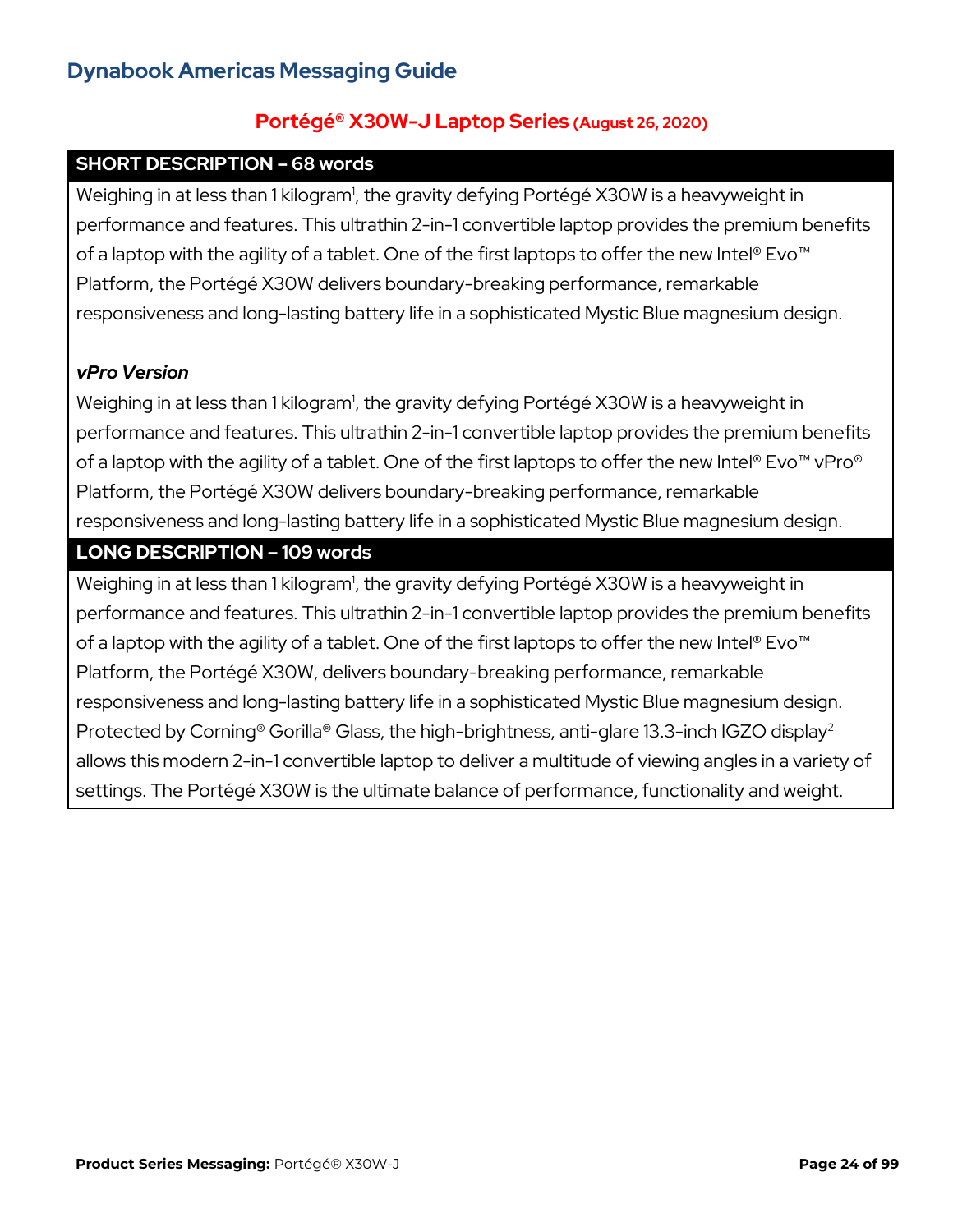### *vPro Version*

Weighing in at less than 1 kilogram<sup>1</sup>, the gravity defying Portégé X30W is a heavyweight in performance and features. This ultrathin 2-in-1 convertible laptop provides the premium benefits of a laptop with the agility of a tablet. One of the first laptops to offer the new Intel® Evo™ vPro® Platform, the Portégé X30W, delivers boundary-breaking performance, remarkable responsiveness and long-lasting battery life in a sophisticated Mystic Blue magnesium design. Protected by Corning<sup>®</sup> Gorilla<sup>®</sup> Glass, the high-brightness, anti-glare 13.3-inch IGZO display<sup>2</sup> allows this modern 2-in-1 convertible laptop to deliver a multitude of viewing angles in a variety of settings. The Portégé X30W is the ultimate balance of performance, functionality and weight.

| <b>HEADLINES</b>                        |                                                  |
|-----------------------------------------|--------------------------------------------------|
| Sleek, Versatile, Modern & Powerful     | Perfectly Suited for the Modern Workplace        |
| <b>Get it All Done with One</b>         | Redefining Mobile Computing                      |
| <b>Performance That Defies Gravity</b>  | Ultimate Flexibility, Lightweight Design         |
| Part Laptop, Part Tablet - All Dynabook | The Lightweight, Powerhouse of Mobility          |
| The Ultimate Balance of Performance,    | <b>Exceptional Computing Experience Anywhere</b> |
| <b>Functionality and Weight</b>         | Stylish, Modern, Powerful - Portégé X30W         |
| Light in Weight, Heavy in Performance   | One Solution, Five Modes                         |
| Heavy in Performance, Light in Weight   | Next Generation 2-in-1 Convertible Notebook      |
| Heavy in Performance Not in Weight      | Business Computing with a Flip                   |
| The Modern 2-in-1 Laptop, Less Than 1   | <b>Business Computing Reimagined</b>             |
| Kilogram                                |                                                  |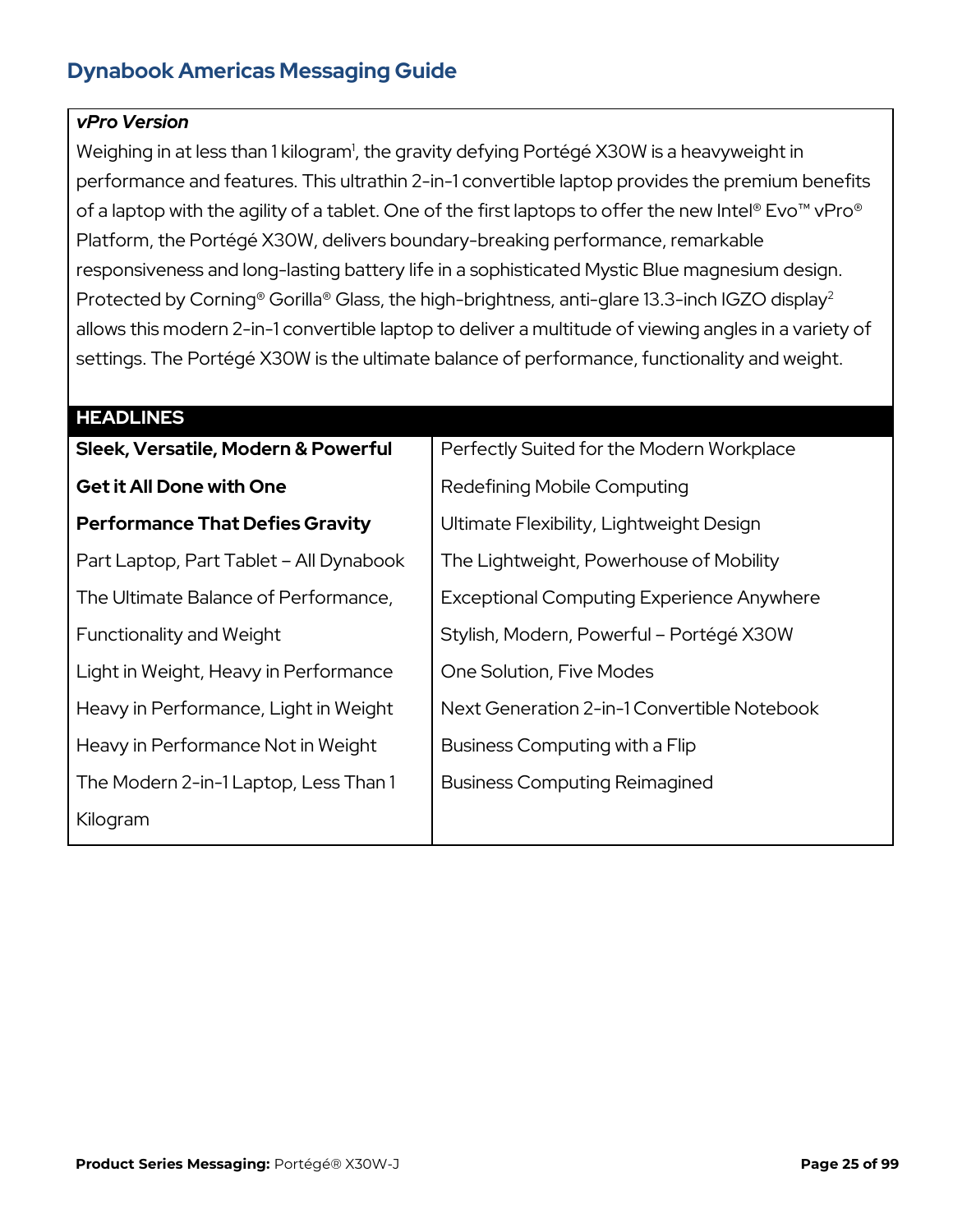### **FEATURE VIGNETTES**

### **Gravity Defying 13-inch, Intel Evo Convertible 2-in-1 Laptop Under a Kilogram**

Weighing less than 1 kilogram<sup>1</sup>, the Portégé X30W is a gravity-defying 13-inch 2-in-1 convertible laptop with the new Intel® Evo™ Platform. Designed for the ultimate productivity, the Portégé X30W delivers the best of both a premium laptop and full performance tablet housed in a superthin, magnesium alloy design for added durability.

### *vPro Version*

### **Gravity Defying 13-inch, Intel Evo Convertible 2-in-1 Laptop Under a Kilogram**

Weighing less than 1 kilogram<sup>1</sup>, the Portégé X30W is a gravity-defying 13-inch 2-in-1 convertible laptop with the new Intel® Evo™ vPro® Platform. Designed for the ultimate productivity, the Portégé X30W delivers the best of both a premium laptop and full performance tablet housed in a super-thin, magnesium alloy design for added durability.

### **The World's Lightest 13-inch, Intel Evo Convertible 2-in-1 Laptop**

Weighing less than 1 kilogram<sup>1</sup>, the Portégé X30W is the world's lightest 13-inch 2-in-1 convertible laptop<sup>5</sup> with the new Intel® Evo™ Platform. Designed for the ultimate productivity, the Portégé X30W delivers the best of both a premium laptop and full performance tablet housed in a superthin, magnesium alloy design for added durability.

### *vPro Version*

### **The World's Lightest 13-inch, Intel Evo Convertible 2-in-1 Laptop**

Weighing less than 1 kilogram<sup>1</sup>, the Portégé X30W is the world's lightest 13-inch 2-in-1 convertible laptop<sup>5</sup> with the new Intel® Evo<sup>™</sup> vPro® Platform. Designed for the ultimate productivity, the Portégé X30W delivers the best of both a premium laptop and full performance tablet housed in a super-thin, magnesium alloy design for added durability.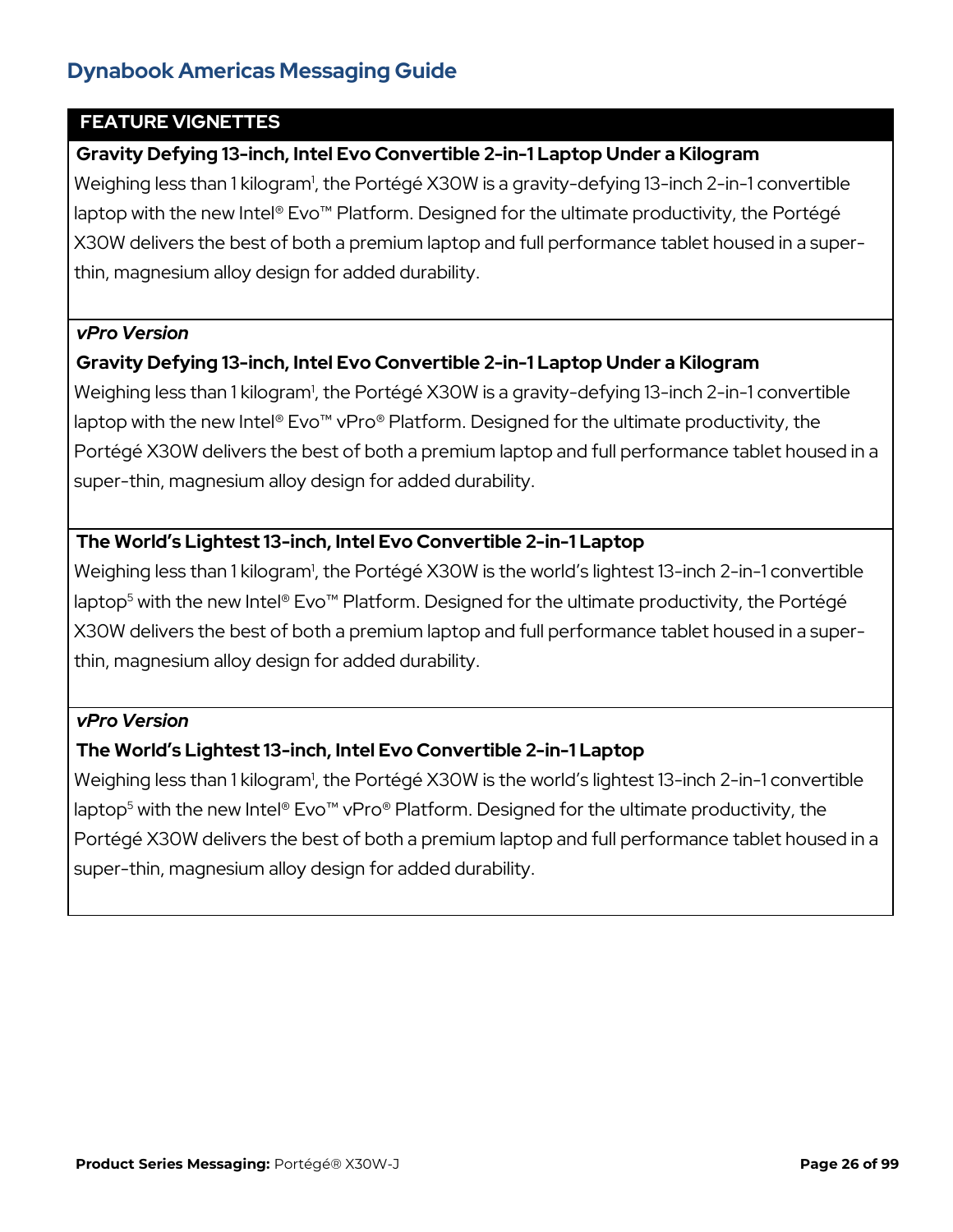### *One Solution, Five Modes.*

The Portégé® X30W features a stabilizing dual-action hinge, enabling smooth transitions into five core viewing modes—Laptop, Tablet, Tabletop, Presentation and Audience. There's no need to carry multiple devices. Get it all done with one.

### *Laptop Mode*

Use the Portégé® X30W convertible PC in traditional laptop mode on your desktop, café table or a plane seat—anywhere you want to be productive.

### *Audience Mode*

Whether in the Break Room, Remote Office or Study Hall, flip the screen and create your own viewing space to consume content.

### *Tabletop Mode*

Lay the device flat and collaborate with colleagues in smaller workspaces using tabletop mode.

### *Presentation Mode*

Flip the screen over and use the screen to share engaging presentations with larger groups in sales meetings, conference rooms or customer sites.

### *Tablet Mode*

Use the convertible PC as a large-screen tablet to browse the Internet, read documents or take notes using Dynabook's exclusive TruPen® with the Wacom® Feel IT Technologies®.

### **Amazingly Natural Handwriting**

The Portégé X30W comes with a 13.3-inch, 10-point touch-enabled IGZO display<sup>2</sup> producing crisp and clear images. When paired with Dynabook's exclusive TruPen® incorporating Wacom® Feel IT Technologies®, it also affords an exceptional digital handwriting experience enhanced by an antiglare coating. The TruPen® detects 4,096 levels of pressure, giving users a natural pen-on-paper writing experience, making the Portégé® X30W perfect for taking notes, drawing, capturing signatures, completing forms and more.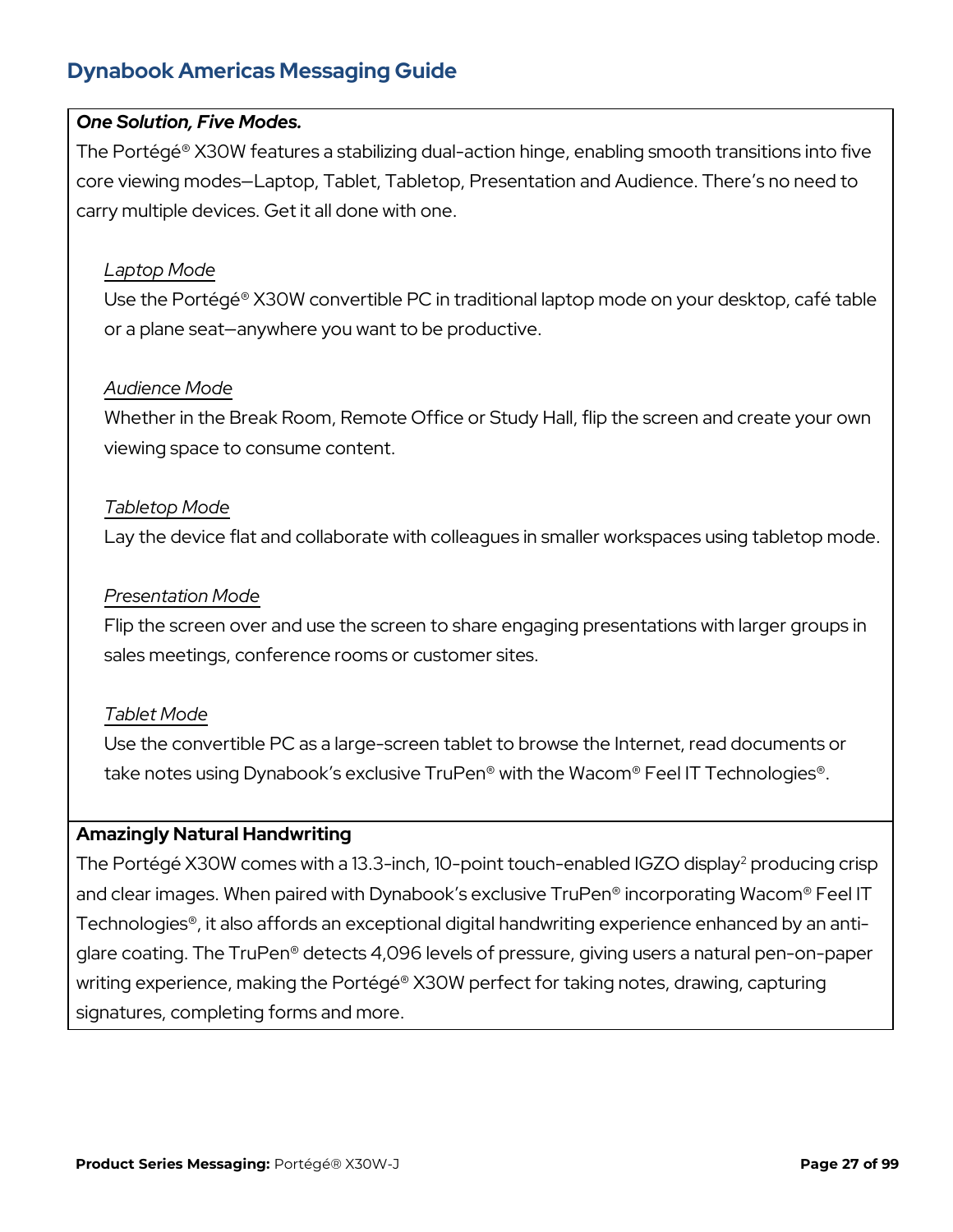### **Limitless Performance for Unparalleled Productivity**

One of the first Intel® Evo® Platforms, the Portégé X30W is powered by a quad-core 11<sup>th</sup> Gen Intel® Core™ processor delivering a massive performance boost and enhanced efficiency afforded by Intel's all-new processor architecture. The Intel® Iris® X<sup>e</sup> graphics engine offers unprecedented visual performance, immersive collaboration and enhanced content creation.

### **Tested to Military Standards for Extreme Durability**

With its high-strength magnesium alloy chassis and Corning® Gorilla® Glass NBT®, the Portégé X30W is engineered to pass MIL-STD-810G standard testing methodologies for strength and durability. Dynabook also conducts an array of extreme tests on the hinge, keyboard and ports. The Portégé X30W is built to last.

### **Next Level Connectivity**

For the best in high-speed connectivity and fast data transfer capabilities, the Portégé X30W is outfitted with Wi-Fi 6<sup>3</sup> and USB 4.0 Type-C ports with Thunderbolt<sup>™</sup> 4 functionality within its slim profile. The laptop also includes full-size HDMI and USB-A with Sleep & Charge ports. To expand the functionality of the Portégé X30W, Dynabook offers wired docking solutions that seamlessly connect multiple external displays, as well as a variety of other USB and USB-C accessories with a single cable connection.

### **Layers Upon Layers of Security**

As a leading secured-core PC provider, Dynabook equips the Portégé X30W with a robust combination of next-level hardware, software and identity protection, including enterprise-grade encryption and authentication using face and fingerprint biometrics to enhance resistance to current and future cyber threats. Dynabook writes its own proprietary BIOS to safeguard the system and to provide a unique security foundation as an additional layer of protection against attacks.

### **A Unique Perspective**

A front-facing HD webcam with privacy slider ensures clear video conferencing and total privacy at the flick of a finger, while an 8MP world-facing camera with anti-glare coating allows you to take high-quality photos and shoot video when in tablet mode.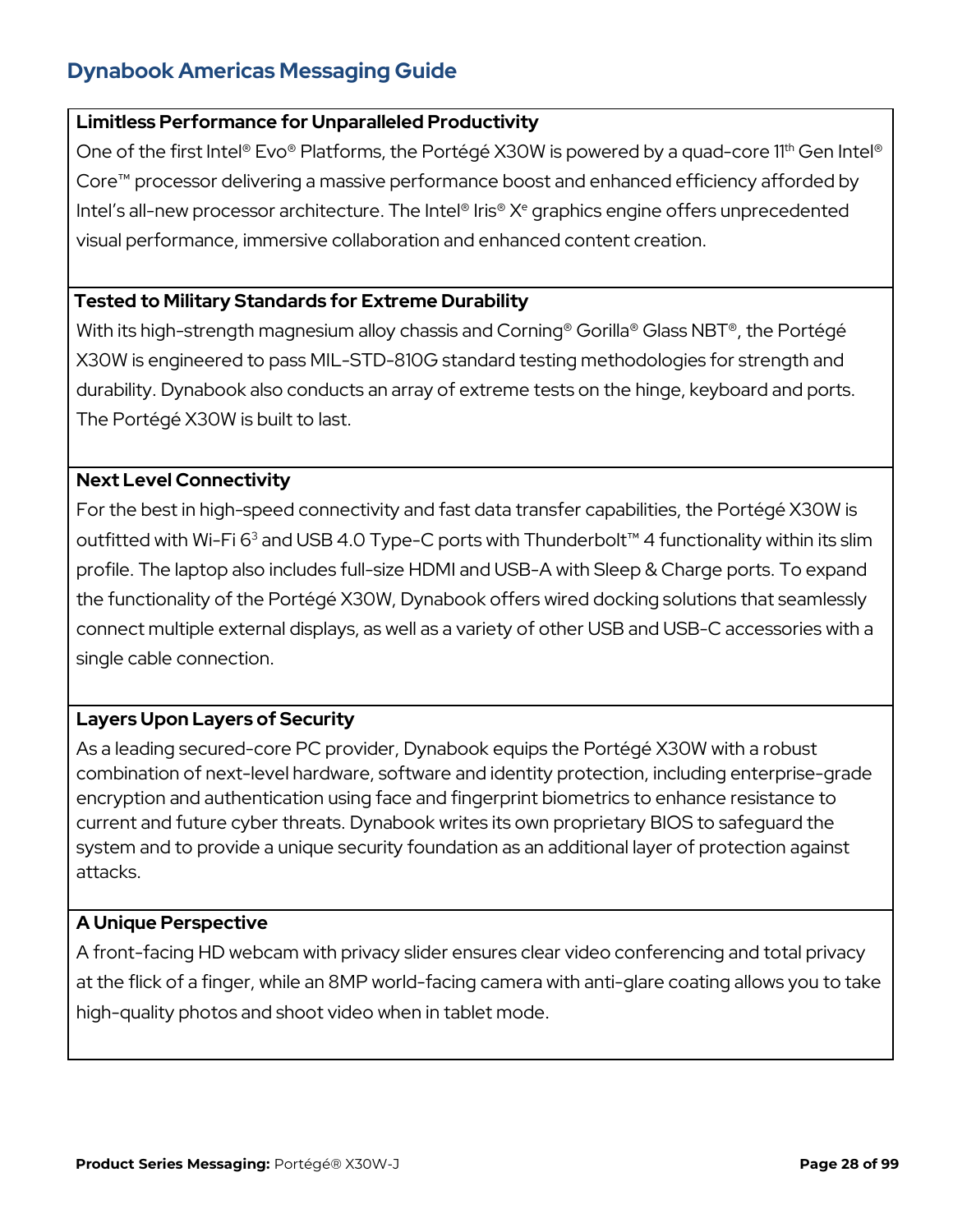### **GALLERY FEATURES**

### **Processor**

Offering a powerful quad-core 11th Gen Intel® Core™ processor and Intel® Iris® X<sup>e</sup> graphics engine for enhanced visual performance, the Portégé® X30 delivers the productivity-boosting speed, security and enhanced connectivity features demanded by modern professionals.

### **Windows 10 Pro**

The Portégé X30W is equipped with Windows 10 Pro, the most widely used computer operating system. Windows 10 provides improved data protection and encryption, productivity tools, voice control and more, making it the ideal operating system for the modern workplace.

### **Pen to Paper Experience**

With Windows Ink® technology, a multi-touch IGZO display<sup>2</sup> and Wacom digital pen, the Portégé® X30W provides a natural pen-on-paper writing experience—for design, note-taking, signature capture, sketching ideas, completing forms and more.

### **Display**

Featuring an energy-efficient, anti-glare 13.3-inch IGZO display<sup>2</sup> for vivid colors, sharp detail and high-brightness, makes the Portégé X30W ideal for a variety of lighting conditions. Corning<sup>®</sup> Gorilla® Glass NBT® provides reinforced protection to the display.

### **Faster Access to Data**

The Portégé® X30W features SSD storage options to deliver impressive capacity, increased reliability and system responsiveness.

### **Hear and Be Heard with Lifelike Clarity**

Powerful Harman/Kardon® speakers deliver fantastic sound quality with impressive dynamic range. Dolby Atmos<sup>®</sup> further enhances the listening experience by adding incredible depth and dimension to music and movies. While dual beam-forming microphones provide excellent noise cancellation for crystal clear voice conferencing virtually free of ambient background noise.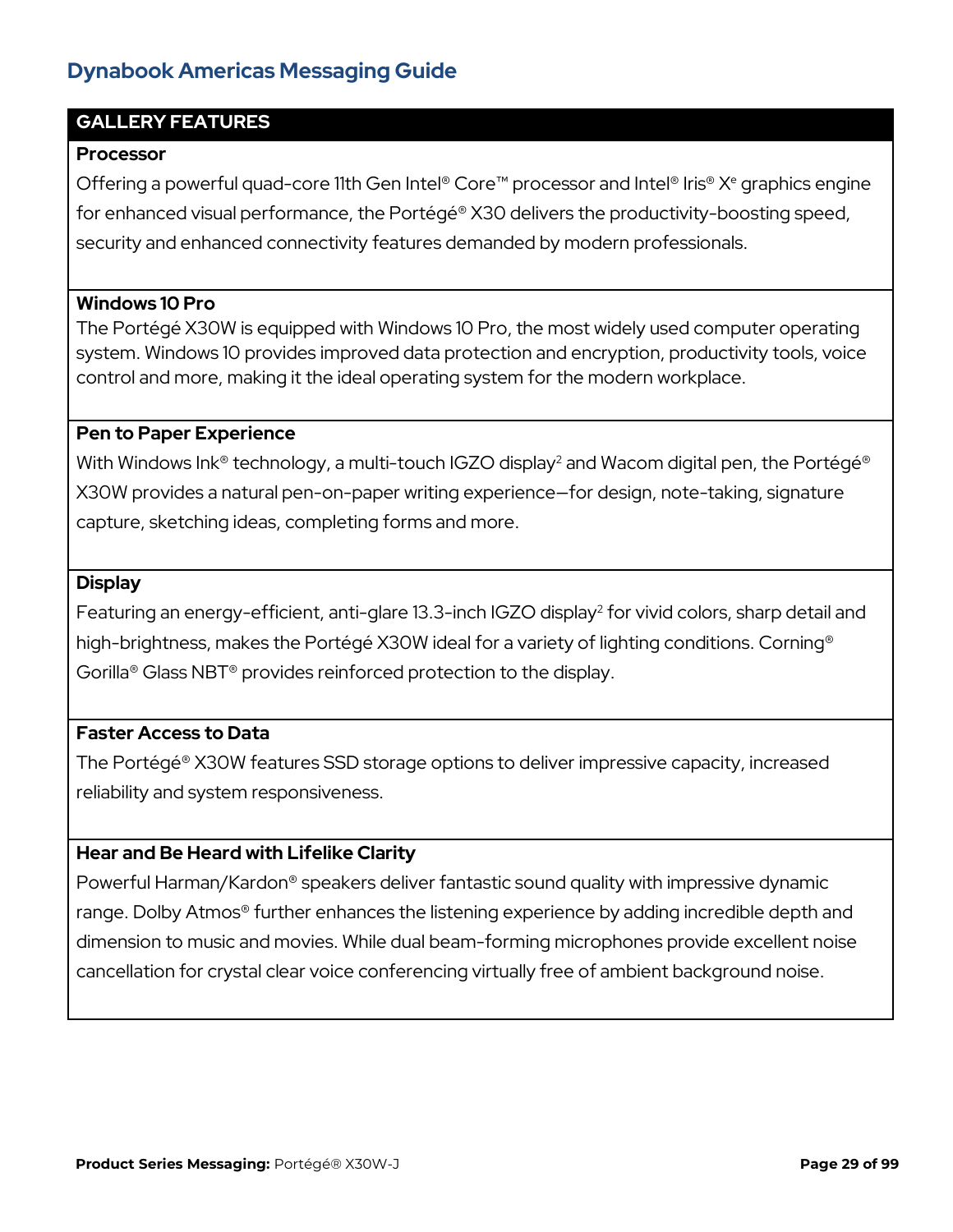### **Next-Generation Connectivity**

The Portégé® X30W features USB 4.0 Type-C ports with Thunderbolt™ 4 functionality to connect to an endless variety of modern peripherals, while enabling single-cable access to fast charging, external displays, extended storage and accessories. The Portégé® X30W can support up to three external 4K displays simultaneously with a single cable connection.

### **A Stroke of Genius**

Despite having an ultra-compact form factor, the Portégé® X30W is equipped with a standardwidth, backlit keyboard that offers a natural typing experience, even in the dark.

### **Industry Leading Warranty**

To boost productivity, cut downtime and reduce IT costs, the Portégé X30W comes with +Care Service<sup>®</sup> Warranty<sup>4</sup> with On-site. Dynabook's new, premier standard warranty offering customers access to the organization's extensive service and support network for Technical Phone Support, Depot Repair, Carry-In, On-Site and Customer Replaceable Parts.

- **1. Weight.** Weight may vary depending on product configuration, vendor components, manufacturing variability and options selected. **2. Display.** The IGZO display is only available on the Full HD configuration.
- **3. Wi-Fi 6.** Wi-Fi 6 (802.11ax) WFA certification is not yet available. Intel® Wi-Fi 6 AX200 Module will be delivered as a pre-certified solution.
- **4. Warranty.** Dynabook's standard limited warranty terms and limitations apply. Visit www.support.dynabook.com/warranty for details.

**5.** Based on 13" laptops with Intel Evo™ Platform as of September 2, 2020.

6. Battery Life Rating. (Notebook) Measured by MobileMark® 2014 for models preinstalled with Microsoft® Windows 7 or Windows 10. Benchmark rules for MobileMark® 2014: Wireless connectivity = On, Predefined updated workloads. Details of MobileMark® 2014 testing protocols are available at www.bapco.com. MobileMark is a U.S. registered trademark of the Business Applications Performance Corporation.

Rating is for comparison purposes only and does not indicate the battery life that will be obtained by any individual user. Actual battery life may vary considerably from specifications depending on product model, configuration, applications, power management settings and features utilized, as well as the natural performance variations produced by the design of individual components. The battery life rating is only achieved on the select models and configurations tested by Toshiba under the specific test settings at the time of publication and is not an estimate of a system's battery life under any conditions other than the specific test settings.

After a period of time, the battery will lose its ability to perform at maximum capacity and will need to be replaced. This is normal for all batteries.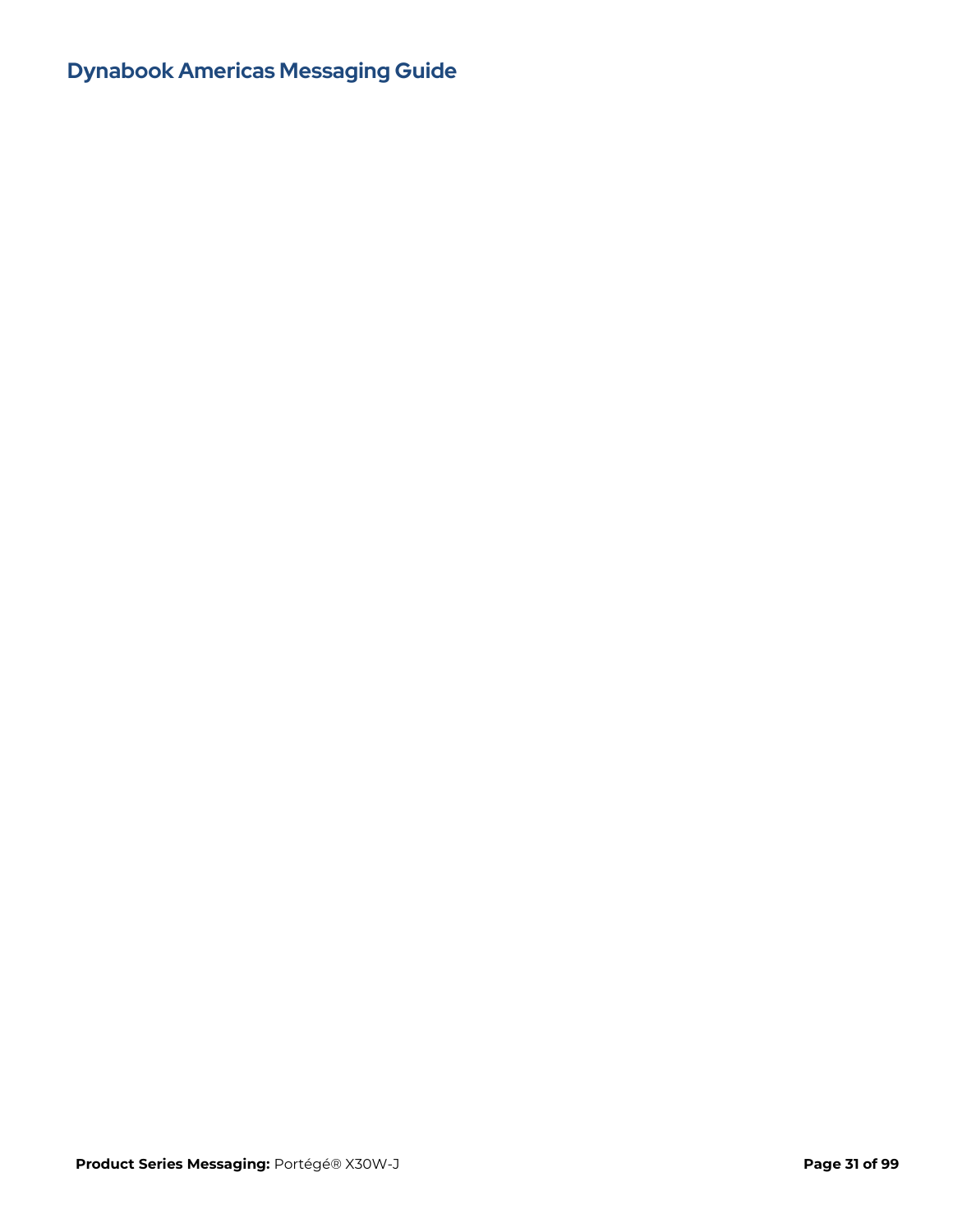# **Portégé® X40-K Laptop Series (February 28, 2022)**

### **SHORT DESCRIPTION ~ 67 words**

The Dynabook Portege® X40-K rings in a new era of premium business computing, boasting greater performance, relentless security, and a skillfully crafted, dark blue aluminum chassis that is stylish and durable. Configurable with powerful and efficient hybrid-architecture 12th Gen Intel® Core<sup>™</sup> processors, up to 64GB of memory and Wi-Fi 6E, this laptop rips through tasks at incredible speed, while the 14-inch IPS display, DTS<sup>®</sup> audio system and variety of hardware and software security features create a safe and productive workspace anywhere.

### **LONG DESCRIPTION ~ 162 words**

The Dynabook Portege® X40-K rings in a new era of premium business computing, boasting greater performance, uncompromising security, and a skillfully crafted chassis that is both stylish and durable. Configurable with Windows 11 Pro, 12-core hybrid-architecture 12thGen Intel® Core™ processors, and up to 64GB of memory, this laptop breezes through even the most complex tasks. With a new aluminum chassis that measures 17.9mm thin and weighs under 3.2 pounds<sup>1</sup>, this stylish and durable laptop was designed to withstand the rigors of daily use in or out of the office. The 14 inch IPS display, DTS® audio, HD webcam and dual mics enable high-quality video conferencing for modern collaboration and productivity, while Wi-Fi 6E, and Gigabit LAN ports deliver blazing fast wired and wireless connections. A variety of advanced hardware and software features fortify this Secured-core PC with vault-like protection against privacy and security threats. Backed by Dynabook's +Care Service® Warranty<sup>2</sup> with On-Site the Portégé X40-K will deliver years of worryfree reliability.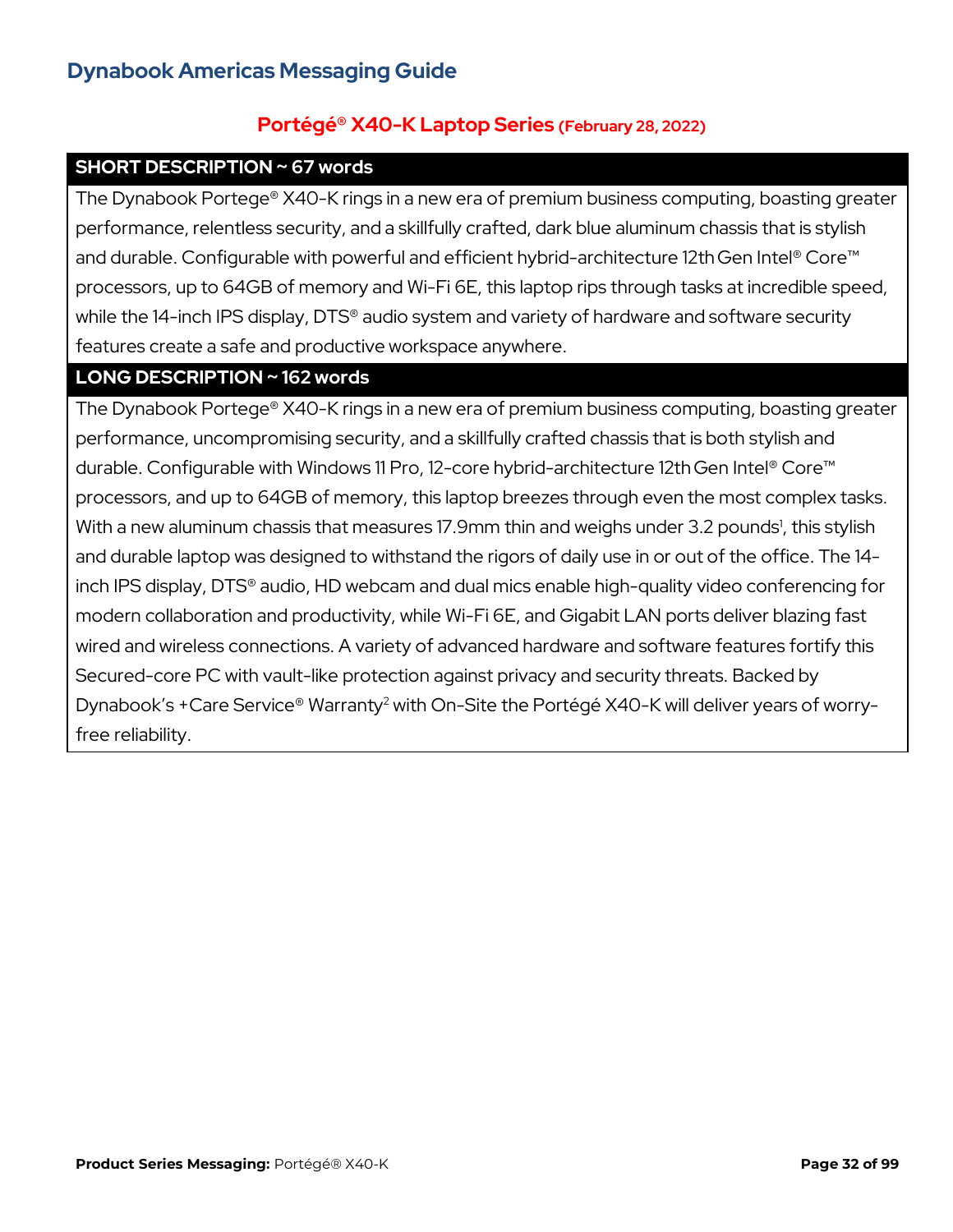| <b>HEADLINES</b>                                  |                                                                                                                                                                                                                                                                                                  |
|---------------------------------------------------|--------------------------------------------------------------------------------------------------------------------------------------------------------------------------------------------------------------------------------------------------------------------------------------------------|
| <b>Performance and Style for a Whole New Era</b>  | <b>With Great Power Comes Great Productivity</b>                                                                                                                                                                                                                                                 |
| of Business                                       |                                                                                                                                                                                                                                                                                                  |
|                                                   | <b>Performance That Outperforms All</b>                                                                                                                                                                                                                                                          |
| The New Look of Premium                           | <b>Expectations</b>                                                                                                                                                                                                                                                                              |
|                                                   |                                                                                                                                                                                                                                                                                                  |
| Unique by Design, Excellent by Virtue             | Next-Level Performance and Portability For                                                                                                                                                                                                                                                       |
|                                                   | <b>The Modern Workplace</b>                                                                                                                                                                                                                                                                      |
| <b>Outstanding Performance With a Design That</b> |                                                                                                                                                                                                                                                                                                  |
| <b>Stands Out</b>                                 |                                                                                                                                                                                                                                                                                                  |
|                                                   |                                                                                                                                                                                                                                                                                                  |
| <b>Everything and More Without Weighing You</b>   |                                                                                                                                                                                                                                                                                                  |
| Down                                              |                                                                                                                                                                                                                                                                                                  |
| <b>FEATURE VIGNETTES</b>                          |                                                                                                                                                                                                                                                                                                  |
| <b>Performance for Maximum Productivity</b>       |                                                                                                                                                                                                                                                                                                  |
| $\mathbf{r}$                                      | $\mathbf{a}$ and $\mathbf{b}$ and $\mathbf{c}$ and $\mathbf{c}$ and $\mathbf{c}$ and $\mathbf{c}$ and $\mathbf{c}$ and $\mathbf{c}$ and $\mathbf{c}$ and $\mathbf{c}$ and $\mathbf{c}$ and $\mathbf{c}$ and $\mathbf{c}$ and $\mathbf{c}$ and $\mathbf{c}$ and $\mathbf{c}$ and $\mathbf{c}$ and |

With full-performance 12th Gen Intel® Core™ processor options, the Portégé® X40-K benefits from the massive performance boost and enhanced efficiency afforded by Intel's all-new hybrid architecture. Configurable with 12 core CPUs, up to 64GB of memory and reinforced with ultra-fast SSD storage, Wi-Fi 6E and Thunderbolt™ 4, the Portégé X40-K delivers amazing performance.

### **Connect at a New Level**

Beyond its ultrafast Thunderbolt™ 4 ports, the Portégé® X40-K features a mix of full-size ports, including HDMI®, USB-A (with Sleep & Charge) and Gigabit LAN for seamless, adapter-free wired connectivity. To maximize the benefits of Thunderbolt 4, Dynabook offers docking solutions that seamlessly connect up to four external displays, as well as a variety of other USB and USB-C<sup>®</sup> accessories with a single cable connection.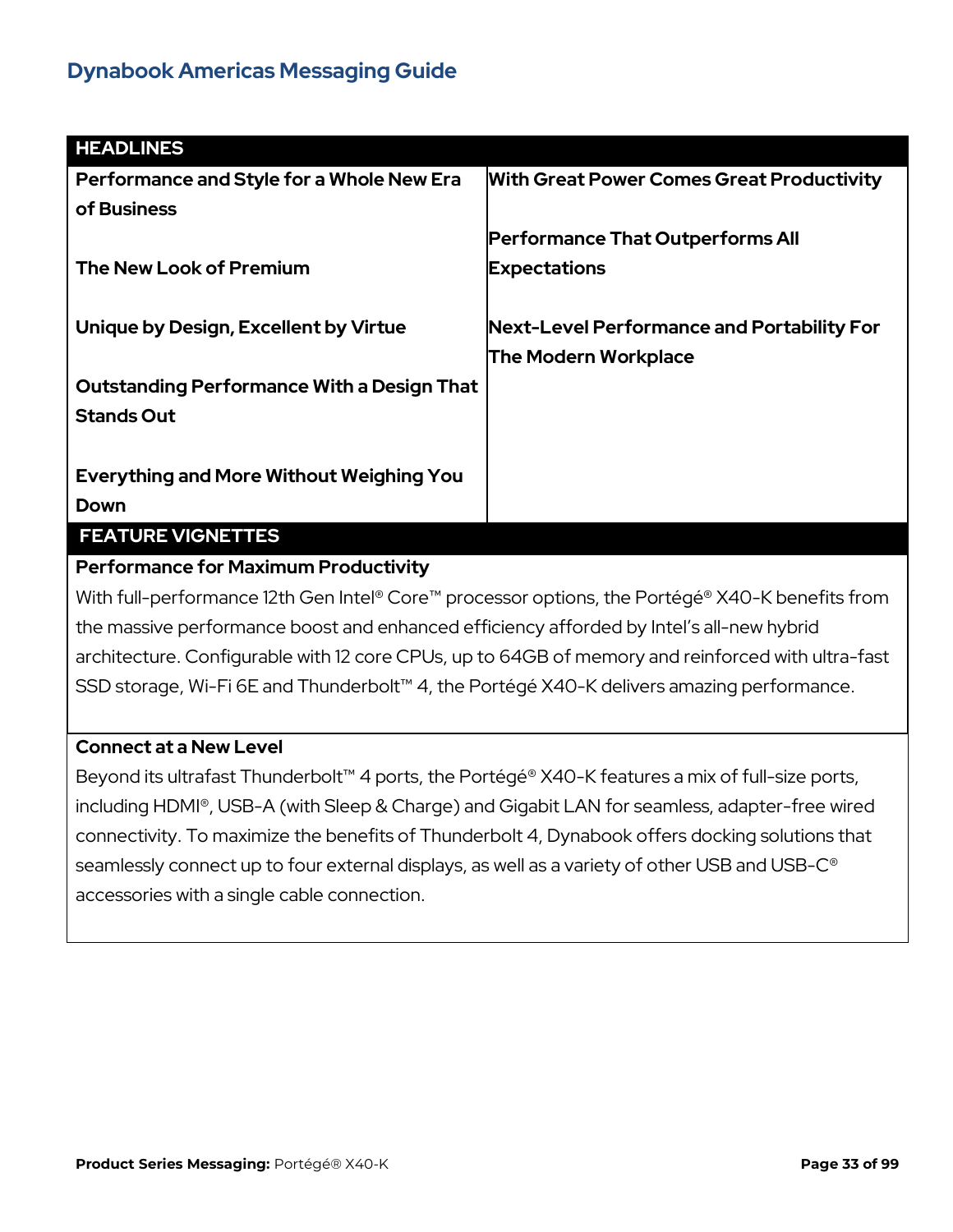### **Premium Inside and Out**

Featuring a new, compact aluminum chassis the Portégé® X40-K is the perfect mix of style, form and function. Housing a vibrant, edge-to-edge 14-inch IPS or multi-touch display, premium backlit keyboard and multi-touch ClickPad embedded into a comfortable aluminum palm rest, the Portégé X40-K exudes quality craftsmanship.

### **Security Taken Seriously**

The Dynabook Portégé® X40-K is among the most secure Windows PCs in the world. Featuring a secure mix of hardware, firmware, software and identity protection technologies, it is suitable for mission critical users in even the most data-sensitive industries. Dynabook writes its own BIOS, providing an incredibly secure foundation. Further bolstering security, this laptop features face and fingerprint biometric recognition options and an integrated webcam privacy shutter.

### **A Lasting Experience**

The Portégé® X40 was designed to provide years of worry-free operation in even the most grueling work environments. Engineered and tested to MIL-STD-810H standards for endurance and durability, its ultra-durable aluminum chassis is tough, stylish and helps defend against accidental damage.

### **Even Greater Productivity and Efficiency**

With more efficient hardware, including new 12th Gen Intel® Core™ processors, the Portégé® X40-K delivers up to a XX hour<sup>3</sup>battery life rating of unplugged performance for unhindered productivity on the go. When not in use, Sleep & Charge technology keeps a USB port powered, allowing the laptop to charge a smartphone and other accessories.

### **GALLERY FEATURES**

### **Processor**

Configurable with ultra-powerful and highly efficient 12th Gen Intel® Core™ processors and Intel® Iris® Xe graphics, the Portégé® X40-K delivers the industry-leading speed, visuals, security and enhanced connectivity features demanded by modern businesses.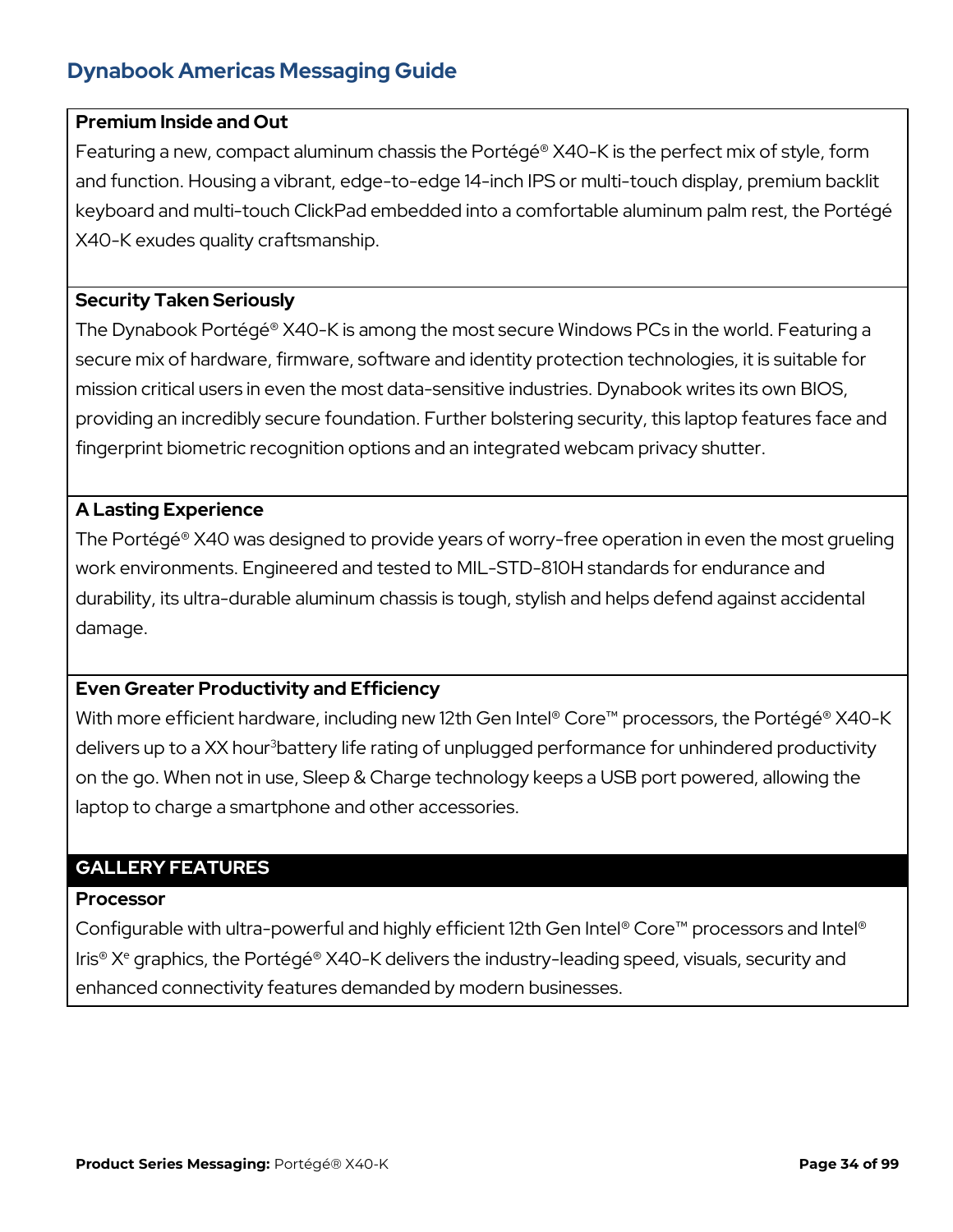### **Operating System**

The Portege X40-K can be pre-configured with either Windows 10 Pro or Windows 11 Pro, two of the most widely utilized and secure computer operating systems for businesses. Windows 11 Pro provides enhanced productivity features that deliver users a more personalized and intuitive user experience. Built on the consistent and compatible Windows 10 foundation, Windows 11 can be managed with familiar tools and processes.

### **Audio**

The integrated stereo speakers are tuned to deliver fantastic sound quality with excellent depth, while DTS<sup>®</sup> processing provides an immersive listening experience for calls, movies, music and games.

### **Docking**

For maximized workspace productivity, Dynabook offers docking solutions that charge your laptop, support up to four external 4K displays and connect several USB-A and USB-C<sup>®</sup> accessories with a single-wire connection.

### **Keyboard**

Equipped with premium full-sized, raised tile, backlit keyboard the Portégé X40-K offers a satisfying typing experience.

### **+Care Service Warranty with On-Site**

The Portégé® X40-K comes with the Dynabook + Care Service® Warranty<sup>2</sup> with On-Site that includes three years of on-site service standard for featured configurations and four years of onsite service for Build-to-Order configurations. With access to an extensive service and support network, Dynabook +Care Service warranty helps businesses minimize downtime and reduce IT costs.

**2. +Care Service® Warranty with On-Site.** Dynabook's standard limited warranty terms and limitations apply. Visit <https://support.dynabook.com/warranty> for details.

**3. Battery Life Rating.** Dynabook battery life ratings are measured with Mobile Mark™ 2018.

**<sup>1.</sup> Weight.** Weight may vary depending on product configuration, vendor components, manufacturing variability and options selected.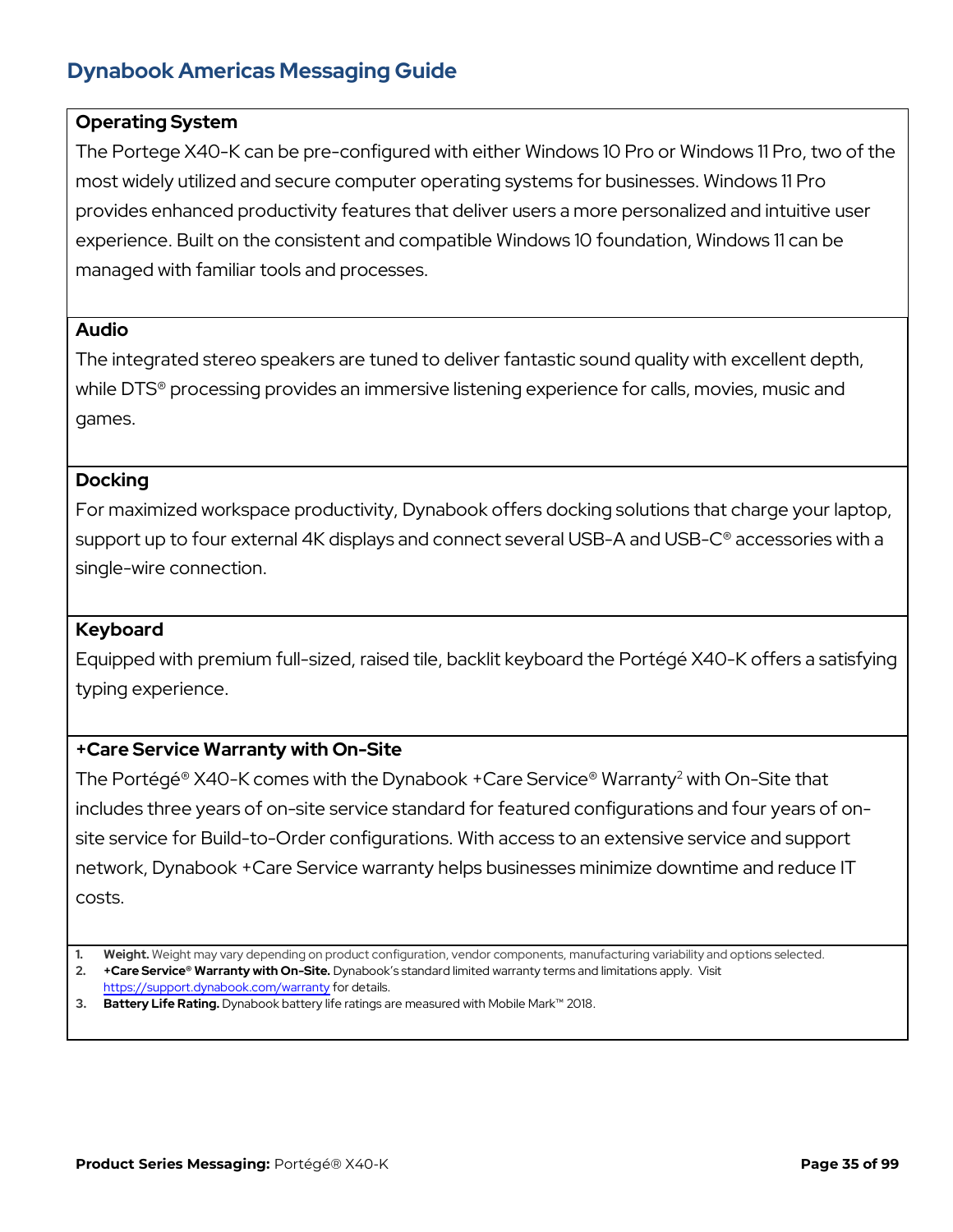## **Portégé® X40-J Laptop Series (October 12, 2020)**

## **SHORT DESCRIPTION ~ 65 words**

Featuring an all-new, stylish design, the Portégé X40-J from Dynabook is a premium 14-inch professional laptop that provides an uncompromising blend of size, all-day productivity and modern features. Powered by an 11<sup>th</sup> Gen Intel® Core<sup>™</sup> processor and Intel® Iris® X<sup>e</sup> graphics engine, this laptop offers exceptional performance, discrete-level graphics and enterprise-grade security. With a robust design and long-lasting battery, the Portégé X40-J is the perfect go-anywhere laptop.

## *vPro Version*

Featuring an all-new, stylish design, the Portégé X40-J from Dynabook is a premium 14-inch professional laptop that provides an uncompromising blend of size, all-day productivity and modern features. Powered by an 11<sup>th</sup> Gen Intel® Core™ Mobile vPro® Processor and Intel® Iris® X<sup>e</sup> graphics engine, this laptop offers exceptional performance, discrete-level graphics and enterprise-grade security. With a robust design and long-lasting battery, the Portégé X40-J is the perfect goanywhere laptop.

## **LONG DESCRIPTION ~ 121 words**

Featuring an all-new, stylish design, the Portégé X40-J from Dynabook is a premium 14-inch professional laptop that provides an uncompromising blend of size, all-day productivity and modern features. Powered by an 11th Gen Intel® Core™ processor and Intel® Iris® Xe graphics engine, the Portégé X40-J offers exceptional performance, discrete-level graphics and enterprise-grade security. To excel in the fast-paced world, this laptop is equipped with Wi-Fi 6 (Gig+)<sup>1</sup> and Thunderbolt™ 4 certified USB Type-C ports for the best in high-speed connectivity and fast data transfers. This secured-core PC employs advanced encryption, face and fingerprint recognition, webcam privacy shutter and an optional privacy screen to fortify against security threats. With a robust design and long-lasting battery, the Portégé X40-J is the perfect go-anywhere laptop.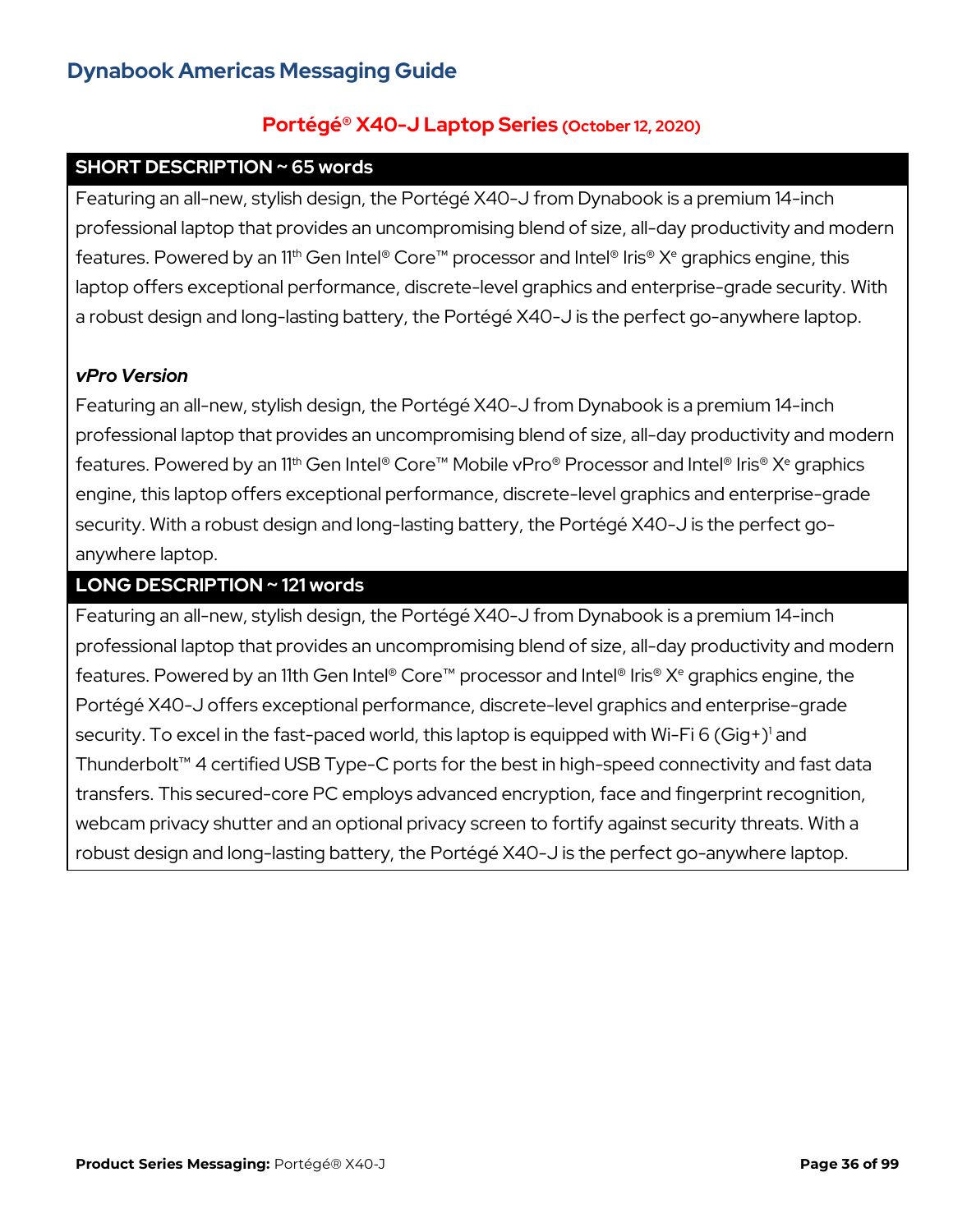### *vPro Version*

Featuring an all-new, stylish design, the Portégé X40-J from Dynabook is a premium 14-inch professional laptop that provides an uncompromising blend of size, all-day productivity and modern features. Powered by an 11<sup>th</sup> Gen Intel® Core™ Mobile vPro® Processor and Intel® Iris® X<sup>e</sup> graphics engine, the Portégé X40-J offers exceptional performance, discrete-level graphics and enterprisegrade security. To excel in the fast-paced world, this laptop is equipped with Wi-Fi 6 (Gig+)<sup>1</sup> and Thunderbolt™ 4 certified USB Type-C ports for the best in high-speed connectivity and fast data transfers. This secured-core PC employs advanced encryption, face and fingerprint recognition, webcam privacy shutter and an optional privacy screen to fortify against security threats. With a robust design and long-lasting battery, the Portégé X40-J is the perfect go-anywhere laptop.

### **Headlines**

## **The New Look of Modern Mobility**

**The New Look of Modern Productivity** 

**Secure, Fast and Ultraportable**

## **Premium Performance, Anytime, Anywhere!**

## **FEATURE VIGNETTES**

## **Performance for Maximum Productivity**

The Portégé X40-J benefits from the massive performance boost and enhanced efficiency delivered through the 11<sup>th</sup> Gen Intel<sup>®</sup> Core processor and Intel<sup>®</sup> Iris  $X<sup>e</sup>$  graphics. Configurable to up to 32GB of dual-channel memory and reinforced with ultra-fast SSD storage (up to 1TB), Wi-Fi 6 (Gig+)1 and Thunderbolt™ 4 certified USB Type-C ports, the Portégé X40-J offers relentless performance that is up for the most complex tasks.

## *vPro Version*

## **Performance for Maximum Productivity**

The Portégé X40-J benefits from the massive performance boost and enhanced efficiency delivered through the 11<sup>th</sup> Gen Intel® Core<sup>™</sup> Mobile vPro® Processor and Intel® Iris X<sup>e</sup> graphics. Configurable to up to 32GB of dual-channel memory and reinforced with ultra-fast SSD storage (up to 1TB), Wi-Fi 6 (Gig+)<sup>1</sup> and Thunderbolt<sup>™</sup> 4 certified USB Type-C ports, the Portégé X40-J offers relentless performance that is up for the most complex tasks.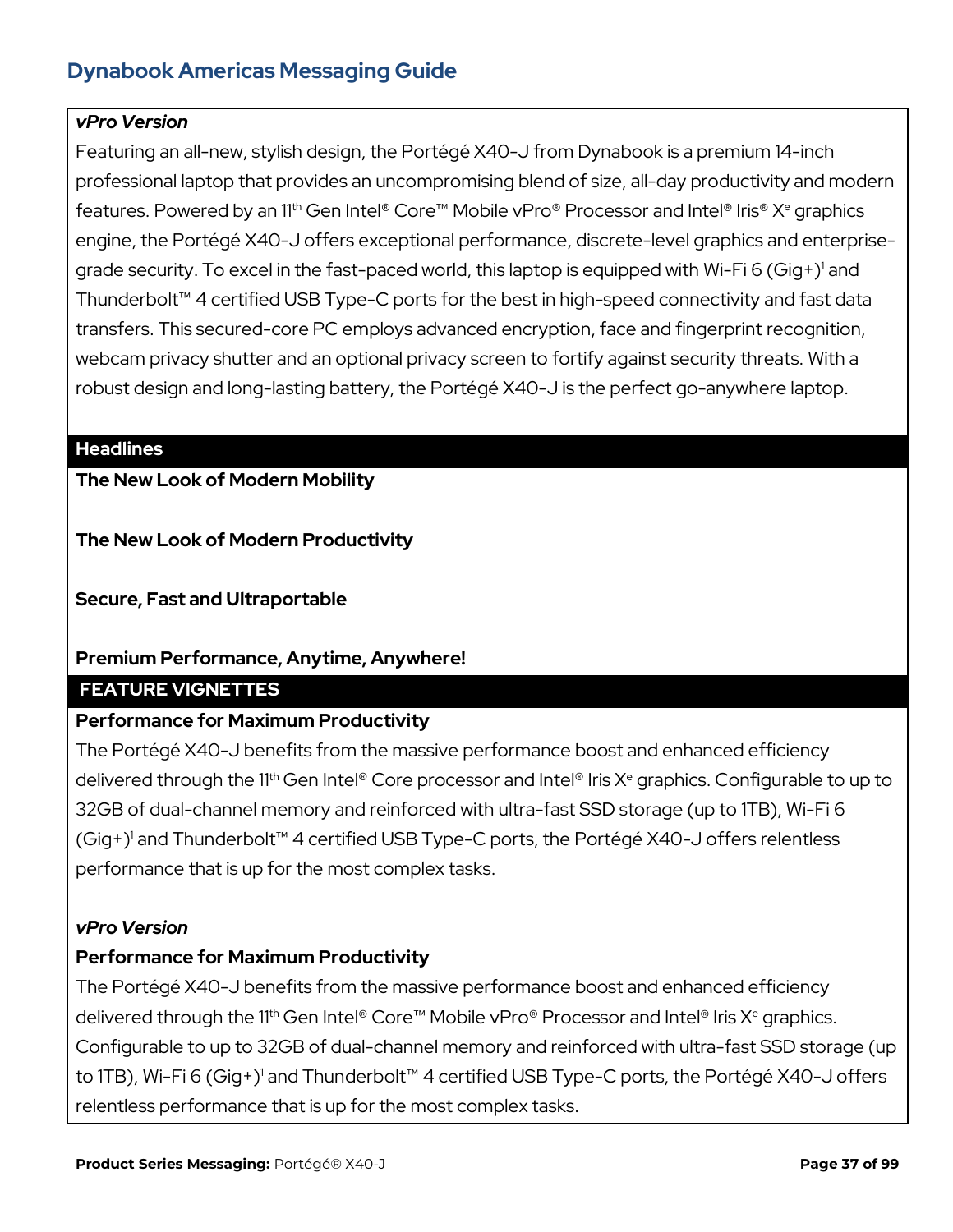### **Connect at a New Level**

Beyond its new, ultrafast Thunderbolt™ 4 certified USB Type-C ports, the Portégé X40-J features a mix of full-size ports, including HDMI and USB-A (with Sleep & Charge) for adapter-free wired connectivity. To maximize the benefits of the laptop in an office environment, Dynabook offers multiple docking solutions that seamlessly connect multiple external displays, as well as a variety of other USB and USB-C accessories with a single cable connection.

### **Premium Takes a New Form**

Featuring a mystic blue, aluminum-based casing and all new, compact design, the Portégé X40-J is the perfect mix of style, form, function and durability.

### **Security Taken Seriously**

As a Windows Secured-core PC, the Portégé X40-J is among the most secure Windows PCs in the world, featuring the latest mix of hardware, software, and biometric protection technologies, plus an added security layer within Dynabook's proprietary BIOS. The Portégé X40-J is ideal for mission critical users in even the most data-sensitive industries.

## **Premium Privacy Protection**

Placing a premium on data and personal privacy, the Portégé X40-J offers an optional Dynamic Privacy Screen Technology and an integrated Webcam Privacy Shutter to ensure that you and your work can't be viewed by prying eyes.

## **Engineered For Lasting Durability.**

The Portégé X40-J is designed to provide years of worry-free operation in even the most grueling work environments. Easily holding up to MIL-STD-810G standard testing methodologies for strength and durability, its new aluminum-based design is tough, stylish and defends against the rigors of modern mobility.

## **All Day Productivity**

The Portégé X40-J features a new powerful battery providing enough power to last well beyond the typical workday (up to 13 hours of battery life rating). When not in use, Dynabook's Sleep & Charge technology keeps a USB port powered, allowing the laptop to charge a smartphone and other accessories.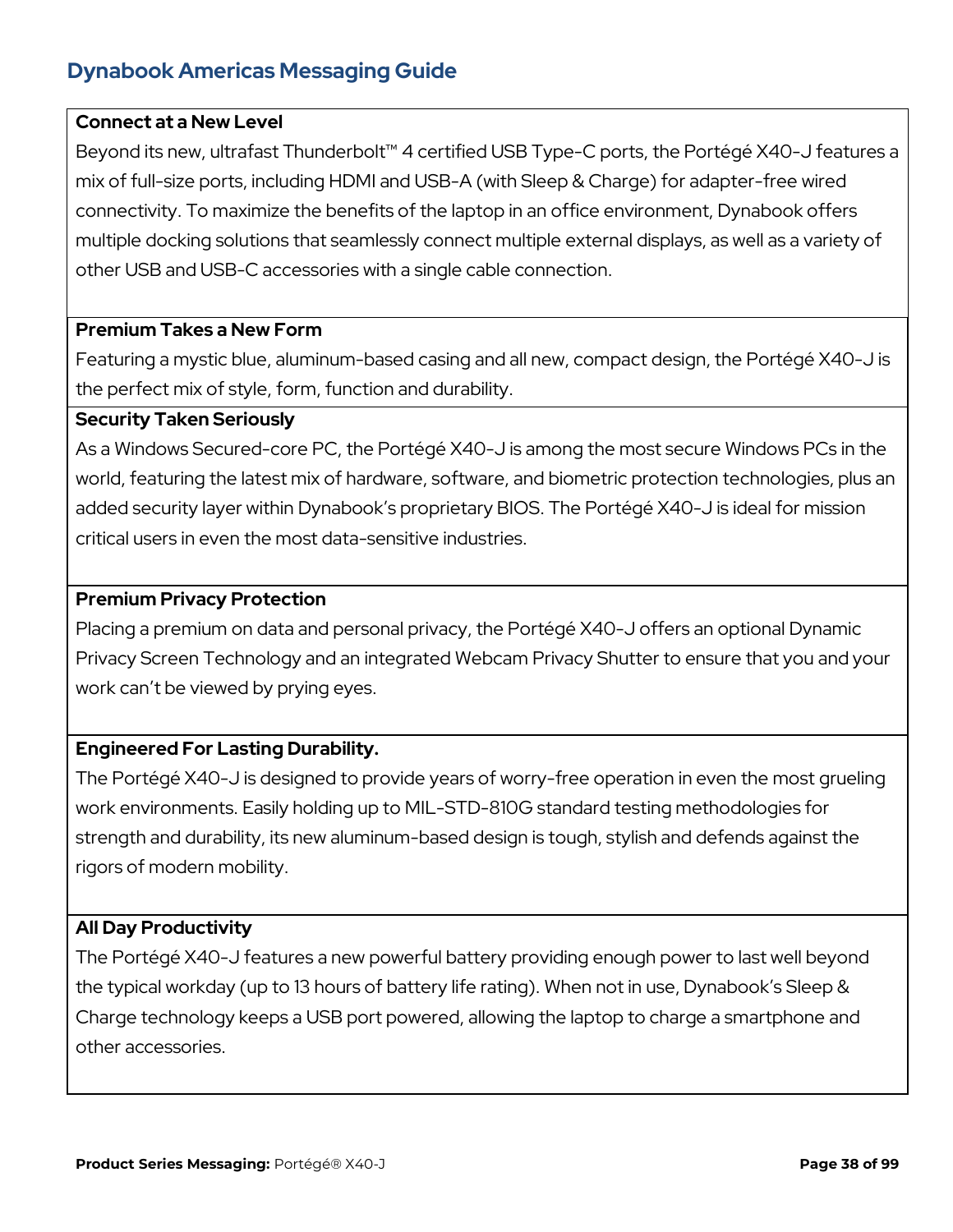## **GALLERY FEATURES**

#### **Processor**

Utilizing the world's best processor for thin-and-light laptops², the 11th Gen Intel® Core™ processor and Intel<sup>®</sup> Iris<sup>®</sup>  $X<sup>e</sup>$  graphics engine delivers up to 2.7 times faster content creation<sup>3</sup> to help position the Portégé X40-J as the ideal modern laptop.

#### *vPro Version*

#### **Processor**

Utilizing the world's best processor for thin-and-light laptops<sup>2</sup>, the 11<sup>th</sup> Gen Intel® Core™ Mobile vPro® Processor and Intel® Iris®  $X^e$  graphics engine delivers up to 2.7 times faster content creation<sup>3</sup> to help position the Portégé X40-J as the ideal modern laptop.

#### **Operating System**

The Portégé® X40-J comes with Windows 10 Pro, which features excellent data protection and encryption measures as well as world-class productivity tools, making it the right operating system for this modern laptop.

#### **Display**

The vibrant 14-inch display of the Portégé® X40-J is available with either an FHD IPS screen for rich visuals, a multi-touch screen for modern screen navigation or a Dynamic Privacy Screen Technology for increased privacy.

#### **Storage**

Premium business laptops shouldn't just be powerful, but reliable too. That is why the Portégé X40- J comes standard with ultra-fast, ultra-reliable SSD storage.

#### **Audio**

The laptop's stereo speakers with Dolby® Atmos® technology and noise-canceling, beam-forming microphones combine to deliver fantastic sound quality with excellent depth ideal for video conferencing and training videos.

#### **Docking**

To extend the functionality of the Portégé® X40-J, Dynabook offers multiple docking solutions that seamlessly connects to three external 4K displays, and a variety of other USB and USB-C accessories with a single cable connection.

#### **Keyboard**

Equipped with an all-new, borderless keyboard design featuring full-sized, raised tile keys and LED backlighting, the Portégé X40-J delivers a satisfying typing experience.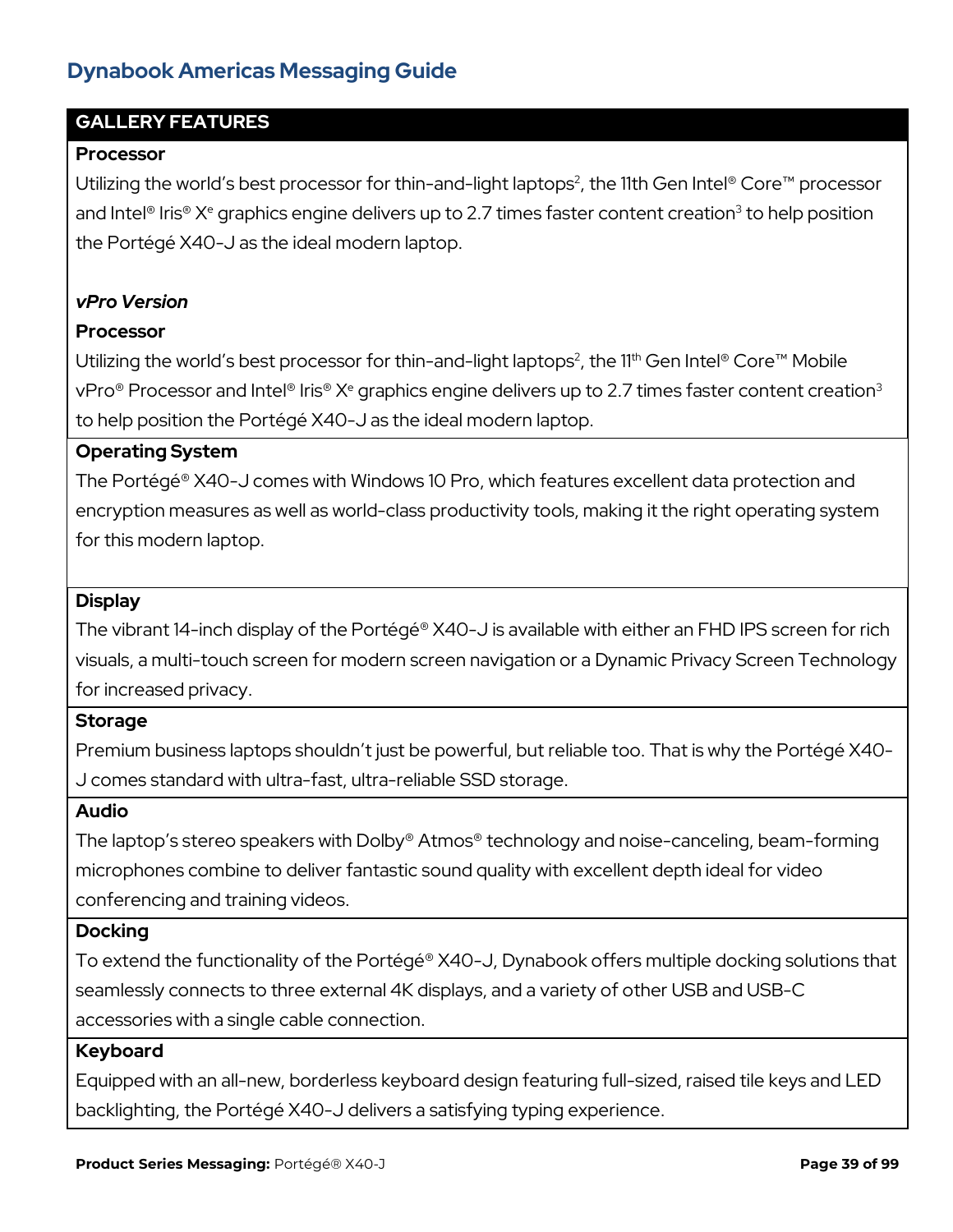### **+Care Service® Warranty with On-Site**

The Portégé® X40-J comes with the Dynabook +Care Service® Warranty<sup>4</sup> with On-site that includes one year or three years of on-site service standard for featured configurations and four years of onsite service for Build-to-Order configurations. With additional access to an extensive service and support network, Dynabook +Care Service® Warranty with On-site helps businesses minimize downtime and reduce IT costs.

- 1. **Wi-Fi 6.** Wi-Fi 6 (802.11ax) WFA certification is not yet available. Intel® Wi-Fi 6 AX200 Module will be delivered as a pre-certified solution.
- 2. As measured by industry benchmarks, Representative Usage Guide testing, and unique features of the Intel® Core™ i7-1185G7 processor, including in comparison to AMD Ryzen 7 4800U, across 5 key usages: productivity, creation, gaming, collaboration, and entertainment. For more complete information about performance and benchmark results, visi[t www.intel.com/11thgen.](http://www.intel.com/11thgen)
- 3. As measured by Content Creation: Photo Editing workflow
- 4. **Warranty.** Dynabook's standard limited warranty terms and limitations apply. Visi[t www.support.dynabook.com/warranty](http://www.support.dynabook.com/warranty) for details.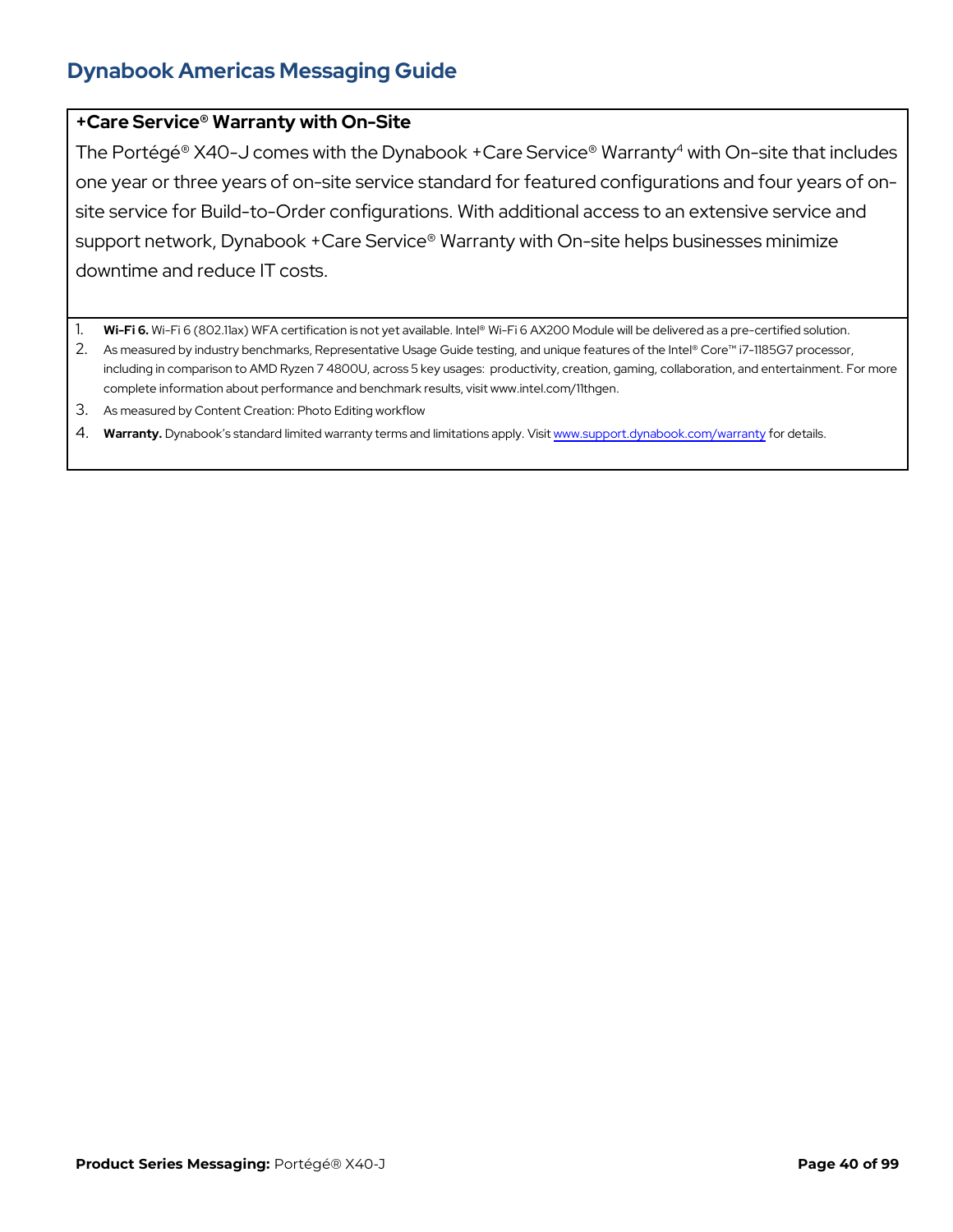## **Portégé® X40L-K Laptop Series (February 28, 2022)**

## **SHORT DESCRIPTION ~ 72 words**

The Portege® X40L-K from Dynabook takes premium, high-performance computing to new extremes. To call this stylish, featherlight, Intel® Evo™ platform laptop powerful is an understatement. Powered by new hybrid-architecture 12thGen Intel® Core™ processors, up to 32GB of LPDDR5 memory and Wi-Fi 6E, this laptop delivers unprecedented performance and battery life. The 14-inch Eyesafe® 16:10 IPS display, four-speaker Dolby Atmos® audio system, and HD webcam with 360-degree microphones foster unplugged collaboration and productivity.

## **LONG DESCRIPTION ~ 176 words**

The lightest 14-inch laptop Dynabook has ever made, the Portege® X40L-K takes premium, highperformance computing to new extremes. Featuring hybrid-architecture 12th Gen Intel® Core™ processors, Intel<sup>®</sup> Iris<sup>®</sup> X<sup>e</sup> graphics and Wi-Fi 6E, and configurable with up to 32GB of LPDDR5 memory, this Intel® EVO™ platform laptop delivers unprecedented speed and efficiency. The vibrant Eyesafe® 16:10 IPS display, four-speaker Dolby Atmos® audio system, AI-enhanced webcam with 360-degree microphones, Realtek<sup>®</sup> AI noise reduction and 65Wh battery foster unplugged collaboration and productivity. Starting at 2.3 pounds<sup>1</sup> and measuring in at an ultra-thin 15.9mm, the stylish magnesium alloy chassis was designed to meet rigorous MIL-STD-810H standards for strength and durability. Fortified against privacy and security threats, this Secured-core PC features a potent mix of hardware and software that help keep users' personal and corporate data safe. Meeting the needs of today's workforce, this modern laptop packs Thunderbolt<sup>™</sup> 4, USB Type-A, HDMI®, and Gigabit LAN ports, as well as a microSD™ card reader for hassle- and adapter-free expansion. Backed by Dynabook's industry-leading +Care Service® Warranty<sup>2</sup> with On-site the Portégé X40L-K is sure to provide years of worry-free reliability.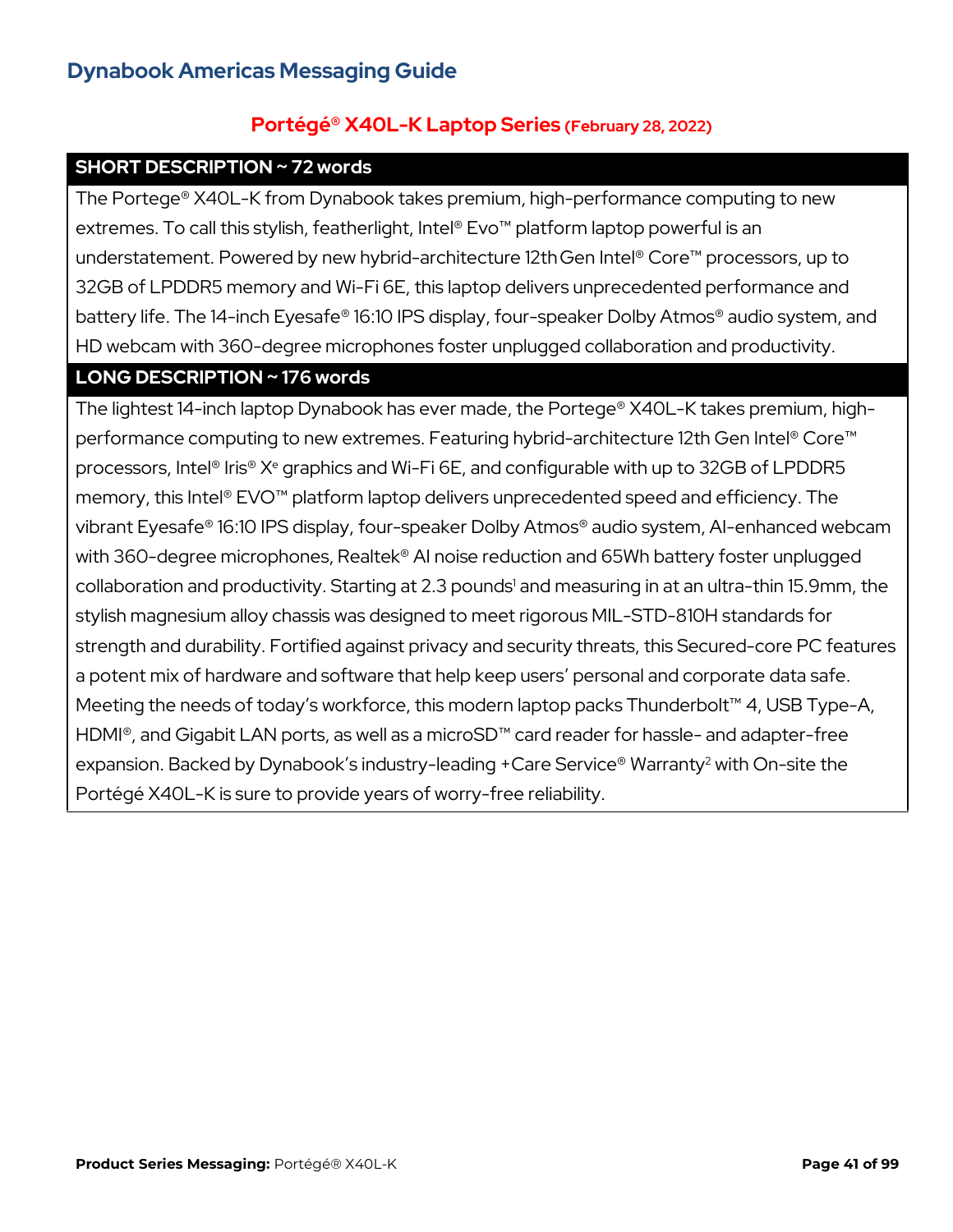| <b>Headlines</b>                              |                                                   |
|-----------------------------------------------|---------------------------------------------------|
| <b>Computing Excellence Meets Refined</b>     | <b>Premium Business Computing Evolved</b>         |
| <b>Elegance</b>                               |                                                   |
|                                               | <b>Expand Your Horizons With Our Most Evolved</b> |
| <b>Next-Level Portability and Performance</b> | Laptop Yet                                        |
|                                               |                                                   |
| <b>Extraordinary Computing Power Never</b>    | The Stronger, Faster and Lighter Modern           |
| <b>Looked So Good</b>                         | Laptop                                            |
|                                               |                                                   |
| <b>Bolder, Better, Thinner and Lighter!</b>   | Incredible Performance. Unbelievably              |
|                                               | Lightweight.                                      |
| Thinner. Lighter. Faster. Smarter.            |                                                   |
| <b>FEATURE VIGNETTES</b>                      |                                                   |

**Uncompromising Performance and Next Level Efficiency**

With full-performance 12th Gen Intel® Core™ processor options, the Portégé® X40L-K benefits from the massive performance boost and enhanced efficiency afforded by Intel's all-new hybrid architecture. Configurable to up to 32GB of LPDDR5 and reinforced with ultra-fast SSD storage, Wi-Fi 6E and Thunderbolt™ 4, the Portégé X40L-K delivers uncompromising performance.

## **The Lightest 14-Inch Laptop We've Ever Created**

Featuring an-all new, elegant Tech Blue magnesium alloy chassis engineered to meet stringent MIL-STD-810H standards for durability. Starting at 2.3 pounds and measuring in at 15.9mm (0.625 inches) thin, the Portégé X40L-K easily goes anywhere without weighing you down. Housing a large, 14-inch ultra-thin bezel display, premium raised-tile backlit keyboard and large ClickPad, the Portégé X40L-K takes exceptional to new extremes.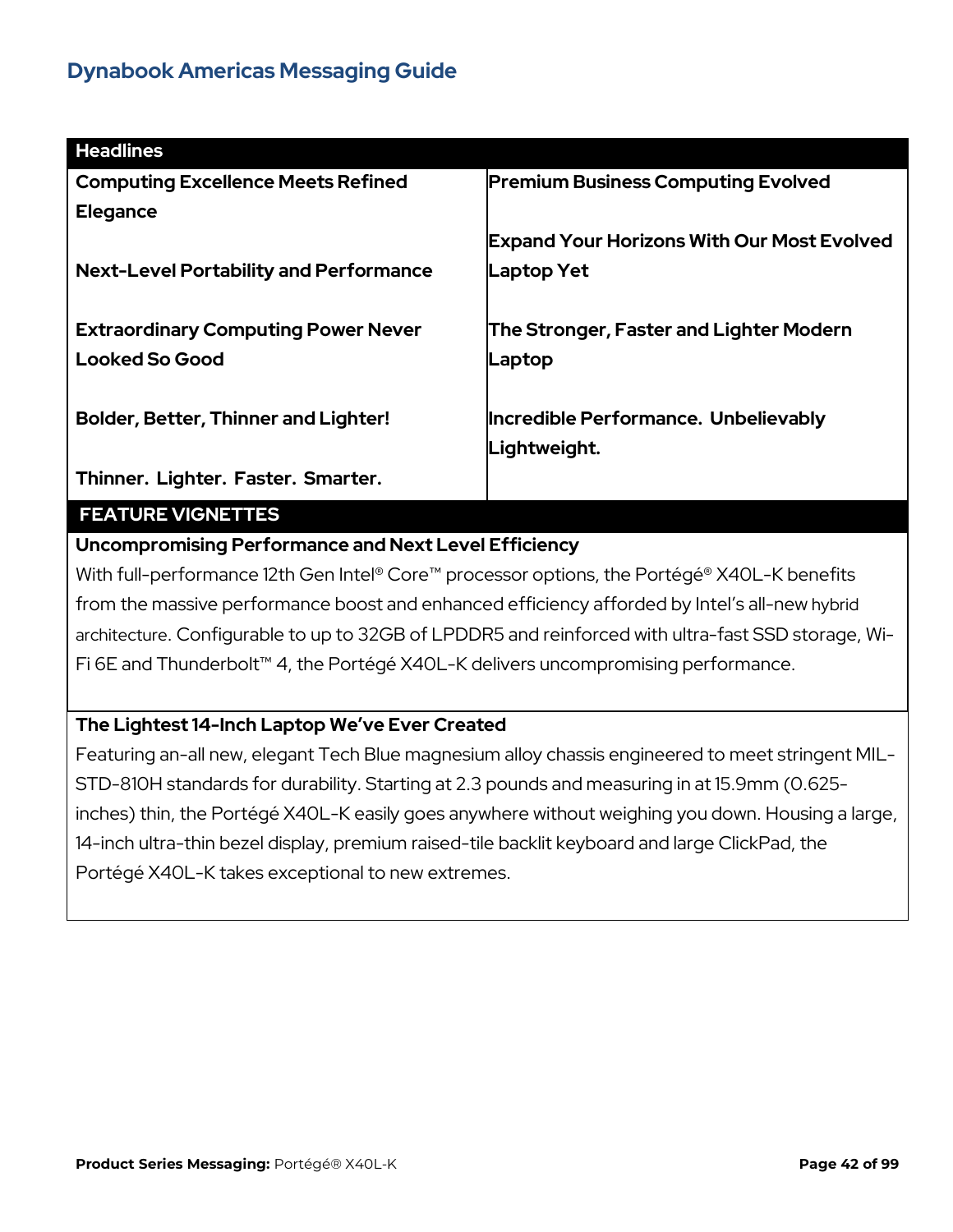## **Connect at a New Level**

Beyond its ultrafast Thunderbolt™ 4 ports, the Portégé X40L-K features a mix of full-size ports, including HDMI® and USB-A (with Sleep & Charge) for seamless, adapter-free wired connectivity. To maximize the benefits of Thunderbolt 4, Dynabook offers docking solutions that seamlessly connect multiple external displays, as well as a variety of other USB and USB-C® accessories with a single cable connection.

## **A More Comfortable Viewing Experience**

For those who put in long hours in front of a screen, the 14-inch Portégé X40L-K features an all-new Eyesafe® 16:10 IPS 1920x1200 display. Developed in conjunction with doctors, Eyesafe technology selectively filters out high energy visible (HEV) blue light while maintaining crisp and vivid color performance to reduce the impact on the eyes.

## **Security Taken Seriously**

The Dynabook Portégé X40L-K is among the most secure Windows PCs in the world. Featuring a secure mix of hardware, firmware, software, and identity protection technologies, it is suitable for mission critical users in even the most data-sensitive industries. Dynabook writes its own BIOS, providing an incredibly secure foundation. Further bolstering security, this laptop features face and fingerprint biometric recognition options and an integrated webcam privacy shutter.

## **AI-Enhanced Camera Features**

Fostering a collaborative workspace, Dynabook Online Meeting Assist utilizes AI to ensure faces are bright and visible in a wide spectrum of lighting conditions, blur backgrounds and automatically keep the users face centered in frame. Since these enhancements are built into our software, users can easily turn on and off these features with a quick hotkey with any video conference software.

## **Advance Noise Reduction**

360-degree dual-array microphones allow voices to be picked up omnidirectionally with equal gain from all directions giving the user the ability to roam freely around a room or to serve as the hub for multi-person conference calls. Improving overall call quality, the AI Noise Reduction isolates and filters out background noises at near and far ends of calls to ensure participants can be heard clearly and effortlessly.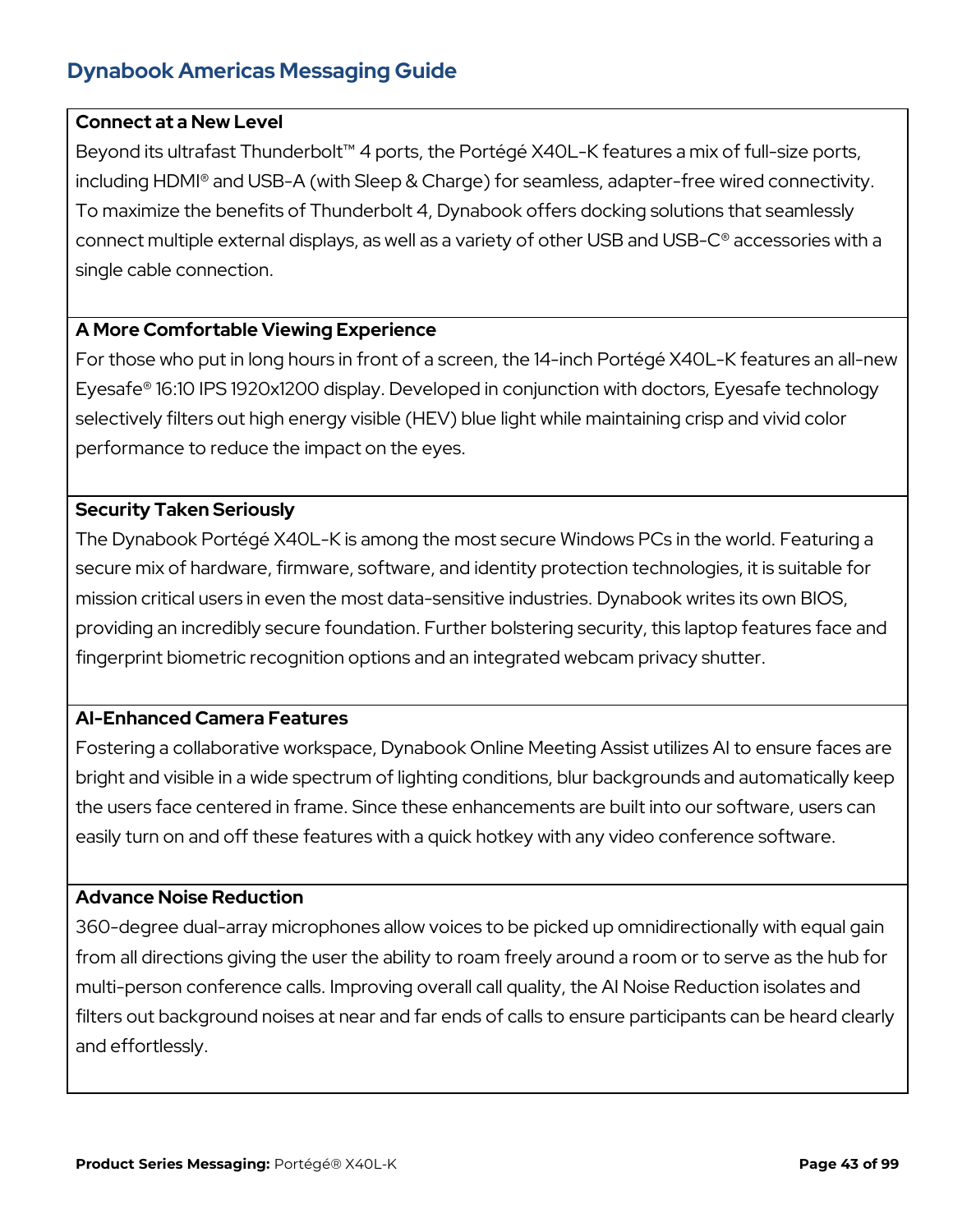## **Robust Battery Life**

The Portégé X40L-K features a large 65 Wh battery that provides enough power to last well beyond the typical workday (up to a XX hour<sup>3</sup> battery life rating). When not in use, Sleep & Charge technology keeps a USB port powered, allowing the laptop to charge a smartphone and other accessories.

## **+Care Service Warranty with On-Site**

The Portégé® X40L-K includes a Dynabook +Care Service® Warranty with On-Site that provides three years of on-site service standard for featured configurations and four years of on-site service for Build-to-Order configurations. With additional access to an extensive service and support network, Dynabook +Care Service Warranty with On-Site helps businesses minimize downtime and reduce IT costs.

## **GALLERY FEATURES**

## **Processor**

Configurable with ultra-powerful and highly efficient 12th Gen Intel® Core™ processors and Intel® Iris® X<sup>e</sup> graphics, the Portégé® X40L-K delivers the industry-leading speed, visuals, security, and enhanced connectivity features demanded by modern businesses.

#### **Operating System**

The Portege X40L-K can be pre-configured with either Windows 10 Pro or Windows 11 Pro, two of the most widely utilized and secure computer operating systems for businesses. Windows 11 Pro provides enhanced productivity features that deliver users a more personalized and intuitive user experience. Built on the consistent and compatible Windows 10 foundation, Windows 11 can be managed with familiar tools and processes.

#### **Storage**

Premium business laptops shouldn't just be powerful, but reliable too. That is why the Portégé X40L-K comes standard with ultra-fast and reliable SSD storage.

#### **Audio**

Doubling down on sound, the new Portégé X40L-K features a premium, four-speaker Dolby Atmos® audio system tuned to deliver a premium listening experience with an elevated soundstage for movies, music and games.

#### **Docking**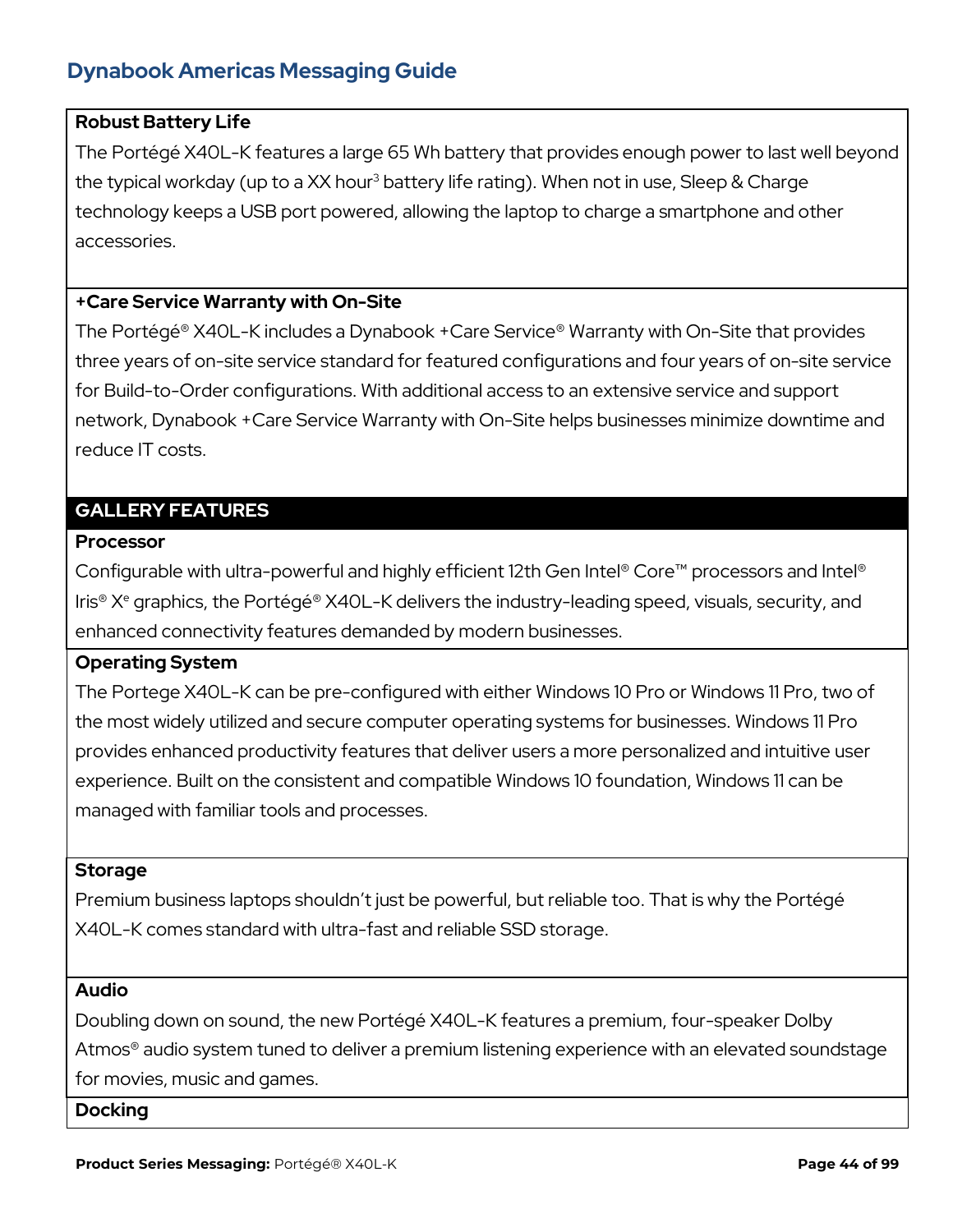For maximized workspace productivity, Dynabook offers docking solutions that charge your laptop, support up to four external 4K displays and connect several USB-A accessories with a single-wire connection.

### **Input Devices**

Equipped with premium full-sized, raised tile, backlit keyboard the Portégé X40L-K offers a satisfying typing experience. The large ClickPad provides 14.5 square inches of surface are for comfortable desktop navigation.

- **1. Weight.** Weight may vary depending on product configuration, vendor components, manufacturing variability and options selected.
- **2. +Care Service Warranty with On-Site.** Dynabook's standard limited warranty terms and limitations apply. Visit <https://support.dynabook.com/warranty> for details.
- **3. Battery Life Rating.** Dynabook battery life ratings are measured with Mobile Mark™ 2018.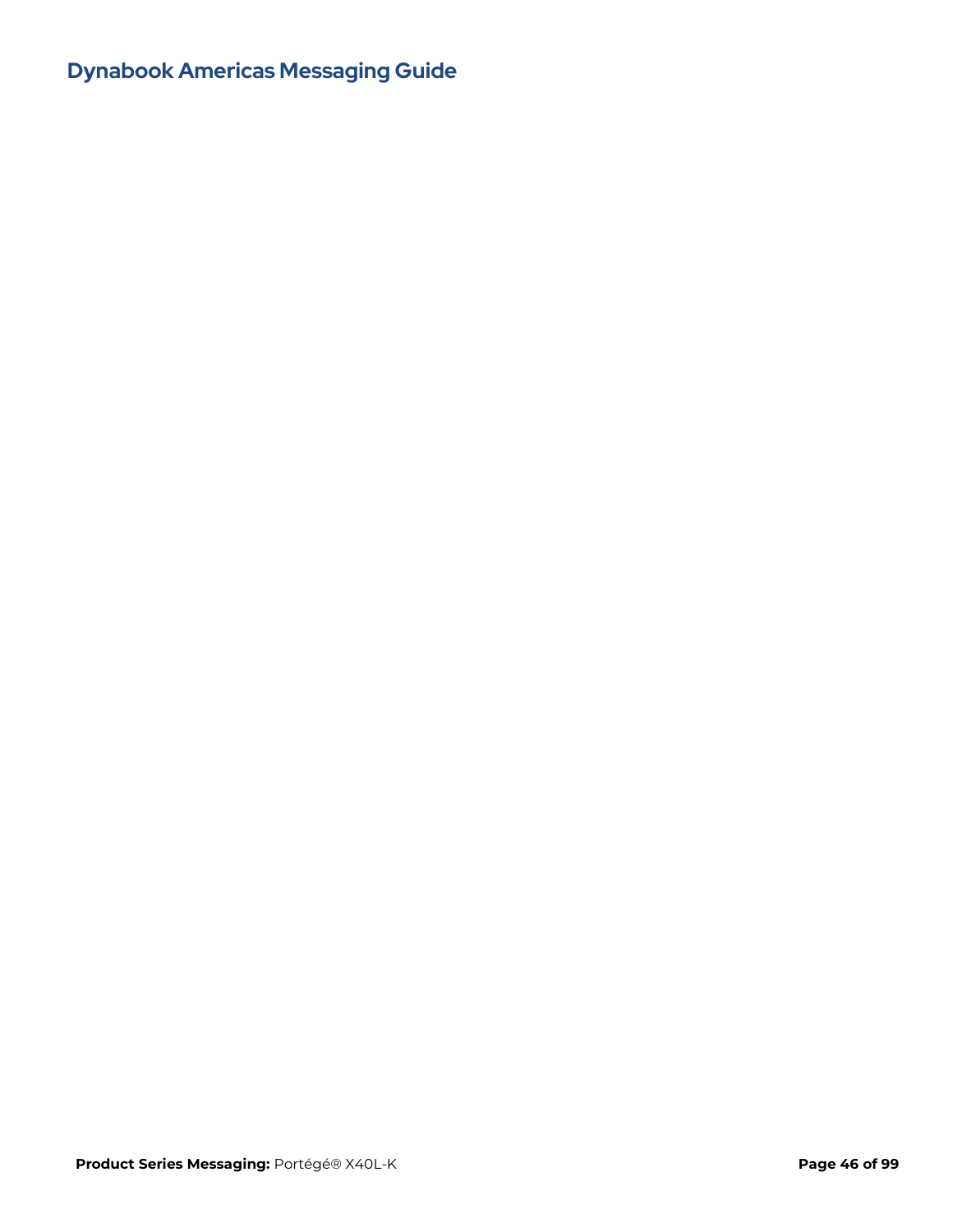## **Tecra® A40-K Product Messaging (February 28, 2022)**

## **Short Description ~ 77 Words**

From the corner office to the local café, the 14-inch Tecra® A40-K is a performance-rich laptop for today's work-from-anywhere professionals. Configurable with powerful and efficient hybridarchitecture 12th Gen Intel® Core™ processors, up to 32GB of memory, Wi-Fi 6E and Thunderbolt™ 4, it is smarter, faster and more capable than ever. It's tough and stays clean too, with a sleek antimicrobial IONPURE® IPL<sup>1</sup> coated chassis that's uncompromisingly thin, lightweight, and durable. Backed by Dynabook's proven reliability and +Care Service<sup>®</sup> Warranty<sup>2</sup> with On-Site, the Tecra A40 is ready for anything.

### **Long Description ~ 152 Words**

From the corner office to the local café, the 14-inch Tecra® A40-K is a performance-rich laptop for today's work-from-anywhere professionals. Configurable with powerful and efficient hybridarchitecture 12th Gen Intel® Core™ processors, up to 32GB of memory, Wi-Fi 6E and Thunderbolt™ 4, it is smarter, faster and more capable than ever. A microSD™ card slot and HDMI®, Gigabit LAN, and USB-A ports create a productive, clutter-free workspace. Measuring just 18.9mm thin, this laptop features a sleek, mystic blue chassis that has been designed to meet MIL-STD-810H standards for durability and is coated with IONPURE<sup>®</sup> IPL to inhibit bacteria growth. Opening the lid exposes a productivity-maximizing workspace with a vibrant 14-inch narrow-bezel display, webcam with privacy shutter, backlit keyboard, and ClickPad. Fortified with vast hardware and software security features, this Secured-core PC ensures unparalleled threat protection for the modern hybrid workplace. Backed by Dynabook's proven reliability and +Care Service® Warranty<sup>1</sup> with On-Site, the Tecra A40-K is ready for anything.

| <b>Headlines</b>                            |                                             |
|---------------------------------------------|---------------------------------------------|
| <b>Line Headlines:</b>                      | <b>Product Specific Headlines:</b>          |
| <b>Premium Is the New Mainstream</b>        | Heavy-duty Performance That's Easy to Carry |
| Performance with A Purpose                  | Work from Anywhere with Unleashed           |
| Smarter Than Before, More Stylish Than Ever | Productivity                                |
| Equipped to Excel, Engineered to Last       | Engineered to Go Anywhere, Equipped to Do   |
| Up to 12-Cores of Premium Performance       | Anything                                    |
|                                             | When Big Performance Comes in Small         |
|                                             | Packages                                    |
|                                             | Finer Form Meets Higher Function            |
|                                             |                                             |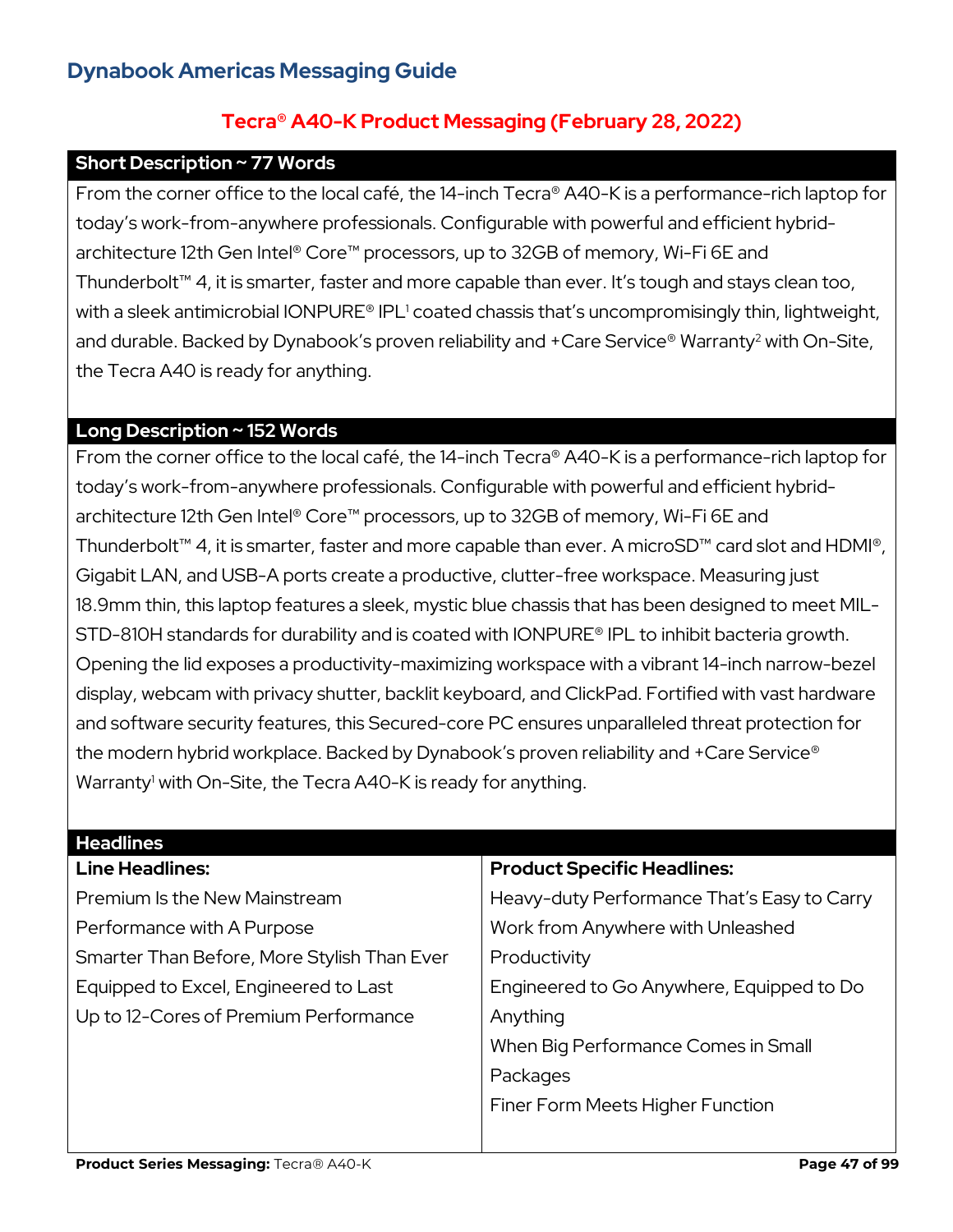### **Feature Vignettes**

## **NEXT-GEN PROCESSOR FOR NEXT-LEVEL PERFORMANCE**

Offering the latest hybrid architecture 12th generation Intel® Core™ processors, Intel® Iris® X<sup>e</sup> graphics and up to 32GB of memory, the Tecra® A40-K can be outfitted for serious performance.

## **FORTIFIED FOR MISSION-CRITICAL SECURITY**

Engineered to meet Microsoft's strict Secured-core PC requirements, the Tecra® A40-K features secure hardware and software designed to offer unrelenting protection against data, device and identity threats.

### **DEFENDS AGAINST MICROBES**

The Tecra® A40-K boasts a unique Mystic Blue chassis that stands out from a sea of monochromatic competitors. The base, lid and palm rest are also coated with an EPA-approved antimicrobial paint additive called IONPURE® IPL to help inhibit the growth of bacteria.

## **A FULL-SIZE WORKSPACE IN A COMPACT FOOTPRINT**

The thin and light Tecra® A40-K packs a full-size workspace, complete with a narrow-bezel 14-inch display and full-size backlit keyboard and large ClickPad into a smaller footprint.

## **SIMPLE, HIGH-SPEED CONNECTIVITY**

With two Thunderbolt<sup>™</sup> 4 ports, users can connect to modern accessories, docks, displays, and more at blistering speeds. Dynabook offers wired docking solutions that seamlessly connect up to four external 4K displays, as well as a variety of other USB and USB-C® accessories with a single cable connection.

#### **TORTURE TESTED TO EXTREME STANDARDS**

Go from the office to customer sites and anywhere in between with confidence that your laptop will endure the environment. Though lightweight, the Tecra® A40-K is designed to pass MIL-STD-810H testing for durability and endurance.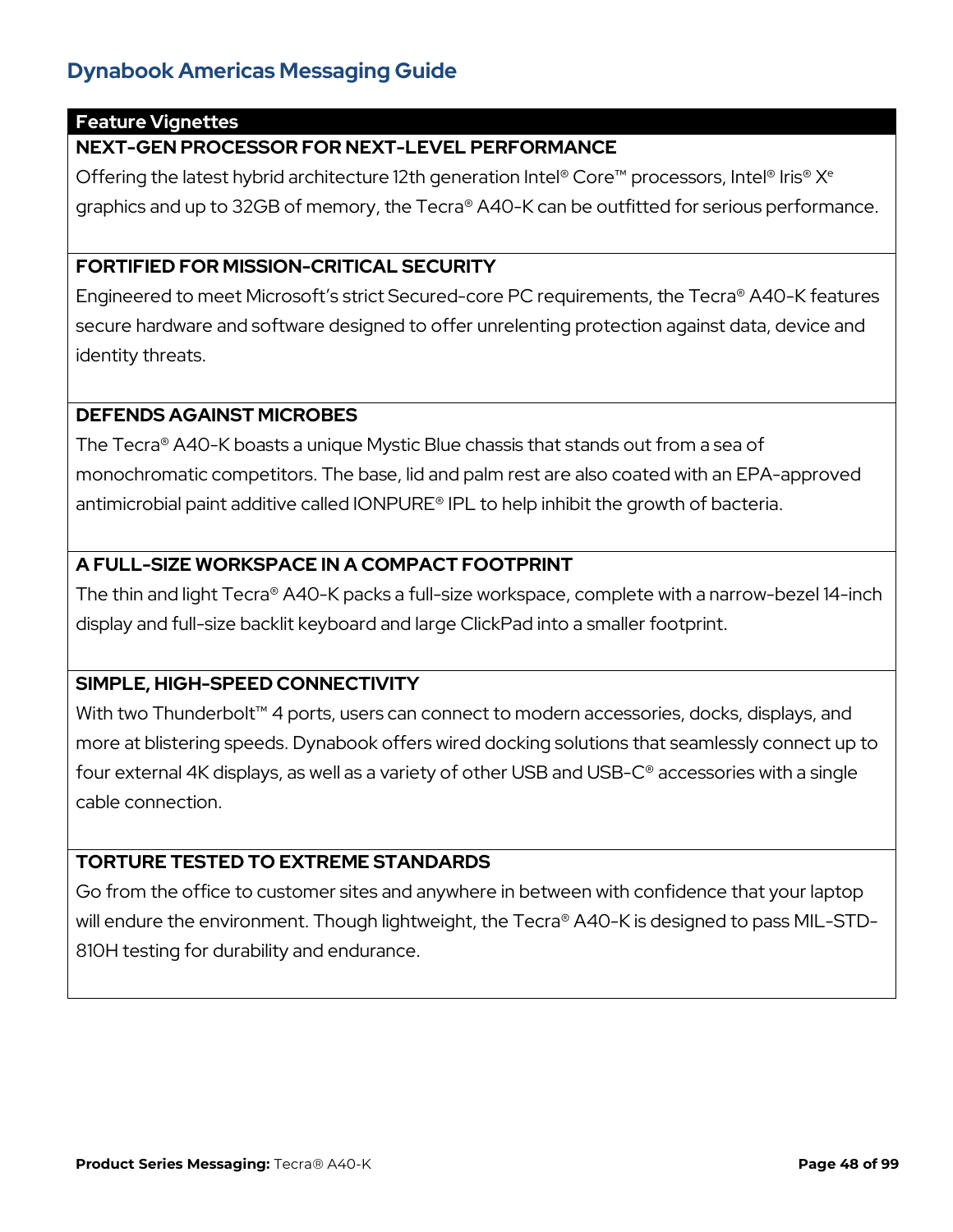## **BACKED BY THE BEST WARRANTY IN THE BUSINESS**

The Tecra® A40 comes standard with Dynabook's +Care Service® Warranty with On-Site service (up to four years for build-to-order configurations). +Care Service warranties help businesses reduce IT costs by minimizing laptop downtime.

## **MASTERING THE MODERN HYBRID WORKPLACE**

Beyond its go-anywhere portability and unrelenting security, the Tecra® A40 fosters a collaborative modern workplace with its HD webcam with privacy shutter, dual beamforming mics and powerful stereo speakers with DTS® audio enhancement.

## **Gallery Features**

## **Processor**

With full-performance 12th Gen Intel® Core™ processor options, the Tecra A40-K benefits from the massive performance boost and enhanced efficiency afforded by Intel's all-new hybrid architecture.

## **Operating System**

Windows 11 Pro provides enhanced productivity features that deliver users a more personalized and intuitive user experience. The Tecra A40-K can also be pre-configured with Windows 10 Pro and is eligible for a free upgrade to Windows 11 Pro.

## **Display**

Measuring in at 14-inches, the Tecra A40-K's screen is the perfect size for productivity, and not too big that it hinders the laptop's portability. Available in touch and non-touch configurations, Dynabook has screen options to fit everybody's work style.

## **Audio**

Great for collaborating, videoconferencing, and more, the integrated stereo speakers produce clear, intelligible audio, while DTS® audio processing dials in the performance for different content types.

## **Connections**

The Tecra A40-K is equipped with all the ports most professionals need for work, including two USB Type-A and two USB Type-C® Thunderbolt™ 4 ports, Gigabit LAN, a 3.5mm audio jack and a microSD™ card slot.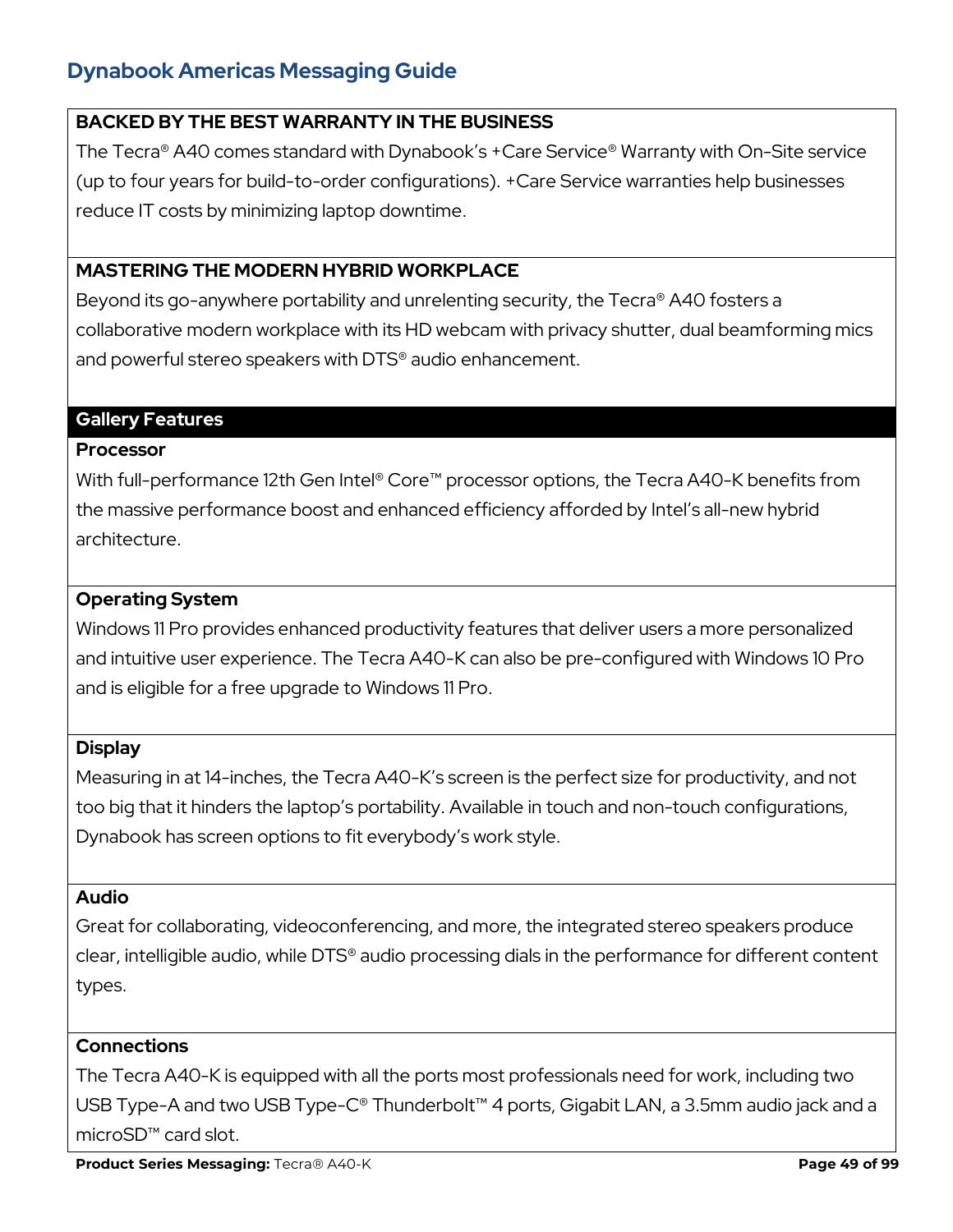### **Docking**

Packing a healthy selection of ports for displays, data sharing, and power, Dynabook offers USB-C® and Thunderbolt single-cable docking solutions that can connect up to four external 4K displays.

- **1. Antimicrobial.** IONPURE® IPL (EPA Reg. No. 731148-3) is an EPA-approved antimicrobial substance designed to be incorporated into various materials to help them inhibit the growth of bacteria. IONPURE IPL is incorporated into the paint applied to the Dynabook lid cover, palm rest, display bezel and bottom casing. The antimicrobial properties do not protect users or others against bacteria or other disease organisms.
- **2. +Care Service® Warranty with On-Site.** Dynabook's standard limited warranty terms and limitations apply. Visit <https://support.dynabook.com/warranty> for details.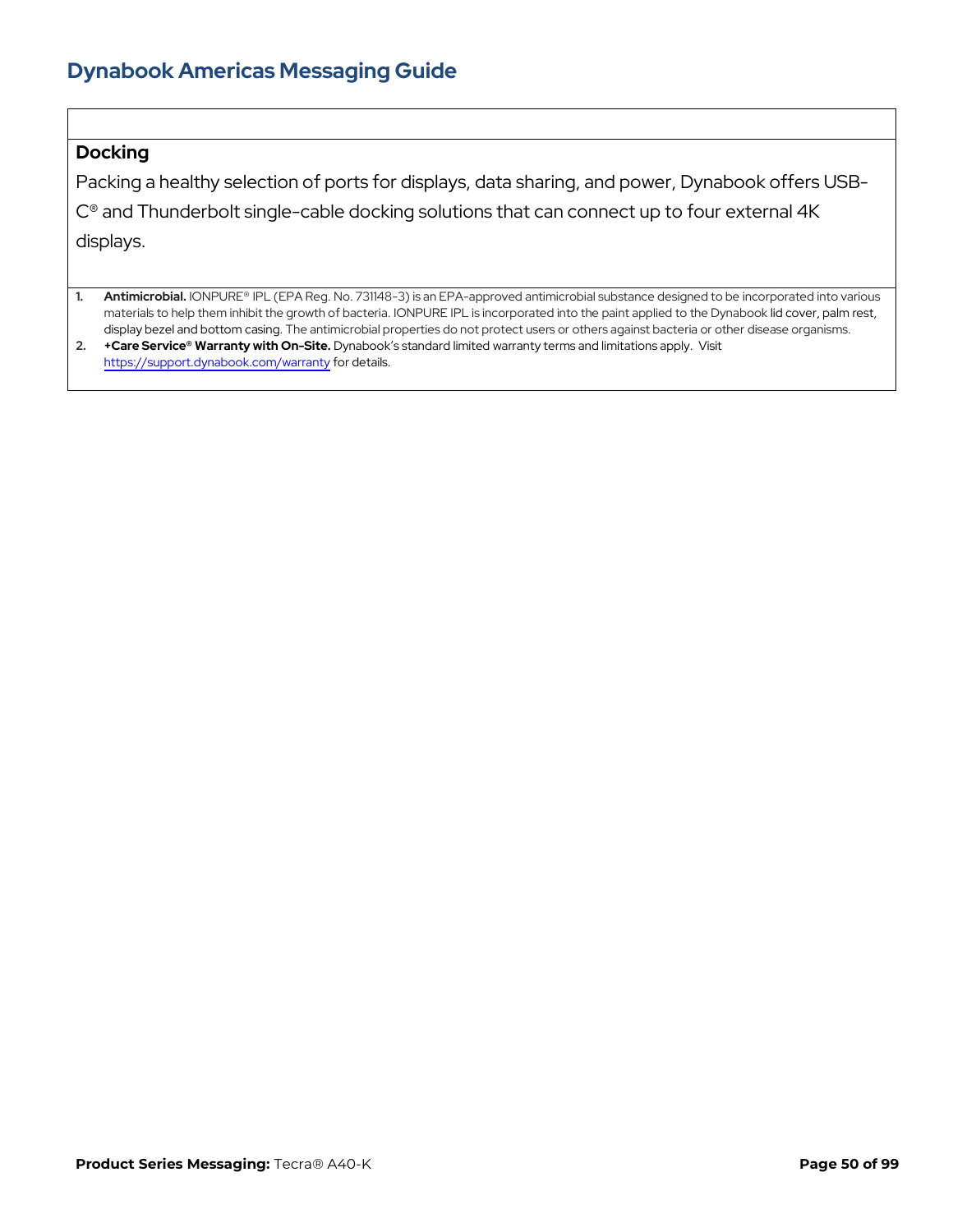## **Tecra® A40-J Product Messaging (June 10, 2021)**

## **Short Description ~ 90 Words**

Offering performance, speed, and style, the all-new Tecra® A40-J from Dynabook is perfect for making any place a productive workspace. It boasts a durable new chassis wrapped in Mystic Blue that is both thin and lightweight. Opening the lid exposes a vibrant, 14-inch slim-bezel display, webcam with privacy shutter, full-size, backlit keyboard, and large SecurePad. 11<sup>th</sup>-Gen Intel® Core<sup>™</sup> processors and Intel® Iris® X<sup>e</sup> graphics deliver exceptional performance, while Thunderbolt™ 4 supports blazing fast connections to external storage, displays, and more. Backed by Dynabook's proven durability and reliability, the all-new Tecra A40 is the right laptop to work anywhere.

## **Long Description ~ 157 Words**

With a stylish look and uncompromising blend of performance, portability, and durability, the allnew Tecra® A40-J from Dynabook makes any place a productive workspace. Designed to meet military standards for strength and durability (MIL-STD-810H), the Tecra A40's sleek, new, Mystic Blue chassis, measures just 18.9mm thin and features an antimicrobial<sup>i</sup> coating. Opening the lid exposes a productivity-maximizing workspace with a vibrant 14-inch slim-bezel display, webcam with privacy shutter, full-size, backlit keyboard, and SecurePad. 11<sup>th</sup>-Gen Intel® Core<sup>™</sup> processors and Intel® Iris® X® graphics deliver work-crushing performance, while SSD storage, Wi-Fi 6, and Thunderbolt™ 4 keep data moving at high speeds. To create a productive, clutter-free workspace, the Tecra A40 offers a collection of ports, including Ethernet, HDMI®, USB, USB-C® and a microSD™ card slot. This Secured-core PC ensures unparalleled threat protection and is packed with premium security features, including Dynabook's proprietary BIOS, enterprise-grade encryption, biometric authentication, TPM 2.0, and webcam privacy shutter. Backed by Dynabook's proven durability and reliability, the all-new Tecra A40 is the right laptop to work anywhere.

### **Headlines**

Ultra-Mobile, Ultra-Powerful and Ultra-Secure The Reliable Companion for Deskless and Mobile Workers Performance and Security That's Going Places Take Your Business Elsewhere - Like a Café, the Beach, etc.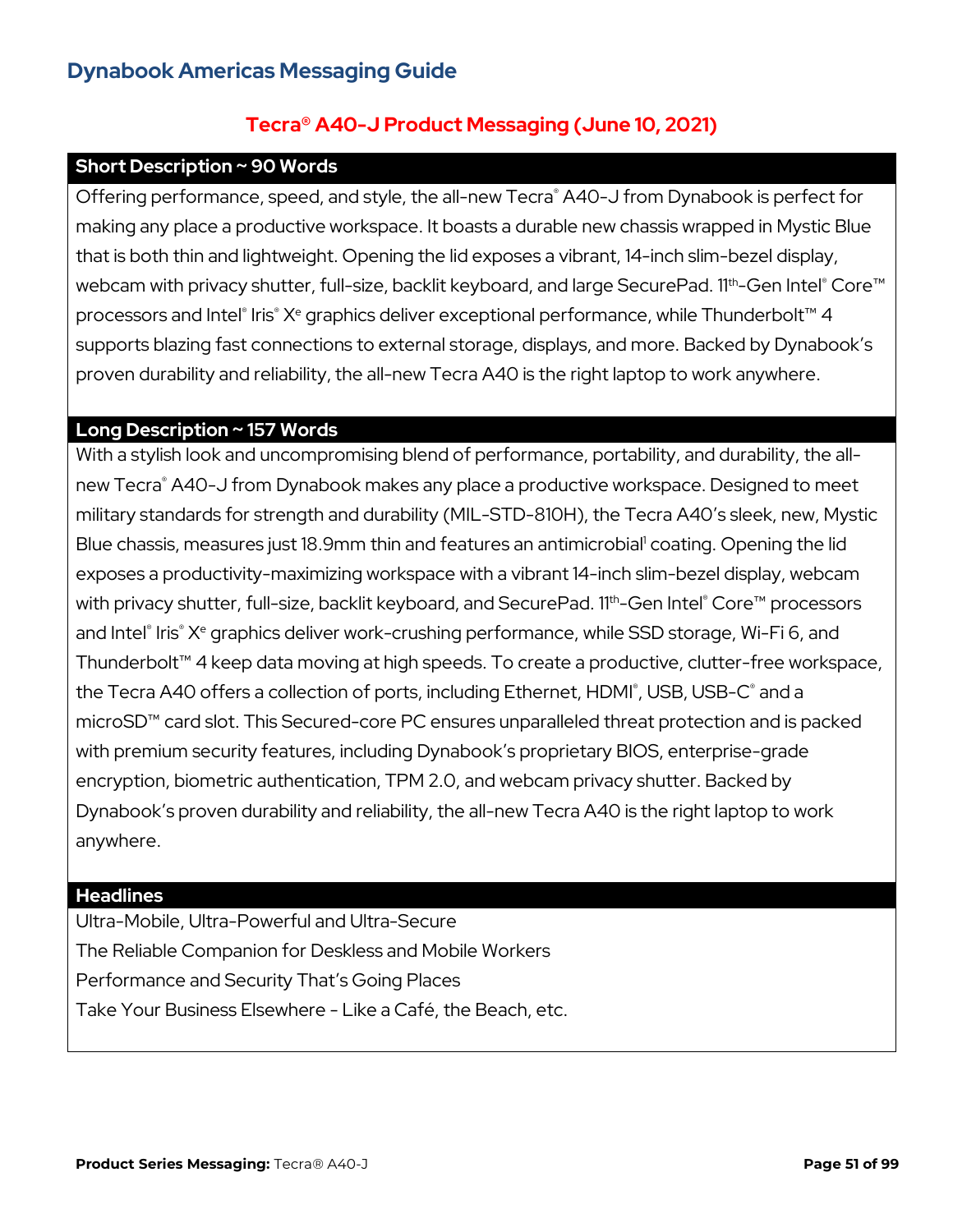### **Feature Vignettes**

## **A HIGH-PERFORMANCE NOTEBOOK AT ITS CORE**

Offering the latest 11th-generation Intel® Core™ processors and up to 32GB of memory, the Tecra A40 can be outfitted for serious performance. The Intel® Iris®  $X^e$  graphics offers exceptional visual performance, accelerates AI processing and enhances security.

## **FORTIFIED FOR MISSION-CRITICAL SECURITY**

Engineered to meet Microsoft's strict Secured-core PC requirements, the Tecra A40 features secure hardware and software designed to offer unrelenting protection against data, device, and identity threats.

## **STANDING OUT FROM THE CROWD**

The Tecra A40 boasts a unique Mystic Blue chassis with a distinctive raised wave detail on the lid that stands out from a sea of look-alike competitors. The laptops also incorporate an EPAapproved antimicrobial paint additive called IONPURE<sup>®</sup> IPL<sup>1</sup> to help inhibit the growth of bacteria.

## **A FULL-SIZE WORKSPACE IN A COMPACT FOOTPRINT**

Now lighter and more compact than ever, the Tecra A40 packs a full-size workspace, complete with a slim-bezel 14-inch display, full-size backlit keyboard and large SecurePad.

## **SIMPLE, HIGH-SPEED CONNECTIVITY**

With two Thunderbolt<sup>™</sup> 4 ports, users can connect to modern accessories, docks, displays, and more at blistering speeds. Dynabook offers docking solutions that seamlessly connect multiple external displays, as well as a variety of other USB and USB-C<sup>®</sup> accessories with a single cable connection.

## **TORTURE TESTED TO MILITARY STANDARDS**

Go from the office to customer sites and anywhere in between with confidence that your laptop will endure the environment. With an all-new, lightweight chassis design, the Tecra A40 easily holds up to military standard (MIL-STD-810H) testing for strength and durability.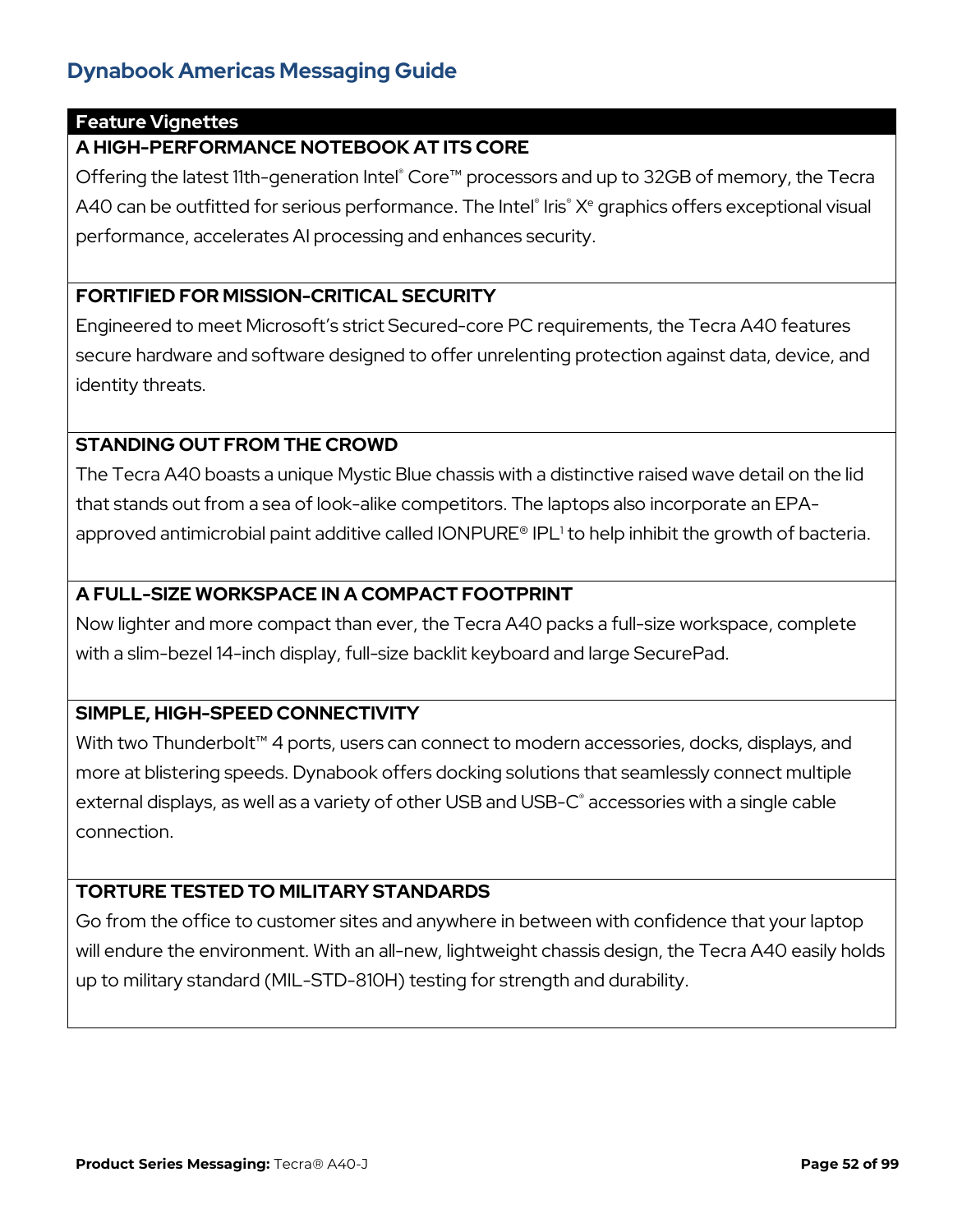## **BACKED BY THE BEST WARRANTY IN THE BUSINESS**

The Tecra A40 comes standard with Dynabook's +Care Service® Warranty with On-site service (1 year or 3 years for featured configurations, 4 years for build-to-order configurations). +Care Service® Warranty with On-site help businesses reduce IT costs by minimizing laptop downtime.

### **MASTERING THE MODERN HYBRID WORKPLACE**

Beyond its go-anywhere portability and unrelenting security, the Tecra A40 fosters a collaborative modern workplace with its HD webcam with privacy shutter, dual beamforming mics and powerful stereo speakers with DTS® audio enhancement.

### **Gallery Features**

#### **Processor**

Offering an array of powerful processors, including 11th Gen Intel® Core™ i7 vPro®, with Intel® Iris® X° graphics for enhanced visual performance, the Tecra A40 delivers the industry-leading speed, visuals, security, and enhanced connectivity features demanded by modern businesses.

## **Operating System**

The Tecra A40 comes with Windows 10 Pro, which offers excellent data protection, encryption, and unparalleled software compatibility with world-class productivity applications, making it the ideal operating system for modern business.

#### **Display**

A vibrant, slim-bezel 14-inch HD display comes standard on this compact stylish laptop and can be configured with a 1080p multi-touch display or dynamic privacy screen for additional functionally.

#### **Storage**

Business laptops shouldn't just be powerful, but dependable too. That is why the Tecra A40 comes standard with fast, responsive and reliable SSD storage.

#### **Audio**

Great for collaborating and videoconferencing, the integrated stereo speakers produce crystal clear audio, while DTS<sup>®</sup> audio processing dials in the performance for different listening types.

**Input Devices**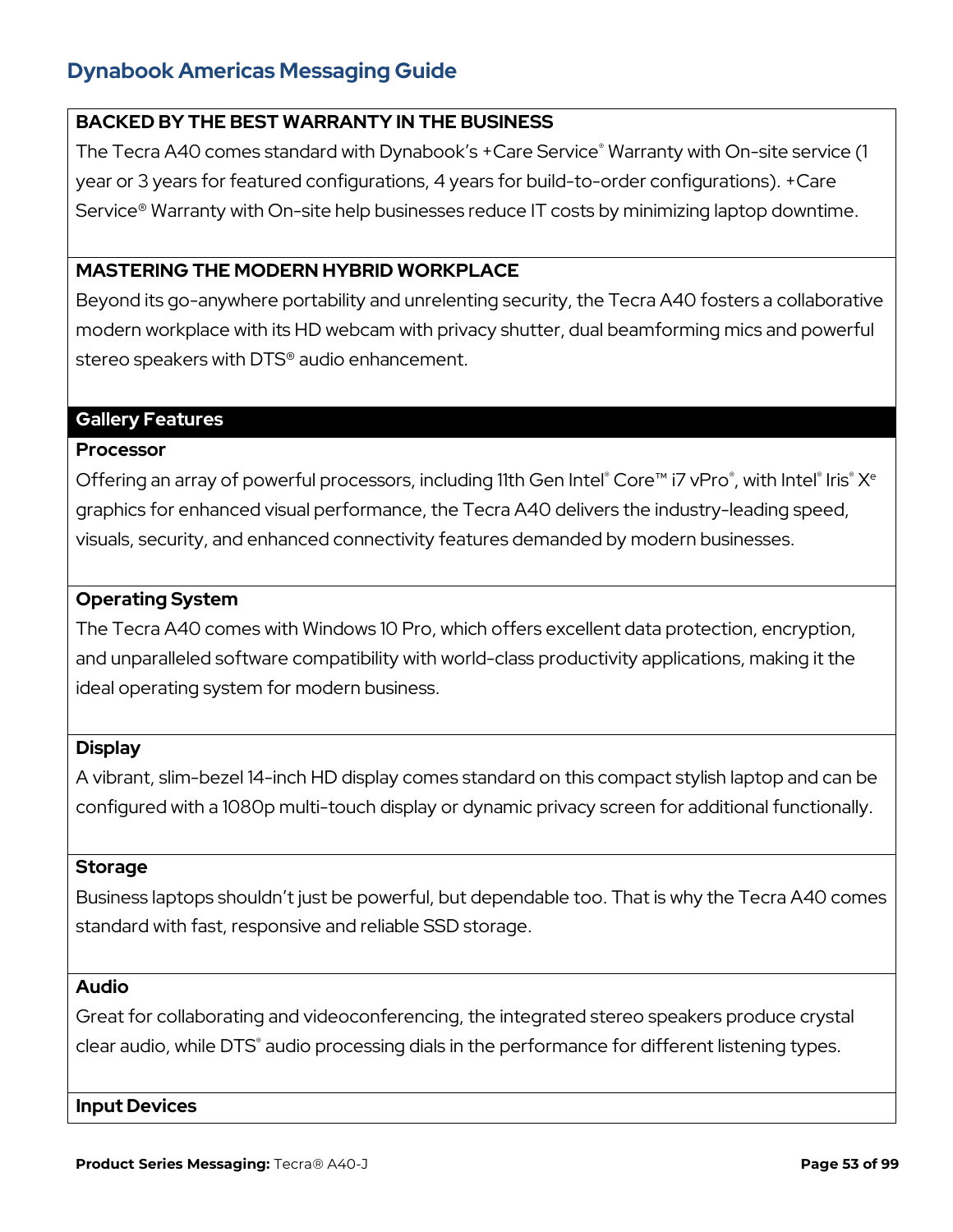Packed within the small footprint of the Tecra A40 is a full-sized, backlit keyboard and a large SecurePad, that together provide a comfortable and productive workspace.

### **Docking**

Packing a healthy selection of ports for displays, data sharing, and power, Dynabook offers both a USB-C<sup>®</sup> Dock and Thunderbolt<sup>™</sup> Dock to connect up to three external displays and a variety of peripherals.

1. **Antimicrobial.** IONPURE® IPL (EPA Reg. No. 731148-3) is an EPA-approved antimicrobial substance designed to be incorporated into various materials to help them inhibit the growth of bacteria. IONPURE IPL is incorporated into the paint applied to the Dynabook lid cover, palm rest, display bezel and bottom casing. The antimicrobial properties do not protect users or others against bacteria or other disease organisms.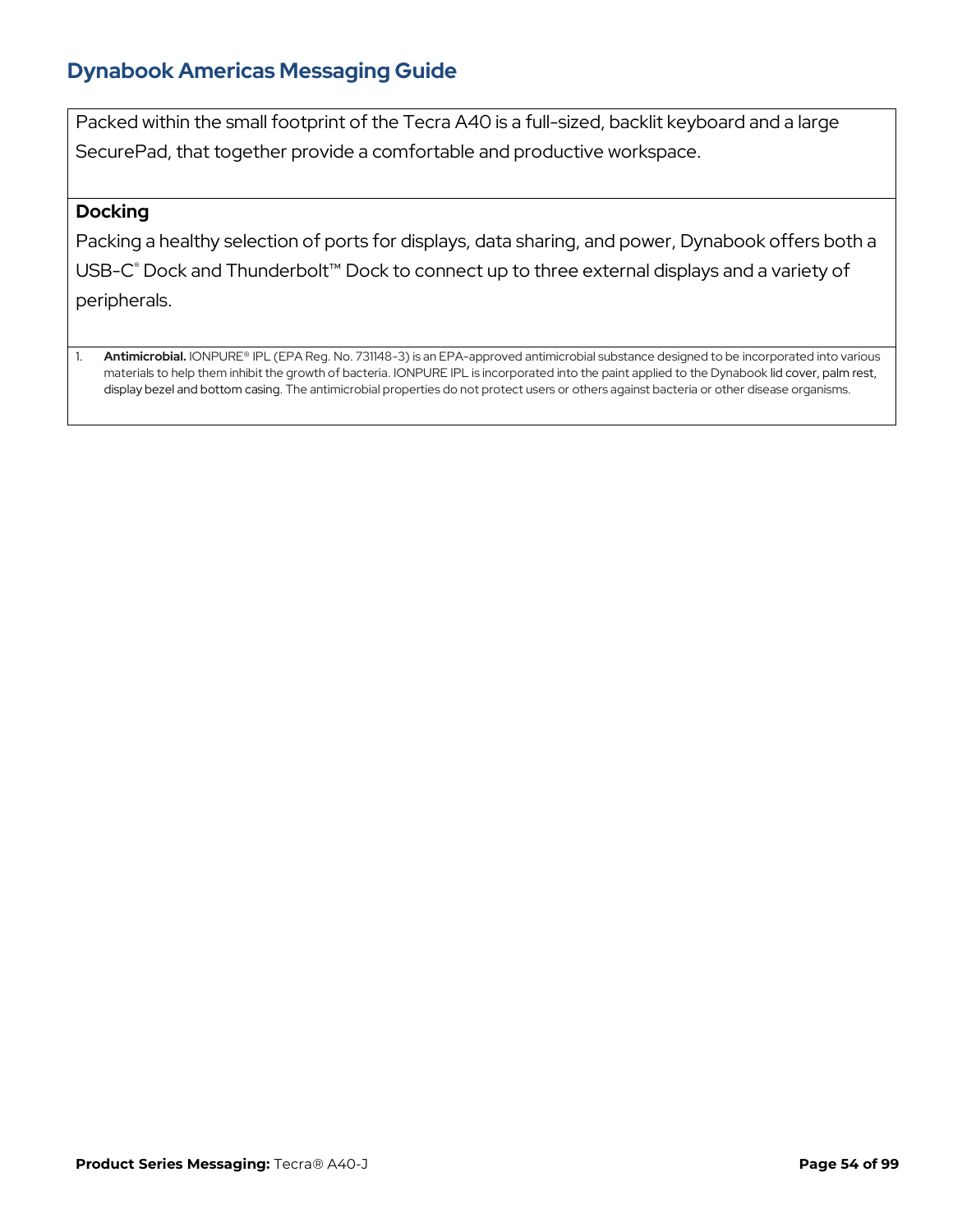## **Tecra® A50-K Product Messaging (February 28,2022)**

#### **Short Description ~ 83 Words**

Offering next-level performance and a tough, stylish chassis, the 15-inch Tecra® A50-K from Dynabook makes any place a productive workspace. Configurable with powerful and efficient hybrid-architecture 12th Gen Intel® Core™ processors, up to 32GB of memory, Wi-Fi 6E and Thunderbolt™ 4, it's faster and more productive than ever. Measuring just 19.9mm thin, this laptop is tough, designed to meet MIL-STD-810H durability standards, and stays clean with an antimicrobial IONPURE® IPL1 coating. Backed by Dynabook reliability +Care Service® Warranty2 with On-Site, the Tecra A50 is always ready to get the job done.

### **Long Description ~ 157 Words**

Offering next-level performance, speed, and a stylish design, the 15-inch Tecra® A50-K from Dynabook makes any place a productive workspace. Configurable with powerful and efficient hybrid-architecture 12th Gen Intel® Core™ processors, Intel® Iris® X<sup>e</sup> graphics and up to 32GB of memory, this laptop means business, while Wi-Fi 6E and Thunderbolt™ 4, make wired and wireless connections faster than ever. Additionally, HDMI®, Gigabit LAN and USB-A ports, as well as a microSD™ card slot provide adapter-free expansion. Designed for the modern hybrid workplace, this laptop features a 19.9mm thin mystic blue chassis that's designed to pass MIL-STD-810H standards for durability, while its IONPURE<sup>®</sup> IPL<sup>1</sup> antimicrobial coating inhibits bacteria growth. The expansive 15.6-inch thin-bezel display, full-size backlit keyboard with 10-key, large ClickPad and webcam with privacy shutter support untethered productivity. Fortified with vast hardware and software security features, this Secured-core PC ensures unparalleled protection. Backed by Dynabook reliability and  $+$ Care Service® Warranty<sup>2</sup> with On-Site, the Tecra A50-K is always ready to get the job done.

#### **Headlines**

Work from Anywhere with Unleashed Productivity Premium Goes Mainstream In a BIG Way A Powerful Toolbox for the Mobile Professional Big on Performance, Big on Style The New Standard In Business Unbound Performance Yields Greater Success Gets Down to Business with Style and Performance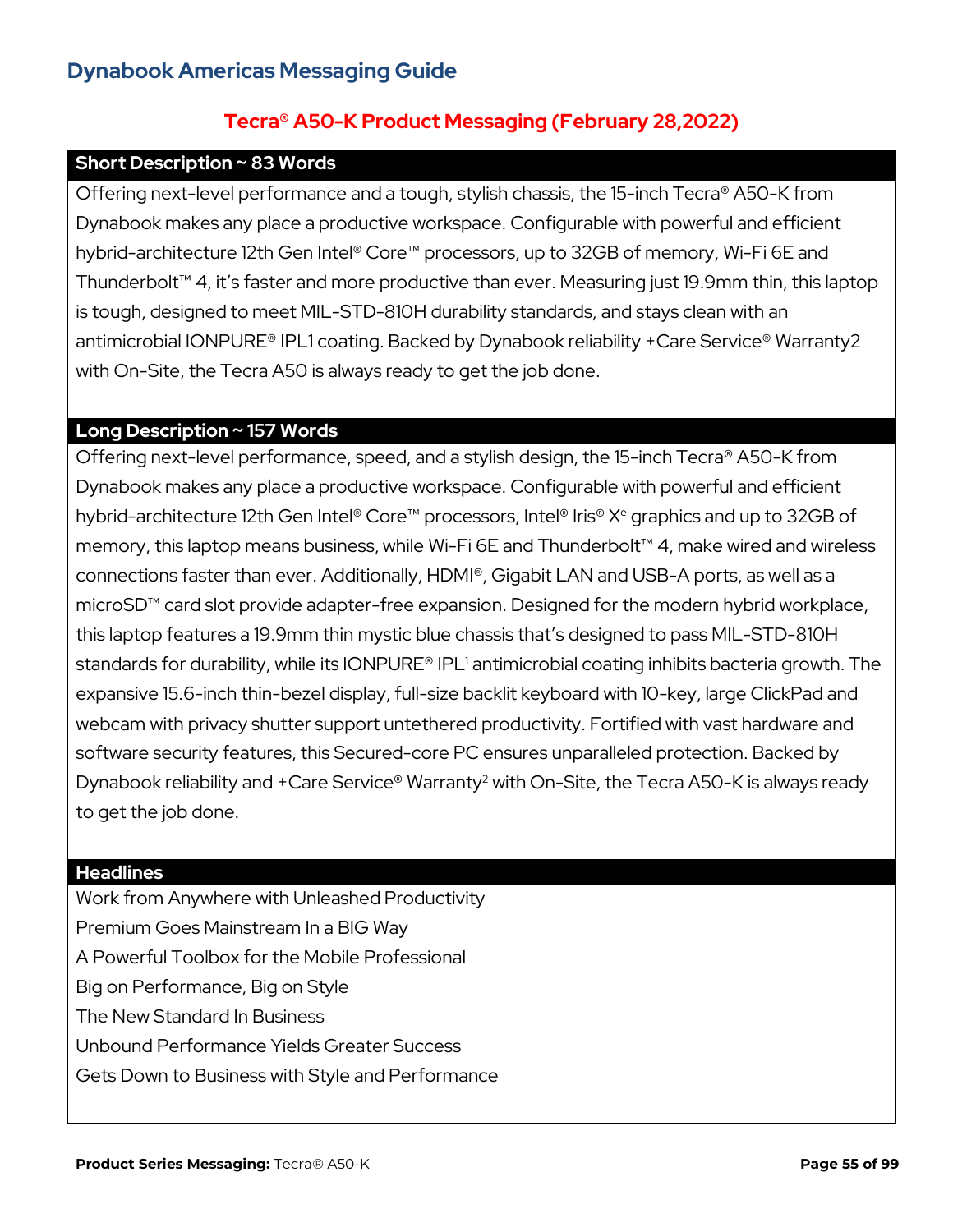### **Feature Vignettes**

## **NEXT-GEN PROCESSOR FOR NEXT-LEVEL PERFORMANCE**

Offering the latest hybrid architecture 12th Gen Intel® Core™ processors, Intel® Iris® X<sup>e</sup> graphics and up to 32GB of memory, the Tecra® A50-K can be outfitted for serious performance.

## **FORTIFIED FOR MISSION-CRITICAL SECURITY**

Engineered to meet Microsoft's strict Secured-core PC requirements, the Tecra® A50-K features secure hardware and software designed to offer unrelenting protection against data, device, and identity threats.

### **DEFENDS AGAINST MICROBES**

The Tecra® A50-K boasts a unique Mystic Blue chassis that stands out from a sea of monochromatic competitors. The base, lid and palm rest are also coated in an EPA-approved antimicrobial paint additive called IONPURE® IPL to help inhibit the growth of bacteria.

## **A FULL-SIZE WORKSPACE IN A COMPACT FOOTPRINT**

The thin and lightweight Tecra® A50-K packs a full-size workspace, complete with a narrow-bezel 15.6-inch display and backlit keyboard with 10-key and large ClickPad into a surprisingly compact footprint.

## **CONNECT AT SUPERHERO SPEEDS**

With two Thunderbolt<sup>™</sup> 4 ports, users can connect to modern accessories, docks, displays, and more at blistering speeds. Dynabook offers wired docking solutions that seamlessly connect up to four external 4K displays, as well as a variety of other USB and USB-C® accessories with a single cable connection.

## **TORTURE TESTED TO EXTREME STANDARDS**

Go from the office to the field and anywhere in between with confidence that your laptop will endure the environment. With a tough and lightweight chassis design, the Tecra® A50-K was designed to pass MIL-STD-810H testing standards for durability and endurance.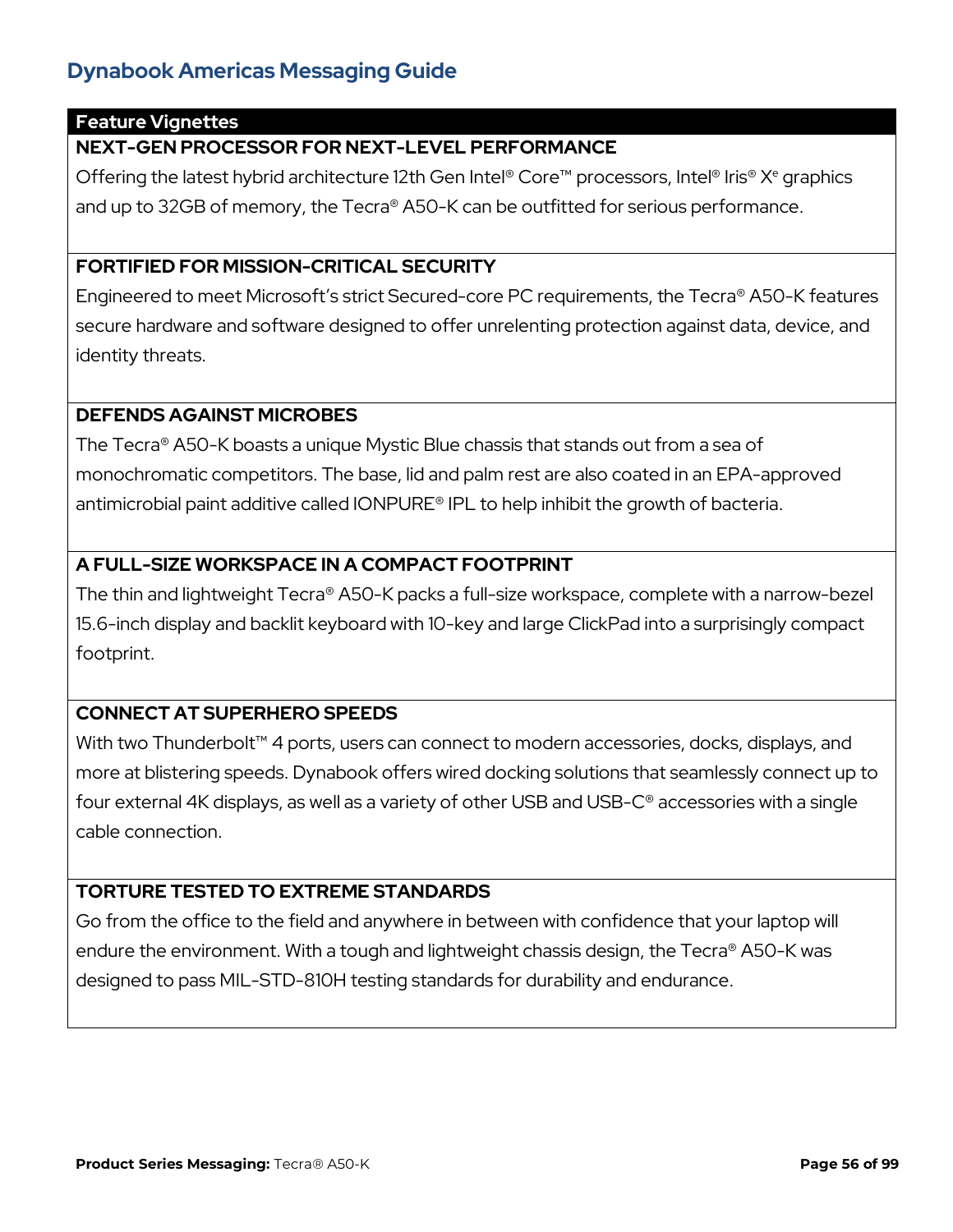### **BACKED BY THE BEST WARRANTY IN THE BUSINESS**

The Tecra® A50 comes standard with Dynabook's +Care Service® Warranty<sup>2</sup> with On-Site service (up to four years for build-to-order configurations). +Care Service warranties help businesses reduce IT costs by minimizing laptop downtime.

## **MASTERING THE MODERN HYBRID WORKPLACE**

Beyond its go-anywhere portability and unrelenting security, the Tecra® A50 fosters a collaborative modern workplace with its HD webcam with privacy shutter, dual beamforming mics and powerful stereo speakers with DTS® audio enhancement.

## **Gallery Features**

#### **Processor**

With new hybrid architecture 12th Gen Intel® Core™ processors, configurable up to 12 cores, and Intel<sup>®</sup> Iris<sup>®</sup>  $X<sup>e</sup>$  graphics, the Tecra A50-K benefits from a massive performance and efficiency boost.

## **Operating System**

Windows 11 Pro provides enhanced productivity features that deliver users a more personalized and intuitive user experience. The Tecra A50-K can also be pre-configured with Windows 10 Pro and is eligible for a free upgrade to Windows 11 Pro.

#### **Display**

Equipped with a large 15.6-inch display, the Tecra A50-K is the perfect size for maximizing productivity. Available in touch and non-touch configurations, Dynabook has screen options to fit everybody's work style.

#### **Audio**

Great for collaborating, videoconferencing, and more, the integrated stereo speakers produce clear, intelligible audio, while DTS® audio processing dials in the performance for different content types.

#### **Input Devices**

Packed within the small footprint of this large laptop is a full-sized, backlit keyboard with 10-key and a large ClickPad, that together provide a comfortable and productive workspace.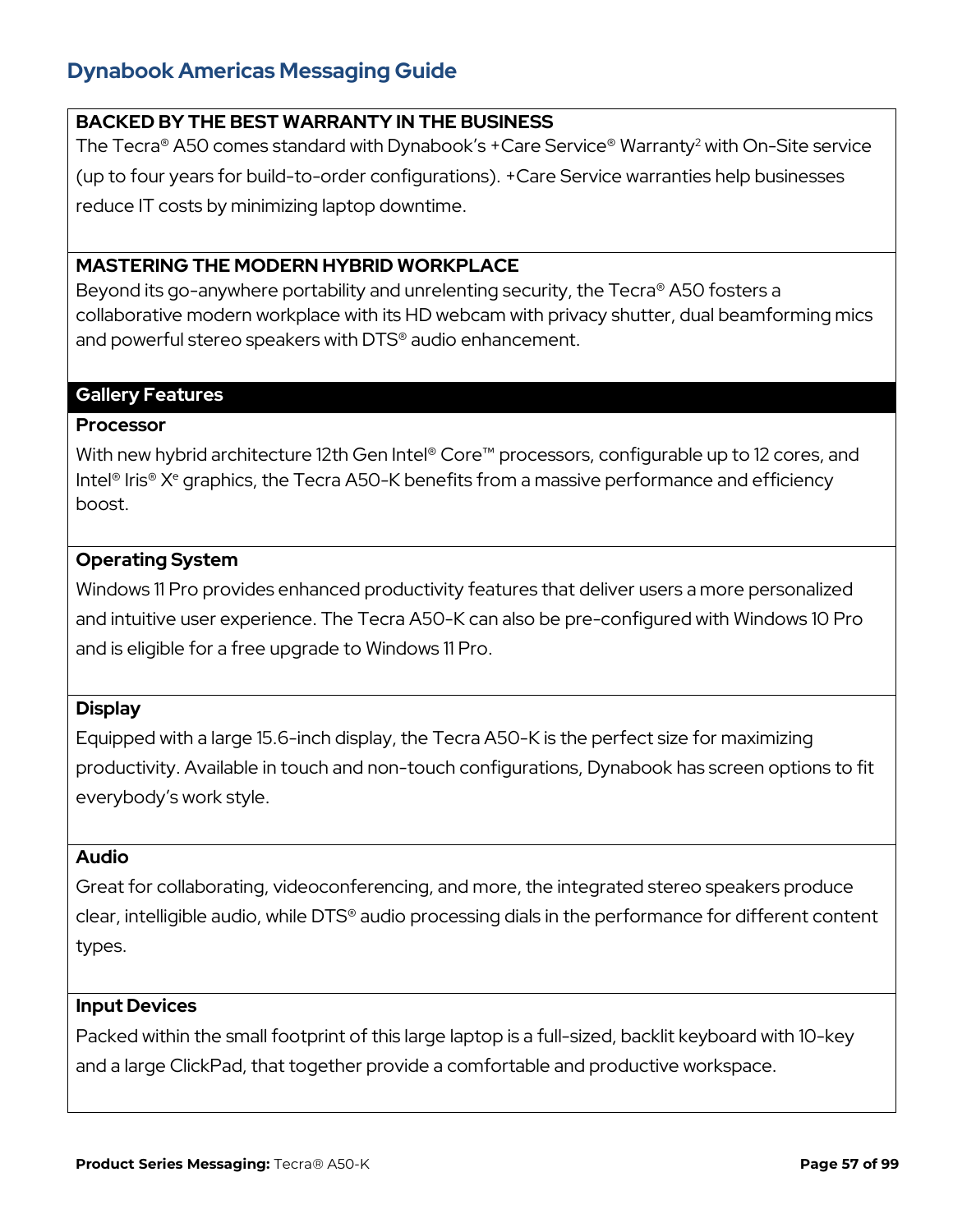## **Expansion**

The Tecra A50-K is equipped with all the ports most professionals need for work, including two USB Type-A and two USB Type-C® Thunderbolt™ 4 ports, Gigabit LAN, a 3.5mm audio jack and a microSD™ card slot.

#### **Docking**

Packing a healthy selection of ports for displays, data sharing and power, Dynabook offers singlecable docking solutions that can connect up to four external 4K displays.

**1. Antimicrobial.** IONPURE® IPL (EPA Reg. No. 731148-3) is an EPA-approved antimicrobial substance designed to be incorporated into various materials to help them inhibit the growth of bacteria. IONPURE IPL is incorporated into the paint applied to the Dynabook lid cover, palm rest, display bezel and bottom casing. The antimicrobial properties do not protect users or others against bacteria or other disease organisms.

**2. +Care Service® Warranty with On-Site.** Dynabook's standard limited warranty terms and limitations apply. Visit <https://support.dynabook.com/warranty> for details.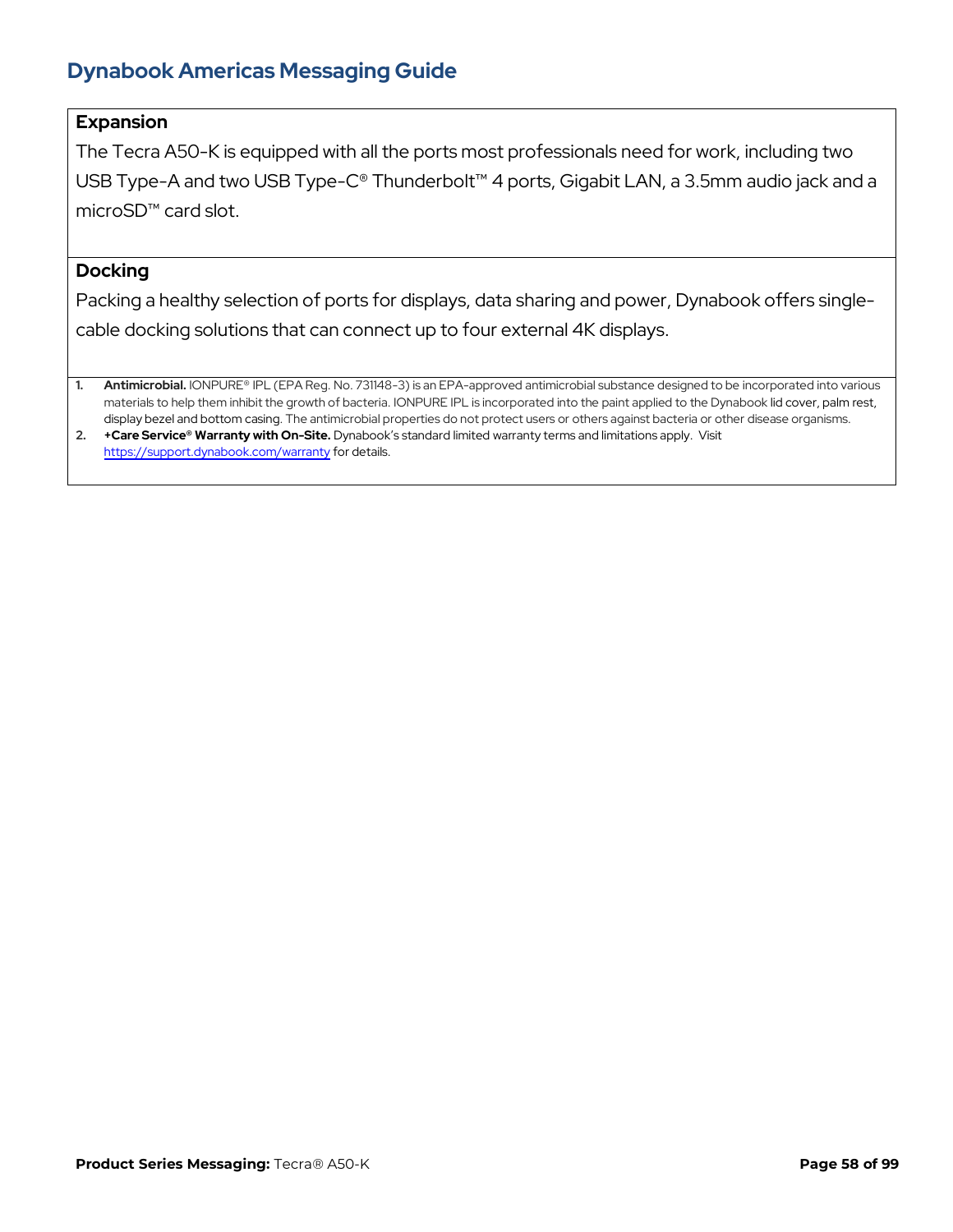## **Tecra® A50-J Product Messaging (June 10, 2021)**

## **Short Description ~ 96 Words**

From the corner office to the dining room table, the all-new Tecra® A50-J from Dynabook is the perfect workhorse for the hybrid workplace. With its stylish, thin and lightweight chassis, this Secured-core PC transforms any place into a secure space. A slim-bezel 15.6-inch display offers a more expansive view of work, while a full-size, backlit keyboard with 10-key, SecurePad, and webcam with dual noise-suppressing mics maximize productivity and collaboration. 11<sup>th</sup>-Gen Intel<sup>®</sup> Core™ processors, Intel® Iris® X<sup>e</sup> graphics, and Thunderbolt™ 4 deliver work-crushing performance and speed. With no shortage of style, durability, and productivity-boosting technology, the Tecra A50-J is well-equipped for success.

## **Long Description ~ 154 Words**

From the corner office to the dining room table, the all-new Tecra® A50-J from Dynabook is the perfect workhorse for the hybrid workplace. It features a sleek, new Mystic Blue chassis that meets military durability standards (MIL-STD-810H), measures just 19.9mm thin, and has an antimicrobial<sup>1</sup> coating. A slim-bezel 15.6-inch display offers a more expansive view of work, while a full-size, backlit keyboard with 10-key, and SecurePad keeps productivity maximized. The integrated HD webcam, dual noise-suppressing mics and powerful stereo speakers are ideal for video conferencing and team collaboration. 11th Gen Intel® Core™ processors and Intel® Iris® X® graphics provide exceptional performance, while SSD storage, Wi-Fi 6, and Thunderbolt™ 4 further enhance system speed. Fortified for maximum business security, this Secured-core PC features biometric authentication, webcam privacy shutter, Dynabook's proprietary BIOS and more. With no shortage of style, durability, and productivity, the all-new Tecra A50-J is well-equipped for success.

#### **Headlines**

More Powerful, More Premium and More Protected Than Ever! Works Faster, Smarter and More Securely From Everywhere Unleashed Productivity and Security for the Hybrid Workplace Equipped for Business, Engineered for the Hybrid Workplace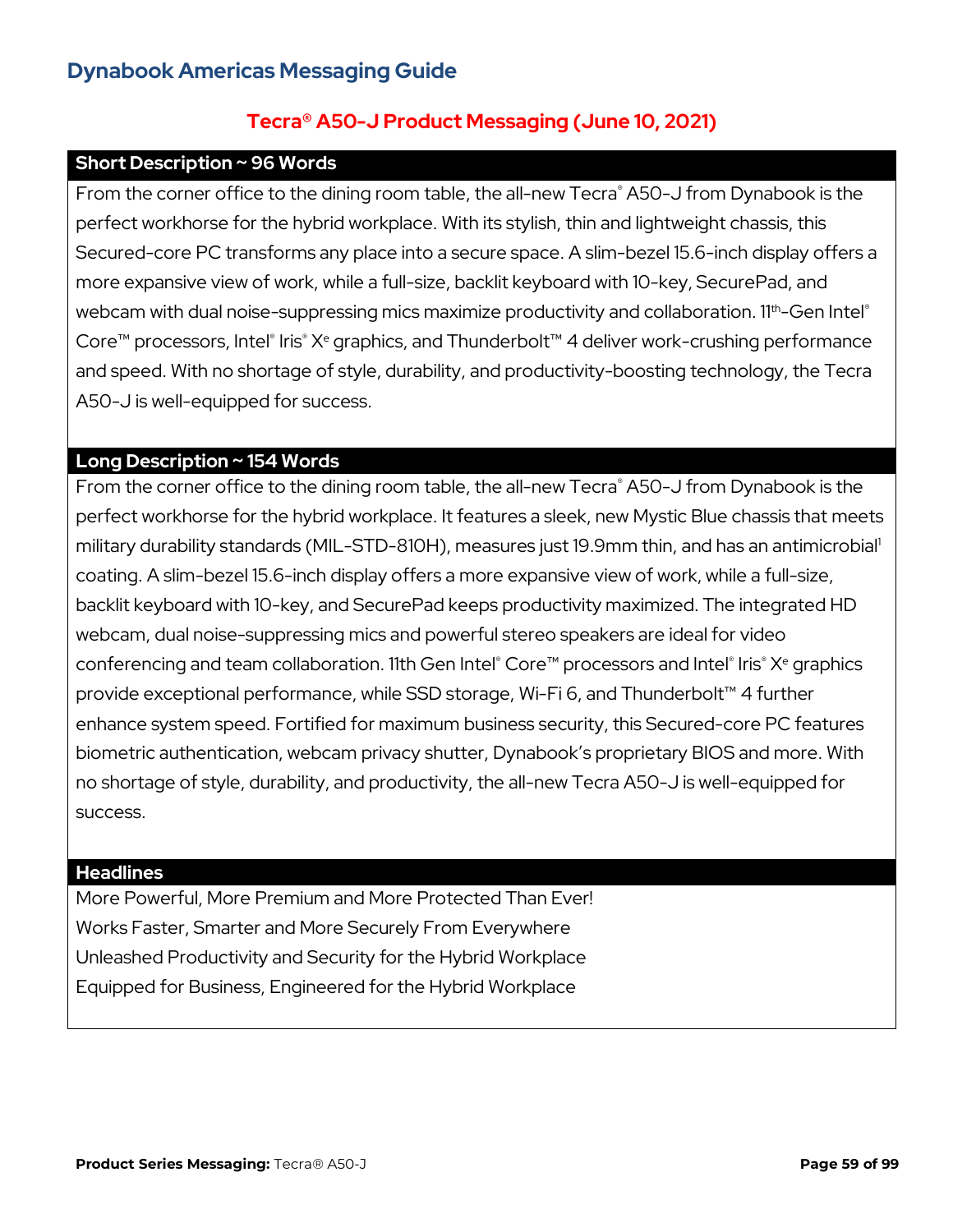## **Feature Vignettes**

## **A HIGH-PERFORMANCE NOTEBOOK AT ITS CORE**

Offering the latest 11th-generation Intel® Core™ processors and up to 32GB of memory, the Tecra A50 can be outfitted for serious performance. The Intel® Iris®  $X^e$  graphics offers exceptional visual performance, accelerates AI processing and enhances security.

## **FORTIFIED FOR MISSION-CRITICAL SECURITY**

Engineered to meet Microsoft's strict Secured-core PC requirements, the Tecra A50 features secure hardware and software designed to offer unrelenting protection against data, device, and identity threats.

## **STANDING OUT FROM THE CROWD**

The Tecra A50 boasts a unique Mystic Blue chassis with a distinctive raised wave detail on the lid that stands out from a sea of look-alike competitors. The laptops also incorporate an EPAapproved antimicrobial paint additive called IONPURE<sup>®</sup> IPL<sup>1</sup> to help inhibit the growth of bacteria.

## **A FULL-SIZE WORKSPACE IN A COMPACT FOOTPRINT**

Now 20-percent lighter and 17-percent smaller than its predecessor, the Tecra A50 packs a fullsize workspace, complete with a slim-bezel 15-inch display and full-size backlit keyboard with 10 key and large SecurePad.

## **SIMPLE, HIGH-SPEED CONNECTIVITY**

With two Thunderbolt<sup>™</sup> 4 ports, users can connect to modern accessories, docks, displays, and more at blistering speeds. Dynabook offers docking solutions that seamlessly connect multiple external displays, as well as a variety of other USB and USB-C<sup>®</sup> accessories with a single cable connection.

## **TORTURE TESTED TO MILITARY STANDARDS**

Go from the office to customer sites and anywhere in between with confidence that your laptop will endure the environment. With an all-new, lightweight chassis design, the Tecra A50 easily holds up to military standard (MIL-STD-810H) testing for strength and durability.

## **BACKED BY THE BEST WARRANTY IN THE BUSINESS**

The Tecra A50 comes standard with Dynabook's +Care Service® Warranty with On-site service (1 year or 3 years for featured configurations, 4 years for build-to-order configurations). +Care Service® Warranty with On-site help businesses reduce IT costs by minimizing laptop downtime.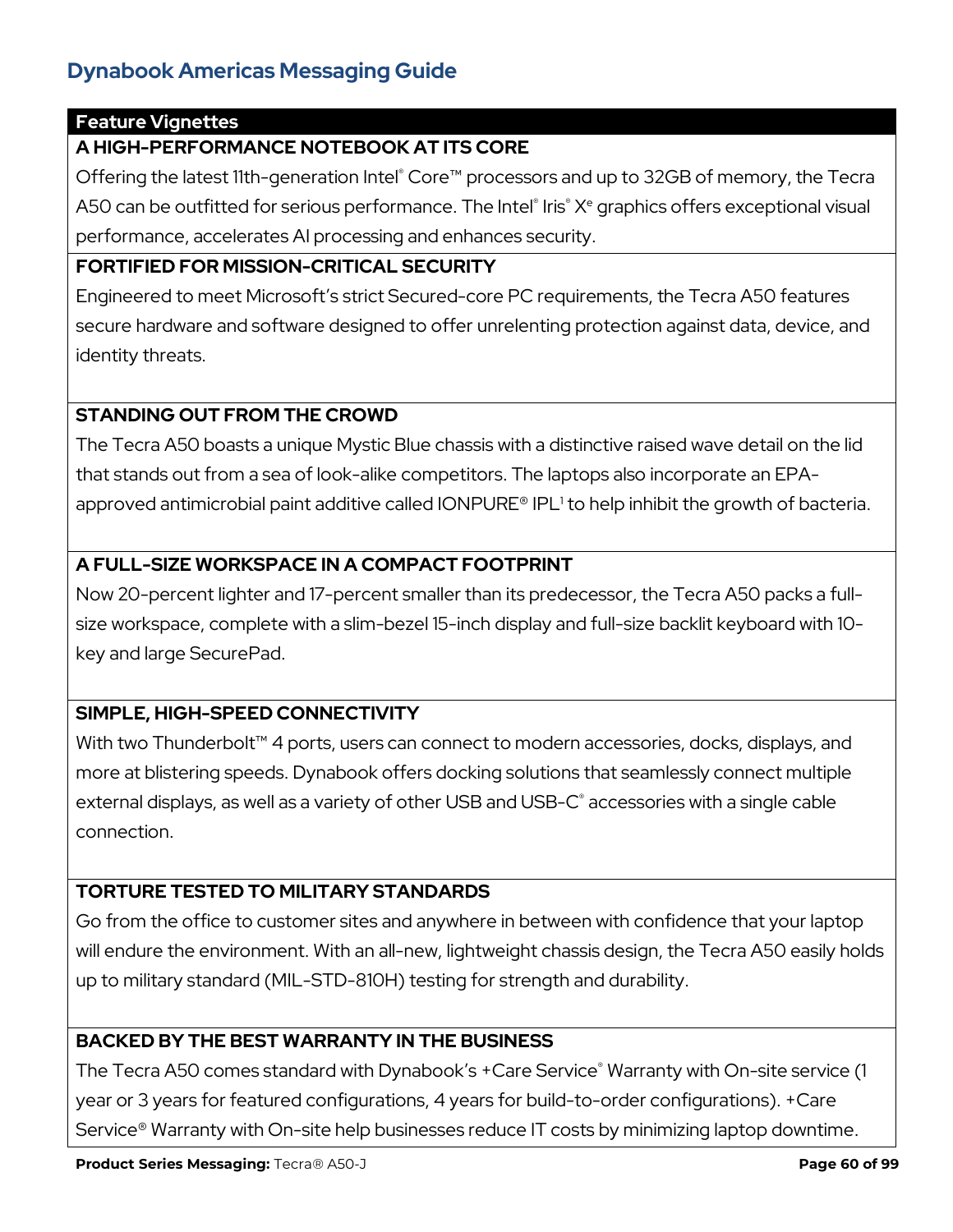## **MASTERING THE MODERN HYBRID WORKPLACE**

Beyond its go-anywhere portability and unrelenting security, the Tecra A50 fosters a collaborative modern workplace with its HD webcam with privacy shutter, dual beamforming mics and powerful stereo speakers with DTS<sup>®</sup> audio enhancement.

## **Gallery Features**

#### **Processor**

Offering an array of powerful processors, including 11th Gen Intel® Core™ i7 vPro®, with Intel® Iris® X° graphics for enhanced visual performance, the Tecra A50 delivers the industry-leading speed, visuals, security, and enhanced connectivity features demanded by modern businesses.

## **Operating System**

The Tecra A50 comes with Windows 10 Pro, which offers excellent data protection, encryption, and unparalleled software compatibility with world-class productivity applications, making it the ideal operating system for modern business.

## **Storage**

Business laptops shouldn't just be powerful, but dependable too. That is why the Tecra A50 comes standard with fast, responsive and reliable SSD storage.

## **Audio**

Great for collaborating and videoconferencing, the integrated stereo speakers produce crystal clear audio, while DTS<sup>®</sup> audio processing dials in the performance for different listening types.

## **Input Devices**

Packed within the small footprint of the Tecra A50 is a full-sized, backlit keyboard with 10-key and a large SecurePad, that together provide a comfortable and productive workspace.

## **Docking**

Packing a healthy selection of ports for displays, data sharing, and power, Dynabook offers both a USB-C<sup>®</sup> Dock and Thunderbolt™ Dock to connect up to three external displays and a variety of peripherals.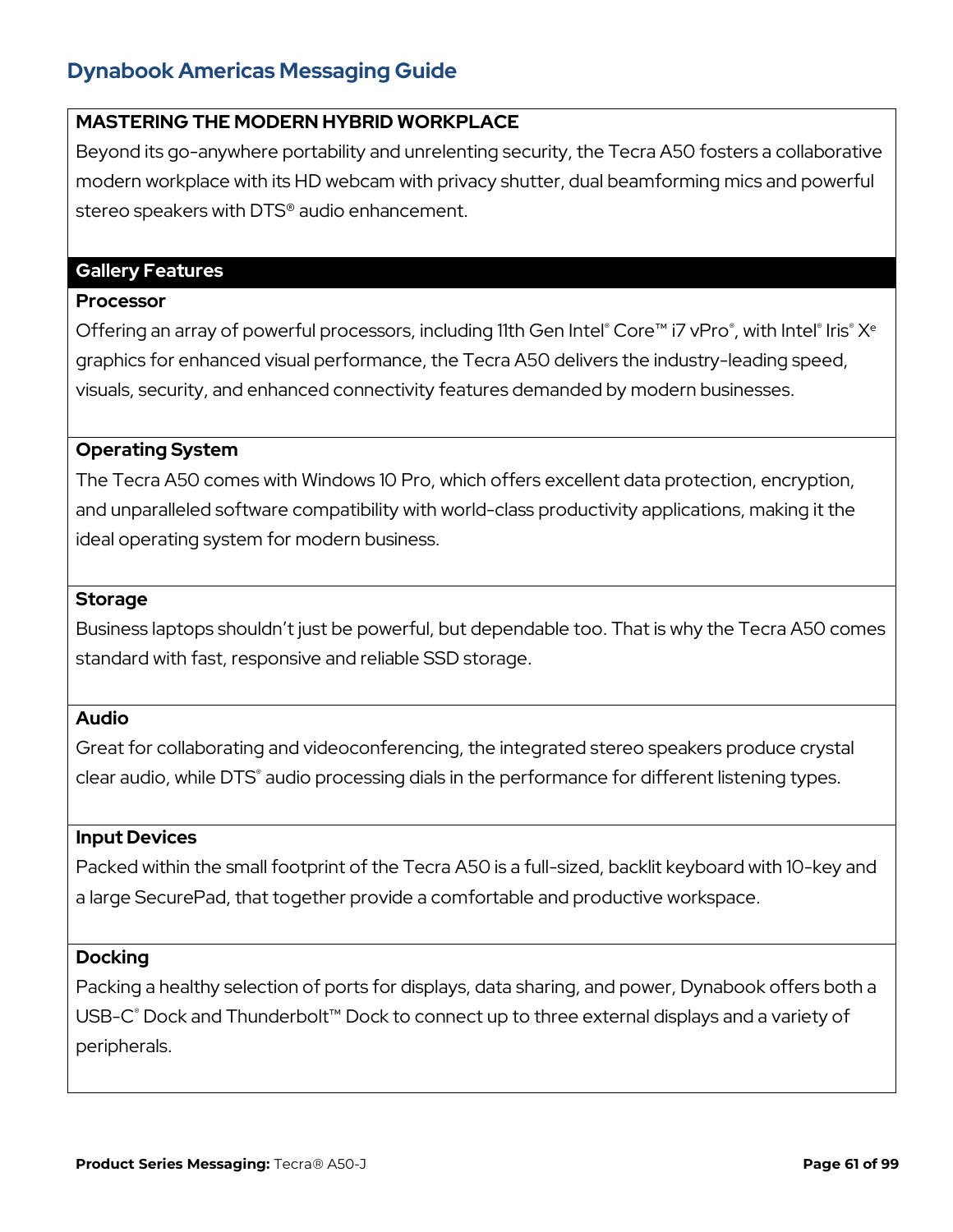1. **Antimicrobial.** IONPURE® IPL (EPA Reg. No. 731148-3) is an EPA-approved antimicrobial substance designed to be incorporated into various materials to help them inhibit the growth of bacteria. IONPURE IPL is incorporated into the paint applied to the Dynabook lid cover, palm rest, display bezel and bottom casing. The antimicrobial properties do not protect users or others against bacteria or other disease organisms.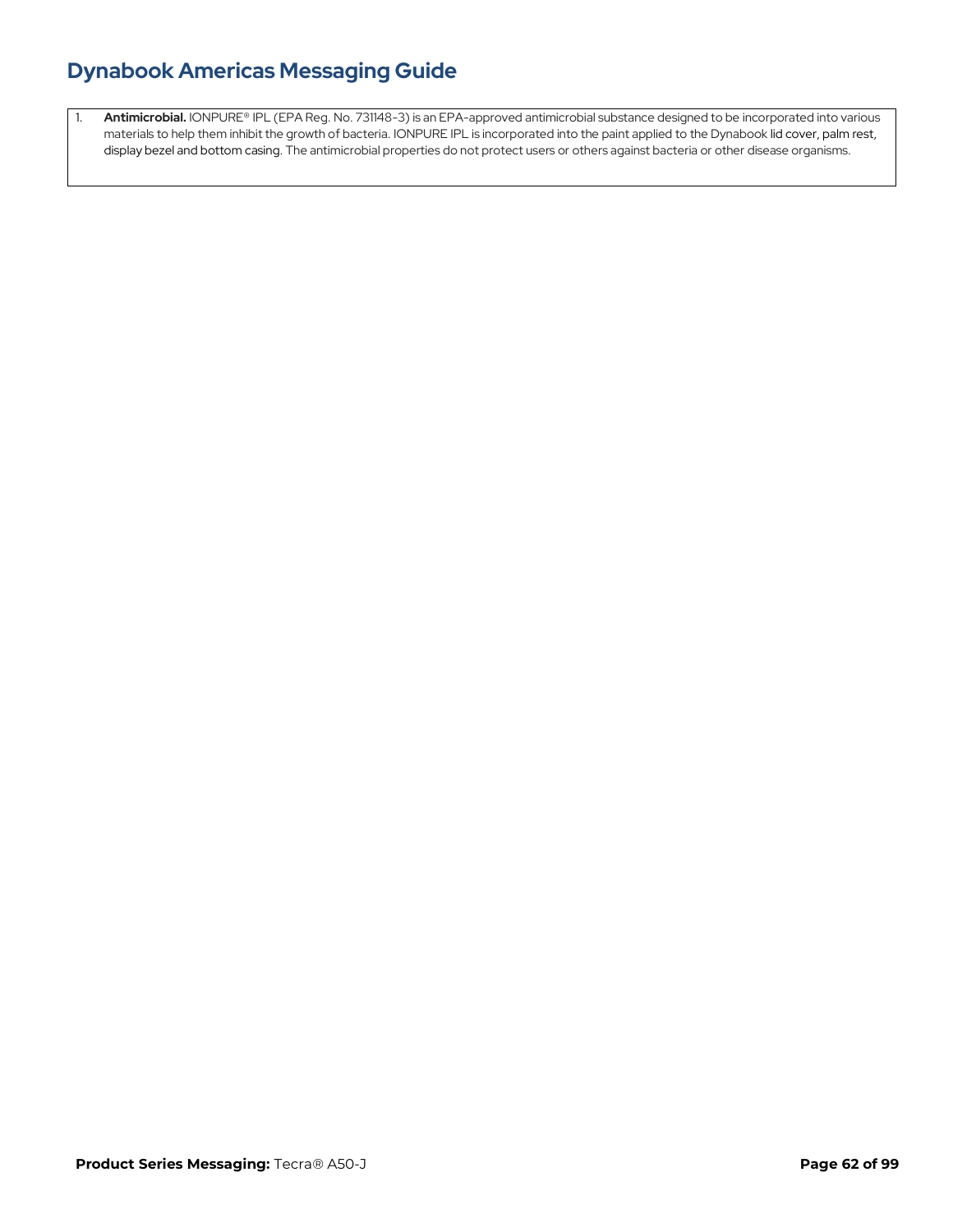## **Satellite Pro™ L50-G Laptop Series (November 11, 2020)**

### **SHORT DESCRIPTION ~ 54 words**

The Dynabook Satellite Pro™ L50-G is a well-rounded 15.6-inch professional laptop designed to bring superior performance at an attractive price point. Equipped with an Intel<sup>®</sup> Core<sup>™</sup> Processor, NVIDIA® discrete graphics and solid-state storage, the Satellite Pro L50-G can comfortably handle daily tasks without slowing down all on a single battery charge. With excellent usability, performance and long battery life, the Satellite Pro L50-G is ready to excel.

## **LONG DESCRIPTION ~ 131 words**

The Dynabook Satellite Pro™ L50-G is a well-rounded 15.6-inch professional laptop designed to bring superior performance at an attractive price point. Equipped with an Intel<sup>®</sup> Core<sup>™</sup> Processor, NVIDIA® discrete graphics and solid-state storage, the Satellite Pro L50-G can comfortably handle daily tasks without slowing down all on a single battery charge.

As a mobile productivity tool, the Satellite Pro L50-G is lightweight at 3.75 pounds<sup>1</sup> (1.7kg) and features a full-sized keyboard with numeric keypad, along with a comprehensive set of ports, including a USB Type-C™ port, three USB Type-A ports and HDMI. The laptop includes Gigabit LAN and fast Wi-Fi<sup>®</sup> for secure and reliable connectivity. With excellent usability, performance and long battery life, the Satellite Pro L50-G is ready to excel.

## **HEADLINES**

**Mobile Productivity Designed to Excel**

**Affordable Advance Performance**

## **Exceptional Performance. Extraordinary Value.**

## **FEATURE VIGNETTES**

## **FUTURE-PROOFED PERFORMANCE THAT WON'T BREAK THE BANK**

Boasting a 10th generation Intel® Core™ Processor (14nm), NVIDIA® GeForce® MX250 discrete graphic engine and solid-state storage, alongside a USB Type-C<sup>™</sup> port and fast Wi-Fi®, the Satellite Pro<sup>™</sup> L50-G is packed with superior performance technology and ready for whatever the future holds.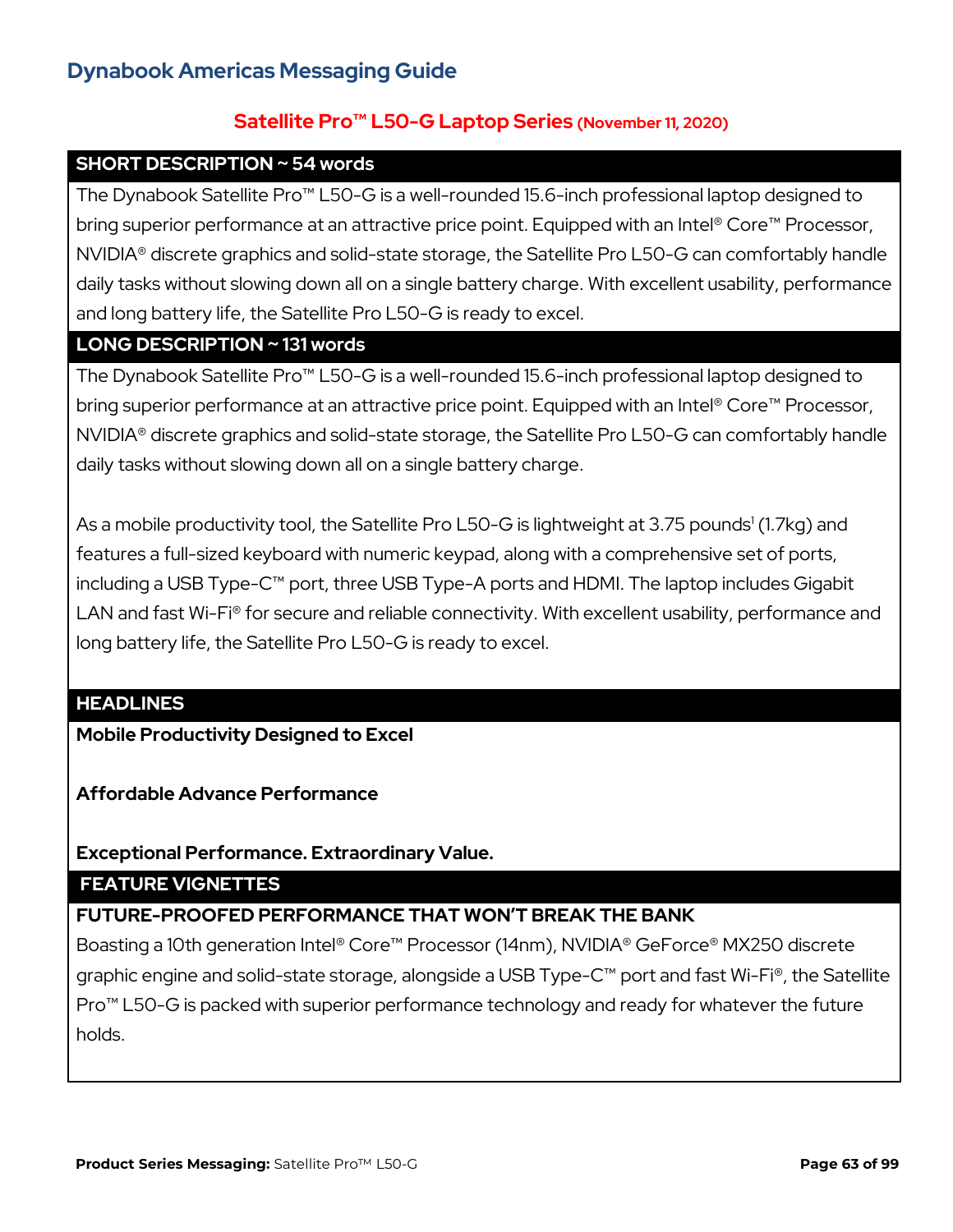## **A TRULY POWERFUL DEVICE WITH STYLE**

Featuring a modern dark blue casing, the Satellite Pro™ L50-G delivers a high-level of performance, innovative storage and extended battery life in a lightweight stylish design to handle the needs of mobile professionals.

## **BUILT FOR THE OFFICE, MOBILE WHEN NEEDED**

The Satellite Pro™ L50-G is designed to provide maximum comfort for a full day of work. The fullsized keyboard with a numeric keypad provides a comfortable typing experience, while the large click pad featuring Microsoft Precision Touchpad technology makes navigation quick and easy and a generous 15.6-inch anti-glare screen works in a variety of lighting conditions.

## **DESIGNED TO CONNECT**

A comprehensive set of ports and options allows the Satellite Pro<sup>™</sup> L50-G to connect with any working environment, wherever that may be. Physical ports include USB Type-C™ 3.2, three USB Type-A ports, HDMI, Gigabit LAN and mic/headphone jack. The advanced flexibility of USB Type-C™ port enables charging, display connections and data transfer. Additional expansion is available through Dynabook's optional USB-C™ dock which allows a single connection to minimize cable clutter and quickly hook up all your favorite peripherals.

## **PROTECTS WHAT'S PRECIOUS**

The Satellite Pro™ L50-G is packed with security features to help keep it and the precious data stored on it safe and secure. Security layers including fTPM, Webcam Privacy Shutter and built-in cable lock slot help protect this laptop from cyber-attacks and physical theft.

## **GALLERY FEATURES**

## **Processor**

Utilizing a powerful 10th Gen Intel® Core™ processor (14nm), the Satellite Pro™ L50-G supplies the advanced performance, security and IT remote management capabilities for today's demanding professional computing environments.

#### **Operating System**

Running Windows 10 Pro provides improved productivity tools, data protection and encryption making it the ideal operating system for the modern user.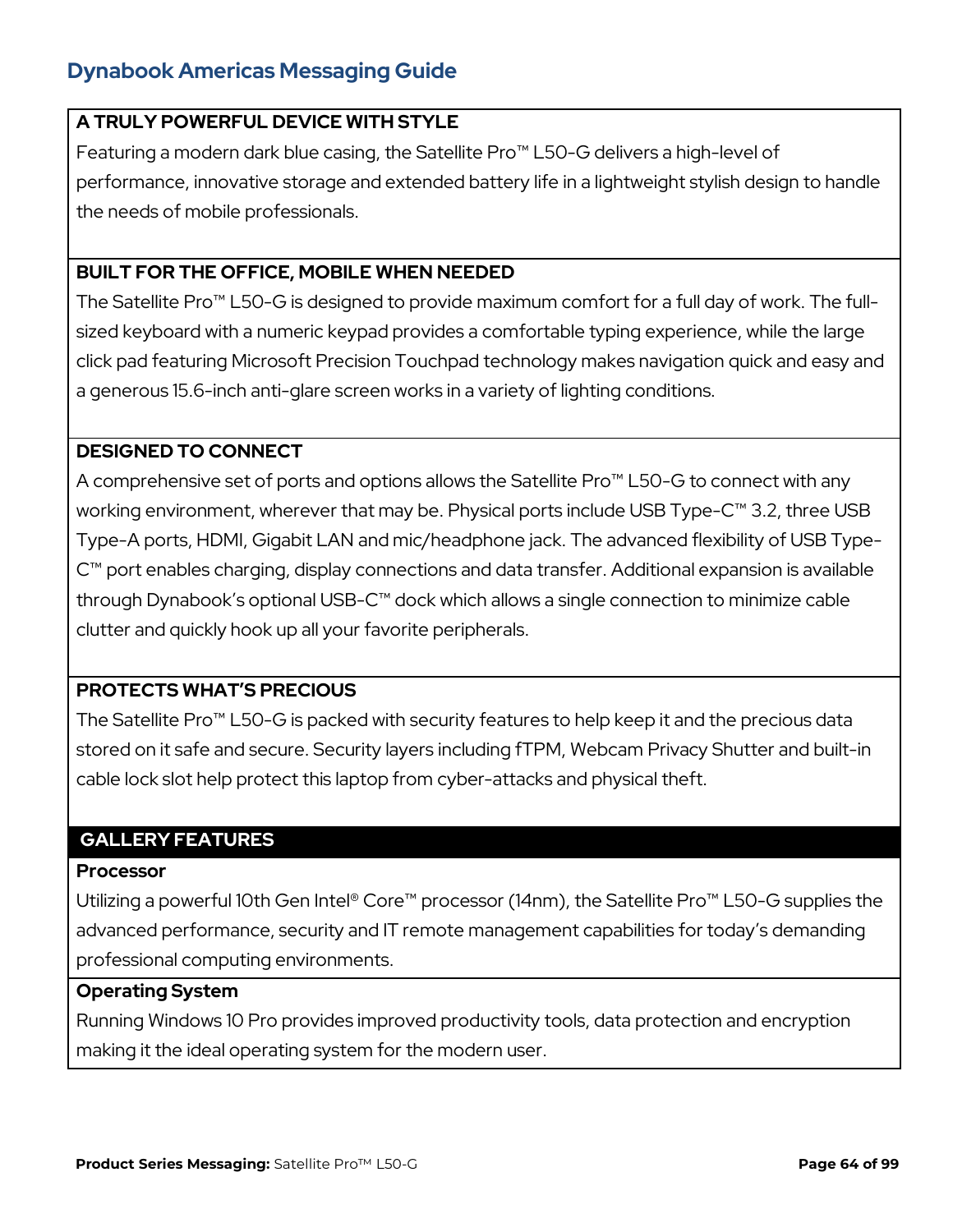## **Display**

Featuring a 15.6-inch Full HD, anti-glare eDP™ display with LED side lighting, the Satellite Pro™ L50-G delivers clear and crisp visuals in a variety of lighting conditions.

### **Advanced Graphics**

Adopting an NVIDIA® GeForce® MX250 GPU allows the Satellite Pro<sup>™</sup> L50-G to deliver faster performance over integrated graphics for photo and video-editing applications. It also works seamlessly with NVIDIA Optimus® technology to give the laptop the perfect balance between long battery life and performance.

### **Storage**

Dynabook equips this 15.6-inch laptop with solid-state storage technology for lightning-fast response times and data reliability.

#### **Audio**

A pair of stereo speakers produce rich, immersive audio for videoconferencing and other multimedia activities.

### **Keyboard**

Featuring a full-sized keyboard with a numeric keypad provides a comfortable typing experience,

while the 4.13 x 3.02 inch click pad supporting Microsoft Precision Touchpad technology makes

navigation quick and easy.

## **Docking (Option)**

Connect three external displays and other various desktop peripherals, including keyboard, mouse, Ethernet, audio and microphone via single connection with the optional Dynabook USB-C™ Dock.

1. **Weight.** Weight may vary depending on product configuration, vendor components, manufacturing variability and options selected.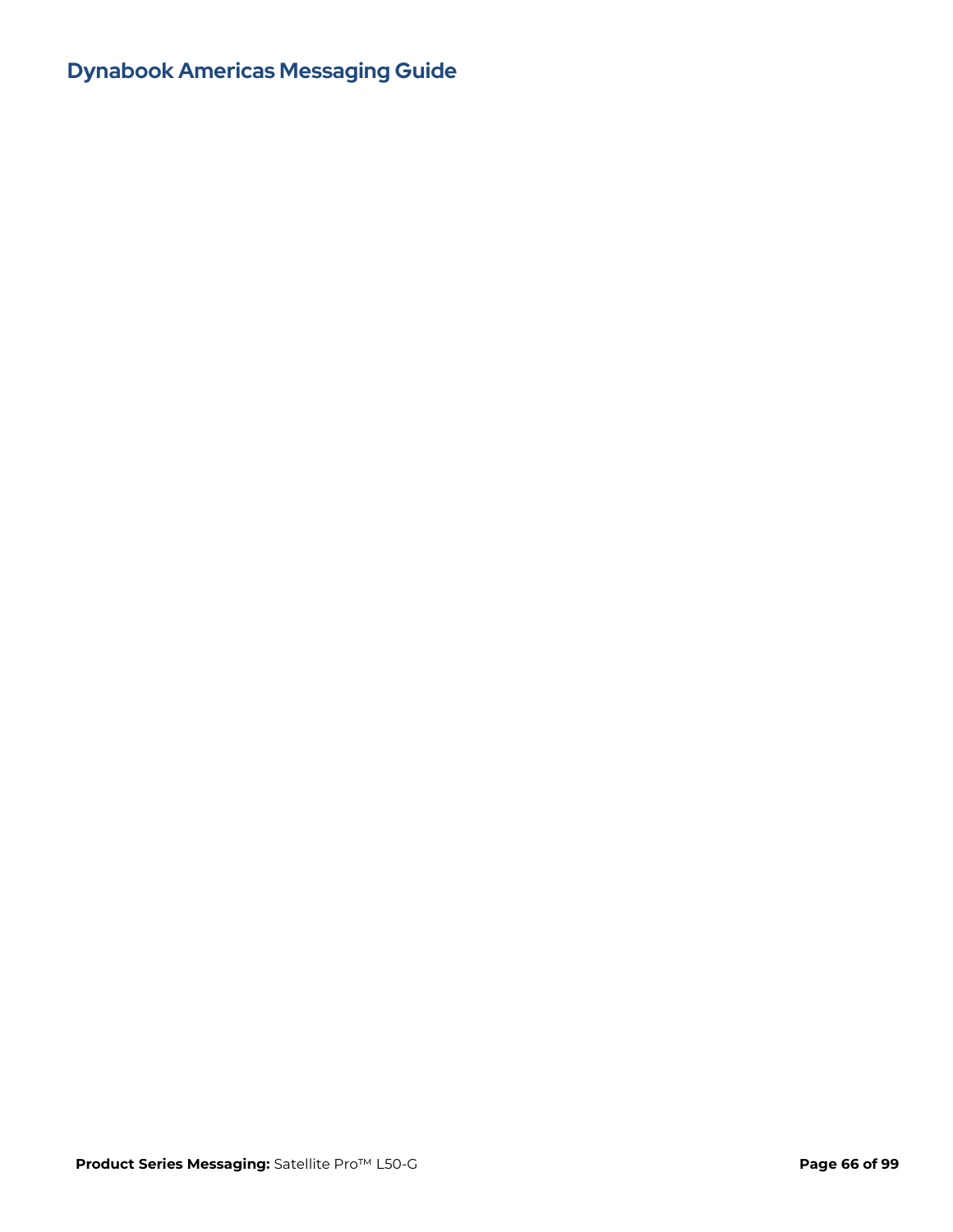## **Satellite Pro™ C40-J Laptop Series (November 16, 2021)**

#### **SHORT DESCRIPTION ~ 61 words**

The budget-friendly Dynabook Satellite Pro™ C40-J strikes the ideal balance of performance and portability. With a focus on mobility and featuring a 14-inch thin bezel display, a powerful 11<sup>th</sup> Gen Intel® Core™ processor, the new Windows 11 operating system, Wi-Fi 6 and Dynabook's +Care Service® Warranty with On-site, the Satellite Pro C40-J is the right size for any mobile computing task.

## **LONG DESCRIPTION ~ 136 words**

The budget-friendly Dynabook Satellite Pro™ C40-J strikes the ideal balance of performance and portability. With a focus on mobility, the laptop features a 14-inch thin bezel display, a powerful 11<sup>th</sup> Gen Intel® Core™ processor, the new Windows 11 operating system, Wi-Fi 6 and Dynabook's +Care Service<sup>®</sup> Warranty with On-site.

Designed to excel in a variety of computing environments, the stylish, dark blue Satellite Pro C40-J measures a slim 18.9mm thin and a lightweight 3.27 pounds<sup>1</sup> (1.49 kg). Despite its small footprint, the professional laptop incorporates a full-size keyboard and large Click Pad along with a longlasting battery to make it perfect for mobile productivity. Rounding out its configuration are Gigabit LAN, built-in video conferencing capabilities and a comprehensive set of ports. The Satellite Pro C40-J is the right size for any mobile computing task.

## **HEADLINES**

**Performance, Portability and Value**

**Outstanding Mobility. Incredible Value.**

**Professional Performance. Outstanding Value.**

**Modern Mobility. Budget Sensibility.** 

**Modern. Mobile. Sensible.**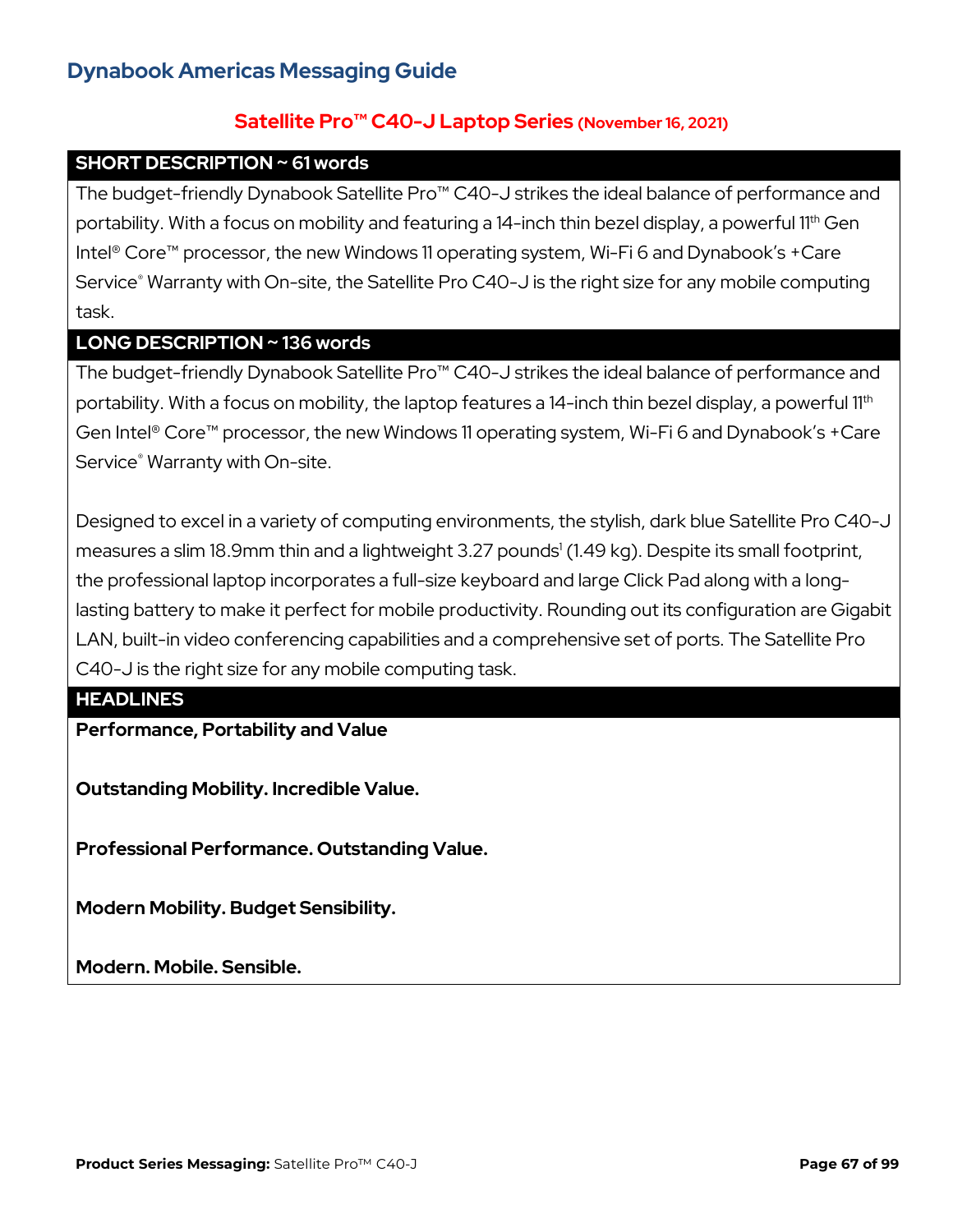## **FEATURE VIGNETTES**

## **NO COMPROMISE STYLE, PRODUCTIVITY AND VALUE**

The Satellite Pro™ C40-J is powered by a 11th Gen Intel® Core™ processor, high-speed DDR4 memory and an ultra-reliable solid-state drive to provide increased productivity and performance for demanding workloads while delivering uncompromising battery life.

### **DESIGNED TO LOOK THE PART**

The sleek and stylish dark blue Satellite Pro™ C40-J is just 18.9 mm thin and weighs only 3.27 pounds (1.49 kg) delivering an executive appearance with a smart price tag. Featuring an ample 14 inch non-glare FHD display with a thin bezel allows the laptop to maintain a compact footprint. The Satellite Pro C40 is ideal for a variety of computing locations via its full-size keyboard and an extended-life battery. The laptop also features a large click pad (4.7 x 2.9-inch), supporting Microsoft Precision Touchpad technology, for accurate control and easy navigation.

## **MAKES ANY ENVIRONMENT YOUR WORKSPACE**

The 14-inch Satellite Pro<sup>™</sup> C40-J comes fully loaded with connectivity. Its USB Type-C<sup>®</sup> port supports charging, external display and data transfer. The laptop features an HDMI port for easy sharing on external screens, while fast and reliable Gigabit LAN and Wi-Fi 6 enable effortless network access. To quickly swap files or connect peripherals, the Satellite Pro C40-J features a microSD™ card reader, a pair of USB Type-A ports and built-in Bluetooth® to cover all possibilities. Additional expandability is available via the optional Dynabook USB-C Dock.

## **BE THERE WITHOUT GOING THERE**

Seamless communication is easy with the Satellite Pro™ C40-J. The laptop comes with everything needed to video conference, including an HD webcam, noise-canceling, beamforming microphones and stereo speakers. Or connect a headset via the laptop's Bluetooth® or microphone/headphone combination jack.

## **SECURITY YOU CAN TRUST**

The Satellite Pro™ C40-J easily conforms to a wide variety of environments with security features such as firmware-based Trusted Platform Module 2.0 or fTPM coupled with user and administrator password access to help keep valuable data out of the wrong hands. At the same time, a built-in security lock slot can be utilized to deter physical theft.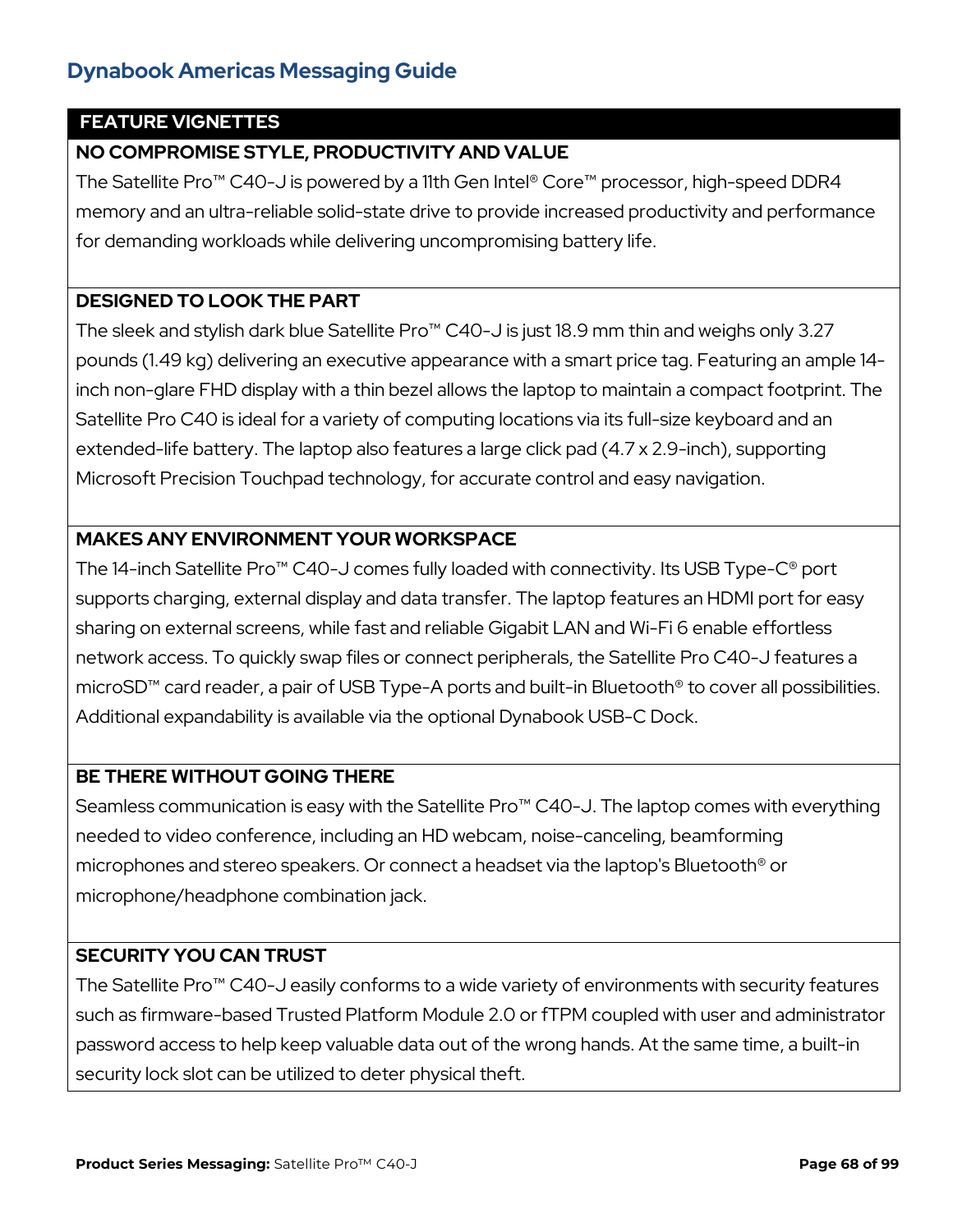### **BACKED BY ONE OF THE BEST WARRANTY IN THE BUSINESS**

+Care Service® Warranty3 with On-site is Dynabook's new, premier standard warranty designed to keep business moving forward. This new standard warranty provides customers access to all available Dynabook Americas service options including Technical Phone Support, Depot Repair Service, Carry-In Service, On-Site Service, and Customer Replaceable Parts. Dynabook +Care Service Warranty with On-site helps businesses boost productivity, cut downtime and reduce IT costs

## **GALLERY FEATURES**

#### **Processor**

The compact Satellite Pro™ C40-J is powered by a 11th Gen Intel® Core™ processor, which delivers performance, security and IT remote management capabilities for today's demanding mobile computing environments.

#### **Operating System**

This 14-inch laptop comes with Windows 11, the newest operating system from Microsoft, delivers productivity tools, data protection and encryption measures for the modern user.

#### **Display**

Featuring a 14-inch FHD anti-glare display, the Satellite Pro™ C40-J delivers clear and crisp visuals in a variety of lighting conditions.

#### **Storage**

Dynabook equips this 14-inch laptop with solid-state storage technology for lightning-fast response times and data reliability.

#### **Audio**

Even with a streamlined design, the Satellite Pro™ C40-J features a pair of stereo speakers, which produce rich, immersive audio quality for videoconferencing and other multimedia activities.

#### **Keyboard**

Featuring a full-sized keyboard provides a comfortable typing experience, while large click pad supporting Microsoft Precision Touchpad technology, offers accurate control and easy navigation.

#### **Design**

The laptop also incorporates an EPA-approved antimicrobial paint additive called IONPURE<sup>®</sup> IPL<sup>2</sup> to help inhibit the growth of bacteria.

**Docking (Option)**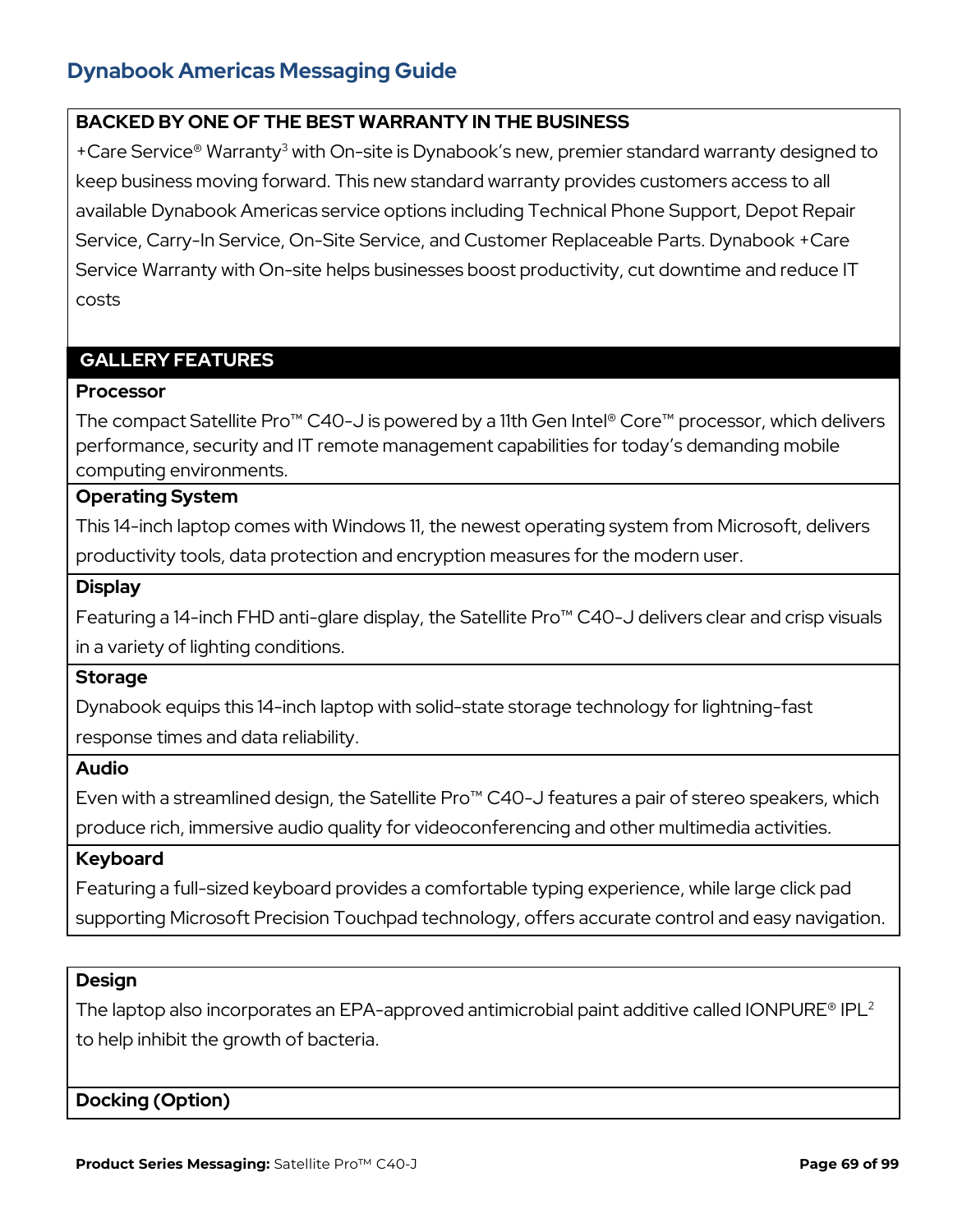Dynabook offers an optional USB-C® dock that seamlessly connects three external displays as well as various other desktop peripherals, including keyboard, mouse, Ethernet, audio and microphone via a single connection.

1. **Weight.** Weight may vary depending on product configuration, vendor components, manufacturing variability and options selected. 2. **Antimicrobial.** IONPURE® IPL (EPA Reg. No. 731148-3) is an EPA-approved antimicrobial substance designed to be incorporated into various materials to help them inhibit the growth of bacteria. IONPURE IPL is incorporated into the paint applied to the Dynabook lid cover, palm rest, display bezel and bottom casing. The antimicrobial properties do not protect users or others against bacteria or other disease organisms.

3. **+Care Service Warranty with On-Site.** Dynabook's standard limited warranty terms and limitations apply. Visit <https://support.dynabook.com/warranty> for details.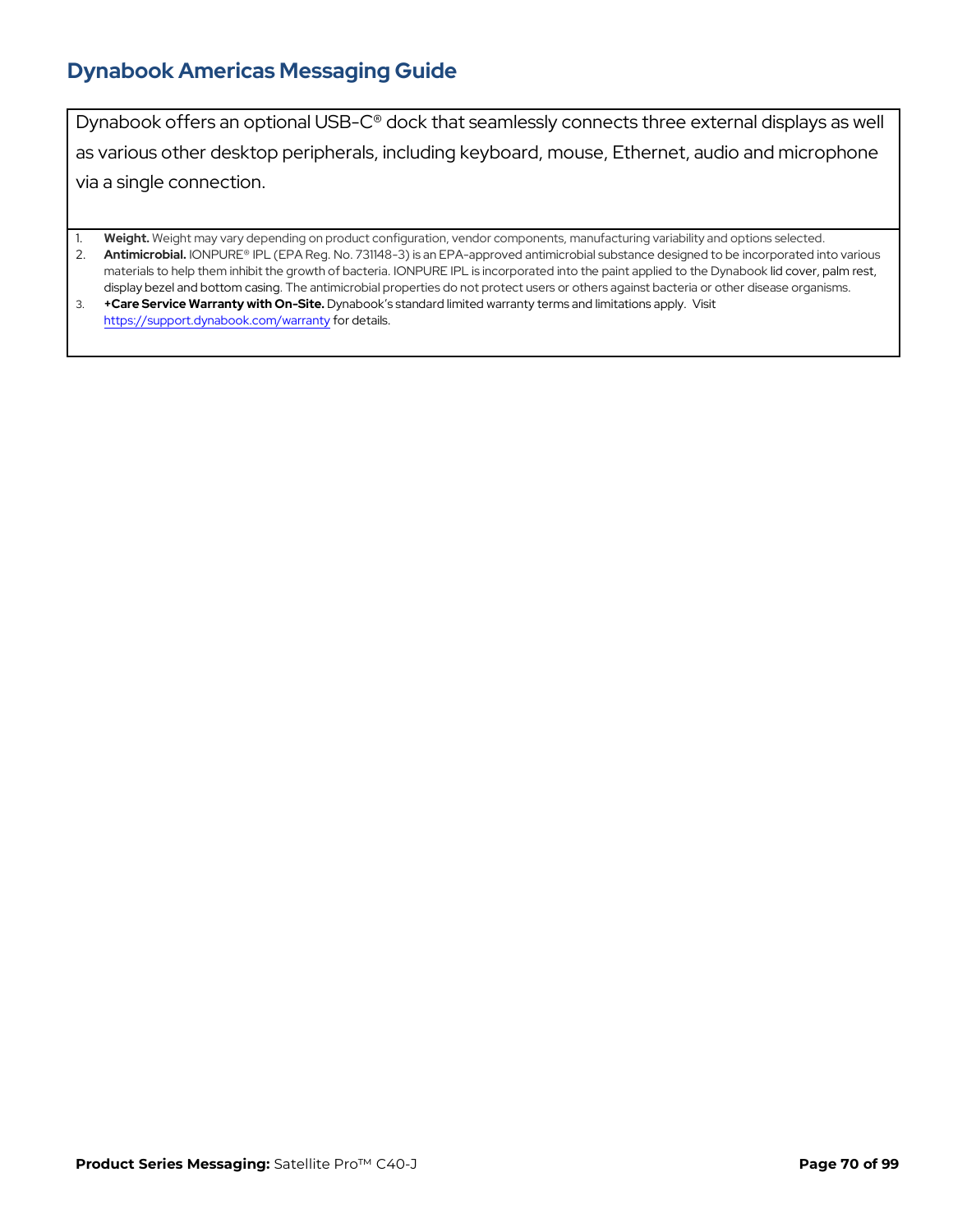## **Satellite Pro™ C40-H Laptop Series (November 11, 2020)**

#### **SHORT DESCRIPTION ~ 61 words**

Striking the ideal balance of performance and portability, the budget-friendly Dynabook Satellite Pro™ C40-H delivers. With a focus on mobility and featuring a 14-inch thin bezel display, powerful Intel® Core™ processor, responsive solid-state drive and a versatile USB Type-C™ port, the Satellite Pro C40-H is the right size for any mobile computing task.

## **LONG DESCRIPTION ~ 136 words**

Striking the ideal balance of performance and portability, the budget-friendly Dynabook Satellite Pro™ C40-H delivers. With a focus on mobility, the laptop features a 14-inch thin bezel display, powerful Intel® Core™ processor, responsive solid-state drive and a versatile USB Type-C™ port.

Designed to excel in a variety of computing environments, the stylish, dark blue Satellite Pro C40- H measures a slim 18.9mm thin and a lightweight 3.42 pounds<sup>1</sup> (1.55 kg). Despite its small footprint, the professional laptop incorporates a full-size keyboard and large Click Pad along with a longlasting battery to make it perfect for mobile productivity. Rounding out its configuration are Gigabit LAN, 802.11ac Wi-Fi®, built-in video conferencing capabilities and a comprehensive set of ports. The Satellite Pro C40-H is the right size for any mobile computing task.

## **HEADLINES**

**Performance, Portability and Value**

**Outstanding Mobility. Incredible Value.**

**Professional Performance. Outstanding Value.**

**Modern Mobility. Budget Sensibility.** 

**Modern. Mobile. Sensible.**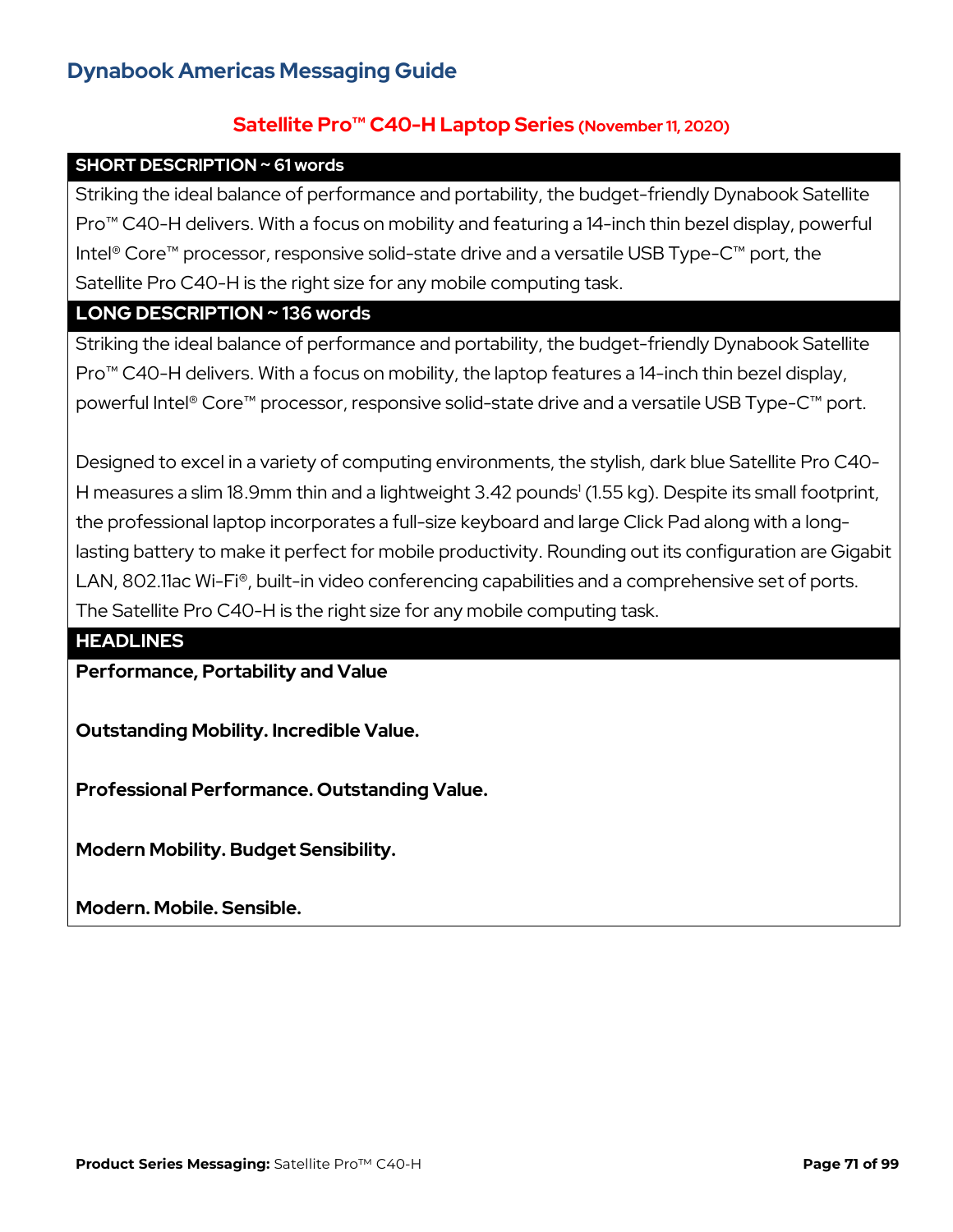## **FEATURE VIGNETTES**

## **NO COMPROMISE STYLE, PRODUCTIVITY AND VALUE**

The Satellite Pro<sup>™</sup> C40-H is powered by a 10<sup>th</sup> Gen Intel® Core™ processor (10nm), high-speed DDR4 memory and an ultra-reliable solid-state drive to provide increased productivity and performance for demanding workloads while delivering uncompromising battery life.

#### **DESIGNED TO LOOK THE PART**

The sleek and stylish dark blue Satellite Pro™ C40-H is just 18.9 mm thin and weighs only 3.42 pounds (1.55 kg) delivering an executive appearance with a smart price tag. Featuring an ample 14 inch non-glare FHD display with a thin bezel allows the laptop to maintain a compact footprint. The Satellite Pro C40 is ideal for a variety of computing locations via its full-size keyboard and an extended-life battery. The laptop also features a large click pad (4.7 x 2.9-inch), supporting Microsoft Precision Touchpad technology for accurate control and easy navigation.

## **MAKES ANY ENVIRONMENT YOUR WORKSPACE**

The 14-inch Satellite Pro™ C40-H comes fully loaded with connectivity. Its USB Type-C™ 3.2 port supports charging, external display and data transfer. The laptop features an HDMI port for easy sharing on external screens, while fast and reliable Gigabit LAN and 802.11ac Wi-Fi® enable effortless network access. To quickly swap files or connect peripherals, the Satellite Pro C40-H features a micro SD card reader, a pair of USB Type-A ports and built-in Bluetooth® to cover all possibilities. Additional expandability is available via the optional Dynabook USB-C™ Dock.

# **BE THERE WITHOUT GOING THERE**

Seamless communication is easy with the Satellite Pro™ C40-H. The laptop comes with everything needed to video conference, including an HD webcam, noise-canceling, beamforming microphones and stereo speakers. Or connect a headset via the laptop's Bluetooth® or microphone/headphone combination jack.

#### **SECURITY YOU CAN TRUST**

The Satellite Pro™ C40-H easily conforms to a wide variety of environments with security features such as firmware-based Trusted Platform Module 2.0 or fTPM coupled with user and administrator password access to help keep valuable data out of the wrong hands. At the same time, a built-in security lock slot can be utilized to deter physical theft.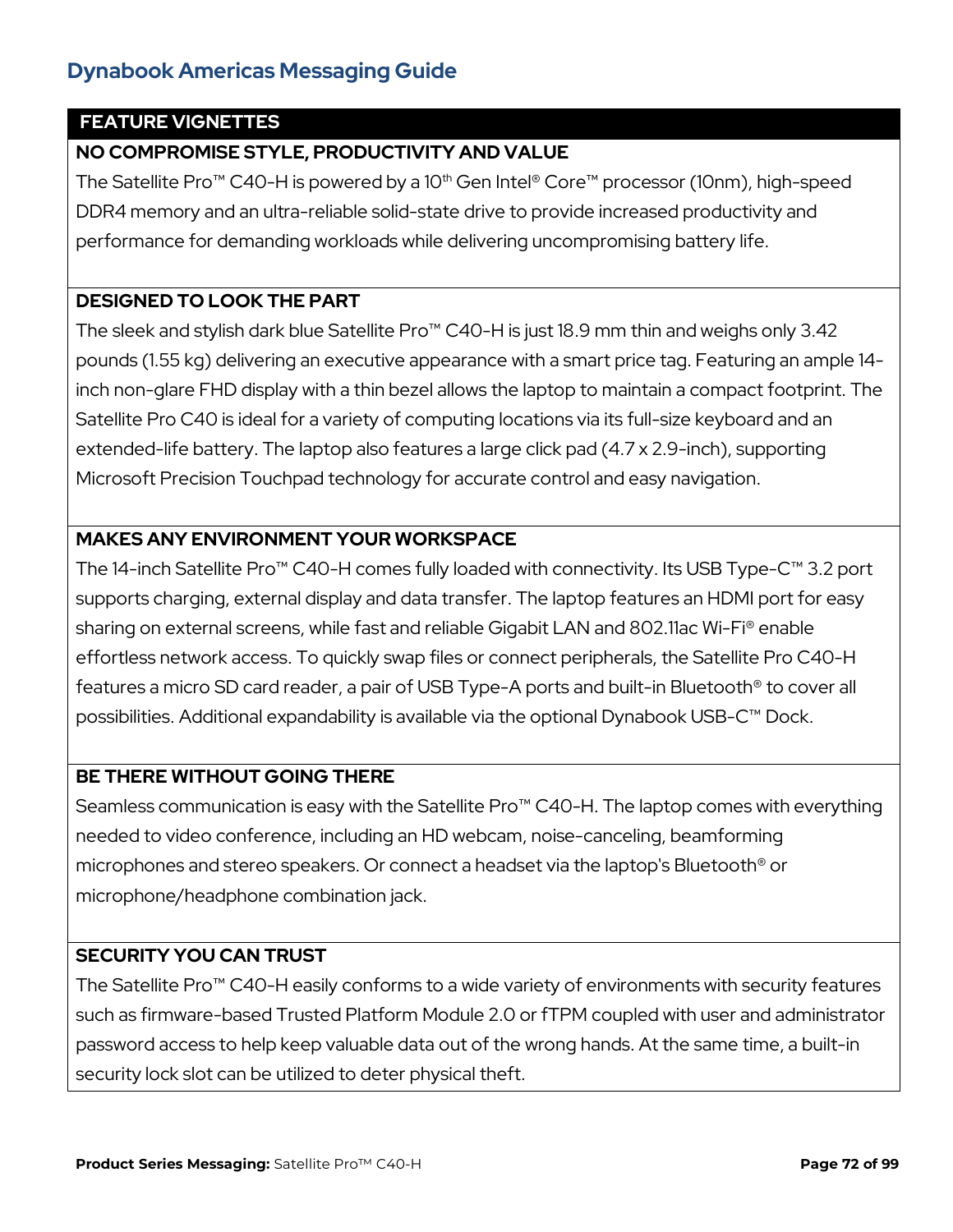## **GALLERY FEATURES**

#### **Processor**

The compact Satellite Pro™ C40-H is powered by a 10th Gen Intel® Core™ processor, which delivers performance, security and IT remote management capabilities for today's demanding mobile computing environments.

#### **Operating System**

This 14-inch laptop comes with Windows 10, the latest operating system from Microsoft delivering productivity tools, data protection and encryption measures.

#### **Display**

Featuring a 14-inch FHD anti-glare display, the Satellite Pro™ C40-H delivers clear and crisp visuals in a variety of lighting conditions.

#### **Storage**

Dynabook equips this 14-inch laptop with solid-state storage technology for lightning-fast response times and data reliability.

#### **Audio**

Even with a streamlined design, the Satellite Pro™ C40-H features a pair of stereo speakers, which produce rich, immersive audio quality for videoconferencing and other multimedia activities.

#### **Keyboard**

Featuring a full-sized keyboard provides a comfortable typing experience, while large click pad supporting Microsoft Precision Touchpad technology offers accurate control and easy navigation.

#### **Design**

The laptop also incorporates an EPA-approved antimicrobial paint additive called IONPURE<sup>®</sup> IPL<sup>2</sup> to inhibit the growth of bacteria.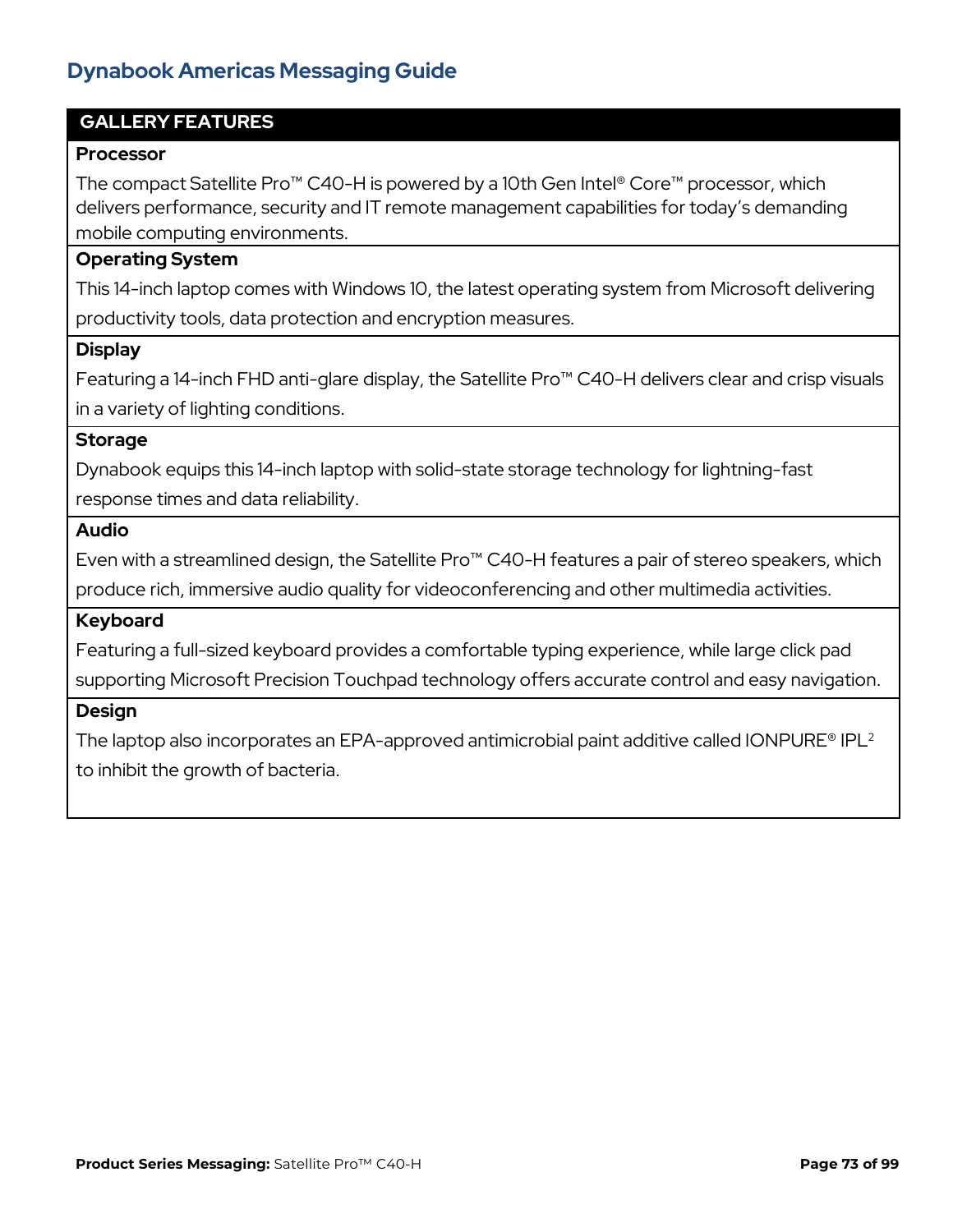# **Docking (Option)**

Dynabook offers an optional USB-C dock that seamlessly connects three external displays as well as various other desktop peripherals, including keyboard, mouse, Ethernet, audio and microphone via a single connection.

1. **Weight.** Weight may vary depending on product configuration, vendor components, manufacturing variability and options selected. 2. **Antimicrobial.** IONPURE® IPL (EPA Reg. No. 731148-3) is an EPA-approved antimicrobial substance designed to be incorporated into various materials to help them inhibit the growth of bacteria. IONPURE IPL is incorporated into the paint applied to the Dynabook lid cover, palm rest, display bezel and bottom casing. The antimicrobial properties do not protect users or others against bacteria or other disease organisms.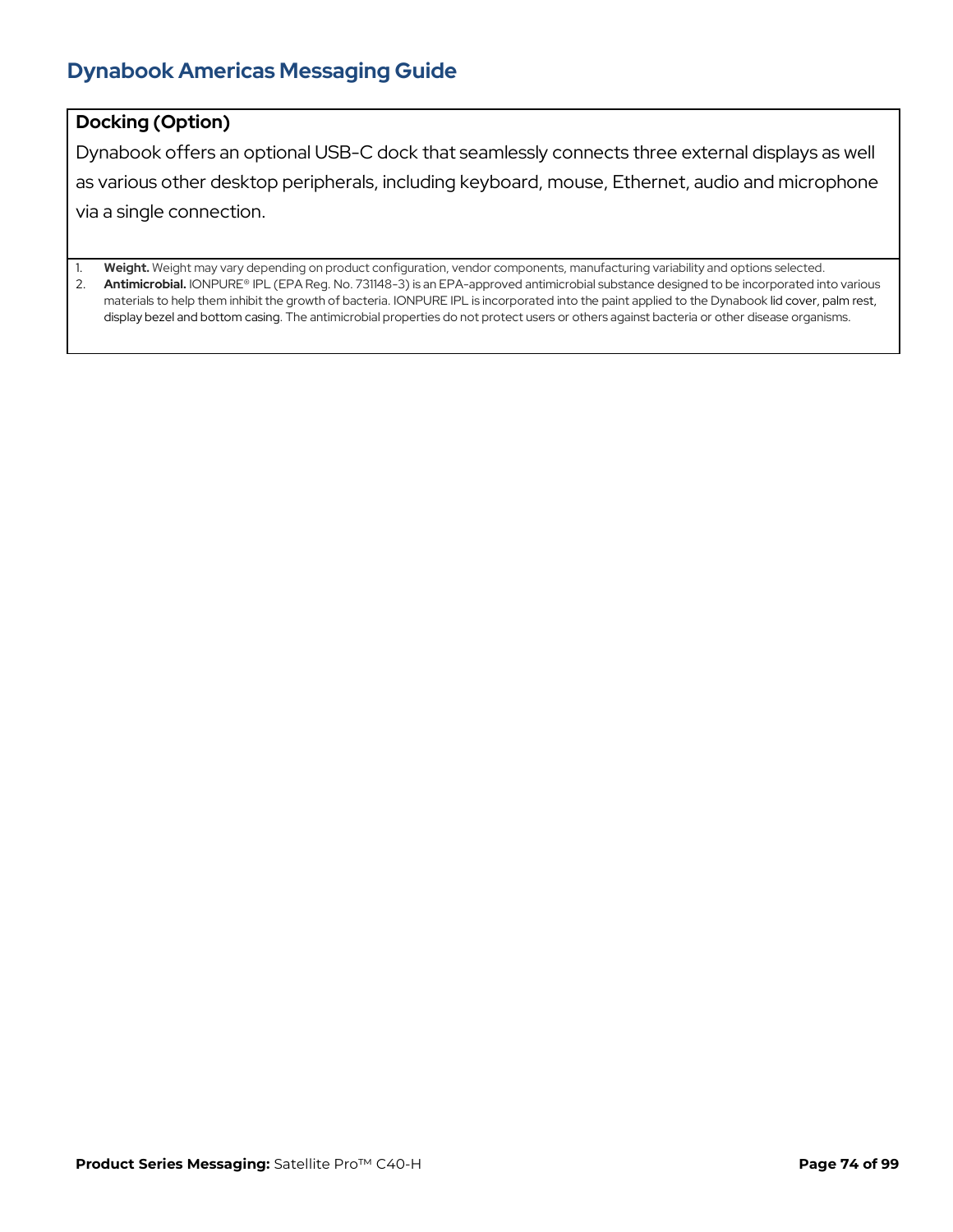# **Satellite Pro™ C50-J Laptop Series (November 16, 2021)**

#### **SHORT DESCRIPTION ~ 67 words**

The 15.6-inch Satellite Pro™ C50-J from Dynabook offers a modern design, extensive features and seamless performance at a budget-friendly price point. With a powerful 11<sup>th</sup> Gen Intel® Core<sup>™</sup> Processor, the new Windows 11 operating system, Wi-Fi 6, lightning-fast solid-state drive and Dynabook's + Care Service® Warranty with On-site, the Satellite Pro C50-J is ready to take on any challenge thrown its way and will do so in style.

#### **LONG DESCRIPTION ~ 139 words**

The Satellite Pro™ C50-J from Dynabook offers a modern design, extensive features and seamless performance at a budget-friendly price point. This business laptop features a powerful 11th Gen Intel® Core<sup>™</sup> Processor, the new Windows 11 operating system, lightning-fast solid-state drive and Dynabook's +Care Service<sup>®</sup> Warranty with On-site.

Weighing a lightweight 3.88 pounds<sup>1</sup> (1.80kg) and measuring a slender 19.7mm, the 15.6-inch Satellite Pro C50-J is designed to excel in any work environment. All-day comfort is delivered by its anti-glare screen, full-size keyboard with a numeric keypad and massive click pad, while its longlasting battery makes it perfect for productivity on the move. The laptop includes Gigabit LAN, Wi-Fi 6, a comprehensive set of ports and built-in video conferencing capabilities. The new Satellite Pro C50-J is ready to take on any challenge thrown its way and will do so in style.

## **HEADLINES**

**Outstanding Design. Incredible Value.**

**Budget-Friendly, Professional Grade Laptop** 

**Perfect Fit for Tight Budgets**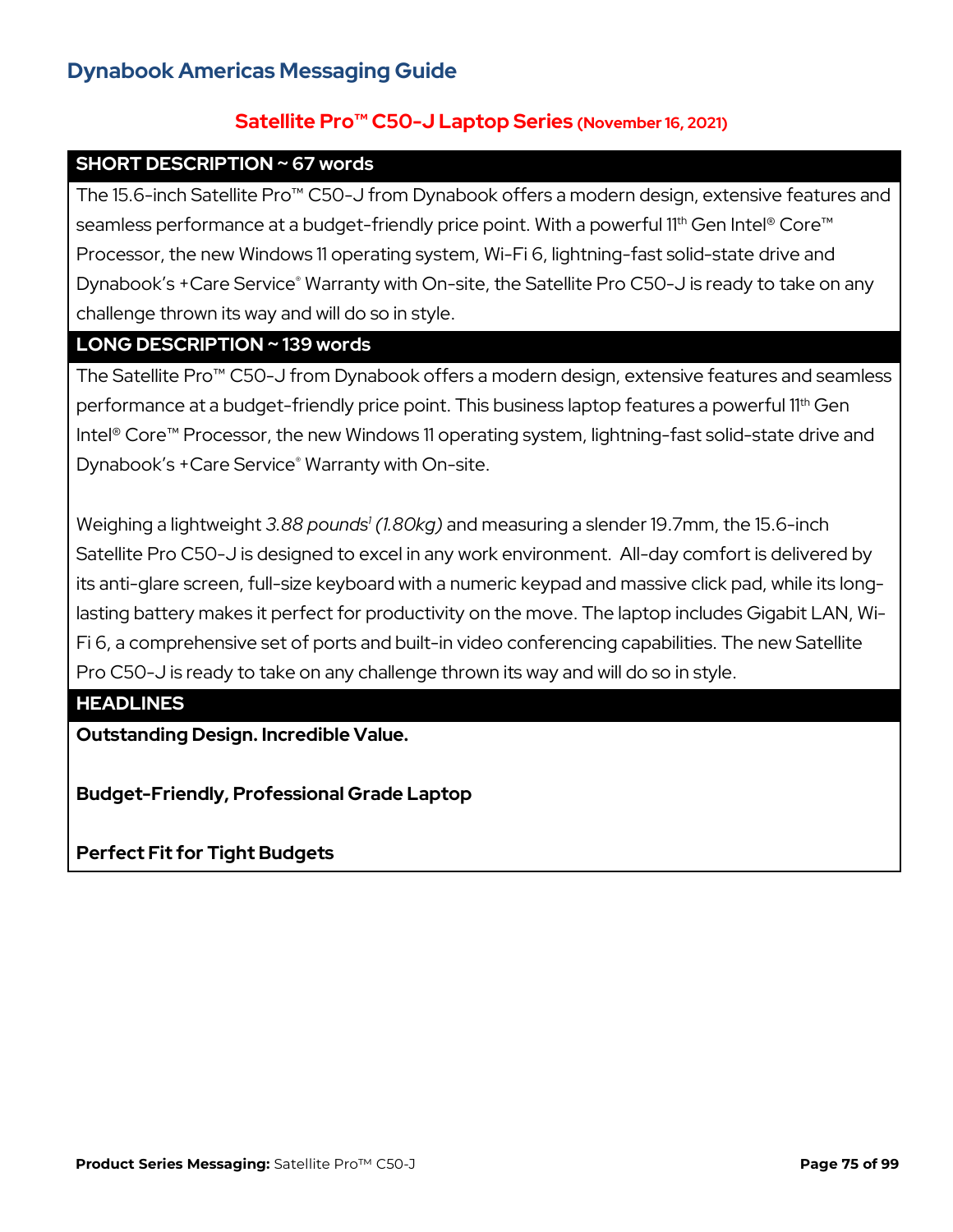## **FEATURE VIGNETTES**

# **NO-COMPROMISE STYLE, PRODUCTIVITY AND VALUE**

To meet a company's technology goals and IT budgets with a stylish device, the Satellite Pro™ C50-J is powered by a 11<sup>th</sup> Gen Intel® Core<sup>™</sup> processor, high-speed DDR4 memory and an ultrareliable solid state drive to increase productivity and performance for demanding workloads while delivering uncompromising battery life.

#### **DESIGNED TO LOOK THE PART**

A smartly priced, professional-grade laptop with executive looks, the stylish, dark blue Satellite Pro™ C50-J is just 19.7mm thin and weighs only 3.88 pounds (1.80kg). Featuring a large 15.6-inch anti-glare display with a thin bezel allows the laptop to maintain a compact footprint. The Satellite Pro C50-J is a pleasure to use at the desk or on the road thanks to its full-size keyboard with numeric keypad and an extended-life battery. The laptop also features the largest click pad (5.2 x 3.4-inches) in Dynabook's product portfolio, supporting Microsoft Precision Touchpad technology for accurate control and easy navigation.

## **MAKES ANY ENVIRONMENT YOUR WORKSPACE**

It may be compact, but the Satellite Pro<sup>™</sup> C50-J comes fully loaded with connectivity. Its USB Type-C® port supports charging, external display and data transfer. The laptop features an HDMI port for easy sharing on external screens, while fast and reliable Gigabit LAN and Wi-Fi 6 enable effortless network access. To quickly swap files or connect peripherals, the Satellite Pro C50-J features a microSD™ card reader, a pair of USB Type-A ports and built-in Bluetooth®. Additional expandability is available via the Dynabook USB-C Dock.

#### **BE THERE WITHOUT GOING THERE**

Seamless communication is more critical than ever. The Satellite Pro<sup>™</sup> C50-J is ready for action in this regard. It comes with everything needed to video conference, including an HD webcam, noisecanceling, beamforming microphones and stereo speakers. Or connect a headset via the laptop's Bluetooth® or microphone/headphone combination jack.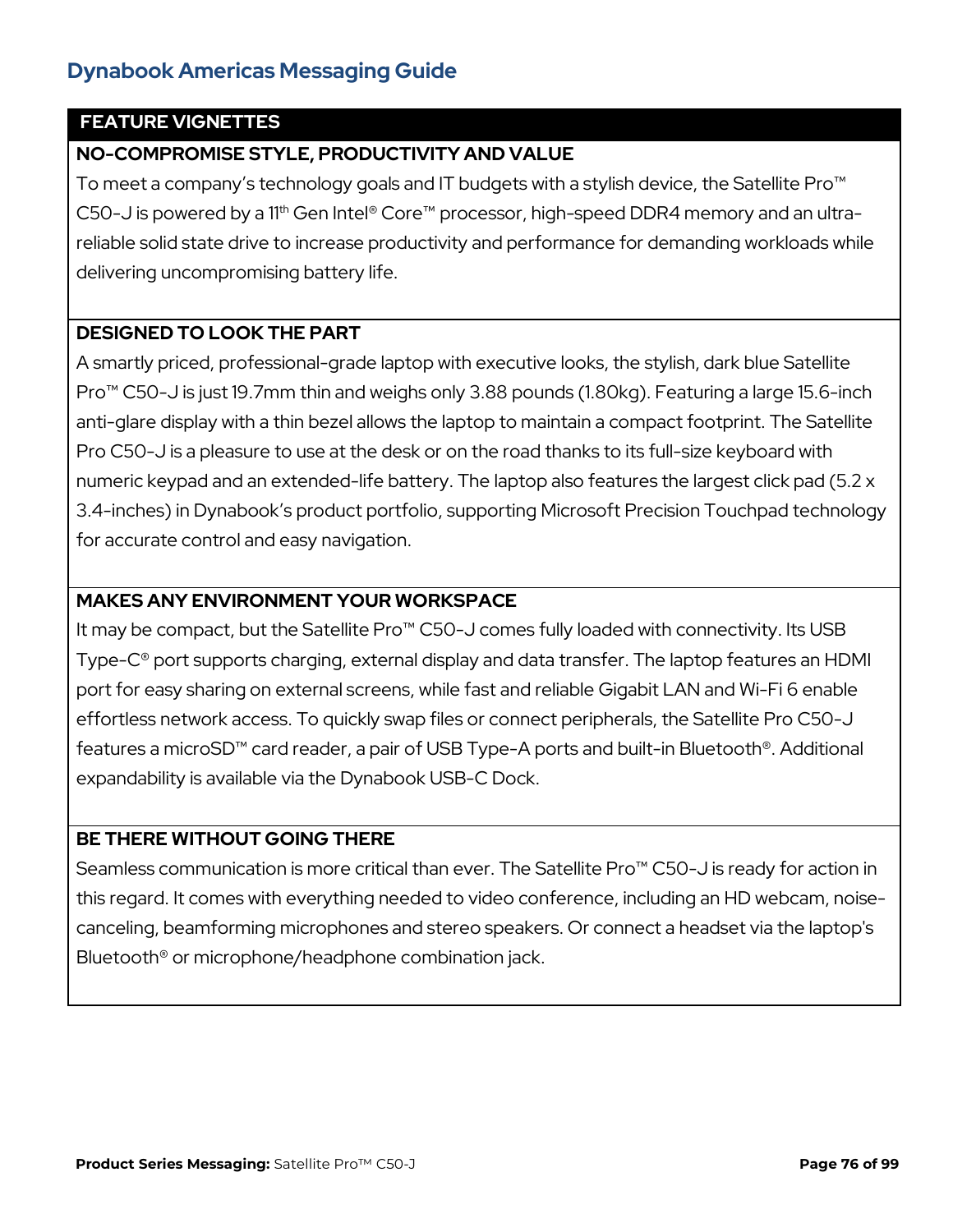### **SECURITY YOU CAN TRUST**

Peace of mind comes standard with the Satellite Pro<sup>™</sup> C50-J. Security features such as firmwarebased Trusted Platform Module 2.0 or fTPM along with user and administrator password access help keep valuable data out of the wrong hands. At the same time, a built-in security lock slot can be utilized to deter physical theft.

## **BACKED BY ONE OF THE BEST WARRANTY IN THE BUSINESS**

+Care Service® Warranty3 with On-site is Dynabook's new, premier standard warranty designed to keep business moving forward. This new standard warranty provides customers access to all available Dynabook Americas service options including Technical Phone Support, Depot Repair Service, Carry-In Service, On-Site Service, and Customer Replaceable Parts. Dynabook +Care Service Warranty with On-site helps businesses boost productivity, cut downtime and reduce IT costs

## **GALLERY FEATURES**

#### **Processor**

Powered by 11th Gen Intel® Core™ processor, the Satellite Pro™ C50-J supplies the performance, security and IT remote management capabilities for today's demanding mobile computing environments.

#### **Operating System**

This 15.6-inch laptop comes with Windows 11, the newest operating system from Microsoft, delivers productivity tools, data protection and encryption measures for the modern user.

#### **Display**

The Satellite Pro™ C50-J delivers clear and crisp visuals in a variety of lighting conditions by adopting a 15.6-inch anti-glare display.

#### **Storage**

The Satellite Pro™ C50-J offers lightning-quick response times and data reliability by employing solid-state drive storage technology.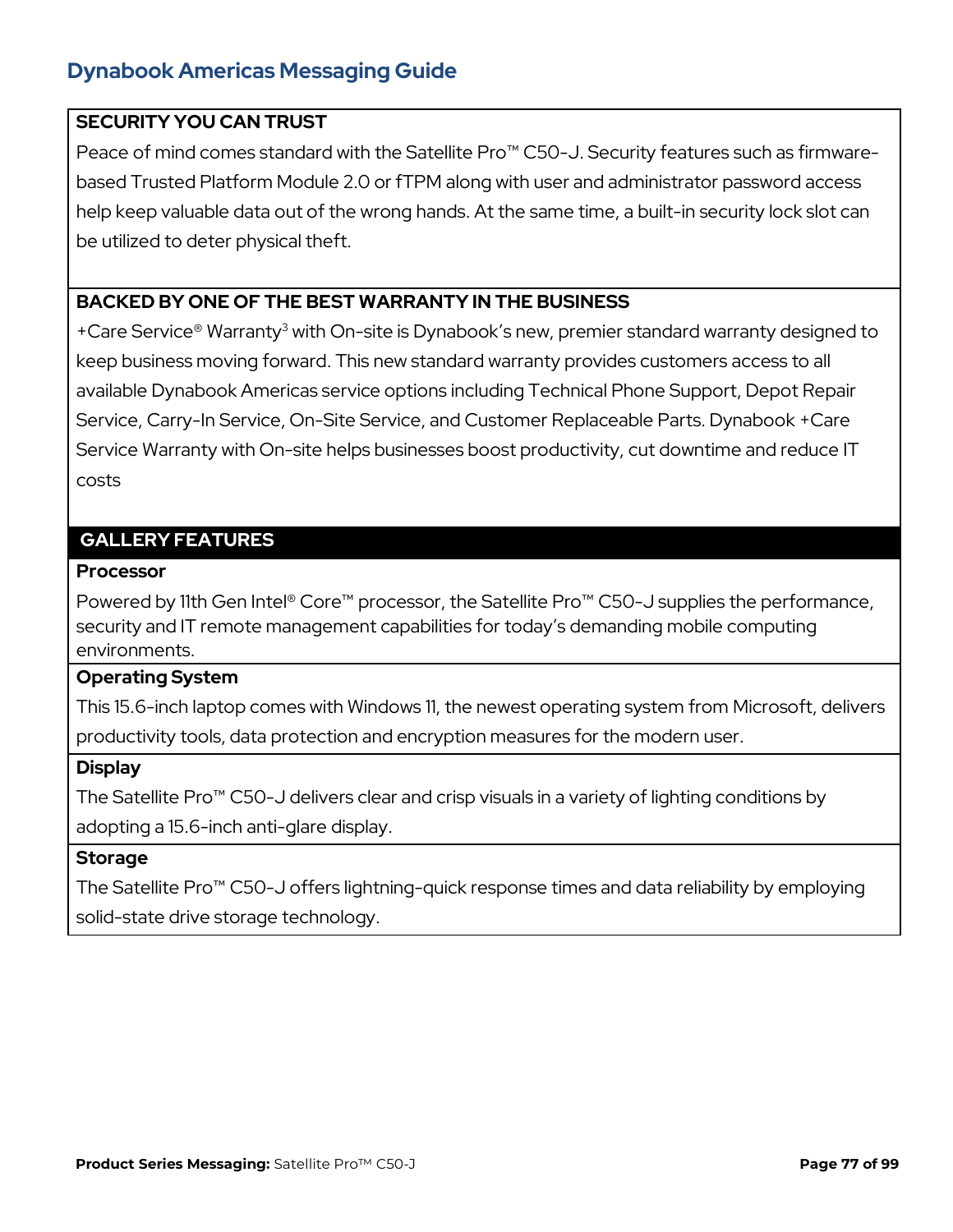# **Audio**

A pair of stereo speakers produce rich, immersive audio for videoconferencing and other multimedia activities.

## **Keyboard**

Featuring a full-sized keyboard with a numeric keypad provides a comfortable typing experience,

while the largest click pad in Dynabook's product portfolio, supporting Microsoft Precision

Touchpad technology, offers accurate control and easy navigation.

## **Design**

The laptop also incorporates an EPA-approved antimicrobial paint additive called IONPURE<sup>®</sup> IPL<sup>2</sup> to help inhibit the growth of bacteria.

# **Docking (Option)**

Dynabook offers an optional USB-C® dock that can seamlessly connect three external displays as well as various other desktop peripherals, including keyboard, mouse, Ethernet, audio and microphone via a single connection.

1. **Weight.** Weight may vary depending on product configuration, vendor components, manufacturing variability and options selected.

2. **Antimicrobial.** IONPURE® IPL (EPA Reg. No. 731148-3) is an EPA-approved antimicrobial substance designed to be incorporated into various materials to help them inhibit the growth of bacteria. IONPURE IPL is incorporated into the paint applied to the Dynabook lid cover, palm rest, display bezel and bottom casing. The antimicrobial properties do not protect users or others against bacteria or other disease organisms. 3. **+Care Service Warranty with On-Site.** Dynabook's standard limited warranty terms and limitations apply. Visit

<https://support.dynabook.com/warranty> for details.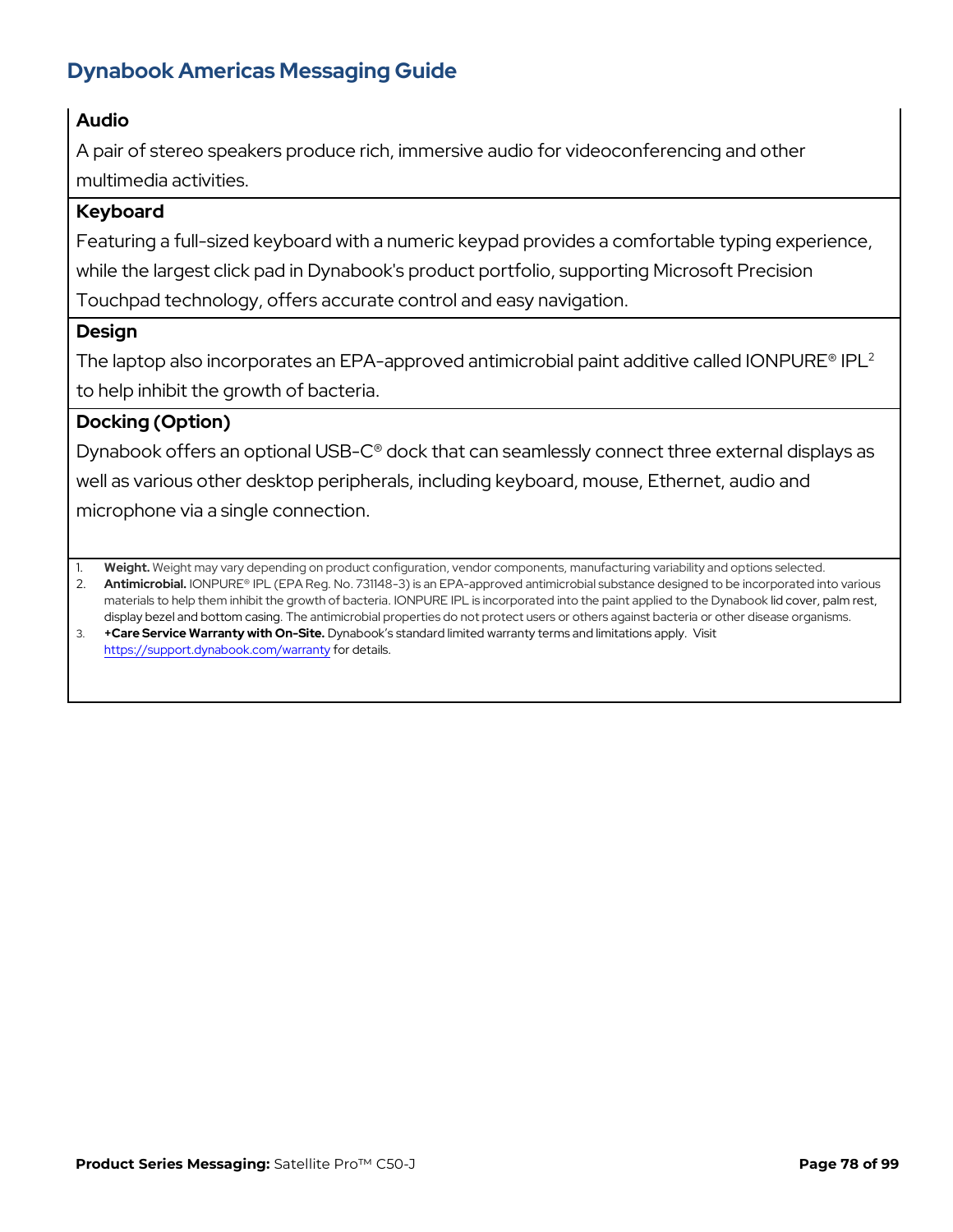# **Satellite Pro™ C50-H Laptop Series (November 11, 2020)**

#### **SHORT DESCRIPTION ~ 77 words**

IT budgets are strained but the pressure is still on to perform. That's why the 15.6-inch Satellite Pro<sup>™</sup> C50-H from Dynabook offers a modern design, extensive features and seamless performance at a budget-friendly price point. With a powerful Intel® Core™ Processor, lightningfast solid-state drive and a versatile USB Type-C™ port, the new Satellite Pro C50-H is ready to take on any challenge thrown its way and will do so in style.

#### **LONG DESCRIPTION ~ 121 words**

IT budgets are strained but the pressure is still on to perform. That's why the Satellite Pro™ C50-H from Dynabook offers a modern design, extensive features and seamless performance at a budget-friendly price point. This business laptop features a powerful Intel® Core™ Processor, lightning-fast solid-state drive and a versatile USB Type-C™ port to connect a variety of peripherals.

Weighing a lightweight  $3.88$  pounds<sup>1</sup> (1.76kg) and measuring a slender 19.7mm, the 15.6-inch Satellite Pro C50-H is designed to excel in any work environment. All-day comfort is delivered by its anti-glare screen, full-size keyboard with a numeric keypad and massive Click Pad, while its longlasting battery makes it perfect for productivity on the move. The laptop includes Gigabit LAN, 802.11ac Wi-Fi®, a comprehensive set of ports and built-in video conferencing capabilities. The new Satellite® Pro C50-H is ready to take on any challenge thrown its way and will do so in style.

### **HEADLINES**

**Outstanding Design. Incredible Value.**

**Budget-Friendly, Professional Grade Laptop** 

**Perfect Fit for Tight Budgets**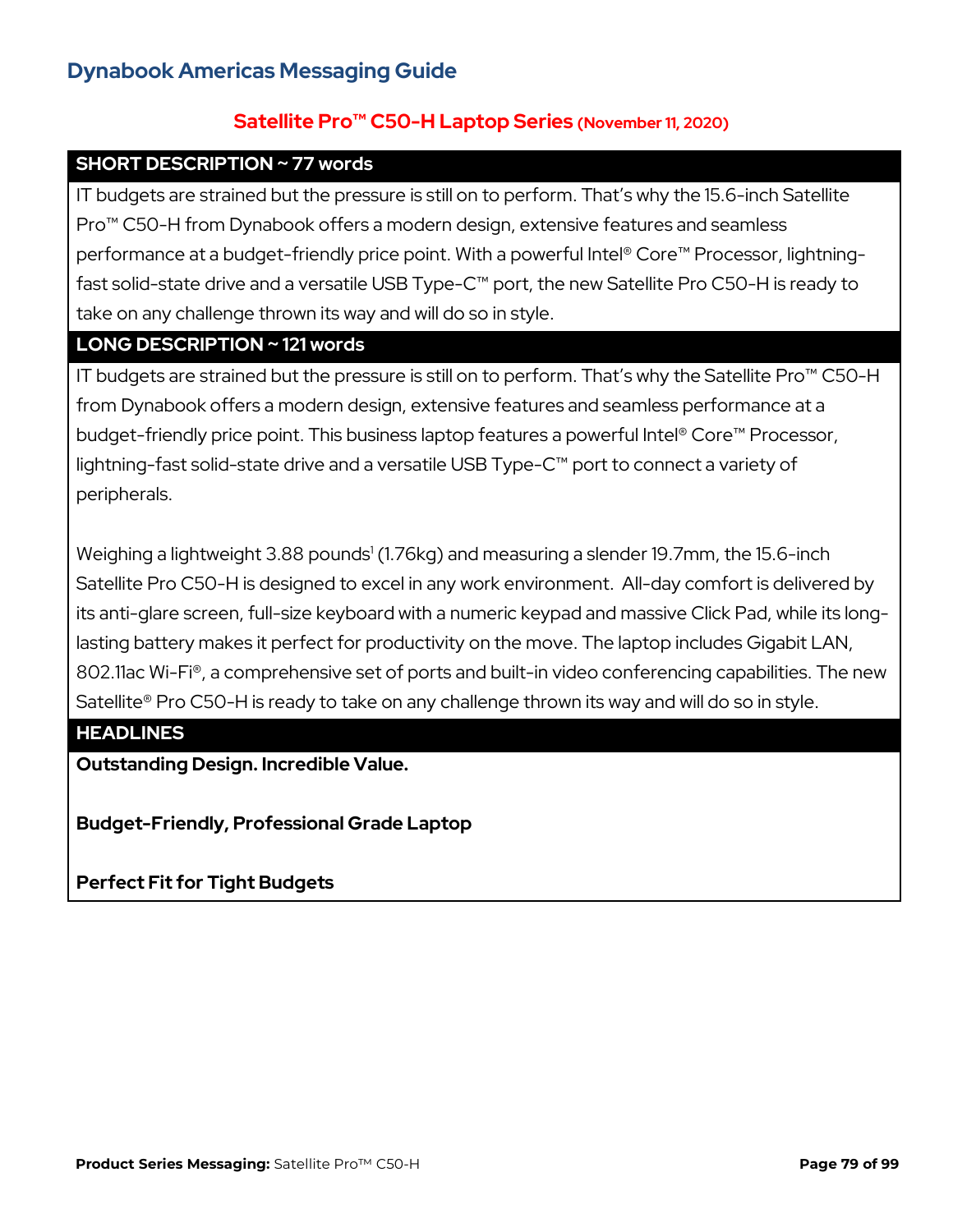## **FEATURE VIGNETTES**

# **NO-COMPROMISE STYLE, PRODUCTIVITY AND VALUE**

To meet a company's technology goals and IT budgets with a stylish device, the Satellite Pro™ C50 is powered by a 10<sup>th</sup> Gen Intel<sup>®</sup> Core<sup>™</sup> processor(10nm), high-speed DDR4 memory and an ultrareliable solid state drive to increase productivity and performance for demanding workloads while delivering uncompromising battery life.

## **DESIGNED TO LOOK THE PART**

A smartly priced, professional-grade laptop with executive looks, the stylish, dark blue Satellite Pro<sup>™</sup> C50-H is just 19.7mm thin and weighs only 3.88 pounds (1.76kg). Featuring a large 15.6-inch anti-glare display with a thin bezel allows the laptop to maintain a compact footprint. The Satellite Pro C50-H is a pleasure to use at the desk or on the road thanks to its full-size keyboard with numeric keypad and an extended-life battery. The laptop also features the largest click pad (5.2 x 3.4-inches) in Dynabook's product portfolio, supporting Microsoft Precision Touchpad technology for accurate control and easy navigation.

## **MAKES ANY ENVIRONMENT YOUR WORKSPACE**

It may be compact, but the Satellite Pro™ C50-H comes fully loaded with connectivity. Its USB Type-C™ 3.2 port supports charging, external display and data transfer. The laptop features an HDMI port for easy sharing on external screens, while fast and reliable Gigabit LAN and 802.11ac Wi-Fi® enable effortless network access. To quickly swap files or connect peripherals, the Satellite Pro C50-H features a micro SD card reader, a pair of USB Type-A ports and built-in Bluetooth. Additional expandability is available via the Dynabook USB-C™ Dock.

#### **BE THERE WITHOUT GOING THERE**

Seamless communication is more critical than ever. The Satellite Pro<sup>™</sup> C50-H is ready for action in this regard. It comes with everything needed to video conference, including an HD webcam, noisecanceling, beamforming microphones and stereo speakers. Or connect a headset via the laptop's Bluetooth or microphone/headphone combination jack.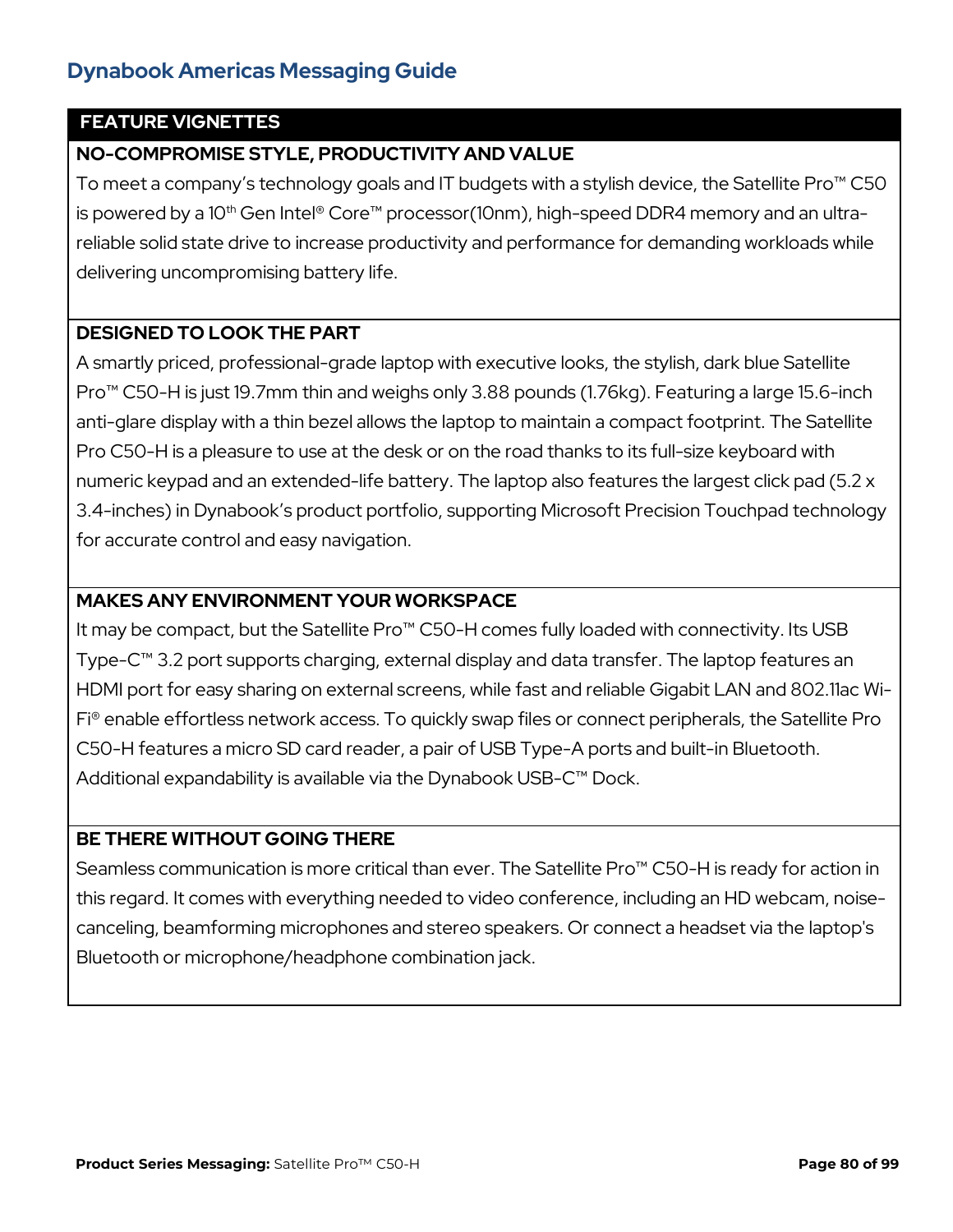## **SECURITY YOU CAN TRUST**

Peace of mind comes standard with the Satellite Pro<sup>™</sup> C50-H. Security features such as firmwarebased Trusted Platform Module 2.0 or fTPM along with user and administrator password access help keep valuable data out of the wrong hands. At the same time, a built-in security lock slot can be utilized to deter physical theft.

# **GALLERY FEATURES**

#### **Processor**

Powered by 10th Gen Intel® Core<sup>™</sup> processor, the Satellite Pro<sup>™</sup> C50-H supplies the performance, security and IT remote management capabilities for today's demanding mobile computing environments.

#### **Operating System**

The adoption of Windows 10 provides improved productivity tools, data protection and encryption measures making it the ideal operating system for the modern user.

#### **Display**

The Satellite Pro™ C50-H delivers clear and crisp visuals in a variety of lighting conditions by adopting a 15.6-inch anti-glare display.

#### **Storage**

The Satellite Pro™ C50-H offers lightning-quick response times and data reliability by employing solid-state drive storage technology.

#### **Audio**

A pair of stereo speakers produce rich, immersive audio for videoconferencing and other multimedia activities.

#### **Keyboard**

Featuring a full-sized keyboard with a numeric keypad provides a comfortable typing experience,

while the largest click pad in Dynabook's product portfolio, supporting Microsoft Precision

Touchpad technology offers accurate control and easy navigation.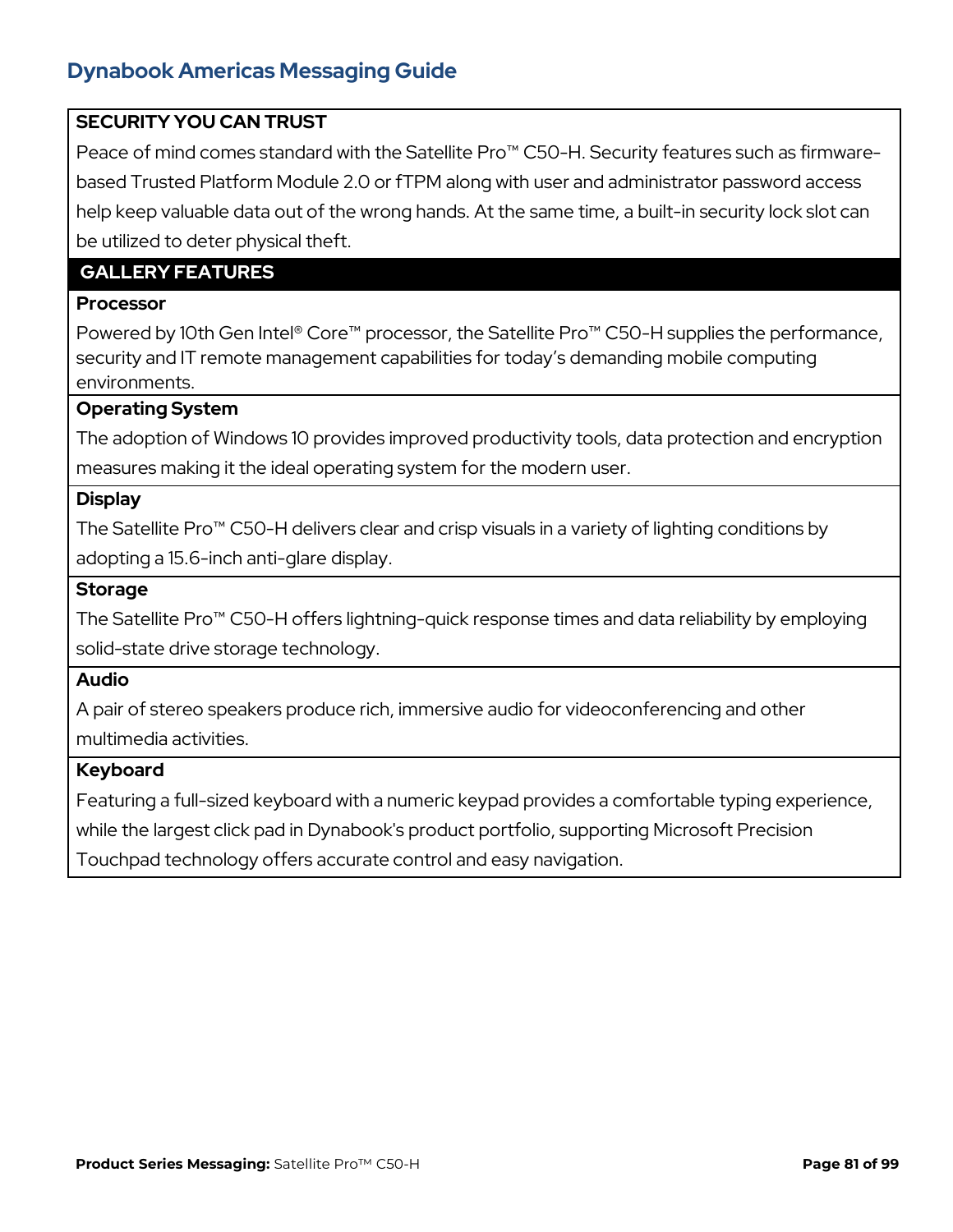# **Design**

The laptop also incorporates an EPA-approved antimicrobial paint additive called IONPURE<sup>®</sup> IPL<sup>2</sup> to inhibit the growth of bacteria.

#### **Docking (Option)**

Dynabook offers an optional USB-C™ dock that can seamlessly connect three external displays as well as various other desktop peripherals, including keyboard, mouse, Ethernet, audio and microphone via a single connection.

1. **Weight.** Weight may vary depending on product configuration, vendor components, manufacturing variability and options selected. 2. **Antimicrobial.** IONPURE® IPL (EPA Reg. No. 731148-3) is an EPA-approved antimicrobial substance designed to be incorporated into various materials to help them inhibit the growth of bacteria. IONPURE IPL is incorporated into the paint applied to the Dynabook lid cover, palm rest, display bezel and bottom casing. The antimicrobial properties do not protect users or others against bacteria or other disease organisms.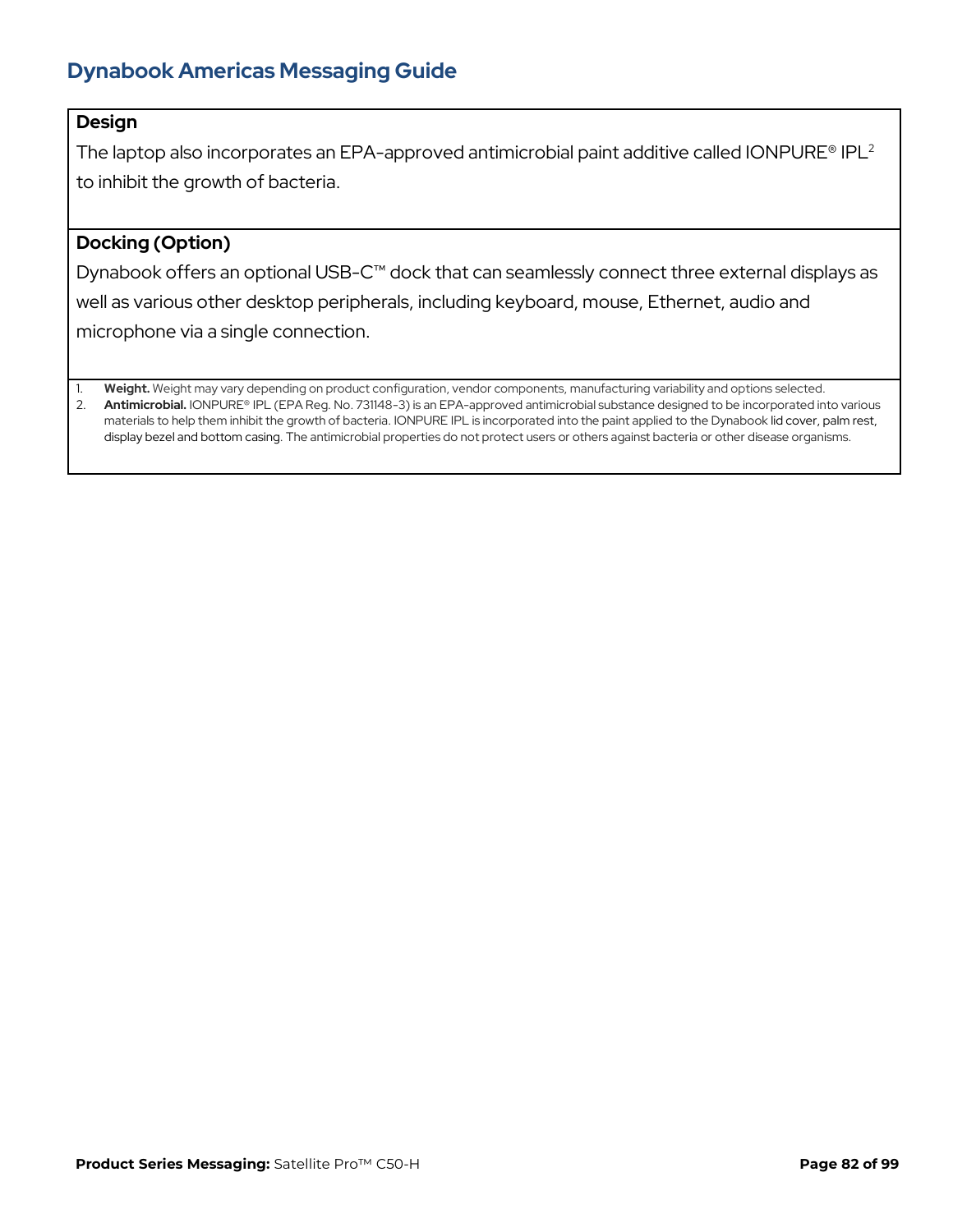# **Dynabook E10-S Laptop Series (March 17, 2021)**

# **SHORT DESCRIPTION**

#### **Option 1: (79 words)**

Expertly designed for remote and hybrid learning, this full-featured, 11.6-inch Windows 10 Pro laptop helps prepare students for their careers. With a reinforced chassis and keyboard with mechanically anchored keys, the Dynabook E10 endures the bumps and drops of daily classroom use, while maintaining a compact and lightweight design. Running the world's most widely adopted operating system, the Dynabook E10 keeps students productive online and offline, while benefitting from Microsoft's unparalleled software compatibility and industry-leading security. Priced for today's modern learning, the Dynabook E10 is a smart buy.

## **Option 2: (88 words)**

Expertly designed for remote and hybrid learning, this full-featured, 11.6-inch Windows 10 Pro laptop helps prepare students for their careers. Empowering education for 35 years, Dynabook built the Dynabook E10 to maintain a compact and lightweight design, while its reinforced chassis and spill-resistant keyboard with mechanically anchored keys endure the bumps and drops of daily classroom use. Running the world's most relied-on operating system, the Dynabook E10 keeps students productive online and offline, while benefitting from Microsoft's unparalleled software compatibility and industry-leading security. Affordably priced for today's modern learning, the Dynabook E10 is a smart buy.

#### **LONG DESCRIPTION ~ 149 words**

Expertly designed for remote and hybrid learning, this full-featured, 11.6-inch Windows 10 Pro laptop is the perfect tool for preparing students for their careers. By running the world's most widely adopted operating system, the Dynabook E10 helps empower students to ace their schoolwork, online and offline. Backed by 35 years of helping students get the most from their education, Dynabook designed the compact and lightweight Dynabook E10 with a backpack-safe, reinforced chassis with bumpers, 180-degree hinges and spill-resistant keyboard with mechanically anchored keys to endure daily classroom use. With its efficient Intel® processor, solid state storage and array of ports, including USB-C®, the Dynabook E10 easily keeps pace with the curriculum. The laptop's long-lasting battery helps power students through their day and tackle their homework. Affordably priced for today's modern learning, the Dynabook E10 is a smart buy.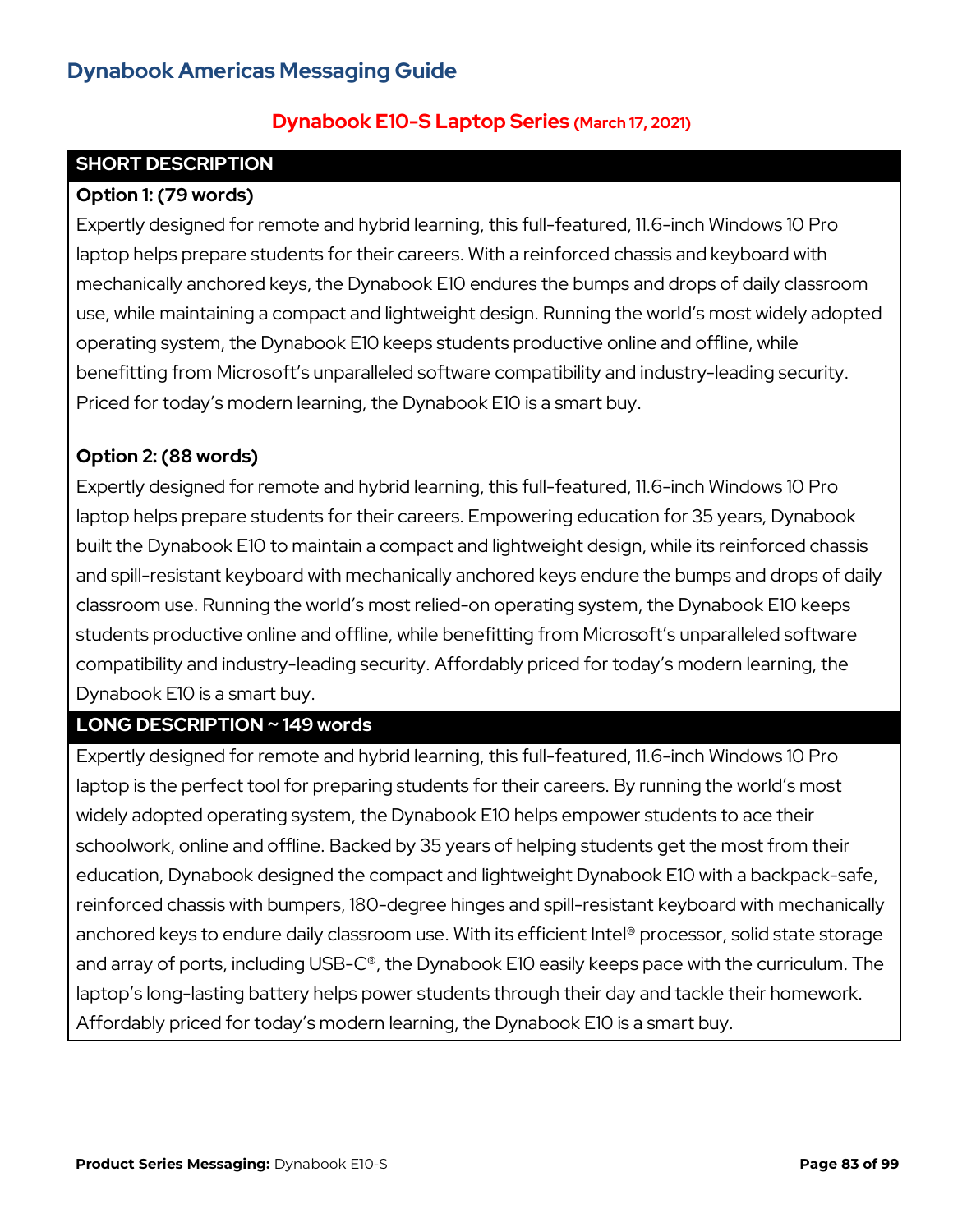# **HEADLINES**

**ALWAYS THE HEAD OF ITS CLASS!** 

**GIVING 'CLASS LEADING' A NEW MEANING**

**AN EDUCATION LAPTOP THAT'S IN A CLASS OF ITS OWN**

**CREATING A NEW STAR IN THE CLASSROOM**

**THE SMART BUY FOR MODERN LEARNING**

**THE EDUCATED CHOICE FOR MODERN LEARNING**

**A CLASSROOM LAPTOP THAT SETS THE CLASS CURVE**

**UNTETHERED LEARNING FOR UNLIMITED POTENTIAL**

**USER FRIENDLY AND BACKPACK SAFE**

## **FEATURE VIGNETTES**

## **EFFICIENT AND EFFORTLESS PERFORMANCE**

Combining a dual-core Intel® Celeron® processor, Intel® UHD Graphics and fast, solid-state storage, the Dynabook E10 was designed to ace the school day while making short work of everyday classroom tasks.

## **STUDENT-PROOF DURABILITY**

With its sleek, slip-resistant design and protective rubber bumpers, and keyboards with mechanically anchored keys, the compact and lightweight Dynabook E10 was built to endure the bumps and bruises that come with daily student usage.

# **CLASSROOM COLLABORATION FROM ANYWHERE**

With Wi-Fi®, an HD webcam, stereo speakers and a dual beam-forming microphones with noise suppression, the Dynabook E10 allows students to learn and collaborate with their classmates faceto-face, even when not in the classroom.

#### **PORTABLE AND PRODUCTIVE**

Perfectly sized for modern school desks, and great for turning any part of the house into an extension of the classroom, the Dynabook E10 easily goes anywhere, with its 11.6-inch anti-glare screen, full-size keyboard and multi-touch ClickPad allows students to click and navigate comfortably.

#### **SOFTWARE TO MAXIMIZE LEARNING**

With Windows 10 Pro and Microsoft Office 365<sup>1</sup>, students can access a robust set of powerful tools that will help them conquer all subject matters. Additionally, the Windows platform boasts flexibility to access a vast variety of online and offline education applications.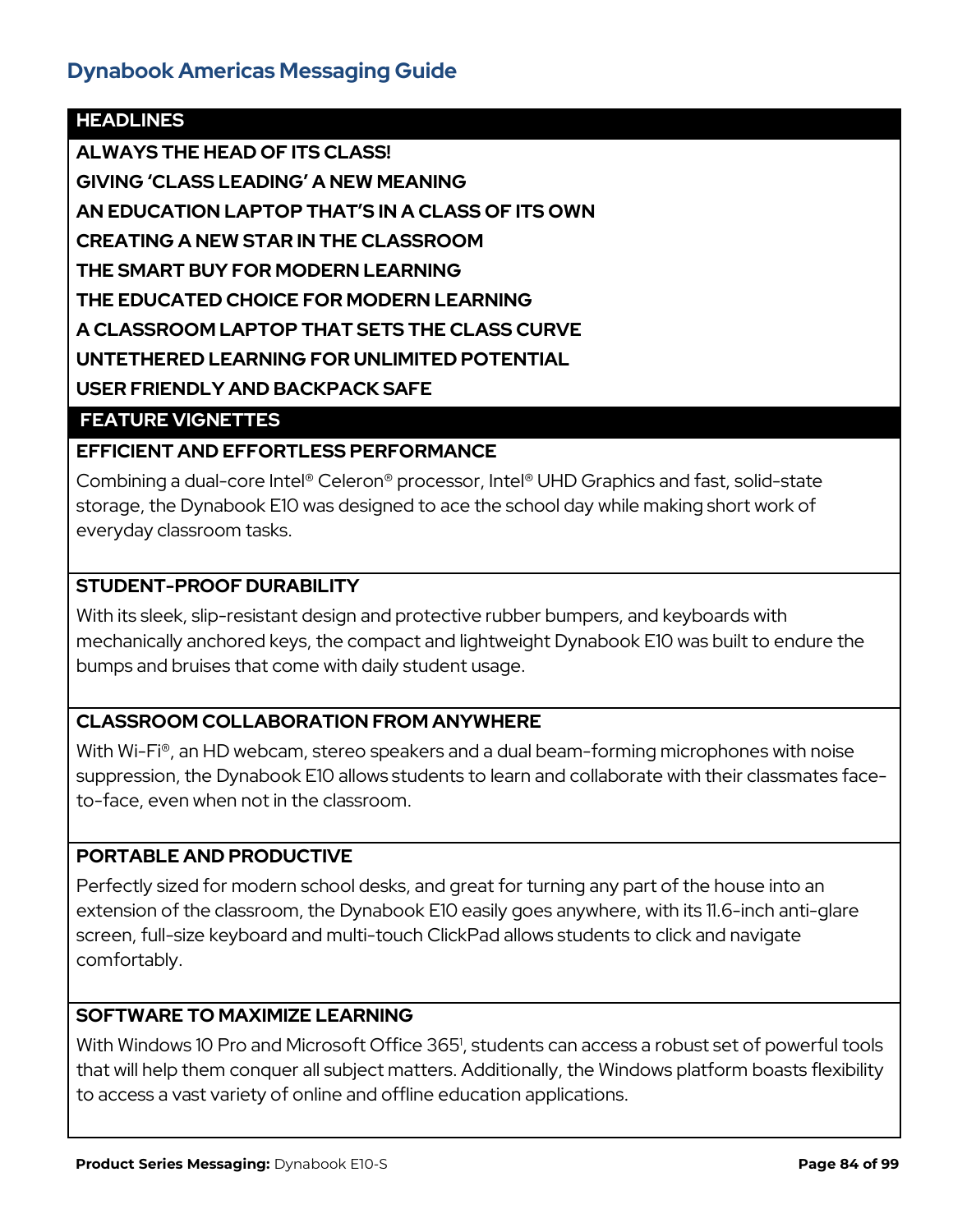#### **EMPOWERING EDUCATION FOR 35 YEARS**

With decades of experience helping students get the most from their education, Dynabook is a leading technology provider to educators and students worldwide. As the laptop experts, Dynabook thoughtfully designs each of their products to provide class-leading performance, features and durability.

#### **LCM SERVICES SECTION**

### **OPTIMIZED PC LIFECYCLE FOR UNINTERRUPTED LEARNING**

Dynabook frees district IT departments from the burdens of lifecycle management by offering hardware, software, lifecycle management services, product support and deployment as part of its service offering.

## **1:1 LEARNING THAT'S SEAMLESS TO DEPLOY**

Dynabook can streamline the 1:1 deployment of laptops to students by ensuring each laptop ships from the factory with the school district's custom image preinstalled. This ensures every Dynabook laptop is ready to use right out of the box. Dynabook will even work with districts to build an image from scratch.

# **GALLERY FEATURES**

#### **Processor**

The integrated Intel® Celeron® processor empowers the Dynabook E10 to deliver an ideal blend of performance and efficiency - ensuring unmatched value for education, collaboration and play.

# **Operating System**

Running Windows 10 Pro Education provides unparalleled software support and access to nearly all of today's most popular education applications. Productivity tools, data protection and encryption helps secure the Dynabook E10 against potential data and privacy threats.

#### **Display**

Featuring a compact, 11.6-inch, anti-glare HD display, the Dynabook E10 provides a clear picture for getting through the most complicated subjects.

#### **Storage**

To maximize system performance, minimize weight and boost overall durability, the Dynabook E10 only features solid state storage. This technology ensures that educational applications load faster, lectures stream smoother and schoolwork is stored safely.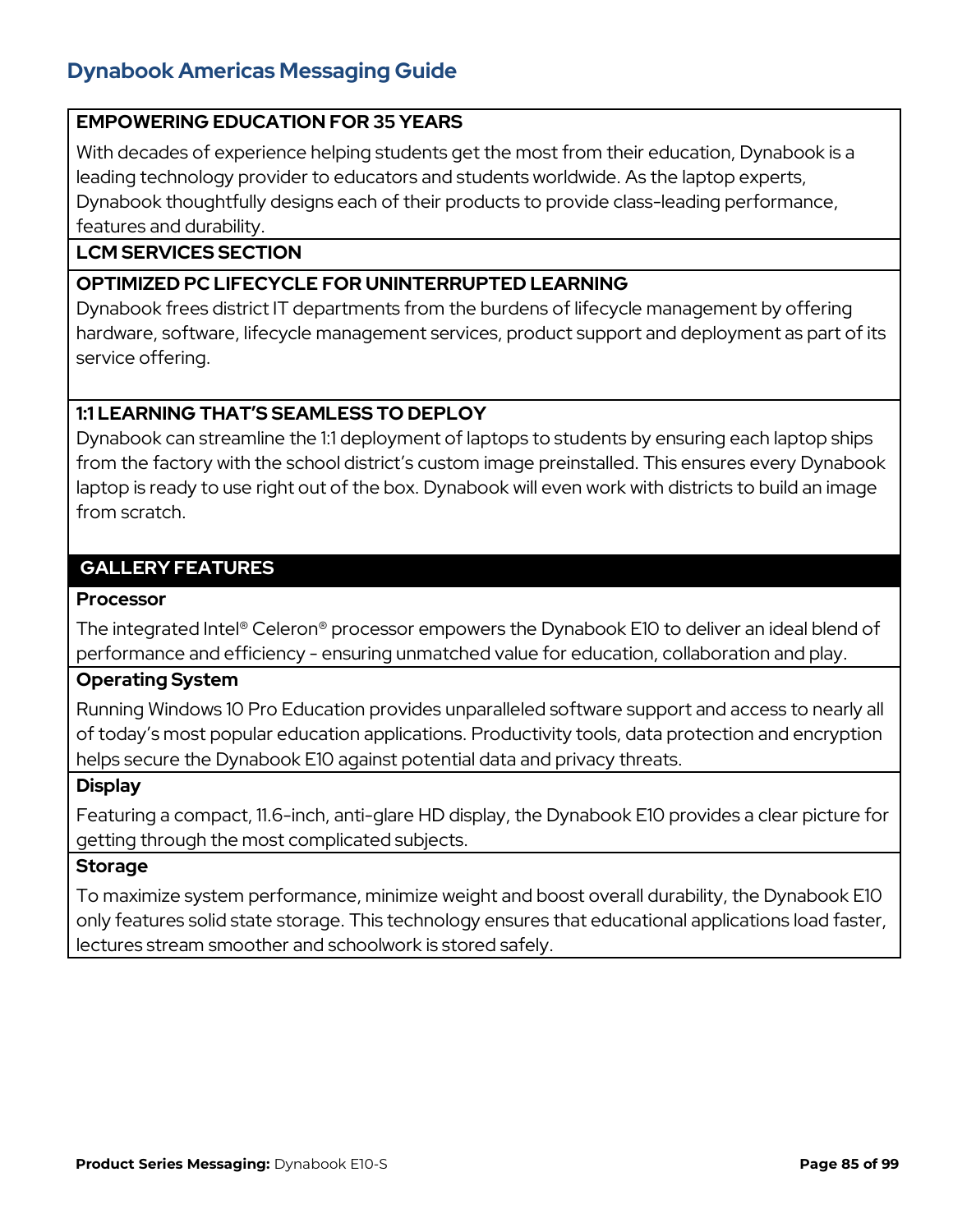## **Audio**

Great for watching classroom content, videoconferencing and other eLearning activities, the stereo speakers produce clear, intelligible audio.

#### **Keyboard**

Packed within the small footprint of this ultra-compact laptop is a full-sized, spill-resistant keyboard with mechanically anchored keys and a multi-touch ClickPad, that together provide a productive learning platform.

# **Webcam**

The integrated HD webcam fosters classroom collaboration among students, and allows teachers to clearly see that students are present and paying attention to lectures.

#### **Ports**

The Dynabook E10 is equipped with a variety of full-size ports for HDMI®, USB and LAN. Additionally, it features the versatile USB-C® port that allows students to connect a display, attach a variety of modern accessories or universal charging devices.

#### **Durability**

Designed to help withstand accidental drops up to 30-inches, the Dynabook E10 is fortified with rubber bumpers and reinforced 180-degree hinges making it ideal for rigors of the modern student.

**1. Microsoft Office 365:** A trial version of Microsoft Office 365 is pre-installed on the Dynabook E10 and requires subscription activation.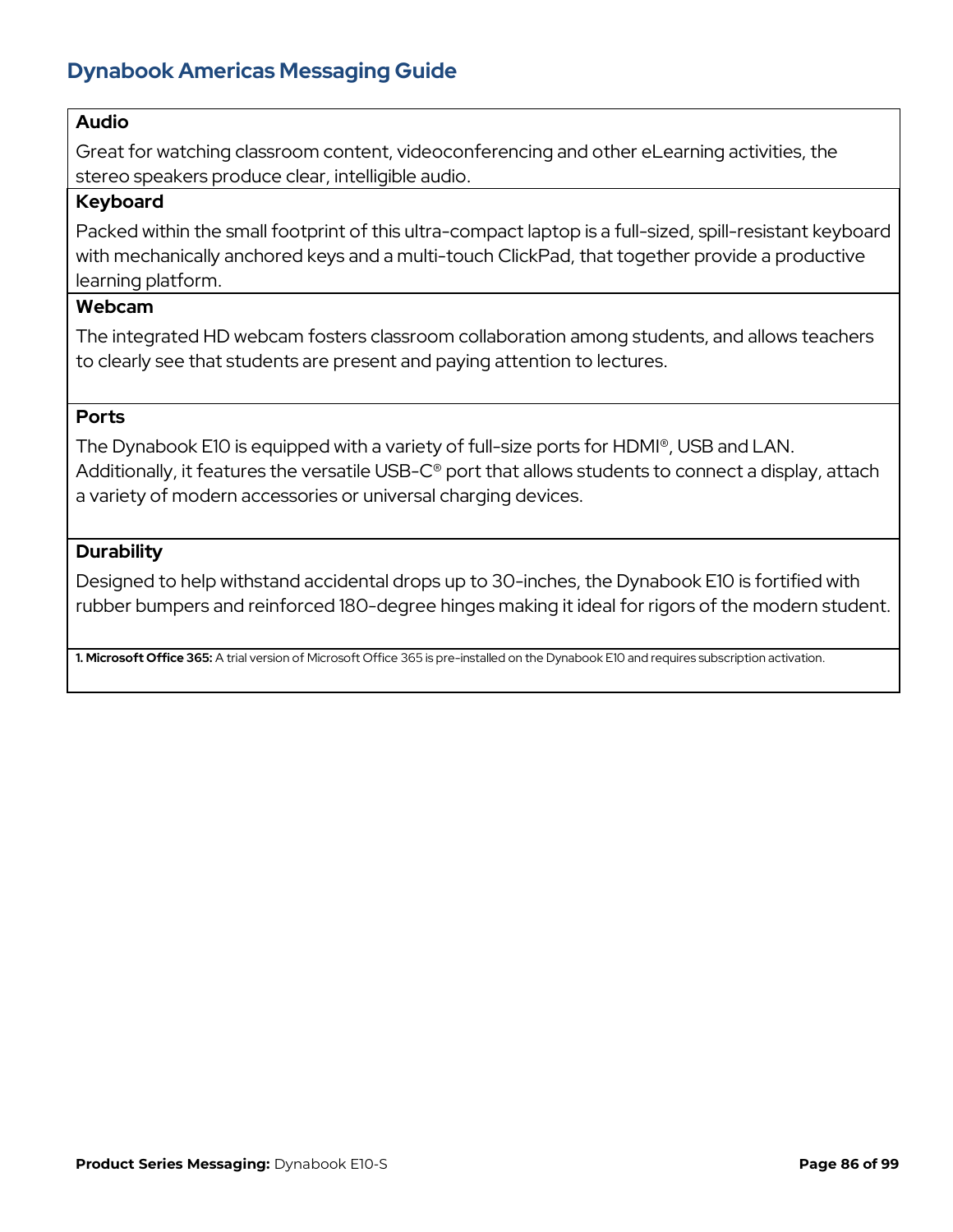## **Dynabook Thunderbolt™ 4 Dock Messaging (February 28, 2022)**

#### **Short Description (71 words)**

Dynabook's Thunderbolt™ 4 Dock turns a single port into a world of possibilities. This versatile docking solutions expand the viewing area, connectivity and capabilities of your laptop while eliminating desktop cable clutter. With a single Thunderbolt 4 connection, charge up your laptop, connect up to four 4K displays, a wired network and modern accessories and peripherals at blazing speeds of up to 40GB/s<sup>1</sup>. The Dynabook Thunderbolt 4 Dock makes bouncing from the field to the desk as simple as one cable connection.

#### **Long Description (179 words)**

Perfect for professionals needing desktop connectivity in the office and the freedom and mobility of a modern laptop, Dynabook's Thunderbolt™ 4 Dock turns a single port into a world of possibilities. This versatile docking solutions expand the viewing area, connectivity and capabilities of any compatible laptop while eliminating desktop cable clutter. With ultra-fast speed of up to 40Gb/s, the Thunderbolt 4 Dock's HDMI®, DisplayPort and Thunderbolt 4 port connections can boost screen real estate massively by supporting a variety of external display configurations – including four 4K displays or a single 8K display.

With a Gigabit LAN, four USB 3.2 Gen 2 Type-A and two USB Type-C<sup>®</sup> 3.2 Gen 2 ports, connections to networks and modern peripherals and accessories are blazing fast, while an integrated SD Card reader and combo audio jack offer added convenience. Designed for today's hybrid working environment, the Dynabook Thunderbolt 4 Dock makes bouncing from the home, field and office as simple as connecting a single cable.

# **Thunderbolt™ 4 Dock Headlines**

- Plug In, Do More!
- Plug in to an Expanded Workspace
- An Empowered Workspace Starts Here
- Extreme Connectivity. One Single Cable Connection
- Expand The Power of Thunderbolt 4
- Expand your Workspace in a Flash
- Unyielding Productivity. One Single Cable Connection
- Greater Connectivity Without the Cable Clutter
- Powered To Do More While Keeping Things Tidy
- One cable. A world of possibilities.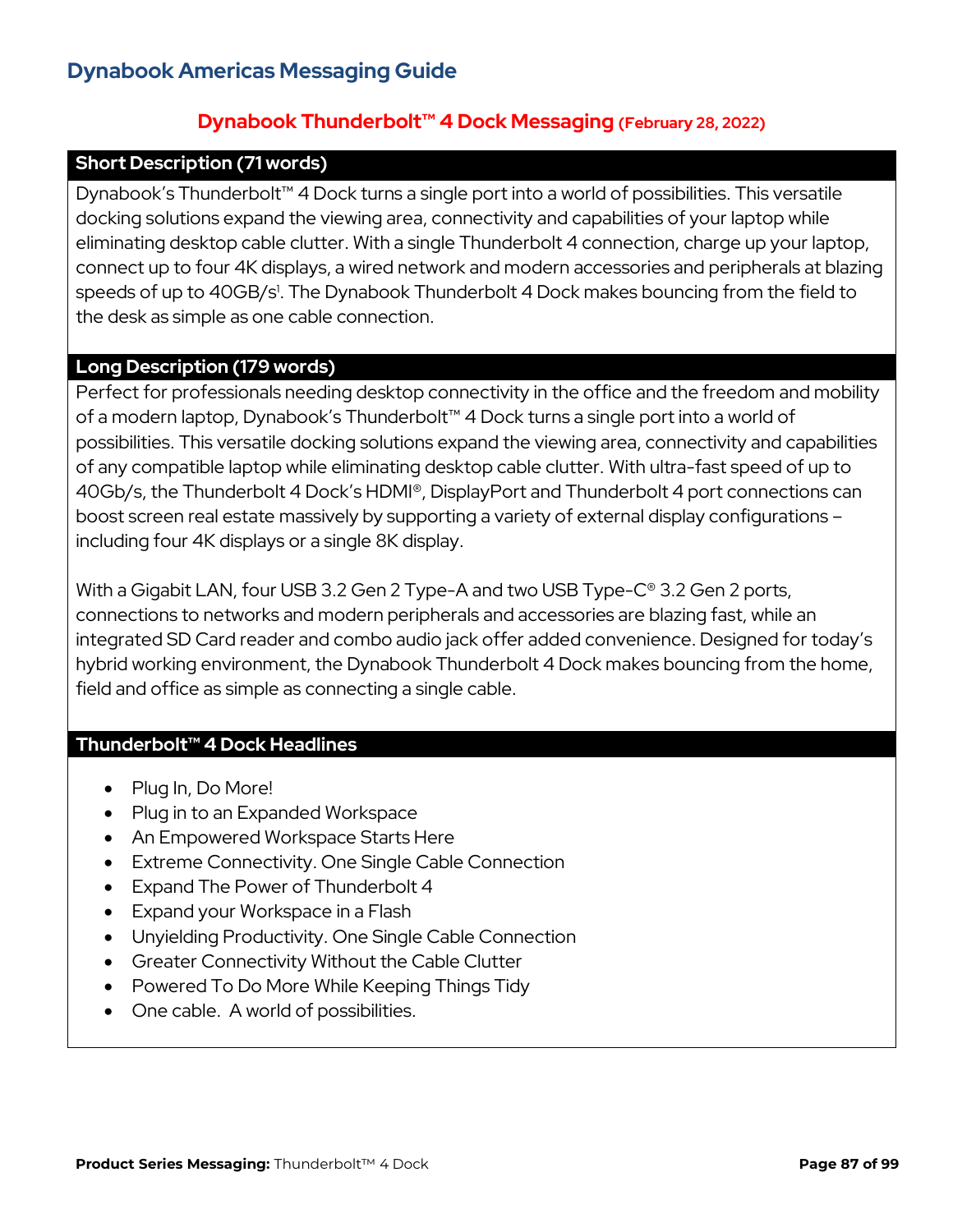# **Product Specs**

#### **Works with All Laptop Brands**

The Dynabook Thunderbolt<sup>™</sup> 4 Dock works with nearly any laptop featuring a Thunderbolt 4 port.

#### **Cut the clutter**

With a single connection point, the Dynabook Thunderbolt™ 4 dock charges your laptop, connects several peripherals and accessories to it and expands your viewing space.

#### **40Gb/s of Raw Speed!**

With up to a fast 40Gb/s max data transfer rate, the Dynabook Thunderbolt<sup>™</sup> 4 dock can move data between your laptop and connected accessories or LAN at incredible speed.

#### **Plug in and Charge Up!**

The Dynabook Thunderbolt™ 4 Dock not only maximizes the number of things you can connect to your laptop, but it charges it quickly too! With 90 watts of power delivery, the dock ensures a connected laptop's battery is quickly recharged, with plenty of power to spare for connected accessories.

#### **ABCs of Connectivity**

This robust dock features a Thunderbolt™ 4 downstream port, two USB 3.2 Gen 2 Type-C® ports, and four USB 3.2 Gen 2 Type-A ports for connecting and daisy chaining the latest peripherals and accessories.

#### **Expand Your Horizons**

The Thunderbolt™ 4 Dock boasts a ton of display connections, supporting up to four external 4K displays using its two HDMI® 2.0 ports and two DisplayPort 1.4 ports – no additional adapters required.

#### **Maintain Network Identity**

Engineered for enterprise, this Thunderbolt™ 4 Dock will allow a Dynabook laptop's MAC Address to pass through the docking station when connecting to networks using the dock's Gigabit LAN port.

#### **Advanced IT Features**

To help IT teams better manage deployed assets, the Dynabook Thunderbolt™ 4 Dock supports features like PXE Boot<sup>1</sup> and Wake-on-LAN.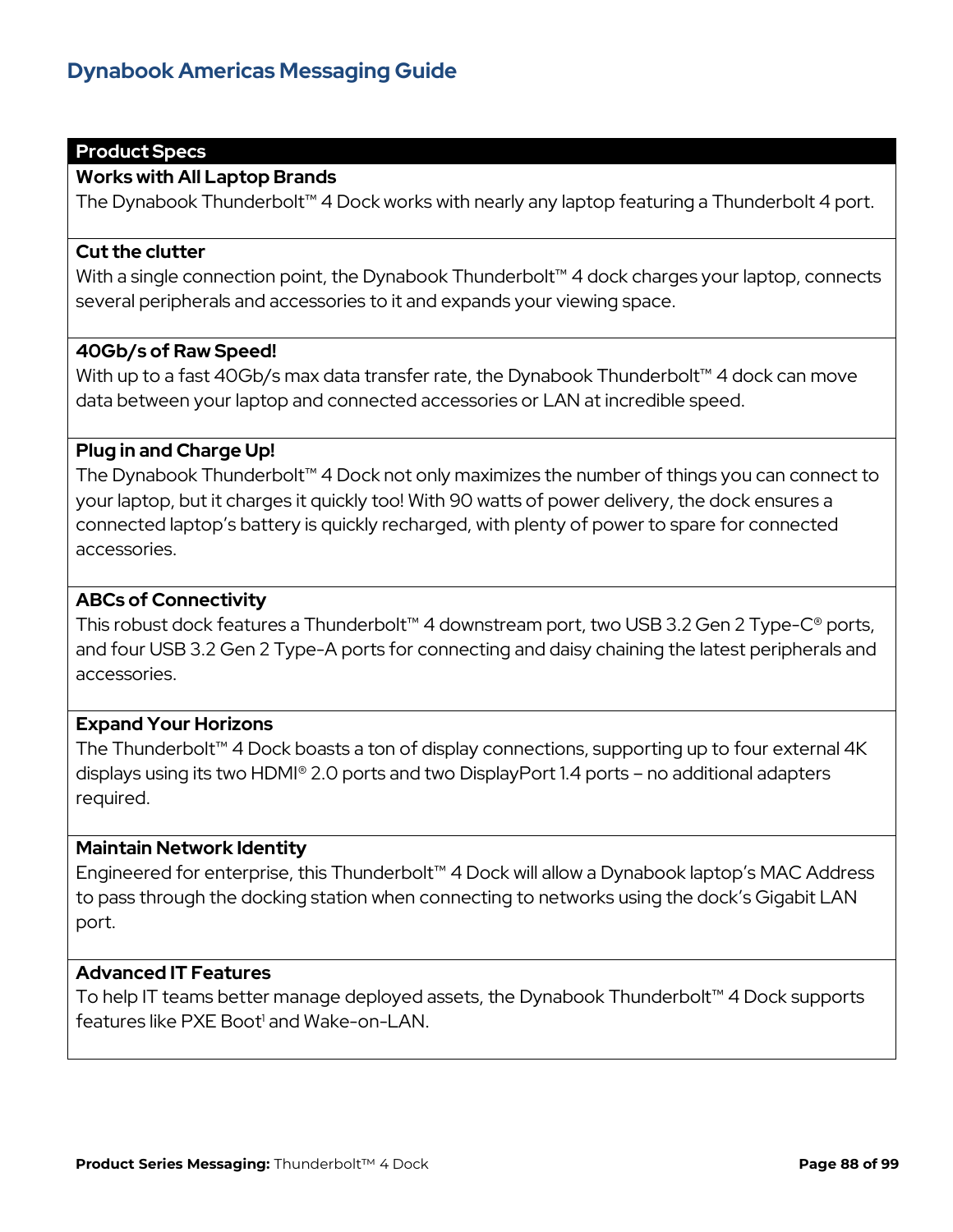#### **Clean and Simple Design**

The Dynabook Thunderbolt™ 4 Dock features a clutter-free design finished in matte black to match the aesthetics of any office.

#### **Locked and Loaded**

For extra peace-of-mind, the Dynabook Thunderbolt™ 4 Dock features a security lock slot to ensure it never ends up in the wrong hands.

#### **We Guarantee You Won't Be Let Down**

We proudly stand behind our products and guarantee the Dynabook Thunderbolt<sup>™</sup> 4 Dock with a 1-year limited warranty.

#### **Quality You Can Feel, Reliability You Can Count On**

Whether it's our integration of state-of-the-art technologies, expert engineering, or our use of premium materials, all Dynabook products are meticulously designed and rigorously engineered to outperform expectations. Our docking solutions undergo strict testing to ensure they work exactly as intended right out of the box and continue to deliver stellar performance long term.

1. Thunderbolt™ 4 Dock. Thunderbolt 4 docking feature requires notebook with Thunderbolt 4 capability.

40Gbps is the maximum theoretical interface transfer rate per the specification of the Intel Thunderbolt™ 4. Actual transfer rate will vary depending on your system configuration and other factors. For more information on Thunderbolt 4 technology, visit https://thunderbolttechnology.net. 2. PXE Boot is only supported on Dynabook laptops.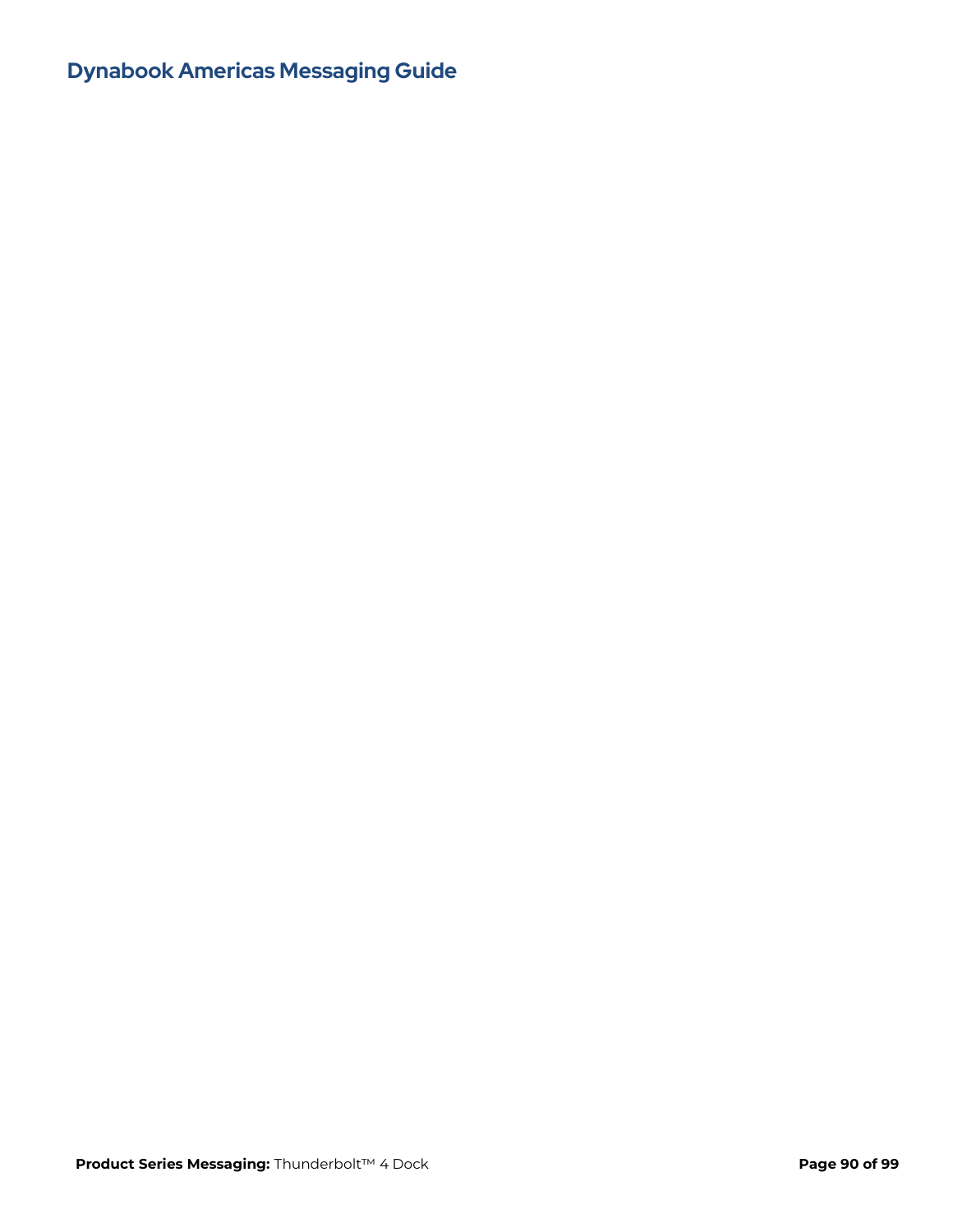# **Dynabook USB-C Dock Messaging (August 1, 2019)**

### **Generic Product Description (63 words)**

Expand your viewing area, connectivity and capabilities of your USB-C™ equipped laptop while eliminating cable clutter with a Dynabook USB-C™ Dock. With a single 10GB/s USB-C™ connection<sup>1</sup>, connect multiple displays, charge-up and plug-in a variety of modern accessories and peripherals, with blazing fast speed. The Dynabook USB-C™ Dock makes bouncing from the field to the desk as simple as plugging in a USB cable.

# **Marketing Descriptions Generic B2B (115 words)**

Transform your USB-C™ equipped laptop into a productivity powerhouse with the Dynabook USB-C<sup>™</sup> Dock. With a single-cable connection to a USB-C equipped laptop, the USB dock allows users to expand their horizons with multiple displays. While four ultra-fast USB Type-A ports (2x USB 3.2 Gen 2 in rear, 2x USB 3.2 Gen 1 in front), an USB Type-C™ (USB 3.2 Gen 1) accessory port, an SD card reader, audio AUX-IN and an RJ45 jack ensure there are virtually no limitations to what can be connected to their laptops. Beyond robust connectivity, convenience is another key benefit, allowing users to leave their AC adapter in their bags since the dock also charges laptops over USB-C. Disconnecting is as simple as unplugging a USB cable – making it painless to take your laptop with you into the field.

# **Professional (118 words)**

Dynabook's USB-C<sup>™</sup> Dock is the perfect solution for those that require robust desktop connectivity at their desks and the freedom to quickly disconnect when going into meetings or hitting the road. With its fast 10Gb/s connection1, the USB-C Dock boosts screen real estate by supporting a variety of external display configurations with its HDMI, DisplayPort and VGA connections. This versatility allows users to connect two full HD displays or a single 4K at 60Hz display, turning your desk into a workshop of productivity. With four ultra-fast USB Type-A ports (2x USB 3.2 Gen 2 in rear, 2x USB 3.2 Gen 1 in front) and a USB Type-C™ (USB 3.2 Gen 1) eliminates the need to plug a dedicated charging cable into the laptop. There will virtually never be any concern about running out of ports with the Dynabook USB-C Dock.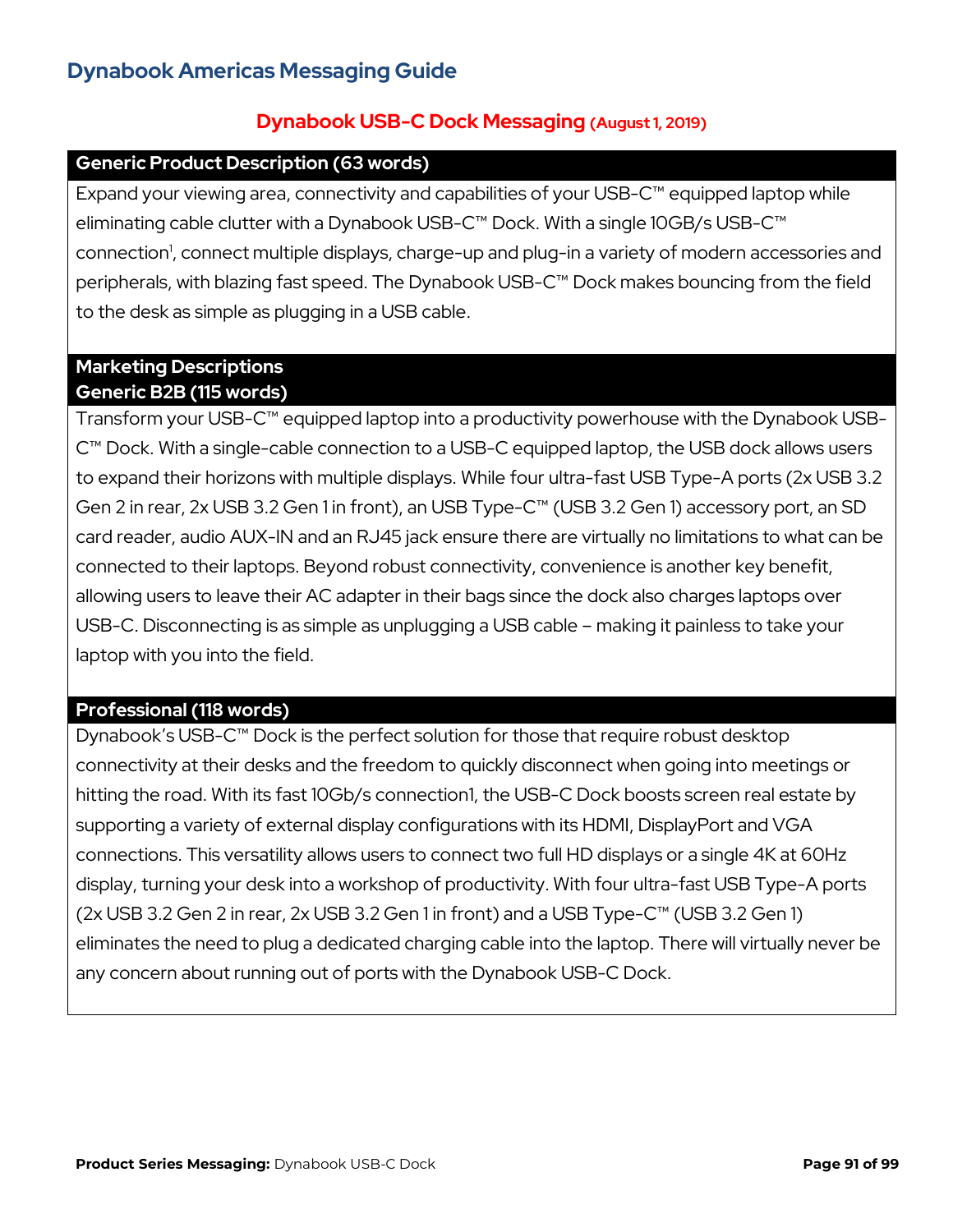#### **USB-C Headlines**

**From Mobile Workhouse to Desktop Productivity Hub with a Single-Cable Connection**

**Turns Laptops into Desktop Workstations with a Single USB-C™ Connection**

**Connect More Devices, Cut the Clutter**

**Turn One Connection Into a World of Possibilities**

**Do More, Keep Organized, Power Ahead**

**Convert Your Laptop into a Powerful Workstation**

#### **Product Specs**

#### **Works with All Laptop Brands**

Incorporating industry standardized technologies such as USB-C™ and Thunderbolt, the Dynabook USB-C™ Dock can serve as a universal docking solution.

#### **Cut the Clutter**

With a single connection point, the Dynabook USB-C™ Dock charges your laptop, connects multiple monitors and several peripherals to it.

#### **Fast to the Power of 10!**

With its fast data transfer rate, the Dynabook USB-C<sup>™</sup> Dock maximizes the speed at which data moves between your laptop and connected accessories.

#### **Plug in and Charge Up!**

The Dynabook USB-C™ Dock not only maximizes the number of devices you can connect to your Dynabook laptop, it also charges it! With support for USB-C™ charging, the dock features a max power rating of 65 watts, ensuring that your laptop gets charged and has plenty of power for connected accessories.

#### **ABCs of Connectivity**

The USB-C™ Dock from Dynabook offers four ultra-fast USB Type-A™ ports (2x USB 3.2 Gen 2 in rear, 2x USB 3.2 Gen 1 in front) and one USB Type-C™ (USB 3.2 Gen 1) port for connecting and daisy chaining the latest peripherals and accessories

#### **Expand Your Horizons**

Beyond the plethora of USB ports, the USB-C™ Dock boasts the flexibility of three video connectivity options: HDMI, DisplayPort and VGA, and can support a single 4K at 60Hz display or dual 1080p displays.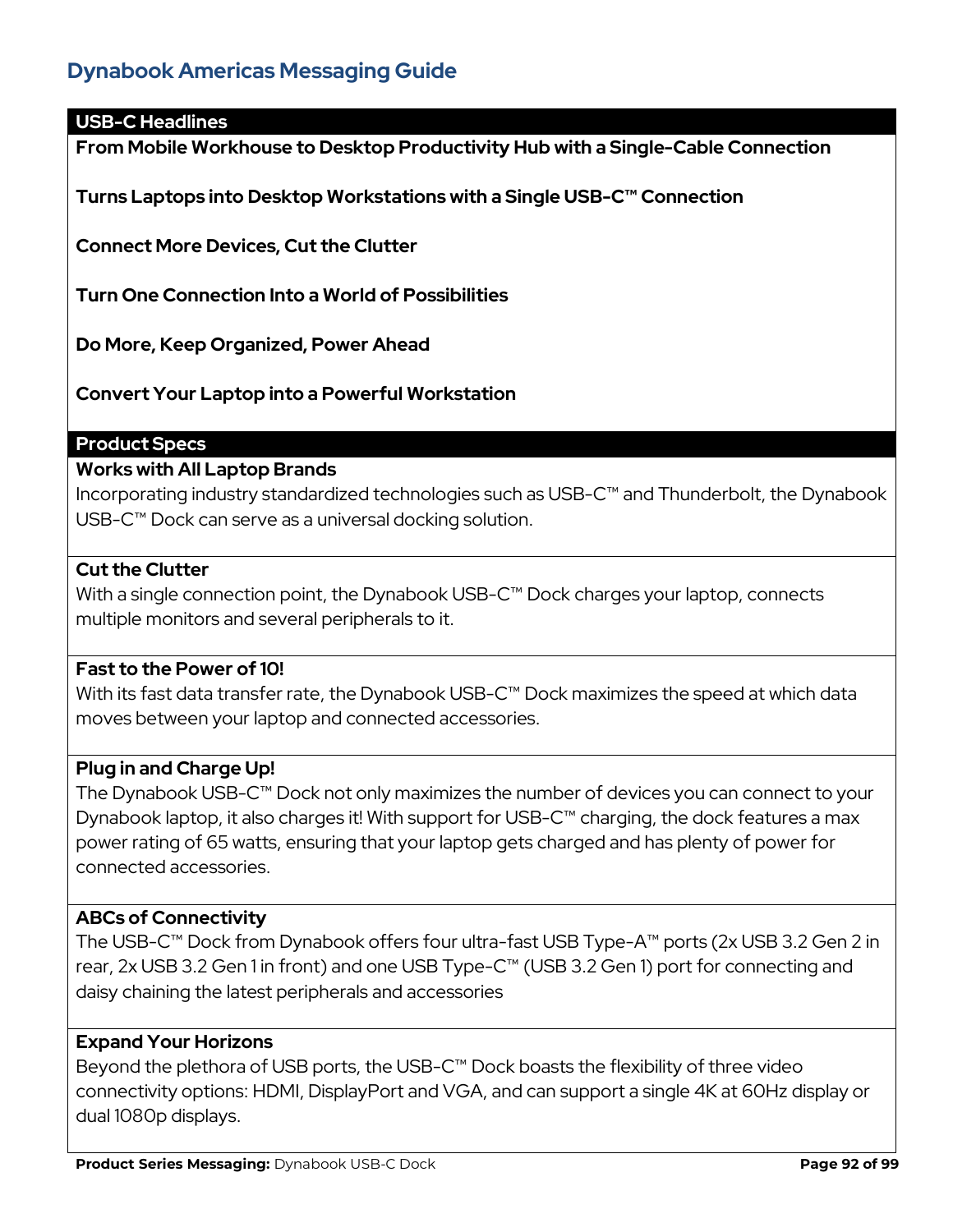### **Power Up at the Push of a Button**

When used with a Dynabook laptop, the USB-C<sup>™</sup> Dock's power button allows you to power up without having to open the lid.

#### **Clean and Simple Design**

The Dynabook USB-C™ Dock features a clutter-free design finished in matte black to match the aesthetics of any office.

#### **Locked and Loaded**

For extra peace-of-mind, the Dynabook USB-C™ Dock features a security lock slot to deter it from ending up in the wrong hands.

#### **The Quality You Expect**

We proudly stand behind our products and back the Dynabook USB-C<sup>™</sup> Dock with a one-year standard limited warranty.

#### **Quality You Can Feel, Reliability You Can Count On**

Whether it's our integration of state-of-the-art hardware, our expert engineering, or our use of premium materials, all Dynabook products are meticulously designed and rigorously engineered to outperform all expectations. Our docking solutions undergo testing to ensure they work exactly as they should right out of the box and continue to deliver stellar performance for the long haul.

**1. USB Transfer Speed.** 5Gbps is the maximum theoretical interface transfer rate per the specifications of the Universal Serial Bus 3.0. Actual transfer rate will vary depending on your system configuration and other factors. USB 3.2 Gen 2. 10Gbps is the maximum theoretical interface transfer rate per the specifications of the Universal Serial Bus 3.2. Actual transfer rate will vary depending on your system configuration and other factors.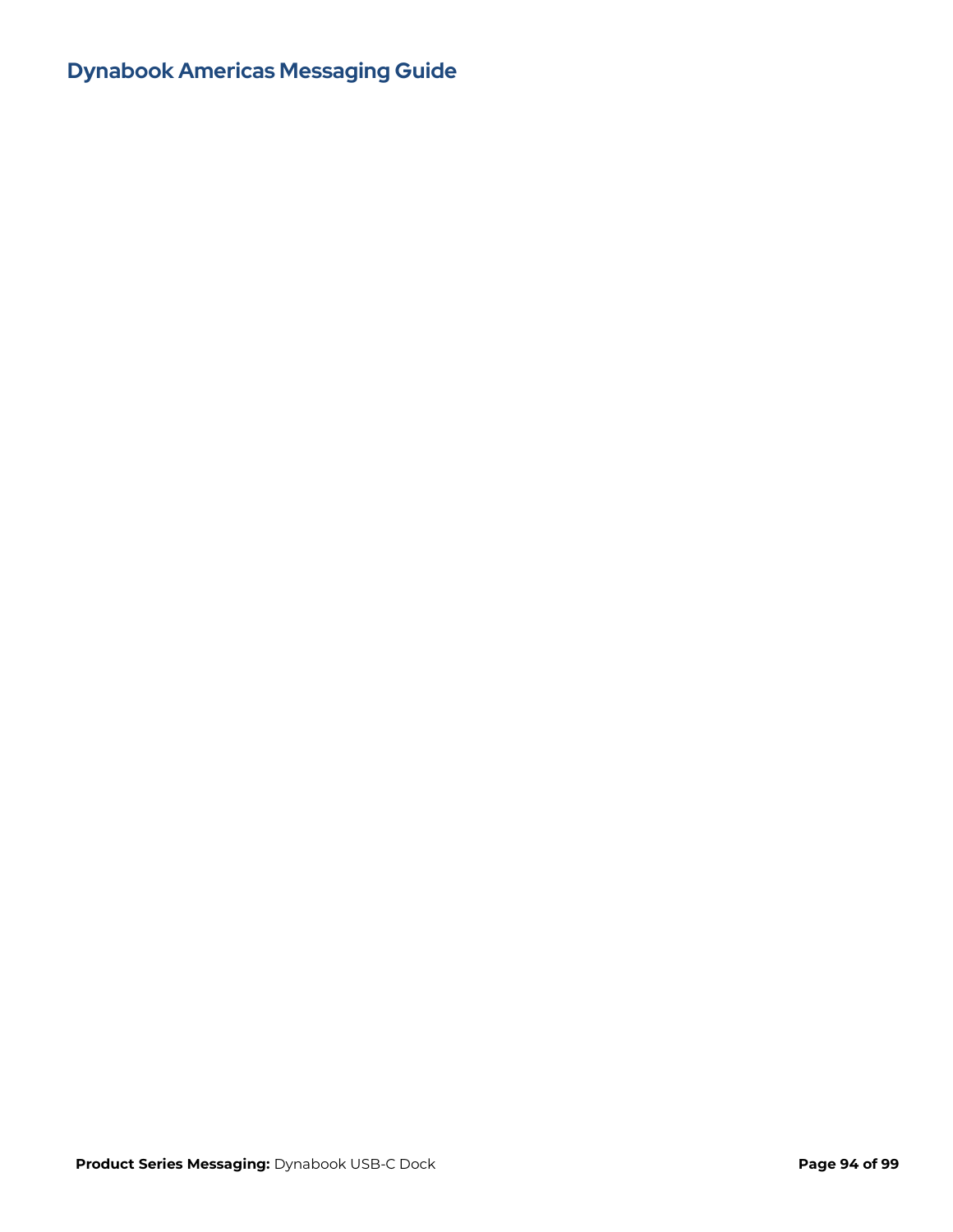# **+Care Service® Warranty with On-site Messaging (October 5, 2021)**

#### **Generic Product Description (98 words)**

+Care Service<sup>®</sup> Warranty<sup>1</sup> with On-site is Dynabook's new, premier standard warranty designed to keep business moving forward. Offered on select Dynabook-branded laptops, +Care Service Warranty with On-site is available for one-year or three-years on feature configurations and fouryears on Build-to-Order models. In addition to multi-year warranties, you as a Dynabook customer also get access to the organization's service and support network should you ever need it. This new standard warranty offers Technical Phone Support, Depot Repair, Carry-In, On-Site, and Customer Replaceable Parts. Dynabook +Care Service Warranty with On-site helps businesses boost productivity, cut downtime and reduce IT costs.

#### **Marketing Descriptions B2B (94 words)**

Organizations of all sizes rely on their computing solutions to keep them moving forward and Dynabook is offering its customers a new, premier standard warranty – called +Care Service® Warranty<sup>1</sup> with On-site – to do just that. +Care Service Warranty with On-site is now available on select Dynabook-branded laptops, including Featured and Build-to-Order configurations. Select Featured Configuration laptops now include a one-year or three-year warranty with on-site service and access to the company's network of expert service professionals as part of organization's standard coverage while select Dynabook Build-to-Order laptops now include a four-year warranty and the same support access. If your laptop ever needs service, we offer Depot Repair, Carry-In, On-Site, Customer Replaceable Parts and Technical Phone Support to allow you to get it fixed quickly, conveniently and most importantly the way you want it. Even when traveling internationally, we have you covered with a global network of Carry-In Authorized Service Providers, who can quickly get your system back to peak performance. +Care Service Warranty with On-site proves Dynabook is the right choice in business computing.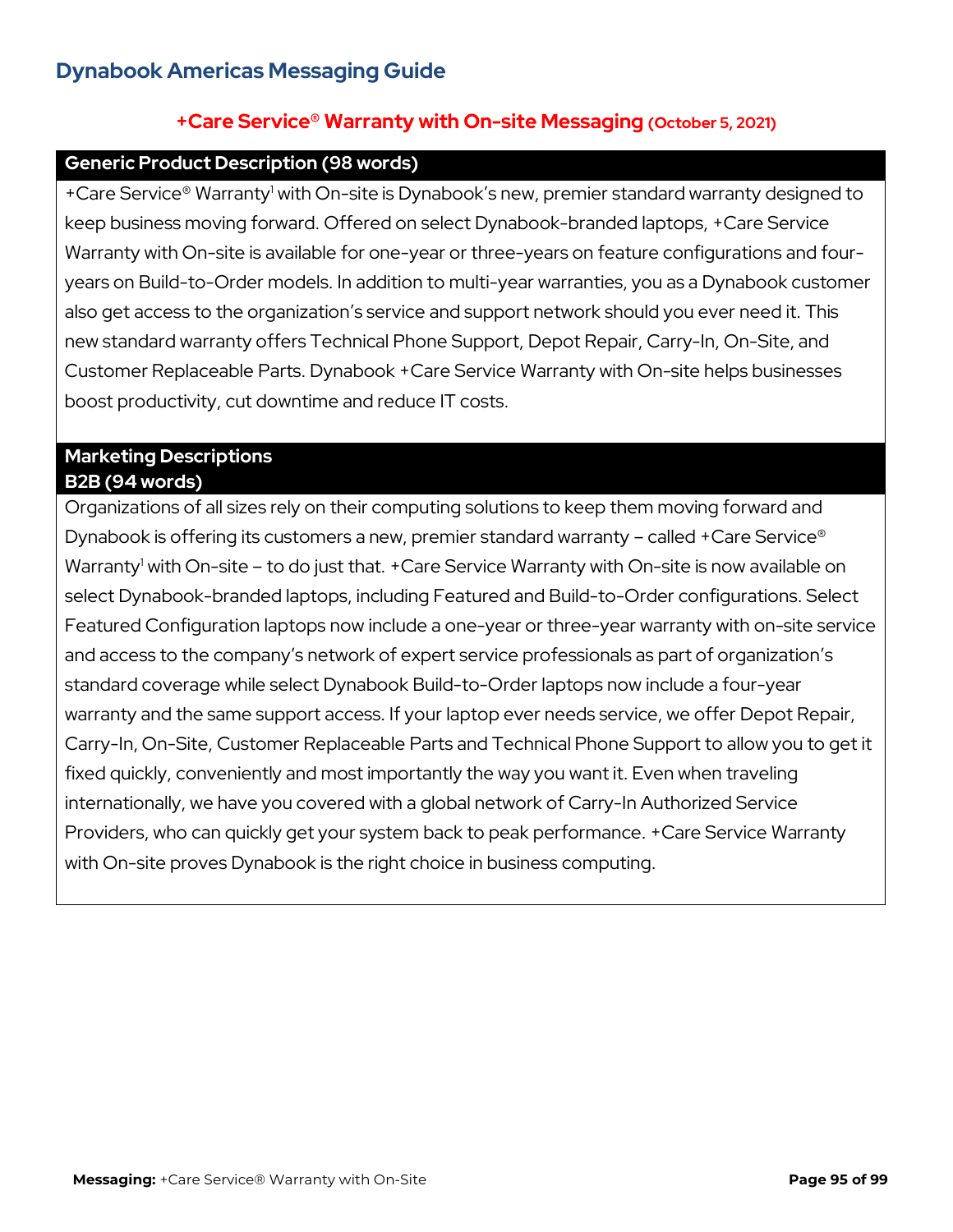### **Configurator (51 words):**

+Care Service® Warranty<sup>1</sup> with On-site is Dynabook Americas' new, premier standard warranty. This new standard warranty provides customers access to all available Dynabook Americas service options including Technical Phone Support, Depot Repair Service, Carry-In Service, On-Site Service, and Customer Replaceable Parts. Dynabook's standard limited warranty terms and limitations apply. Visit<https://support.dynabook.com/warranty> for details.

The price or value indicated is an estimate of the cost of an equivalent warranty upgrade if customer were to separately purchase it as a service contract in the absence of a +Care Service warranty.

#### **Product Names:**

+Care Service®Warranty 1-Year with On-Site

+Care Service®Warranty 3-Year with On-Site

+Care Service®Warranty 4-Year with On-Site

#### **+Care Service Headlines**

- Peace of Mind That Goes the Extra Mile
- Confidence that Empowers Businesses to Succeed
- Powerful Protection from Empowering Your Workforce
- Warranties That Let You Travel with Confidence
- Wherever Work Takes You, +Care Service® Has You Covered
- Covering Your Investment Against the Unexpected
- Coverage and Convenience That Maximizes Productivity
- + Care Service<sup>®</sup> Warranty Keep Businesses Moving
- Global Product Support to Maximize Productivity
- We'll Fix it Fast to Keep Your Business Running
- Flexible Warranty Service Options That Revolve Around You
- Dynabook's +Care Service® Cuts Downtime and IT Costs
- Flexible, Comprehensive Warranty That Revolve Around You
- Flexible, Comprehensive Warranty That Keeps Business Moving Forward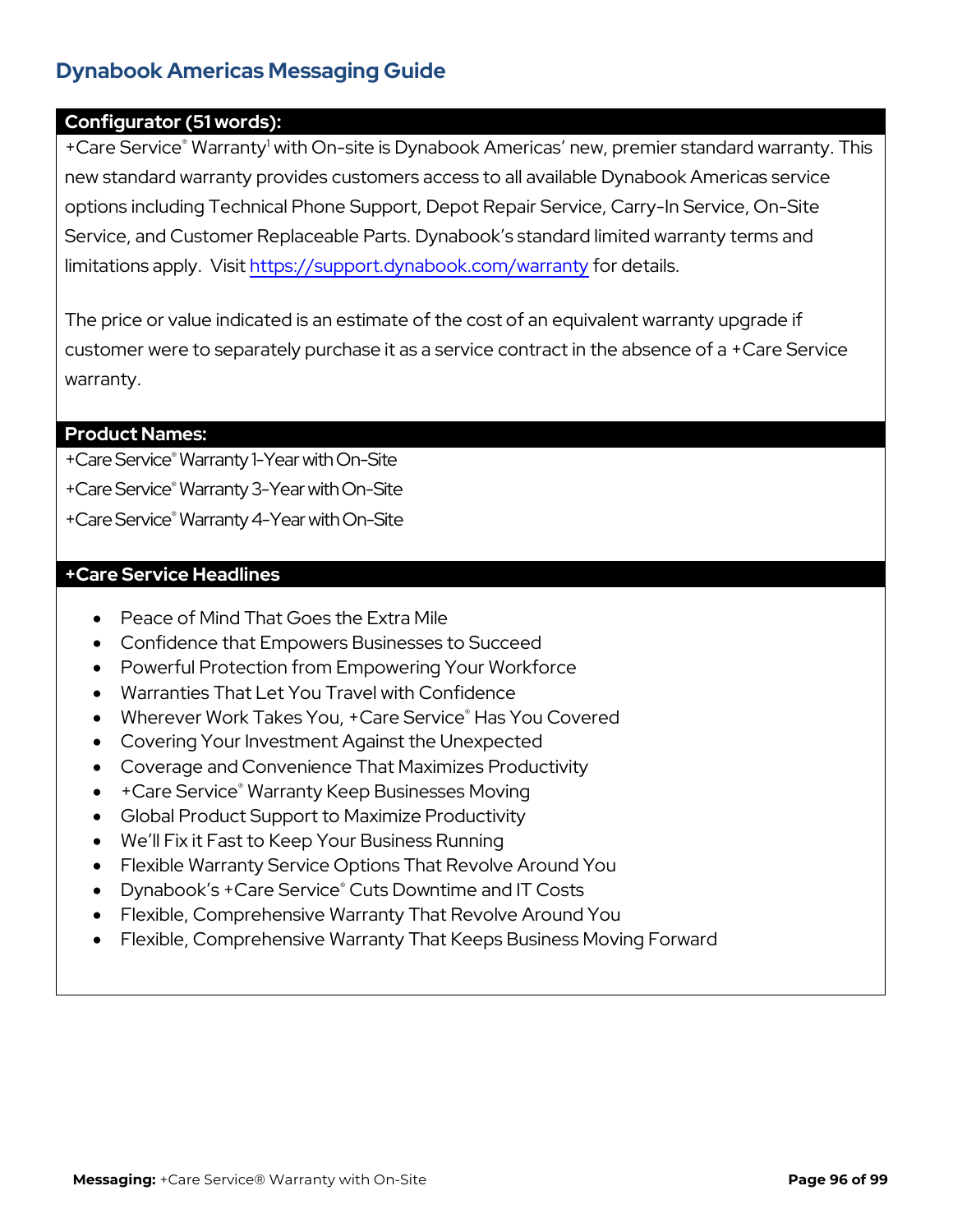## **Warranty Feature Descriptions**

### **Long-Term Commitment to Quality**

We engineer our laptop computers to provide years of worry-free productivity and back them with the peace of mind of a 1-year, 3-year or 4-year +Care Service® Warranty<sup>1</sup> with On-site on select models!

#### **In-House to International Product Service and Support**

Our global network of expert service professionals ensures that whether you are working from home or across the globe you are never out of reach for product service.

#### **Product Service Support That Fits Your Needs**

Dynabook +Care Service® Warranty with On-site means that we are here for you, however, best fits your needs. With four convenient service options available, we make servicing your product painless.

- **Technical Phone Support Service:** We offer complimentary phone support. Our phone techs are highly trained and a key component to getting you back to business.
- **Depot Repair Service:** We will coordinate the shipment of your Dynabook-branded laptop back to our Depot Center in the United States and quickly perform the necessary repairs to return you back to peak operating performance.
- **Carry-In Service:** Bring your Dynabook laptop into any of our more than 1000 global Authorized Service Providers for quick and convenient service.
- **On-Site Service:** Whether you are working from home or the office, our mobile technicians will come to you as quickly as the next business day within the United States and get your system up and running.
- **Customer Replaceable Parts:** For easily swappable items like batteries, memory modules, HDD/SSDs and AC adapters, customers can request next-day replacement through Dynabook's online Troubleshooting Assistant or Dynabook Business Support Center.

1. Dynabook's standard limited warranty terms and limitations apply. Visi[t https://support.dynabook.com/warranty](https://support.dynabook.com/warranty) for details.